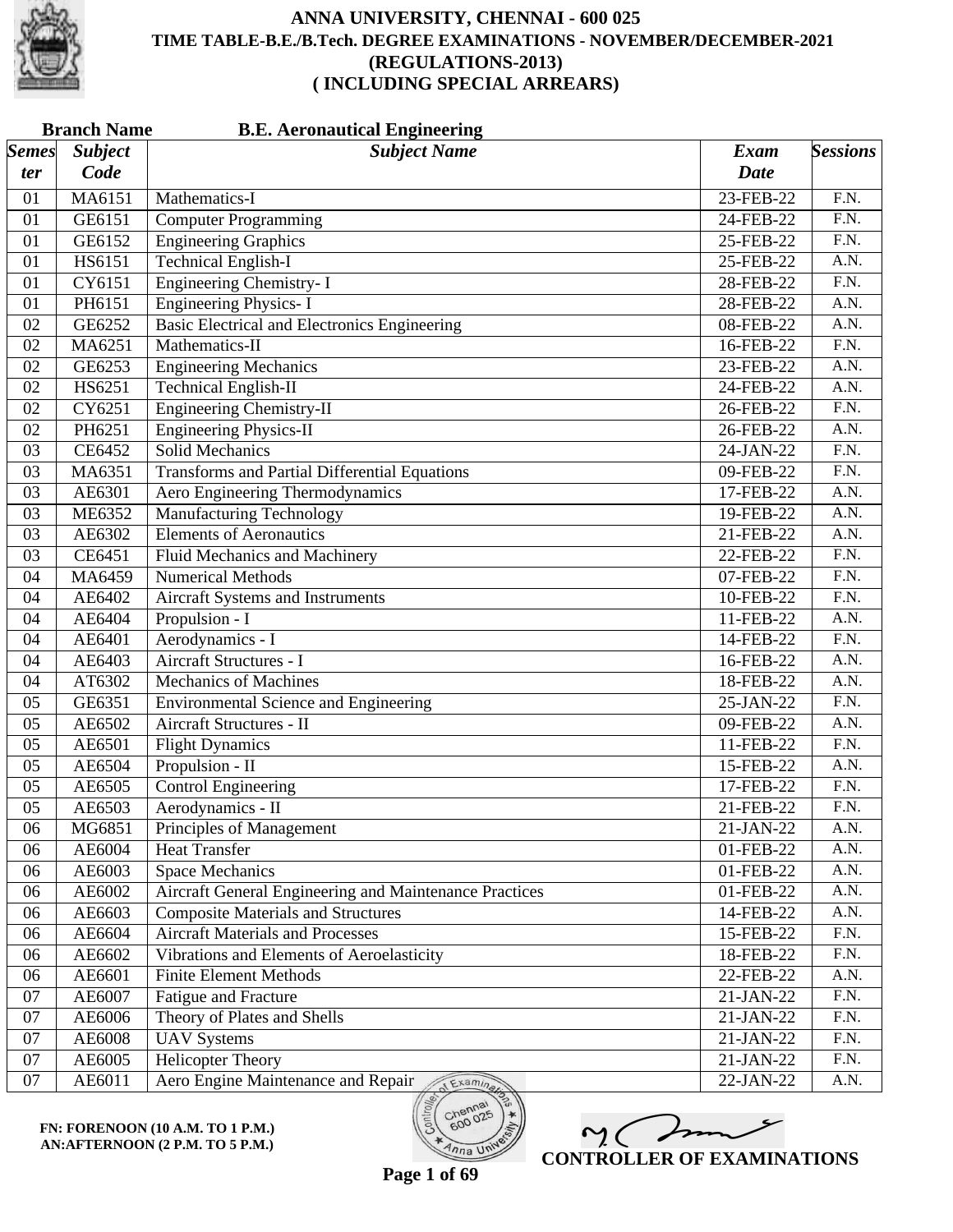

|              | <b>Branch Name</b> | <b>B.E. Aeronautical Engineering</b> |              |                 |
|--------------|--------------------|--------------------------------------|--------------|-----------------|
| <b>Semes</b> | <b>Subject</b>     | <b>Subject Name</b>                  | Exam         | <b>Sessions</b> |
| <i>ter</i>   | Code               |                                      | Date         |                 |
| 07           | AE6010             | Airframe Maintenance and Repair      | $22-JAN-22$  | A.N.            |
| 07           | AE6012             | Air Traffic Control and Planning     | $22-JAN-22$  | A.N.            |
| 07           | AE6009             | <b>Industrial Aerodynamics</b>       | $22-JAN-22$  | A.N.            |
| 07           | <b>ME6014</b>      | <b>Computational Fluid Dynamics</b>  | 31-JAN-22    | F.N.            |
| 07           | GE6757             | <b>Total Quality Management</b>      | 01-FEB-22    | F.N.            |
| 07           | AE6702             | <b>Experimental Stress Analysis</b>  | 08-FEB-22    | F.N.            |
| 07           | AE6701             | Avionics                             | 19-FEB-22    | F.N.            |
| 08           | AE6015             | <b>Rockets and Missiles</b>          | $22$ -JAN-22 | F.N.            |
| 08           | AE6014             | <b>Experimental Aerodynamics</b>     | $22-JAN-22$  | F.N.            |
| 08           | AE6801             | <b>Wind Tunnel Techniques</b>        | 27-JAN-22    | F.N.            |



 $\overline{\mathscr{P}}$  $\mathsf{M}(\mathbb{C})$ **CONTROLLER OF EXAMINATIONS**

**Page 2 of 69**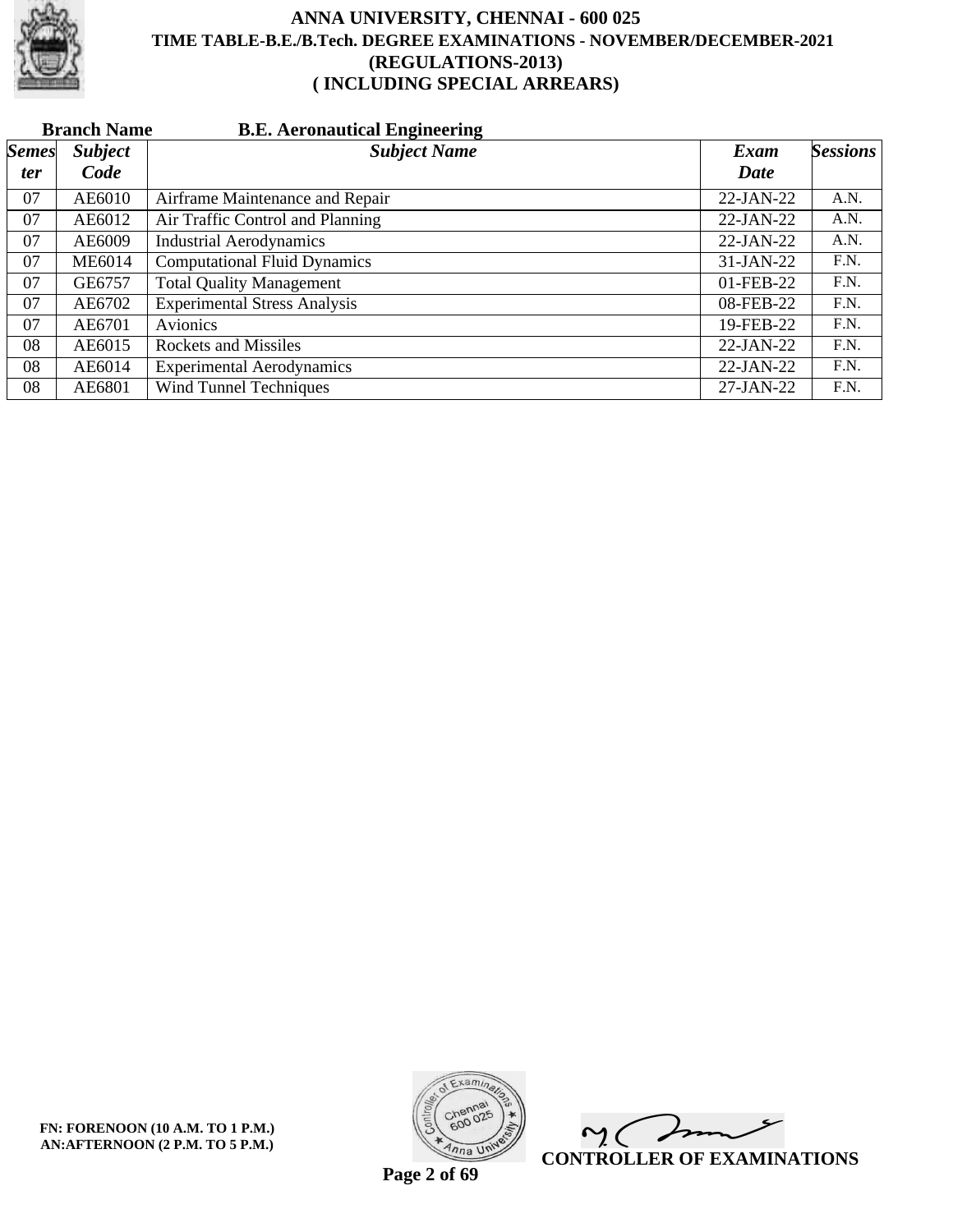

|              | <b>B.E. Automobile Engineering</b><br><b>Branch Name</b> |                                                      |             |                   |  |
|--------------|----------------------------------------------------------|------------------------------------------------------|-------------|-------------------|--|
| <b>Semes</b> | <b>Subject</b>                                           | <b>Subject Name</b>                                  | <b>Exam</b> | <b>Sessions</b>   |  |
| ter          | Code                                                     |                                                      | <b>Date</b> |                   |  |
| 01           | MA6151                                                   | Mathematics-I                                        | 23-FEB-22   | F.N.              |  |
| 01           | GE6151                                                   | <b>Computer Programming</b>                          | 24-FEB-22   | F.N.              |  |
| 01           | GE6152                                                   | <b>Engineering Graphics</b>                          | 25-FEB-22   | $\overline{F.N.}$ |  |
| 01           | HS6151                                                   | <b>Technical English-I</b>                           | 25-FEB-22   | $\overline{A.N.}$ |  |
| 01           | CY6151                                                   | <b>Engineering Chemistry-I</b>                       | 28-FEB-22   | F.N.              |  |
| 01           | PH6151                                                   | <b>Engineering Physics-I</b>                         | 28-FEB-22   | A.N.              |  |
| 02           | GE6252                                                   | Basic Electrical and Electronics Engineering         | 08-FEB-22   | $\overline{A.N.}$ |  |
| 02           | MA6251                                                   | Mathematics-II                                       | 16-FEB-22   | $\overline{F.N.}$ |  |
| 02           | GE6253                                                   | <b>Engineering Mechanics</b>                         | 23-FEB-22   | A.N.              |  |
| 02           | HS6251                                                   | <b>Technical English-II</b>                          | 24-FEB-22   | A.N.              |  |
| 02           | CY6251                                                   | <b>Engineering Chemistry-II</b>                      | 26-FEB-22   | $\overline{F.N.}$ |  |
| 02           | PH6251                                                   | <b>Engineering Physics-II</b>                        | 26-FEB-22   | A.N.              |  |
| 03           | MA6351                                                   | <b>Transforms and Partial Differential Equations</b> | 09-FEB-22   | F.N.              |  |
| 03           | AT6301                                                   | <b>Automotive Engines</b>                            | 17-FEB-22   | F.N.              |  |
| 03           | AT6302                                                   | <b>Mechanics of Machines</b>                         | 18-FEB-22   | $\overline{A.N.}$ |  |
| 03           | ME6301                                                   | <b>Engineering Thermodynamics</b>                    | 19-FEB-22   | $\overline{F.N.}$ |  |
| 03           | ME6352                                                   | <b>Manufacturing Technology</b>                      | 19-FEB-22   | A.N.              |  |
| 03           | CE6451                                                   | <b>Fluid Mechanics and Machinery</b>                 | 22-FEB-22   | $\overline{F.N.}$ |  |
| 04           | MA6452                                                   | <b>Statistics and Numerical Methods</b>              | 28-JAN-22   | $\overline{A.N.}$ |  |
| 04           | <b>ME6403</b>                                            | <b>Engineering Materials and Metallurgy</b>          | 07-FEB-22   | $\overline{A.N.}$ |  |
| 04           | CE6306                                                   | <b>Strength of Materials</b>                         | 08-FEB-22   | F.N.              |  |
| 04           | AT6401                                                   | Applied Thermodynamics and Heat Transfer             | 10-FEB-22   | $\overline{F.N.}$ |  |
| 04           | AT6402                                                   | <b>Automotive Chassis</b>                            | 14-FEB-22   | $\overline{A.N.}$ |  |
| 04           | EC6464                                                   | <b>Electronics and Microprocessors</b>               | 18-FEB-22   | $\overline{F.N.}$ |  |
| 05           | GE6351                                                   | <b>Environmental Science and Engineering</b>         | 25-JAN-22   | F.N.              |  |
| 05           | AT6502                                                   | <b>Automotive Electrical and Electronics Systems</b> | 01-FEB-22   | A.N.              |  |
| 05           | AT6501                                                   | <b>Automotive Transmission</b>                       | 07-FEB-22   | $\overline{F.N.}$ |  |
| 05           | AT6504                                                   | <b>Automotive Fuels and Lubricants</b>               | 14-FEB-22   | $\overline{F.N.}$ |  |
| 05           | AT6503                                                   | Vehicle Design Data Characteristics                  | 21-FEB-22   | F.N.              |  |
| 05           | <b>ME6503</b>                                            | Design of Machine Elements                           | 21-FEB-22   | A.N.              |  |
| 06           | MG6851                                                   | <b>Principles of Management</b>                      | 21-JAN-22   | A.N.              |  |
| 06           | AT6004                                                   | Advance Theory of IC Engines                         | 24-JAN-22   | F.N.              |  |
| 06           | AT6002                                                   | <b>Alternative Fuels and Energy Systems</b>          | 24-JAN-22   | F.N.              |  |
| 06           | AT6001                                                   | <b>Automotive Air-Conditioning</b>                   | 24-JAN-22   | F.N.              |  |
| 06           | GE6075                                                   | Professional Ethics in Engineering                   | 24-JAN-22   | F.N.              |  |
| 06           | AT6005                                                   | Metrology and Instrumentation                        | 24-JAN-22   | F.N.              |  |
| 06           | AT6601                                                   | Automotive Engine Components Design                  | 04-FEB-22   | F.N.              |  |
| 06           | AT6604                                                   | <b>Vehicle Dynamics</b>                              | 10-FEB-22   | A.N.              |  |
| 06           | AT6602                                                   | <b>Automotive Chassis Components Design</b>          | 11-FEB-22   | A.N.              |  |
| 06           | AT6603                                                   | Two and Three Wheelers                               | 15-FEB-22   | F.N.              |  |
| 07           | AT6012                                                   | <b>Engine Auxiliary Systems</b>                      | 22-JAN-22   | F.N.              |  |
| 07           | AT6011                                                   | <b>Automotive Safety</b>                             | 22-JAN-22   | F.N.              |  |
| 07           | AT6010                                                   | Off Road Vehicles<br>Examina                         | 22-JAN-22   | F.N.              |  |

M mm **CONTROLLER OF EXAMINATIONS**

 $600$ 

 $n_{\text{na}}$  UN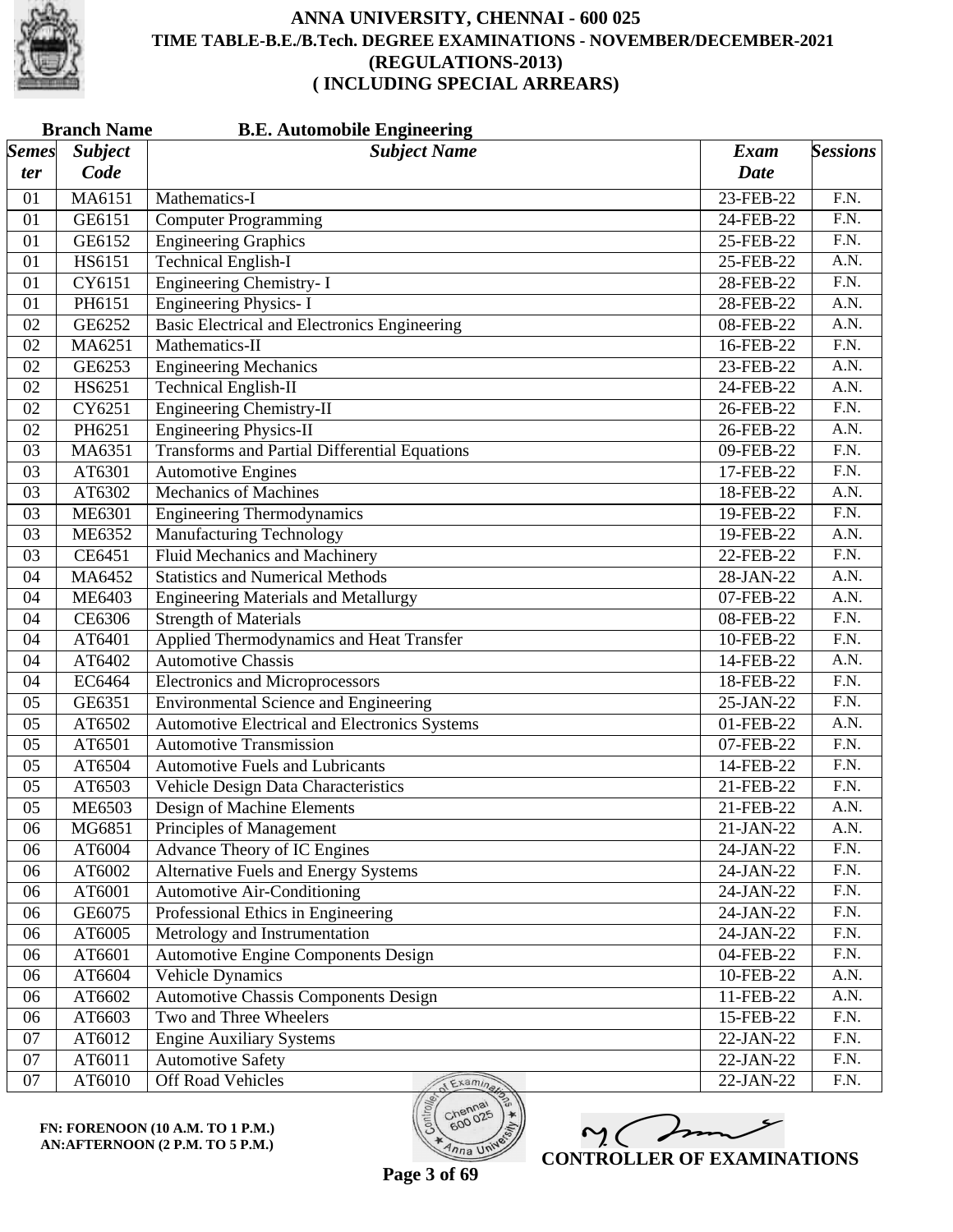

|              | <b>B.E. Automobile Engineering</b><br><b>Branch Name</b> |                                          |           |                 |  |  |
|--------------|----------------------------------------------------------|------------------------------------------|-----------|-----------------|--|--|
| <b>Semes</b> | <b>Subject</b>                                           | <b>Subject Name</b>                      | Exam      | <b>Sessions</b> |  |  |
| <i>ter</i>   | Code                                                     |                                          | Date      |                 |  |  |
| 07           | AT6009                                                   | <b>Automotive Aerodynamics</b>           | 22-JAN-22 | F.N.            |  |  |
| 07           | <b>ME6007</b>                                            | <b>Composite Materials and Mechanics</b> | 22-JAN-22 | F.N.            |  |  |
| 07           | AT6007                                                   | New Generation and Hybrid Vehicles       | 27-JAN-22 | A.N.            |  |  |
| 07           | <b>ME6010</b>                                            | <b>Robotics</b>                          | 27-JAN-22 | A.N.            |  |  |
| 07           | AT6006                                                   | Manufacturing of Automotive Components   | 27-JAN-22 | A.N.            |  |  |
| 07           | AT6702                                                   | <b>Vehicle Maintenance</b>               | 11-FEB-22 | F.N.            |  |  |
| 07           | <b>ME6006</b>                                            | Design of Jigs, Fixtures and Press Tools | 15-FEB-22 | A.N.            |  |  |
| 07           | AT6703                                                   | <b>Automotive Pollution and Control</b>  | 16-FEB-22 | A.N.            |  |  |
| 07           | ME6603                                                   | <b>Finite Element Analysis</b>           | 17-FEB-22 | A.N.            |  |  |
| 07           | AT6701                                                   | Engine and Vehicle Management System     | 22-FEB-22 | A.N.            |  |  |
| 08           | AT6801                                                   | Vehicle Body Engineering                 | 21-JAN-22 | F.N.            |  |  |
| 08           | AT6013                                                   | <b>Transport Management</b>              | 27-JAN-22 | F.N.            |  |  |
| 08           | MG6071                                                   | <b>Entrepreneurship Development</b>      | 31-JAN-22 | F.N.            |  |  |
| 08           | GE6757                                                   | <b>Total Quality Management</b>          | 01-FEB-22 | F.N.            |  |  |



 $\overline{\phantom{a}}$  $\sim$  ( **CONTROLLER OF EXAMINATIONS**

**Page 4 of 69**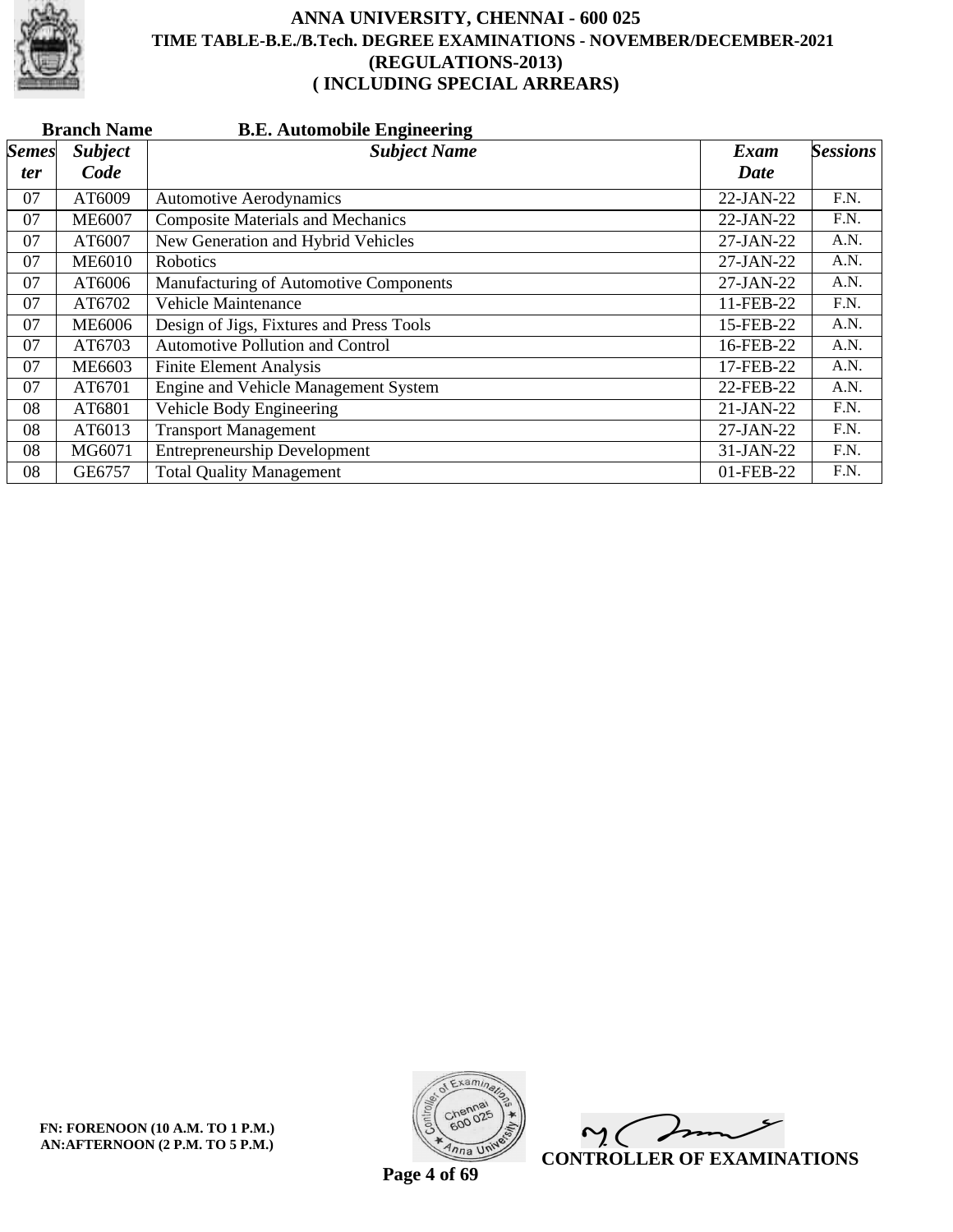

|              | <b>Branch Name</b><br><b>B.E. Civil Engineering</b> |                                                          |              |                   |  |  |
|--------------|-----------------------------------------------------|----------------------------------------------------------|--------------|-------------------|--|--|
| <b>Semes</b> | <b>Subject</b>                                      | <b>Subject Name</b>                                      | Exam         | <b>Sessions</b>   |  |  |
| ter          | Code                                                |                                                          | <b>Date</b>  |                   |  |  |
| 01           | MA6151                                              | Mathematics-I                                            | 23-FEB-22    | F.N.              |  |  |
| 01           | GE6151                                              | <b>Computer Programming</b>                              | 24-FEB-22    | F.N.              |  |  |
| 01           | GE6152                                              | <b>Engineering Graphics</b>                              | 25-FEB-22    | $\overline{F.N.}$ |  |  |
| 01           | HS6151                                              | <b>Technical English-I</b>                               | 25-FEB-22    | $\overline{A.N.}$ |  |  |
| 01           | CY6151                                              | <b>Engineering Chemistry-I</b>                           | 28-FEB-22    | F.N.              |  |  |
| 01           | PH6151                                              | <b>Engineering Physics-I</b>                             | 28-FEB-22    | A.N.              |  |  |
| 02           | GE6252                                              | <b>Basic Electrical and Electronics Engineering</b>      | 08-FEB-22    | $\overline{A.N.}$ |  |  |
| 02           | MA6251                                              | Mathematics-II                                           | 16-FEB-22    | $\overline{F.N.}$ |  |  |
| 02           | GE6253                                              | <b>Engineering Mechanics</b>                             | 23-FEB-22    | A.N.              |  |  |
| 02           | HS6251                                              | <b>Technical English-II</b>                              | 24-FEB-22    | A.N.              |  |  |
| 02           | CY6251                                              | <b>Engineering Chemistry-II</b>                          | 26-FEB-22    | $\overline{F.N.}$ |  |  |
| 02           | PH6251                                              | <b>Engineering Physics-II</b>                            | 26-FEB-22    | $\overline{A.N.}$ |  |  |
| 03           | GE6351                                              | <b>Environmental Science and Engineering</b>             | 25-JAN-22    | F.N.              |  |  |
| 03           | MA6351                                              | <b>Transforms and Partial Differential Equations</b>     | 09-FEB-22    | F.N.              |  |  |
| 03           | CE6301                                              | Engineering Geology                                      | 10-FEB-22    | $\overline{F.N.}$ |  |  |
| 03           | CE6302                                              | <b>Mechanics of Solids</b>                               | 15-FEB-22    | $\overline{F.N.}$ |  |  |
| 03           | CE6304                                              | Surveying I                                              | 18-FEB-22    | A.N.              |  |  |
| 03           | CE6303                                              | Mechanics of Fluids                                      | 21-FEB-22    | A.N.              |  |  |
| 04           | CE6402                                              | <b>Strength of Materials</b>                             | 28-JAN-22    | $\overline{F.N.}$ |  |  |
| 04           | CE6404                                              | Surveying II                                             | 31-JAN-22    | $\overline{A.N.}$ |  |  |
| 04           | MA6459                                              | <b>Numerical Methods</b>                                 | 07-FEB-22    | F.N.              |  |  |
| 04           | CE6403                                              | Applied Hydraulic Engineering                            | 07-FEB-22    | A.N.              |  |  |
| 04           | CE6405                                              | Soil Mechanics                                           | 11-FEB-22    | $\overline{A.N.}$ |  |  |
| 04           | CE6401                                              | <b>Construction Materials</b>                            | 15-FEB-22    | $\overline{A.N.}$ |  |  |
| 05           | CE6504                                              | Highway Engineering                                      | 25-JAN-22    | A.N.              |  |  |
| 05           | CE6501                                              | <b>Structural Analysis I</b>                             | 09-FEB-22    | A.N.              |  |  |
| 05           | CE6506                                              | Construction Techniques, Equipment and Practice          | 11-FEB-22    | $\overline{F.N.}$ |  |  |
| 05           | CE6505                                              | Design of Reinforced Concrete Elements                   | 16-FEB-22    | A.N.              |  |  |
| 05           | CE6503                                              | <b>Environmental Engineering I</b>                       | 18-FEB-22    | F.N.              |  |  |
| 05           | CE6502                                              | Foundation Engineering                                   | 22-FEB-22    | A.N.              |  |  |
| 06           | CE6003                                              | Remote Sensing Techniques and GIS                        | 24-JAN-22    | F.N.              |  |  |
| 06           | CE6001                                              | Hydrology                                                | 24-JAN-22    | F.N.              |  |  |
| 06           | CE6002                                              | <b>Concrete Technology</b>                               | 24-JAN-22    | F.N.              |  |  |
| 06           | CE6004                                              | Architecture                                             | 24-JAN-22    | F.N.              |  |  |
| 06           | CE6005                                              | <b>Construction Planning and Scheduling</b>              | $24$ -JAN-22 | F.N.              |  |  |
| 06           | GE6075                                              | Professional Ethics in Engineering                       | 24-JAN-22    | F.N.              |  |  |
| 06           | CE6601                                              | Design of Reinforced Concrete & Brick Masonry Structures | 02-FEB-22    | F.N.              |  |  |
| 06           | CE6605                                              | <b>Environmental Engineering II</b>                      | 14-FEB-22    | A.N.              |  |  |
| 06           | CE6602                                              | <b>Structural Analysis II</b>                            | 17-FEB-22    | A.N.              |  |  |
| 06           | CE6603                                              | Design of Steel Structures                               | 19-FEB-22    | A.N.              |  |  |
| 06           | CE6604                                              | Railways, Airports and Harbour Engineering               | 21-FEB-22    | F.N.              |  |  |
| 07           | GE6083                                              | <b>Disaster Management</b>                               | 21-JAN-22    | F.N.              |  |  |
| 07           | CE6012                                              | <b>Ground Improvement Techniques</b><br>Examina          | $21-JAN-22$  | F.N.              |  |  |

**FN: FORENOON (10 A.M. TO 1 P.M.) AN:AFTERNOON (2 P.M. TO 5 P.M.)**



 $o_{O_{\mathcal{O}}}$ 

 $lnna$  UN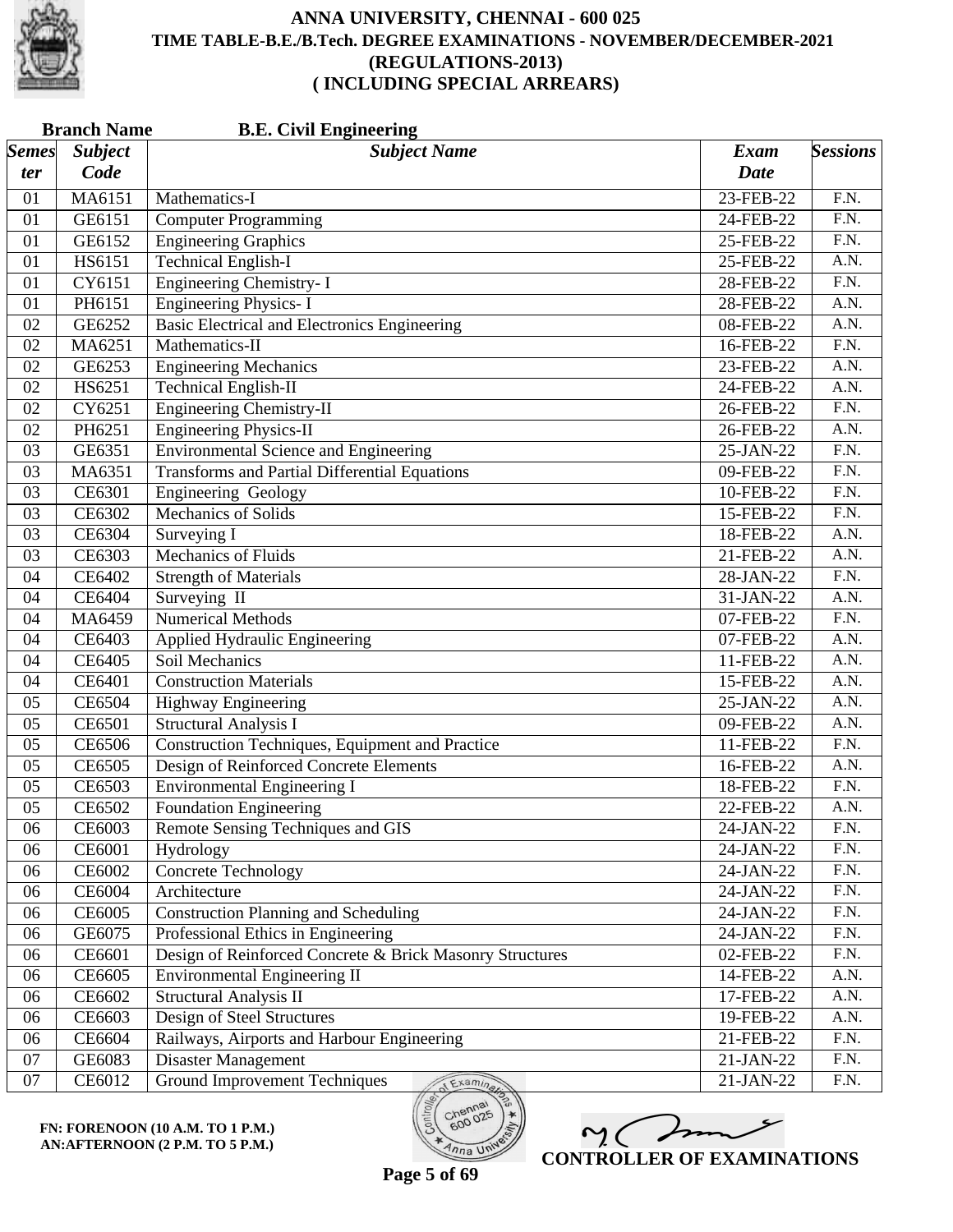

|                       | <b>Branch Name</b><br><b>B.E. Civil Engineering</b> |                                                |             |                   |  |  |  |
|-----------------------|-----------------------------------------------------|------------------------------------------------|-------------|-------------------|--|--|--|
| $\vert$ Semes $\vert$ | <b>Subject</b>                                      | <b>Subject Name</b>                            | <b>Exam</b> | <b>Sessions</b>   |  |  |  |
| <i>ter</i>            | Code                                                |                                                | Date        |                   |  |  |  |
| 07                    | CE6011                                              | Air Pollution Management                       | 21-JAN-22   | $\overline{F.N.}$ |  |  |  |
| 07                    | CE6023                                              | <b>Industrial Waste Management</b>             | $21-JAN-22$ | $\overline{F.N.}$ |  |  |  |
| 07                    | EN6501                                              | Municipal Solid Waste Management               | 22-JAN-22   | $\overline{F.N.}$ |  |  |  |
| 07                    | <b>CE6009</b>                                       | <b>Water Resources Systems Analysis</b>        | 24-JAN-22   | A.N.              |  |  |  |
| 07                    | <b>CE6006</b>                                       | <b>Traffic Engineering and Management</b>      | 24-JAN-22   | A.N.              |  |  |  |
| 07                    | CE6007                                              | Housing Planning and Management                | 24-JAN-22   | A.N.              |  |  |  |
| 07                    | <b>CE6008</b>                                       | <b>Groundwater Engineering</b>                 | 24-JAN-22   | A.N.              |  |  |  |
| 07                    | <b>CE6010</b>                                       | <b>Pavement Engineering</b>                    | 24-JAN-22   | A.N.              |  |  |  |
| 07                    | <b>EN6801</b>                                       | <b>Environmental Impact Assessment</b>         | 31-JAN-22   | F.N.              |  |  |  |
| 07                    | CE6704                                              | <b>Estimation and Quantity Surveying</b>       | 14-FEB-22   | F.N.              |  |  |  |
| 07                    | CE6702                                              | <b>Prestressed Concrete Structures</b>         | 17-FEB-22   | $\overline{F.N.}$ |  |  |  |
| 07                    | CE6701                                              | Structural Dynamics and Earthquake Engineering | 19-FEB-22   | $\overline{F.N.}$ |  |  |  |
| 07                    | CE6703                                              | Water Resources and Irrigation Engineering     | 22-FEB-22   | F.N.              |  |  |  |
| 08                    | MG6851                                              | Principles of Management                       | 21-JAN-22   | A.N.              |  |  |  |
| 08                    | <b>CE6018</b>                                       | <b>Computer Aided Design of Structures</b>     | 27-JAN-22   | F.N.              |  |  |  |
| 08                    | CE6021                                              | Repair and Rehabilitation of Structures        | 27-JAN-22   | F.N.              |  |  |  |
| 08                    | CE6019                                              | <b>Industrial Structures</b>                   | 27-JAN-22   | F.N.              |  |  |  |
| 08                    | CE6022                                              | Earthquake Geotechnical Engineering            | $27-JAN-22$ | A.N.              |  |  |  |
| 08                    | CE6014                                              | <b>Storage Structures</b>                      | 01-FEB-22   | F.N.              |  |  |  |
| 08                    | CE6013                                              | <b>Bridge Structures</b>                       | 01-FEB-22   | $\overline{F.N.}$ |  |  |  |
| 08                    | CE6016                                              | <b>Prefabricated Structures</b>                | 01-FEB-22   | F.N.              |  |  |  |
| 08                    | CE6015                                              | <b>Tall Buildings</b>                          | 01-FEB-22   | $\overline{F.N.}$ |  |  |  |
| 08                    | CE6017                                              | <b>Experimental Analysis of Stress</b>         | 01-FEB-22   | $\overline{F.N.}$ |  |  |  |
| 08                    | GE6757                                              | <b>Total Quality Management</b>                | 01-FEB-22   | F.N.              |  |  |  |
| 08                    | GE6084                                              | <b>Human Rights</b>                            | 01-FEB-22   | A.N.              |  |  |  |

**FN: FORENOON (10 A.M. TO 1 P.M.) AN:AFTERNOON (2 P.M. TO 5 P.M.)**



 $\overline{\phantom{a}}$  $\sim$  ( **CONTROLLER OF EXAMINATIONS**

**Page 6 of 69**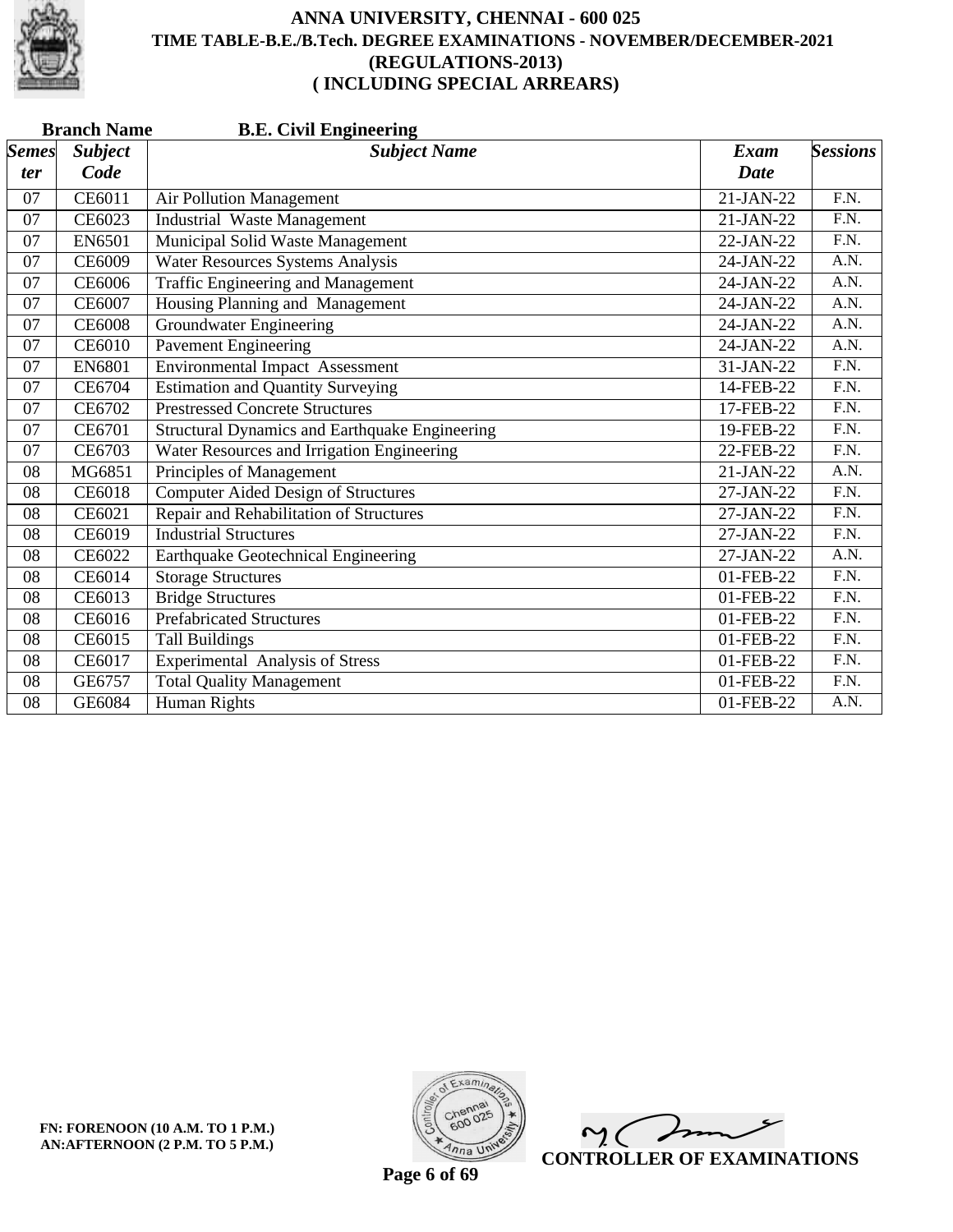

|                       | <b>Branch Name</b><br><b>B.E. Computer Science And Engineering</b> |                                                      |             |                   |  |
|-----------------------|--------------------------------------------------------------------|------------------------------------------------------|-------------|-------------------|--|
| $\vert$ Semes $\vert$ | <b>Subject</b>                                                     | <b>Subject Name</b>                                  | <b>Exam</b> | <b>Sessions</b>   |  |
| ter                   | Code                                                               |                                                      | <b>Date</b> |                   |  |
| 01                    | MA6151                                                             | Mathematics-I                                        | 23-FEB-22   | F.N.              |  |
| 01                    | GE6151                                                             | <b>Computer Programming</b>                          | 24-FEB-22   | F.N.              |  |
| 01                    | GE6152                                                             | <b>Engineering Graphics</b>                          | 25-FEB-22   | $\overline{F.N.}$ |  |
| 01                    | HS6151                                                             | <b>Technical English-I</b>                           | 25-FEB-22   | A.N.              |  |
| 01                    | CY6151                                                             | <b>Engineering Chemistry-I</b>                       | 28-FEB-22   | F.N.              |  |
| 01                    | PH6151                                                             | <b>Engineering Physics-I</b>                         | 28-FEB-22   | A.N.              |  |
| 02                    | CS6201                                                             | Digital Principles and System Design                 | 08-FEB-22   | $\overline{F.N.}$ |  |
| 02                    | MA6251                                                             | Mathematics-II                                       | 16-FEB-22   | $\overline{F.N.}$ |  |
| 02                    | CS6202                                                             | Programming and Data Structures I                    | 19-FEB-22   | A.N.              |  |
| 02                    | HS6251                                                             | <b>Technical English-II</b>                          | 24-FEB-22   | A.N.              |  |
| 02                    | CY6251                                                             | <b>Engineering Chemistry-II</b>                      | 26-FEB-22   | $\overline{F.N.}$ |  |
| 02                    | PH6251                                                             | <b>Engineering Physics-II</b>                        | 26-FEB-22   | A.N.              |  |
| 03                    | GE6351                                                             | <b>Environmental Science and Engineering</b>         | 25-JAN-22   | F.N.              |  |
| 03                    | CS6302                                                             | <b>Database Management Systems</b>                   | 28-JAN-22   | A.N.              |  |
| 03                    | CS6301                                                             | Programming and Data Structures -II                  | 08-FEB-22   | $\overline{A.N.}$ |  |
| 03                    | MA6351                                                             | <b>Transforms and Partial Differential Equations</b> | 09-FEB-22   | $\overline{F.N.}$ |  |
| 03                    | CS6304                                                             | Analog and Digital Communication                     | 15-FEB-22   | F.N.              |  |
| 03                    | CS6303                                                             | <b>Computer Architecture</b>                         | 18-FEB-22   | F.N.              |  |
| 04                    | CS6551                                                             | <b>Computer Networks</b>                             | 24-JAN-22   | $\overline{A.N.}$ |  |
| 04                    | MA6453                                                             | Probability and Queueing Theory                      | 03-FEB-22   | $\overline{F.N.}$ |  |
| 04                    | CS6403                                                             | <b>Software Engineering</b>                          | 10-FEB-22   | F.N.              |  |
| 04                    | CS6402                                                             | Design and Analysis of Algorithms                    | 14-FEB-22   | $\overline{F.N.}$ |  |
| 04                    | EC6504                                                             | Microprocessor and Microcontroller                   | 17-FEB-22   | $\overline{F.N.}$ |  |
| 04                    | CS6401                                                             | <b>Operating Systems</b>                             | 19-FEB-22   | $\overline{F.N.}$ |  |
| 05                    | CS6504                                                             | <b>Computer Graphics</b>                             | 03-FEB-22   | A.N.              |  |
| 05                    | CS6503                                                             | Theory of Computation                                | 07-FEB-22   | A.N.              |  |
| 05                    | CS6502                                                             | <b>Object Oriented Analysis and Design</b>           | 09-FEB-22   | $\overline{A.N.}$ |  |
| 05                    | CS6501                                                             | <b>Internet Programming</b>                          | 10-FEB-22   | A.N.              |  |
| 05                    | MA6566                                                             | <b>Discrete Mathematics</b>                          | 14-FEB-22   | A.N.              |  |
| 06                    | IT6601                                                             | Mobile Computing                                     | $21-JAN-22$ | A.N.              |  |
| 06                    | IT6502                                                             | <b>Digital Signal Processing</b>                     | 25-JAN-22   | A.N.              |  |
| 06                    | GE6757                                                             | <b>Total Quality Management</b>                      | 01-FEB-22   | F.N.              |  |
| 06                    | IT6702                                                             | Data Warehousing and Data Mining                     | 01-FEB-22   | A.N.              |  |
| 06                    | CS6660                                                             | <b>Compiler Design</b>                               | 16-FEB-22   | A.N.              |  |
| 06                    | CS6659                                                             | <b>Artificial Intelligence</b>                       | 17-FEB-22   | A.N.              |  |
| 06                    | CS6601                                                             | Distributed Systems                                  | 18-FEB-22   | A.N.              |  |
| 06                    | IT6004                                                             | <b>Software Testing</b>                              | 21-FEB-22   | A.N.              |  |
| 06                    | CS6001                                                             | C# and .Net Programming                              | 23-FEB-22   | A.N.              |  |
| 06                    | CS6002                                                             | Network Analysis and Management                      | 23-FEB-22   | A.N.              |  |
| 07                    | EC6703                                                             | <b>Embedded and Real Time Systems</b>                | 22-JAN-22   | A.N.              |  |
| 07                    | CS6702                                                             | <b>Graph Theory and Applications</b>                 | 28-JAN-22   | F.N.              |  |
| 07                    | CS6005                                                             | <b>Advanced Database Systems</b>                     | 31-JAN-22   | A.N.              |  |
| 07                    | CS6004                                                             | <b>Cyber Forensics</b><br>Examina                    | 31-JAN-22   | A.N.              |  |

**FN: FORENOON (10 A.M. TO 1 P.M.) AN:AFTERNOON (2 P.M. TO 5 P.M.)**

M mm **CONTROLLER OF EXAMINATIONS**

 $600$ 

 $lnna$  UN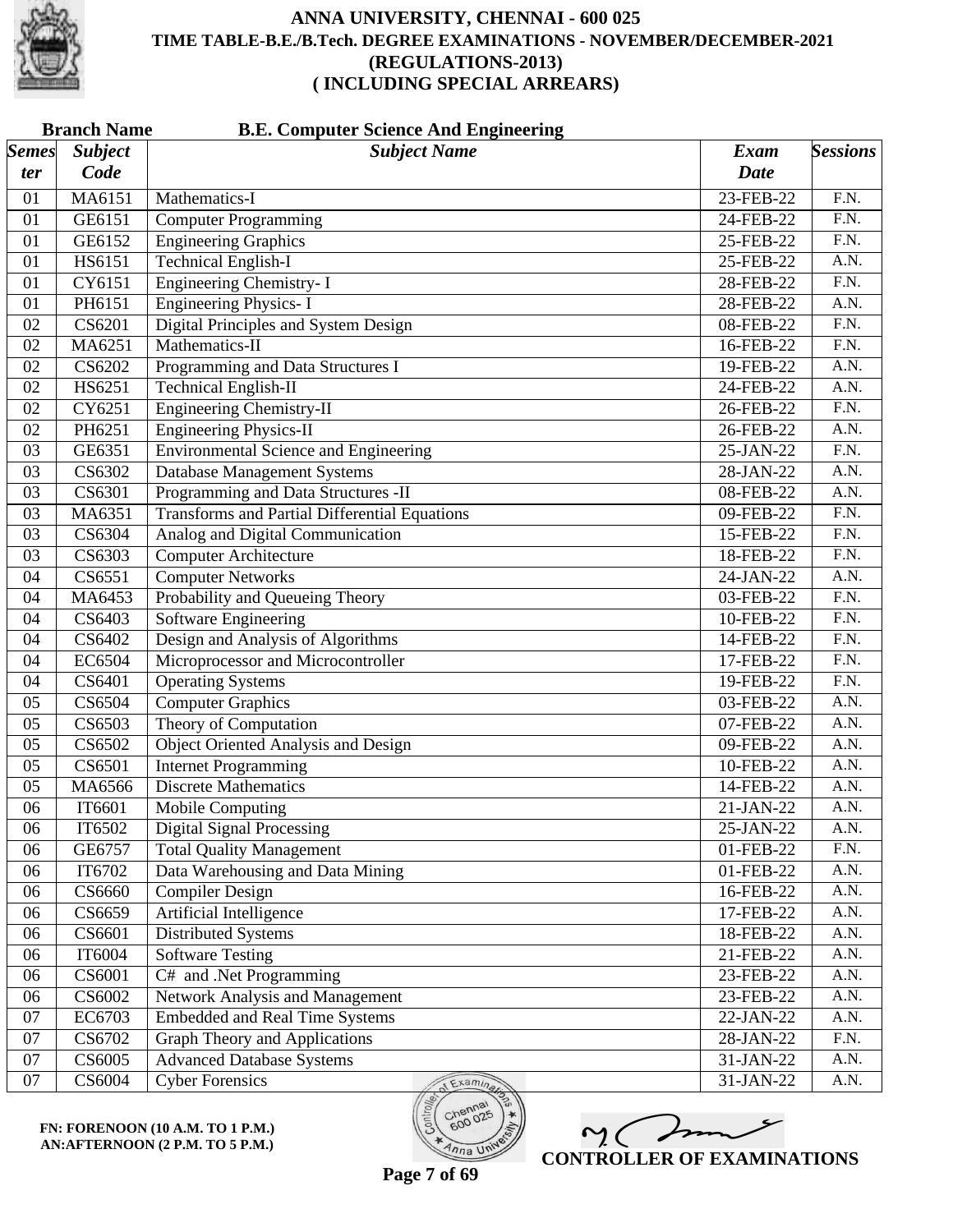

|              | <b>Branch Name</b><br><b>B.E. Computer Science And Engineering</b> |                                                     |             |                   |  |  |  |
|--------------|--------------------------------------------------------------------|-----------------------------------------------------|-------------|-------------------|--|--|--|
| <b>Semes</b> | <b>Subject</b>                                                     | <b>Subject Name</b>                                 | <b>Exam</b> | <b>Sessions</b>   |  |  |  |
| <i>ter</i>   | Code                                                               |                                                     | Date        |                   |  |  |  |
| 07           | <b>BM6005</b>                                                      | <b>Bio Informatics</b>                              | 31-JAN-22   | A.N.              |  |  |  |
| 07           | CS6701                                                             | Cryptography and Network Security                   | 02-FEB-22   | A.N.              |  |  |  |
| 07           | IT6801                                                             | <b>Service Oriented Architecture</b>                | 04-FEB-22   | F.N.              |  |  |  |
| 07           | CS6003                                                             | Ad hoc and Sensor Networks                          | 07-FEB-22   | F.N.              |  |  |  |
| 07           | CS6704                                                             | <b>Resource Management Techniques</b>               | 11-FEB-22   | F.N.              |  |  |  |
| 07           | CS6703                                                             | Grid and Cloud Computing                            | 15-FEB-22   | A.N.              |  |  |  |
| 07           | CS6006                                                             | Game Programming                                    | 21-FEB-22   | F.N.              |  |  |  |
| 07           | IT6006                                                             | Data Analytics                                      | 21-FEB-22   | F.N.              |  |  |  |
| 07           | CS6007                                                             | <b>Information Retrieval</b>                        | 21-FEB-22   | F.N.              |  |  |  |
| 07           | IT6005                                                             | <b>Digital Image Processing</b>                     | 21-FEB-22   | F.N.              |  |  |  |
| 08           | GE6083                                                             | Disaster Management                                 | 21-JAN-22   | $\overline{F.N.}$ |  |  |  |
| 08           | CS6011                                                             | <b>Natural Language Processing</b>                  | $21-JAN-22$ | F.N.              |  |  |  |
| 08           | CS6012                                                             | <b>Soft Computing</b>                               | 22-JAN-22   | F.N.              |  |  |  |
| 08           | GE6075                                                             | Professional Ethics in Engineering                  | 24-JAN-22   | F.N.              |  |  |  |
| 08           | IT6011                                                             | Knowledge Management                                | 27-JAN-22   | F.N.              |  |  |  |
| 08           | CS6009                                                             | Nano Computing                                      | 27-JAN-22   | F.N.              |  |  |  |
| 08           | <b>CS6008</b>                                                      | Human Computer Interaction                          | 27-JAN-22   | F.N.              |  |  |  |
| 08           | CS6013                                                             | Foundation Skills in Integrated Product Development | 31-JAN-22   | F.N.              |  |  |  |
| 08           | CS6010                                                             | Social Network Analysis                             | 31-JAN-22   | F.N.              |  |  |  |
| 08           | MG6088                                                             | Software Project Management                         | 02-FEB-22   | F.N.              |  |  |  |
| 08           | CS6801                                                             | Multi - Core Architectures and Programming          | 11-FEB-22   | A.N.              |  |  |  |



 $\overline{\phantom{a}}$  $\sim$  ( **CONTROLLER OF EXAMINATIONS**

**Page 8 of 69**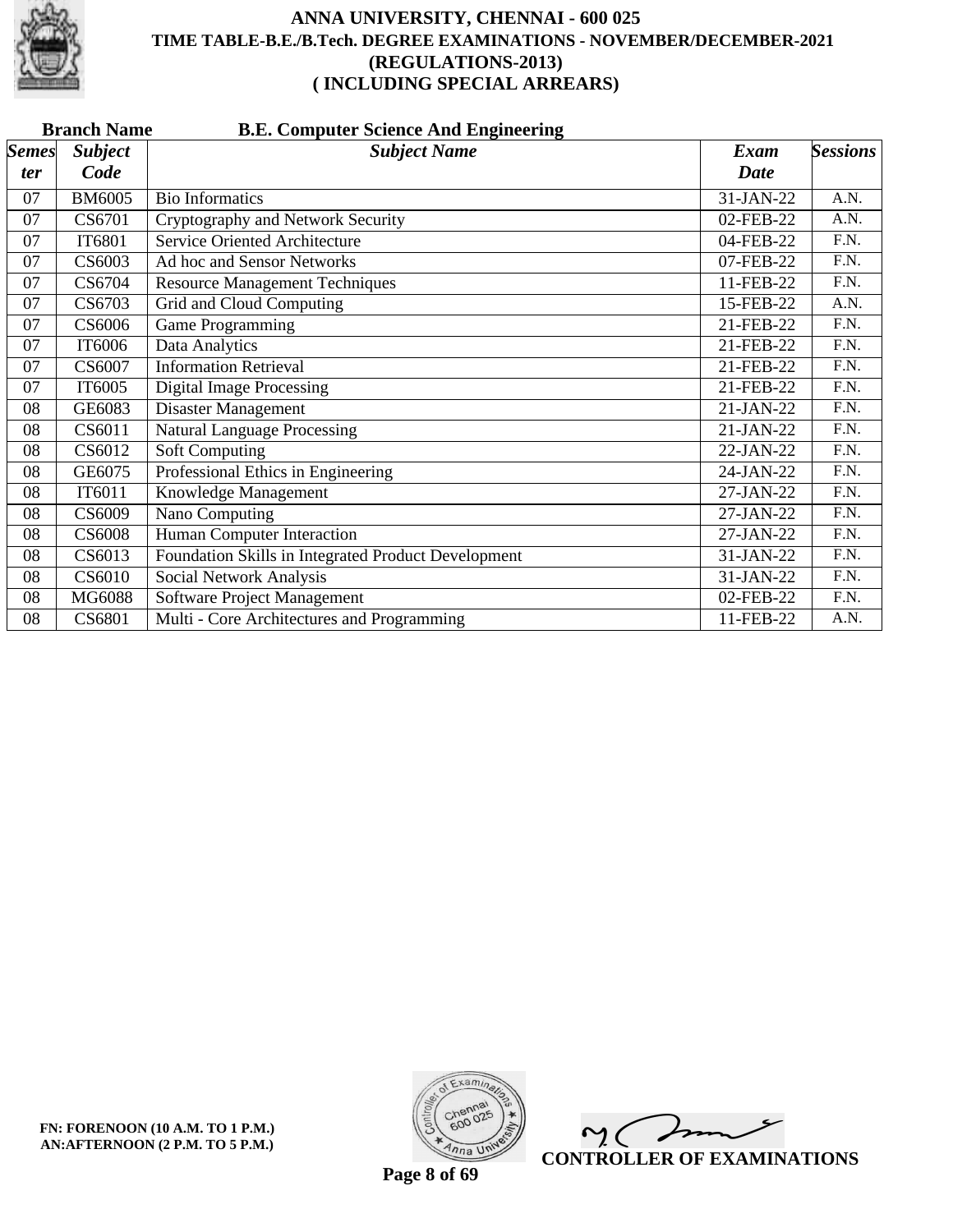

|                       | <b>Branch Name</b><br><b>B.E. Electrical and Electronics Engineering</b> |                                                      |             |                   |  |
|-----------------------|--------------------------------------------------------------------------|------------------------------------------------------|-------------|-------------------|--|
| $\vert$ Semes $\vert$ | <b>Subject</b>                                                           | <b>Subject Name</b>                                  | <b>Exam</b> | <b>Sessions</b>   |  |
| ter                   | Code                                                                     |                                                      | <b>Date</b> |                   |  |
| 01                    | MA6151                                                                   | Mathematics-I                                        | 23-FEB-22   | F.N.              |  |
| 01                    | GE6151                                                                   | <b>Computer Programming</b>                          | 24-FEB-22   | F.N.              |  |
| 01                    | GE6152                                                                   | <b>Engineering Graphics</b>                          | 25-FEB-22   | $\overline{F.N.}$ |  |
| 01                    | HS6151                                                                   | <b>Technical English-I</b>                           | 25-FEB-22   | $\overline{A.N.}$ |  |
| 01                    | CY6151                                                                   | <b>Engineering Chemistry-I</b>                       | 28-FEB-22   | $\overline{F.N.}$ |  |
| 01                    | PH6151                                                                   | <b>Engineering Physics-I</b>                         | 28-FEB-22   | A.N.              |  |
| 02                    | GE6251                                                                   | <b>Basic Civil and Mechanical Engineering</b>        | 08-FEB-22   | F.N.              |  |
| 02                    | MA6251                                                                   | Mathematics-II                                       | 16-FEB-22   | $\overline{F.N.}$ |  |
| 02                    | EE6201                                                                   | <b>Circuit Theory</b>                                | 19-FEB-22   | A.N.              |  |
| 02                    | HS6251                                                                   | <b>Technical English-II</b>                          | 24-FEB-22   | A.N.              |  |
| 02                    | CY6251                                                                   | <b>Engineering Chemistry-II</b>                      | 26-FEB-22   | $\overline{F.N.}$ |  |
| 02                    | PH6251                                                                   | <b>Engineering Physics-II</b>                        | 26-FEB-22   | $\overline{A.N.}$ |  |
| 03                    | GE6351                                                                   | <b>Environmental Science and Engineering</b>         | 25-JAN-22   | $\overline{F.N.}$ |  |
| 03                    | EE6301                                                                   | Digital Logic Circuits                               | 25-JAN-22   | A.N.              |  |
| 03                    | EE6303                                                                   | <b>Linear Integrated Circuits and Applications</b>   | 27-JAN-22   | $\overline{A.N.}$ |  |
| 03                    | EE6302                                                                   | <b>Electromagnetic Theory</b>                        | 04-FEB-22   | $\overline{A.N.}$ |  |
| 03                    | MA6351                                                                   | <b>Transforms and Partial Differential Equations</b> | 09-FEB-22   | F.N.              |  |
| 03                    | EC6202                                                                   | <b>Electronic Devices and Circuits</b>               | 18-FEB-22   | A.N.              |  |
| 04                    | EE6402                                                                   | <b>Transmission and Distribution</b>                 | 31-JAN-22   | $\overline{A.N.}$ |  |
| 04                    | EE6403                                                                   | Discrete Time Systems and Signal Processing          | 02-FEB-22   | $\overline{F.N.}$ |  |
| 04                    | MA6459                                                                   | <b>Numerical Methods</b>                             | 07-FEB-22   | F.N.              |  |
| 04                    | CS6456                                                                   | <b>Object Oriented Programming</b>                   | 08-FEB-22   | A.N.              |  |
| 04                    | EE6404                                                                   | Measurements and Instrumentation                     | 16-FEB-22   | $\overline{A.N.}$ |  |
| 04                    | EE6401                                                                   | <b>Electrical Machines - I</b>                       | 21-FEB-22   | $\overline{A.N.}$ |  |
| 05                    | IC6501                                                                   | <b>Control Systems</b>                               | 24-JAN-22   | A.N.              |  |
| 05                    | EE6503                                                                   | <b>Power Electronics</b>                             | 28-JAN-22   | F.N.              |  |
| 05                    | EE6504                                                                   | Electrical Machines - II                             | 02-FEB-22   | $\overline{A.N.}$ |  |
| 05                    | <b>ME6701</b>                                                            | <b>Power Plant Engineering</b>                       | 03-FEB-22   | A.N.              |  |
| 05                    | EE6502                                                                   | Microprocessors and Microcontrollers                 | 15-FEB-22   | F.N.              |  |
| 05                    | EE6501                                                                   | <b>Power System Analysis</b>                         | 22-FEB-22   | F.N.              |  |
| 06                    | EE6003                                                                   | <b>Optimisation Techniques</b>                       | 28-JAN-22   | A.N.              |  |
| 06                    | EE6002                                                                   | <b>Power System Transients</b>                       | 28-JAN-22   | A.N.              |  |
| 06                    | IC6601                                                                   | <b>Advanced Control System</b>                       | 28-JAN-22   | A.N.              |  |
| 06                    | EE6001                                                                   | <b>Visual Languages and Applications</b>             | 28-JAN-22   | A.N.              |  |
| 06                    | EC6651                                                                   | <b>Communication Engineering</b>                     | 10-FEB-22   | A.N.              |  |
| 06                    | EE6602                                                                   | <b>Embedded Systems</b>                              | 14-FEB-22   | A.N.              |  |
| 06                    | EE6603                                                                   | Power System Operation and Control                   | 15-FEB-22   | A.N.              |  |
| 06                    | EE6604                                                                   | Design of Electrical Machines                        | 17-FEB-22   | F.N.              |  |
| 06                    | EE6601                                                                   | <b>Solid State Drives</b>                            | 19-FEB-22   | F.N.              |  |
| 07                    | MG6851                                                                   | Principles of Management                             | 21-JAN-22   | A.N.              |  |
| 07                    | EE6701                                                                   | <b>High Voltage Engineering</b>                      | 22-JAN-22   | F.N.              |  |
| 07                    | EE6005                                                                   | Power Quality                                        | 22-JAN-22   | A.N.              |  |
| 07                    | EE6004                                                                   | Flexible AC Transmission Systems<br>Examina          | 22-JAN-22   | A.N.              |  |
|                       |                                                                          |                                                      |             |                   |  |

**FN: FORENOON (10 A.M. TO 1 P.M.) AN:AFTERNOON (2 P.M. TO 5 P.M.)**



 $o_{O_{\mathcal{O}}}$ 

 $n_{na}$  UN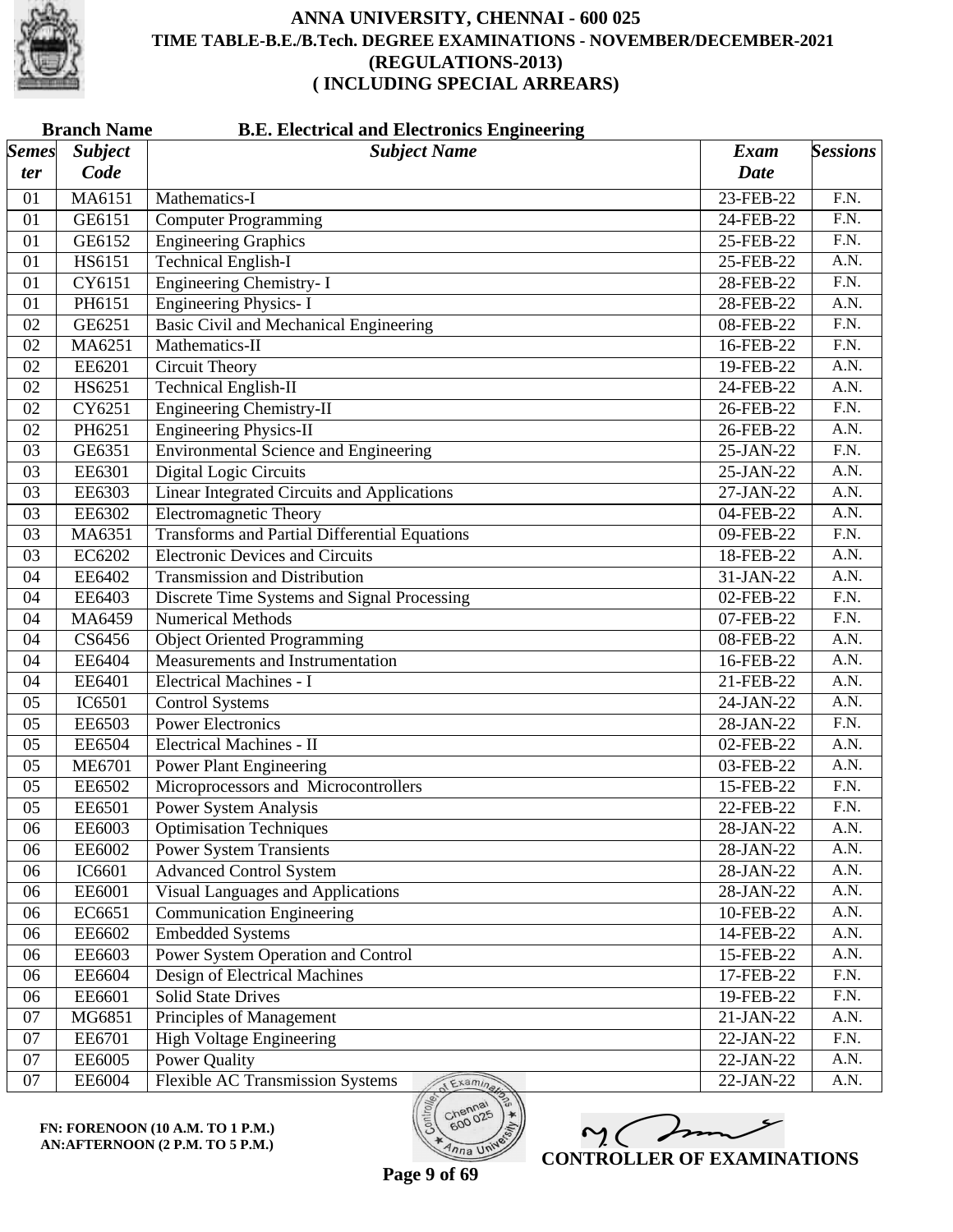

|              | <b>B.E. Electrical and Electronics Engineering</b><br><b>Branch Name</b> |                                                          |             |                 |  |  |
|--------------|--------------------------------------------------------------------------|----------------------------------------------------------|-------------|-----------------|--|--|
| <b>Semes</b> | <b>Subject</b>                                                           | <b>Subject Name</b>                                      | Exam        | <b>Sessions</b> |  |  |
| <i>ter</i>   | Code                                                                     |                                                          | <b>Date</b> |                 |  |  |
| 07           | EE6006                                                                   | <b>Applied Soft Computing</b>                            | $22-JAN-22$ | A.N.            |  |  |
| 07           | GE6081                                                                   | <b>Fundamentals of Nanoscience</b>                       | 09-FEB-22   | A.N.            |  |  |
| 07           | <b>EE6008</b>                                                            | Microcontroller Based System Design                      | 09-FEB-22   | A.N.            |  |  |
| 07           | EI6703                                                                   | <b>Fibre Optics and Laser Instruments</b>                | 10-FEB-22   | F.N.            |  |  |
| 07           | EI6704                                                                   | Biomedical Instrumentation                               | 11-FEB-22   | F.N.            |  |  |
| 07           | <b>EE6007</b>                                                            | Micro Electro Mechanical Systems                         | 14-FEB-22   | F.N.            |  |  |
| 07           | EE6702                                                                   | Protection and Switchgear                                | 18-FEB-22   | F.N.            |  |  |
| 07           | EE6703                                                                   | <b>Special Electrical Machines</b>                       | 21-FEB-22   | F.N.            |  |  |
| 08           | GE6083                                                                   | Disaster Management                                      | 21-JAN-22   | F.N.            |  |  |
| 08           | <b>EE6009</b>                                                            | Power Electronics for Renewable Energy Systems           | 21-JAN-22   | F.N.            |  |  |
| 08           | EE6011                                                                   | <b>Power System Dynamics</b>                             | 21-JAN-22   | F.N.            |  |  |
| 08           | EE6012                                                                   | Computer Aided Design of Electrical Apparatus            | 24-JAN-22   | F.N.            |  |  |
| 08           | GE6075                                                                   | Professional Ethics in Engineering                       | 24-JAN-22   | F.N.            |  |  |
| 08           | EC6601                                                                   | <b>VLSI</b> Design                                       | 27-JAN-22   | F.N.            |  |  |
| 08           | EE6801                                                                   | Electric Energy Generation, Utilization and Conservation | 31-JAN-22   | F.N.            |  |  |
| 08           | GE6757                                                                   | <b>Total Quality Management</b>                          | 01-FEB-22   | F.N.            |  |  |
| 08           | EE6010                                                                   | High Voltage Direct Current Transmission                 | 03-FEB-22   | F.N.            |  |  |
| 08           | IC6003                                                                   | Principles of Robotics                                   | 03-FEB-22   | F.N.            |  |  |



 $\overline{\phantom{a}}$  $\mathsf{M}(\mathbb{C})$ **CONTROLLER OF EXAMINATIONS**

**Page 10 of 69**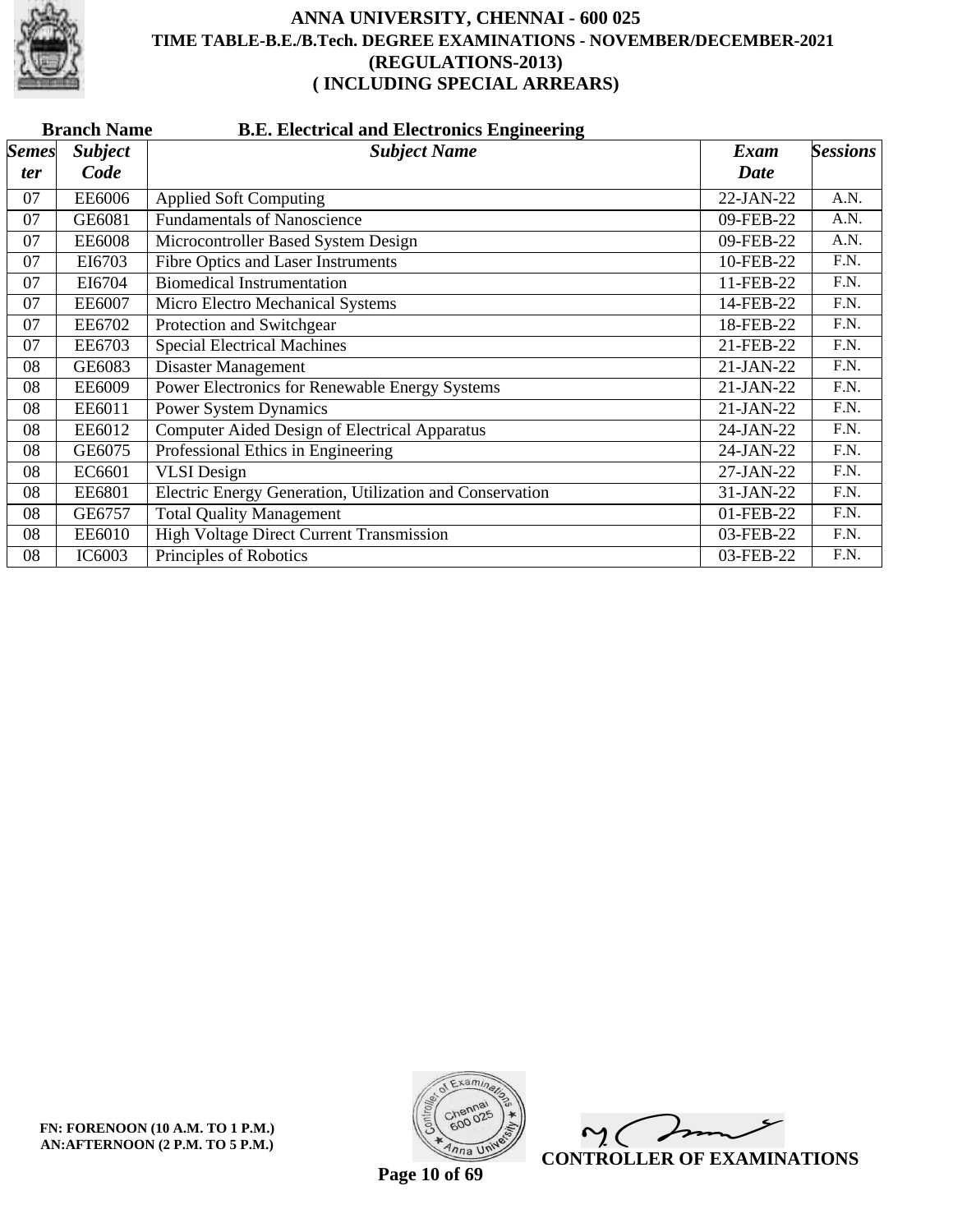

|              | <b>Branch Name</b><br><b>B.E. Electronics and Communication Engineering</b> |                                                        |             |                   |  |
|--------------|-----------------------------------------------------------------------------|--------------------------------------------------------|-------------|-------------------|--|
| <b>Semes</b> | <b>Subject</b>                                                              | <b>Subject Name</b>                                    | <b>Exam</b> | <b>Sessions</b>   |  |
| ter          | Code                                                                        |                                                        | <b>Date</b> |                   |  |
| 01           | MA6151                                                                      | Mathematics-I                                          | 23-FEB-22   | F.N.              |  |
| 01           | GE6151                                                                      | <b>Computer Programming</b>                            | 24-FEB-22   | F.N.              |  |
| 01           | GE6152                                                                      | <b>Engineering Graphics</b>                            | 25-FEB-22   | $\overline{F.N.}$ |  |
| 01           | HS6151                                                                      | <b>Technical English-I</b>                             | 25-FEB-22   | A.N.              |  |
| 01           | CY6151                                                                      | <b>Engineering Chemistry-I</b>                         | 28-FEB-22   | $\overline{F.N.}$ |  |
| 01           | PH6151                                                                      | <b>Engineering Physics-I</b>                           | 28-FEB-22   | A.N.              |  |
| 02           | EC6201                                                                      | <b>Electronic Devices</b>                              | 08-FEB-22   | F.N.              |  |
| 02           | MA6251                                                                      | Mathematics-II                                         | 16-FEB-22   | $\overline{F.N.}$ |  |
| 02           | EE6201                                                                      | <b>Circuit Theory</b>                                  | 19-FEB-22   | A.N.              |  |
| 02           | HS6251                                                                      | <b>Technical English-II</b>                            | 24-FEB-22   | A.N.              |  |
| 02           | CY6251                                                                      | <b>Engineering Chemistry-II</b>                        | 26-FEB-22   | $\overline{F.N.}$ |  |
| 02           | PH6251                                                                      | <b>Engineering Physics-II</b>                          | 26-FEB-22   | A.N.              |  |
| 03           | EC6301                                                                      | <b>Object Oriented Programming and Data Structures</b> | 28-JAN-22   | $\overline{F.N.}$ |  |
| 03           | EC6303                                                                      | <b>Signals and Systems</b>                             | 28-JAN-22   | A.N.              |  |
| 03           | EC6302                                                                      | <b>Digital Electronics</b>                             | 07-FEB-22   | $\overline{A.N.}$ |  |
| 03           | EE6352                                                                      | <b>Electrical Engineering and Instrumentation</b>      | 08-FEB-22   | A.N.              |  |
| 03           | MA6351                                                                      | <b>Transforms and Partial Differential Equations</b>   | 09-FEB-22   | F.N.              |  |
| 03           | EC6304                                                                      | Electronic Circuits- I                                 | 23-FEB-22   | A.N.              |  |
| 04           | MA6451                                                                      | Probability and Random Processes                       | 10-FEB-22   | $\overline{F.N.}$ |  |
| 04           | EC6405                                                                      | <b>Control System Engineering</b>                      | 10-FEB-22   | A.N.              |  |
| 04           | EC6402                                                                      | <b>Communication Theory</b>                            | 11-FEB-22   | A.N.              |  |
| 04           | EC6404                                                                      | <b>Linear Integrated Circuits</b>                      | 14-FEB-22   | A.N.              |  |
| 04           | EC6403                                                                      | <b>Electromagnetic Fields</b>                          | 18-FEB-22   | $\overline{A.N.}$ |  |
| 04           | EC6401                                                                      | <b>Electronic Circuits II</b>                          | 21-FEB-22   | A.N.              |  |
| 05           | GE6351                                                                      | <b>Environmental Science and Engineering</b>           | 25-JAN-22   | $\overline{F.N.}$ |  |
| 05           | EC6502                                                                      | Principles of Digital Signal Processing                | 03-FEB-22   | A.N.              |  |
| 05           | EC6503                                                                      | <b>Transmission Lines and Wave Guides</b>              | 09-FEB-22   | A.N.              |  |
| 05           | EC6504                                                                      | Microprocessor and Microcontroller                     | 17-FEB-22   | $\overline{F.N.}$ |  |
| 05           | EC6501                                                                      | <b>Digital Communication</b>                           | 17-FEB-22   | A.N.              |  |
| 06           | MG6851                                                                      | Principles of Management                               | 21-JAN-22   | A.N.              |  |
| 06           | CS6551                                                                      | <b>Computer Networks</b>                               | 24-JAN-22   | A.N.              |  |
| 06           | EC6601                                                                      | <b>VLSI</b> Design                                     | 27-JAN-22   | F.N.              |  |
| 06           | EC6602                                                                      | Antenna and Wave Propagation                           | 15-FEB-22   | F.N.              |  |
| 06           | CS6303                                                                      | <b>Computer Architecture</b>                           | 18-FEB-22   | F.N.              |  |
| 06           | CS6401                                                                      | <b>Operating Systems</b>                               | 19-FEB-22   | $\overline{F.N.}$ |  |
| 06           | EC6001                                                                      | <b>Medical Electronics</b>                             | 19-FEB-22   | F.N.              |  |
| 06           | EC6002                                                                      | <b>Advanced Digital Signal Processing</b>              | 19-FEB-22   | F.N.              |  |
| 06           | EC6003                                                                      | Robotics and Automation                                | 19-FEB-22   | F.N.              |  |
| 07           | CS6012                                                                      | Soft Computing                                         | 22-JAN-22   | F.N.              |  |
| 07           | EC6703                                                                      | <b>Embedded and Real Time Systems</b>                  | 22-JAN-22   | A.N.              |  |
| 07           | EC6011                                                                      | Electromagnetic Interference and Compatibility         | 03-FEB-22   | F.N.              |  |
| 07           | EC6010                                                                      | <b>Electronics Packaging</b>                           | 03-FEB-22   | F.N.              |  |
| 07           | EC6009                                                                      | <b>Advanced Computer Architecture</b><br>Examina       | 03-FEB-22   | F.N.              |  |

**FN: FORENOON (10 A.M. TO 1 P.M.) AN:AFTERNOON (2 P.M. TO 5 P.M.)**

 $m< 1$ **CONTROLLER OF EXAMINATIONS**

600

 $\overline{\eta_{n}}$  UN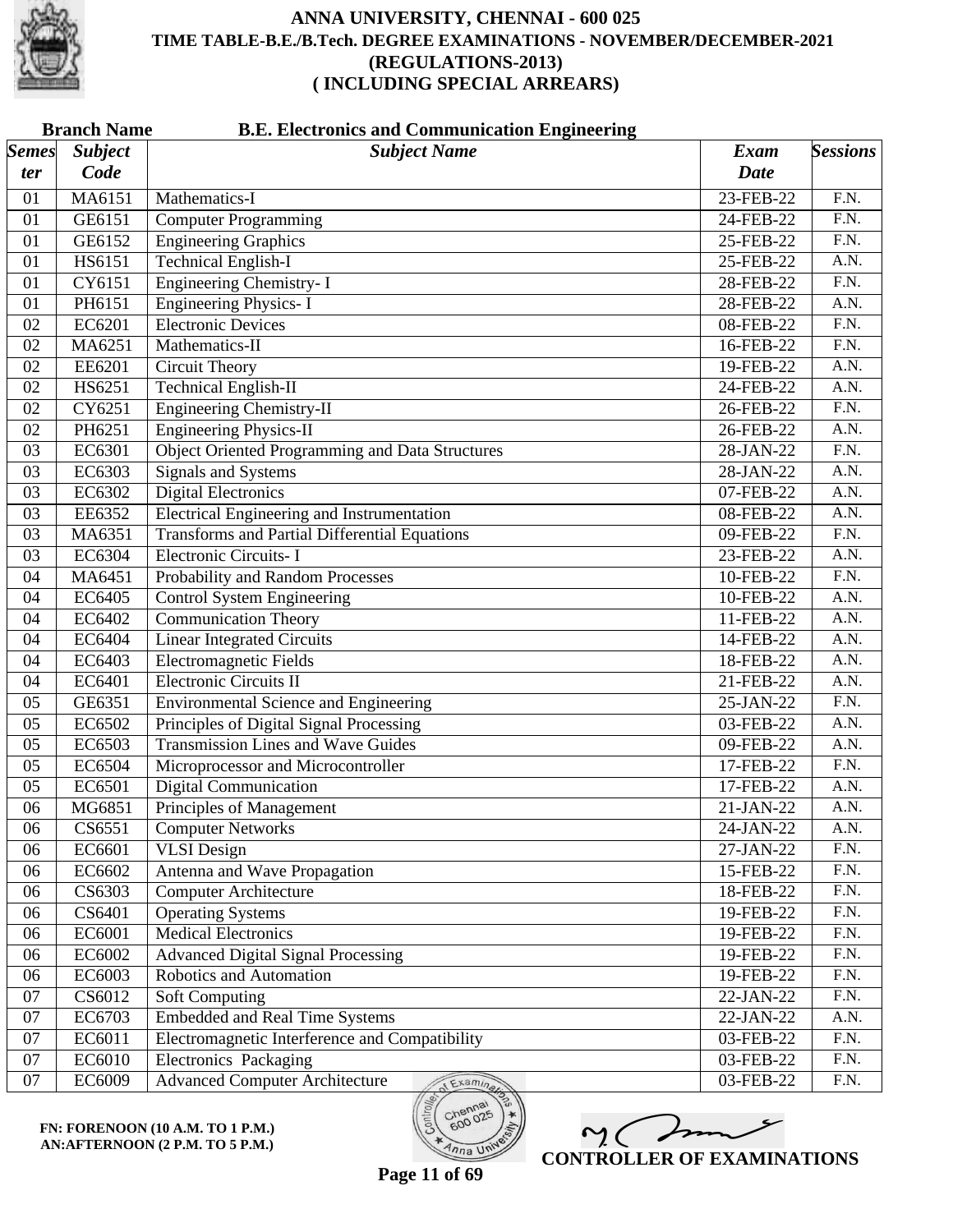

| <b>Branch Name</b><br><b>B.E. Electronics and Communication Engineering</b> |                                                      |                              |                   |  |  |  |
|-----------------------------------------------------------------------------|------------------------------------------------------|------------------------------|-------------------|--|--|--|
| <b>Subject</b>                                                              | <b>Subject Name</b>                                  | Exam                         | <b>Sessions</b>   |  |  |  |
| Code                                                                        |                                                      | <b>Date</b>                  |                   |  |  |  |
| <b>EC6008</b>                                                               | Web Technology                                       | 03-FEB-22                    | F.N.              |  |  |  |
| EC6007                                                                      | <b>Speech Processing</b>                             | 03-FEB-22                    | F.N.              |  |  |  |
| EC6013                                                                      | <b>Advanced Microprocessors and Microcontrollers</b> | 11-FEB-22                    | $\overline{F.N.}$ |  |  |  |
| EC6016                                                                      | <b>Opto Electronic Devices</b>                       | 11-FEB-22                    | $\overline{FN}$ . |  |  |  |
| EC6014                                                                      | <b>Cognitive Radio</b>                               | 11-FEB-22                    | $\overline{F.N.}$ |  |  |  |
| EC6012                                                                      | <b>CMOS Analog IC Design</b>                         | 11-FEB-22                    | $\overline{F.N.}$ |  |  |  |
| EC6015                                                                      | Radar and Navigational Aids                          | 11-FEB-22                    | F.N.              |  |  |  |
| EC6702                                                                      | <b>Optical Communication and Networks</b>            | 15-FEB-22                    | $\overline{A.N.}$ |  |  |  |
| EC6701                                                                      |                                                      | $16$ -FEB-22                 | A.N.              |  |  |  |
| EC6005                                                                      | <b>Electronic Testing</b>                            | 21-FEB-22                    | F.N.              |  |  |  |
| EC6004                                                                      | Satellite Communication                              | 21-FEB-22                    | $\overline{F.N.}$ |  |  |  |
| EC6006                                                                      | Avionics                                             | 21-FEB-22                    | $\overline{FN}$ . |  |  |  |
| IT6005                                                                      | <b>Digital Image Processing</b>                      | 21-FEB-22                    | F.N.              |  |  |  |
| GE6082                                                                      | <b>Indian Constitution and Society</b>               | $21-JAN-22$                  | $\overline{F.N.}$ |  |  |  |
| EC6018                                                                      | Multimedia Compression and Communication             | 21-JAN-22                    | F.N.              |  |  |  |
| GE6083                                                                      | Disaster Management                                  | $21-JAN-22$                  | $\overline{F.N.}$ |  |  |  |
| GE6075                                                                      | Professional Ethics in Engineering                   | 24-JAN-22                    | $\overline{F.N.}$ |  |  |  |
| <b>EC6801</b>                                                               | <b>Wireless Communication</b>                        | $27-JAN-22$                  | A.N.              |  |  |  |
| EC6019                                                                      | Data Converters                                      | 31-JAN-22                    | $\overline{F.N.}$ |  |  |  |
| MG6071                                                                      | <b>Entrepreneurship Development</b>                  | 31-JAN-22                    | F.N.              |  |  |  |
| GE6757                                                                      | <b>Total Quality Management</b>                      | 01-FEB-22                    | F.N.              |  |  |  |
| <b>MG6088</b>                                                               | <b>Software Project Management</b>                   | 02-FEB-22                    | $\overline{F.N.}$ |  |  |  |
| CS6701                                                                      | Cryptography and Network Security                    | 02-FEB-22                    | A.N.              |  |  |  |
| EC6802                                                                      | <b>Wireless Networks</b>                             | 04-FEB-22                    | F.N.              |  |  |  |
| CS6003                                                                      | Ad hoc and Sensor Networks                           | 07-FEB-22                    | $\overline{F.N.}$ |  |  |  |
|                                                                             |                                                      | RF and Microwave Engineering |                   |  |  |  |

**FN: FORENOON (10 A.M. TO 1 P.M.) AN:AFTERNOON (2 P.M. TO 5 P.M.)**



 $\overline{\mathscr{P}}$  $\mathsf{M}(\mathbb{C})$ **CONTROLLER OF EXAMINATIONS**

**Page 12 of 69**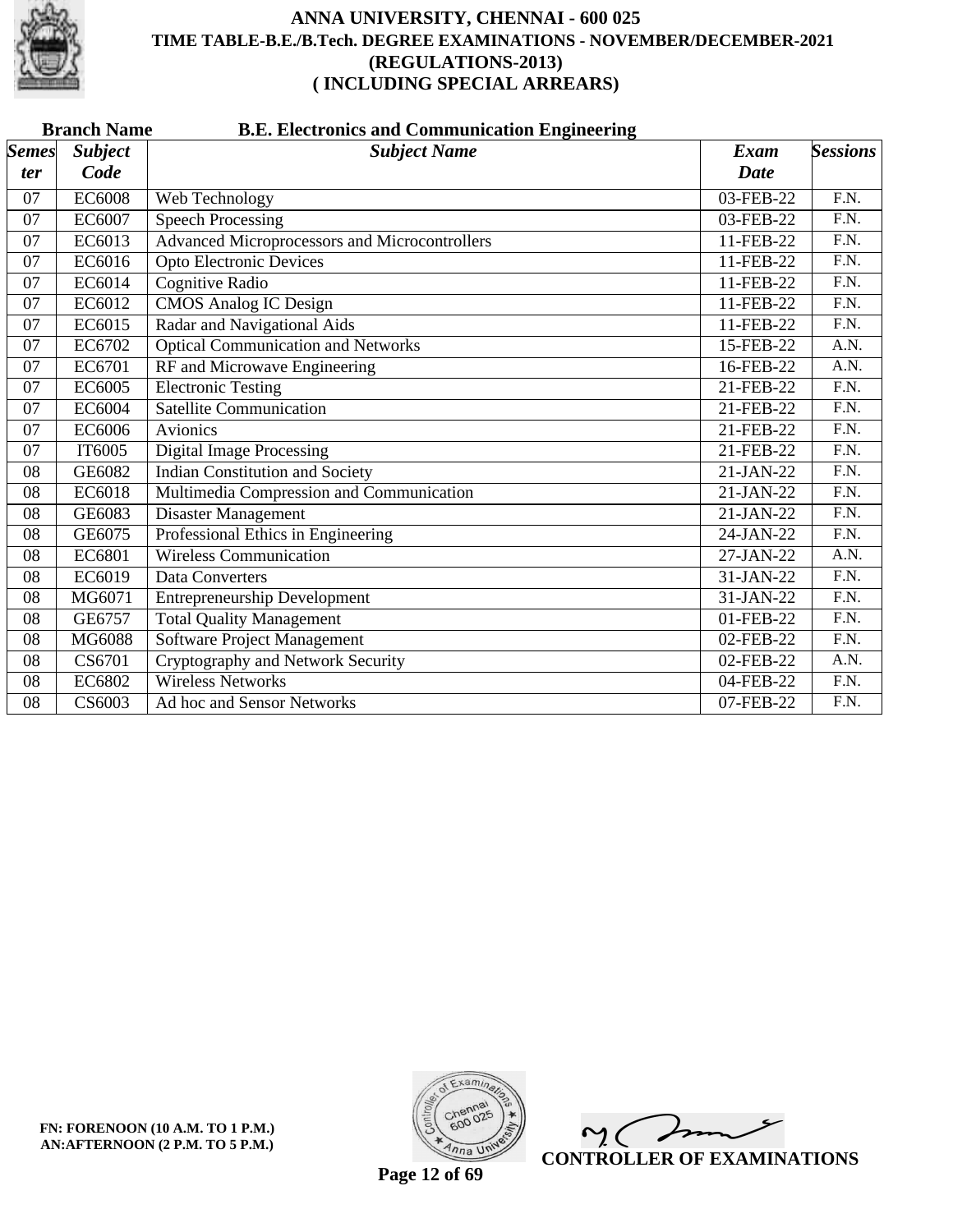

|                       | <b>Branch Name</b><br><b>B.E. Electronics and Instrumentation Engineering</b> |                                                      |              |                   |  |
|-----------------------|-------------------------------------------------------------------------------|------------------------------------------------------|--------------|-------------------|--|
| $\vert$ Semes $\vert$ | <b>Subject</b>                                                                | <b>Subject Name</b>                                  | <b>Exam</b>  | <b>Sessions</b>   |  |
| ter                   | Code                                                                          |                                                      | <b>Date</b>  |                   |  |
| 01                    | MA6151                                                                        | Mathematics-I                                        | 23-FEB-22    | F.N.              |  |
| 01                    | GE6151                                                                        | <b>Computer Programming</b>                          | 24-FEB-22    | F.N.              |  |
| 01                    | GE6152                                                                        | <b>Engineering Graphics</b>                          | 25-FEB-22    | $\overline{F.N.}$ |  |
| 01                    | HS6151                                                                        | <b>Technical English-I</b>                           | 25-FEB-22    | $\overline{A.N.}$ |  |
| 01                    | CY6151                                                                        | <b>Engineering Chemistry-I</b>                       | 28-FEB-22    | $\overline{F.N.}$ |  |
| 01                    | PH6151                                                                        | <b>Engineering Physics-I</b>                         | 28-FEB-22    | A.N.              |  |
| 02                    | GE6251                                                                        | <b>Basic Civil and Mechanical Engineering</b>        | 08-FEB-22    | F.N.              |  |
| 02                    | MA6251                                                                        | Mathematics-II                                       | 16-FEB-22    | $\overline{F.N.}$ |  |
| 02                    | EE6201                                                                        | <b>Circuit Theory</b>                                | 19-FEB-22    | A.N.              |  |
| 02                    | HS6251                                                                        | <b>Technical English-II</b>                          | 24-FEB-22    | A.N.              |  |
| 02                    | CY6251                                                                        | <b>Engineering Chemistry-II</b>                      | 26-FEB-22    | $\overline{F.N.}$ |  |
| 02                    | PH6251                                                                        | <b>Engineering Physics-II</b>                        | 26-FEB-22    | $\overline{A.N.}$ |  |
| 03                    | GE6351                                                                        | <b>Environmental Science and Engineering</b>         | 25-JAN-22    | $\overline{F.N.}$ |  |
| 03                    | EE6301                                                                        | Digital Logic Circuits                               | 25-JAN-22    | A.N.              |  |
| 03                    | EE6303                                                                        | Linear Integrated Circuits and Applications          | 27-JAN-22    | $\overline{A.N.}$ |  |
| 03                    | EI6301                                                                        | <b>Electrical Measurements</b>                       | 31-JAN-22    | $\overline{A.N.}$ |  |
| 03                    | MA6351                                                                        | <b>Transforms and Partial Differential Equations</b> | 09-FEB-22    | F.N.              |  |
| 03                    | EC6202                                                                        | <b>Electronic Devices and Circuits</b>               | 18-FEB-22    | A.N.              |  |
| 04                    | EI6401                                                                        | <b>Transducer Engineering</b>                        | 01-FEB-22    | $\overline{A.N.}$ |  |
| 04                    | EE6403                                                                        | Discrete Time Systems and Signal Processing          | 02-FEB-22    | $\overline{F.N.}$ |  |
| 04                    | EI6402                                                                        | <b>Electrical Machines</b>                           | 04-FEB-22    | F.N.              |  |
| 04                    | MA6459                                                                        | <b>Numerical Methods</b>                             | 07-FEB-22    | $\overline{F.N.}$ |  |
| 04                    | EI6403                                                                        | Applied Thermodynamics and Fluid Dynamics            | 07-FEB-22    | $\overline{A.N.}$ |  |
| 04                    | CS6456                                                                        | <b>Object Oriented Programming</b>                   | 08-FEB-22    | $\overline{A.N.}$ |  |
| 05                    | IC6501                                                                        | <b>Control Systems</b>                               | 24-JAN-22    | A.N.              |  |
| 05                    | EE6503                                                                        | <b>Power Electronics</b>                             | 28-JAN-22    | $\overline{F.N.}$ |  |
| 05                    | EI6501                                                                        | <b>Analytical Instruments</b>                        | 02-FEB-22    | $\overline{A.N.}$ |  |
| 05                    | EI6502                                                                        | <b>Industrial Instrumentation-I</b>                  | 03-FEB-22    | A.N.              |  |
| 05                    | EE6502                                                                        | Microprocessors and Microcontrollers                 | 15-FEB-22    | F.N.              |  |
| 05                    | CS6659                                                                        | Artificial Intelligence                              | 17-FEB-22    | A.N.              |  |
| 05                    | CS6303                                                                        | <b>Computer Architecture</b>                         | 18-FEB-22    | F.N.              |  |
| 05                    | EI6001                                                                        | Data Structures and Algorithms                       | 18-FEB-22    | F.N.              |  |
| 05                    | CS6401                                                                        | <b>Operating Systems</b>                             | 19-FEB-22    | F.N.              |  |
| 06                    | EI6602                                                                        | Process Control                                      | 04-FEB-22    | A.N.              |  |
| 06                    | EC6651                                                                        | <b>Communication Engineering</b>                     | 10-FEB-22    | A.N.              |  |
| 06                    | EE6602                                                                        | <b>Embedded Systems</b>                              | 14-FEB-22    | A.N.              |  |
| 06                    | EI6603                                                                        | <b>Industrial Instrumentation - II</b>               | 15-FEB-22    | A.N.              |  |
| 06                    | EI6601                                                                        | Modern Electronic Instrumentation                    | 16-FEB-22    | A.N.              |  |
| 06                    | EI6002                                                                        | <b>Power Plant Instrumentation</b>                   | 21-FEB-22    | $\overline{F.N.}$ |  |
| 06                    | EI6003                                                                        | Instrumentation in Petrochemical Industries          | 21-FEB-22    | F.N.              |  |
| 07                    | GE6083                                                                        | Disaster Management                                  | 21-JAN-22    | F.N.              |  |
| 07                    | <b>EE6006</b>                                                                 | <b>Applied Soft Computing</b>                        | 22-JAN-22    | A.N.              |  |
| 07                    | EC6601                                                                        | <b>VLSI</b> Design<br>Examina                        | $27$ -JAN-22 | F.N.              |  |

**FN: FORENOON (10 A.M. TO 1 P.M.) AN:AFTERNOON (2 P.M. TO 5 P.M.)**

M mm **CONTROLLER OF EXAMINATIONS**

600

 $\eta_{n}$  UN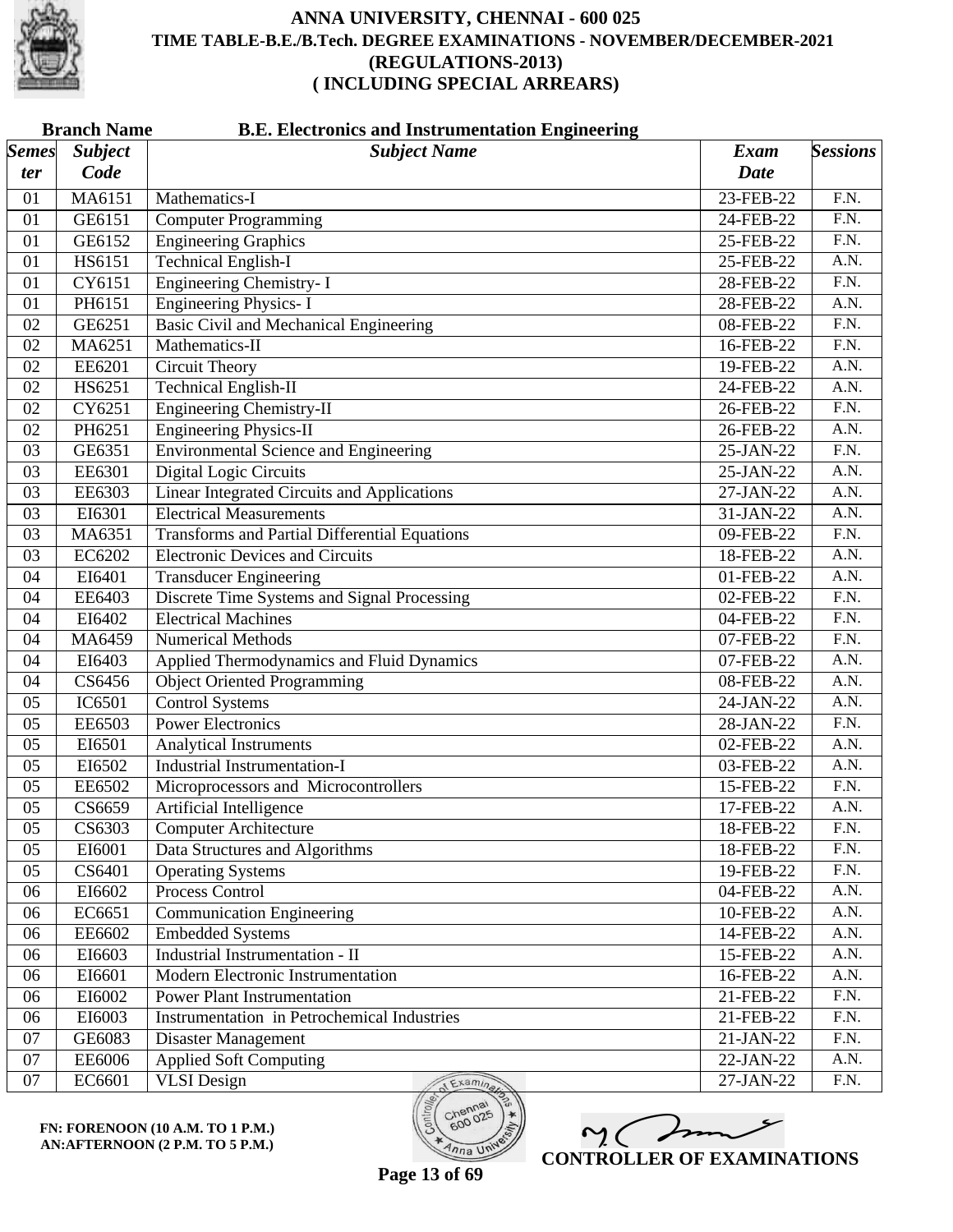

|              | <b>B.E. Electronics and Instrumentation Engineering</b><br><b>Branch Name</b> |                                      |             |                 |  |  |  |
|--------------|-------------------------------------------------------------------------------|--------------------------------------|-------------|-----------------|--|--|--|
| <b>Semes</b> | <b>Subject</b>                                                                | <b>Subject Name</b>                  | Exam        | <b>Sessions</b> |  |  |  |
| <i>ter</i>   | Code                                                                          |                                      | Date        |                 |  |  |  |
| 07           | <b>EE6008</b>                                                                 | Microcontroller Based System Design  | 09-FEB-22   | A.N.            |  |  |  |
| 07           | GE6081                                                                        | <b>Fundamentals of Nanoscience</b>   | 09-FEB-22   | A.N.            |  |  |  |
| 07           | EI6703                                                                        | Fibre Optics and Laser Instruments   | 10-FEB-22   | F.N.            |  |  |  |
| 07           | EI6704                                                                        | <b>Biomedical Instrumentation</b>    | 11-FEB-22   | F.N.            |  |  |  |
| 07           | IC6701                                                                        | Digital Control System               | 11-FEB-22   | A.N.            |  |  |  |
| 07           | EE6007                                                                        | Micro Electro Mechanical Systems     | 14-FEB-22   | F.N.            |  |  |  |
| 07           | EI6701                                                                        | <b>Industrial Data Networks</b>      | 21-FEB-22   | A.N.            |  |  |  |
| 07           | EI6702                                                                        | Logic and Distributed Control System | 23-FEB-22   | A.N.            |  |  |  |
| 08           | MG6851                                                                        | Principles of Management             | $21-JAN-22$ | A.N.            |  |  |  |
| 08           | GE6075                                                                        | Professional Ethics in Engineering   | 24-JAN-22   | F.N.            |  |  |  |
| 08           | EI6801                                                                        | <b>Computer Control of Processes</b> | 31-JAN-22   | F.N.            |  |  |  |
| 08           | GE6757                                                                        | <b>Total Quality Management</b>      | 01-FEB-22   | F.N.            |  |  |  |



 $\overline{\phantom{a}}$  $\mathsf{M}(\mathbb{C})$ **CONTROLLER OF EXAMINATIONS**

**Page 14 of 69**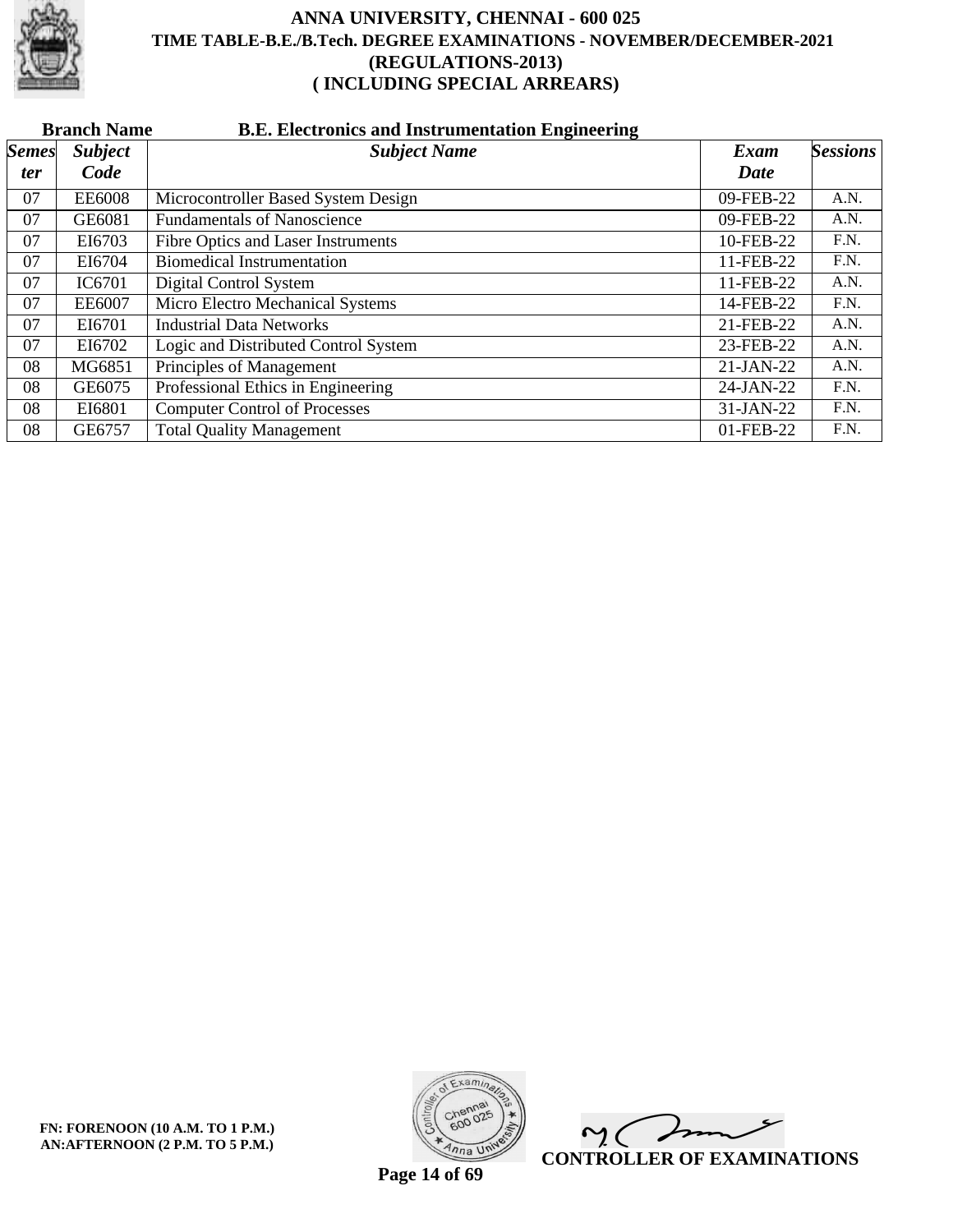

| <b>Semes</b><br><b>Subject</b><br><b>Subject Name</b><br><b>Exam</b><br>Code<br><b>Date</b><br>ter<br>MA6151<br>23-FEB-22<br>F.N.<br>Mathematics-I<br>01<br><b>Computer Programming</b><br>F.N.<br>01<br>GE6151<br>24-FEB-22<br><b>Engineering Graphics</b><br>$\overline{F.N.}$<br>GE6152<br>01<br>25-FEB-22<br><b>Engineering Chemistry-I</b><br>$\overline{F.N.}$<br>CY6151<br>01<br>28-FEB-22<br><b>Engineering Physics-I</b><br>PH6151<br>A.N.<br>01<br>28-FEB-22<br>Basic Electrical and Electronics Engineering<br>A.N.<br>02<br>GE6252<br>08-FEB-22<br>F.N.<br>MA6251<br>Mathematics-II<br>02<br>16-FEB-22<br>Principles and Practices of Crop Production<br>$\overline{A.N.}$<br>02<br>AI6202<br>17-FEB-22<br>Principles of Agricultural Engineering<br>A.N.<br>02<br>AI6201<br>21-FEB-22<br><b>Engineering Mechanics</b><br>GE6253<br>A.N.<br>02<br>23-FEB-22<br><b>Strength of Materials</b><br>$\overline{F.N.}$<br>CE6306<br>03<br>08-FEB-22<br><b>Transforms and Partial Differential Equations</b><br>$\overline{F.N.}$<br>MA6351<br>03<br>09-FEB-22<br>Soil Science and Engineering<br>A.N.<br>03<br>AI6301<br>10-FEB-22<br><b>Theory of Machines</b><br>A.N.<br>03<br>AI6304<br>14-FEB-22<br>Fluid Mechanics and Hydraulics<br>$\overline{F.N.}$<br>AI6302<br>03<br>17-FEB-22<br>Probability and Statistics<br>A.N.<br>MA6468<br>04<br>24-JAN-22<br><b>Environmental Science and Engineering</b><br>F.N.<br>04<br>GE6351<br>25-JAN-22<br><b>Tractor and Power Units</b><br>F.N.<br>AI6402<br>02-FEB-22<br>04<br>$\overline{A.N.}$<br>MF6403<br>Thermodynamics<br>09-FEB-22<br>04<br>$\overline{F.N.}$<br>CE6567<br>Hydrology and Water Resources Engineering<br>04<br>14-FEB-22<br>Unit Operations in Agricultural Processing<br>A.N.<br>04<br>AI6401<br>18-FEB-22<br>Farm Equipment<br>$\overline{F.N.}$<br>05<br>AI6503<br>31-JAN-22<br>Solar and Wind Energy Engineering<br>$\overline{F.N.}$<br>AI6502<br>05<br>01-FEB-22<br>Design of Agricultural Machinery<br>$\overline{F.N.}$<br>AI6504<br>05<br>03-FEB-22<br>Irrigation and Drainage Engineering<br>AI6501<br>F.N.<br>05<br>10-FEB-22<br><b>Agricultural Economics and Farm Management</b><br>A.N.<br>AI6506<br>15-FEB-22<br>05<br>Post Harvest Technology<br>$\overline{F.N.}$<br>AI6505<br>05<br>18-FEB-22<br><b>Protected Cultivation</b><br>A.N.<br>06<br>AI6001<br>25-JAN-22<br>A.N.<br>06<br>AI6004<br>Climate change and adaptation<br>25-JAN-22<br>Heat and Mass Transfer for Agricultural Engineers<br>F.N.<br>AI6604<br>04-FEB-22<br>06<br>AI6603<br><b>Agricultural Extension</b><br>F.N.<br>06<br>15-FEB-22<br>Groundwater and Well Engineering<br>F.N.<br>AI6601<br>06<br>19-FEB-22<br>Dairy and Food Engineering<br>AI6602<br>A.N.<br>06<br>26-FEB-22<br><b>Storage and Packaging Technology</b><br>F.N.<br>07<br>AI6006<br>22-JAN-22<br>IT in Agricultural Systems<br>F.N.<br>07<br>AI6701<br>28-JAN-22<br>Construction materials, Estimation and Costing<br>07<br>AI6703<br>A.N.<br>02-FEB-22<br>AI6704<br>Remote Sensing and Geographical Information System<br>F.N.<br>07<br>07-FEB-22 | <b>Branch Name</b><br><b>B.E. Agriculture Engineering</b> |  |  |                 |  |
|-------------------------------------------------------------------------------------------------------------------------------------------------------------------------------------------------------------------------------------------------------------------------------------------------------------------------------------------------------------------------------------------------------------------------------------------------------------------------------------------------------------------------------------------------------------------------------------------------------------------------------------------------------------------------------------------------------------------------------------------------------------------------------------------------------------------------------------------------------------------------------------------------------------------------------------------------------------------------------------------------------------------------------------------------------------------------------------------------------------------------------------------------------------------------------------------------------------------------------------------------------------------------------------------------------------------------------------------------------------------------------------------------------------------------------------------------------------------------------------------------------------------------------------------------------------------------------------------------------------------------------------------------------------------------------------------------------------------------------------------------------------------------------------------------------------------------------------------------------------------------------------------------------------------------------------------------------------------------------------------------------------------------------------------------------------------------------------------------------------------------------------------------------------------------------------------------------------------------------------------------------------------------------------------------------------------------------------------------------------------------------------------------------------------------------------------------------------------------------------------------------------------------------------------------------------------------------------------------------------------------------------------------------------------------------------------------------------------------------------------------------------------------------------------------------------------------------------------------------------------------------------------------------------------------------------------------------------------------------------------------------------------------------------------------------------------------------------|-----------------------------------------------------------|--|--|-----------------|--|
|                                                                                                                                                                                                                                                                                                                                                                                                                                                                                                                                                                                                                                                                                                                                                                                                                                                                                                                                                                                                                                                                                                                                                                                                                                                                                                                                                                                                                                                                                                                                                                                                                                                                                                                                                                                                                                                                                                                                                                                                                                                                                                                                                                                                                                                                                                                                                                                                                                                                                                                                                                                                                                                                                                                                                                                                                                                                                                                                                                                                                                                                                     |                                                           |  |  | <b>Sessions</b> |  |
|                                                                                                                                                                                                                                                                                                                                                                                                                                                                                                                                                                                                                                                                                                                                                                                                                                                                                                                                                                                                                                                                                                                                                                                                                                                                                                                                                                                                                                                                                                                                                                                                                                                                                                                                                                                                                                                                                                                                                                                                                                                                                                                                                                                                                                                                                                                                                                                                                                                                                                                                                                                                                                                                                                                                                                                                                                                                                                                                                                                                                                                                                     |                                                           |  |  |                 |  |
|                                                                                                                                                                                                                                                                                                                                                                                                                                                                                                                                                                                                                                                                                                                                                                                                                                                                                                                                                                                                                                                                                                                                                                                                                                                                                                                                                                                                                                                                                                                                                                                                                                                                                                                                                                                                                                                                                                                                                                                                                                                                                                                                                                                                                                                                                                                                                                                                                                                                                                                                                                                                                                                                                                                                                                                                                                                                                                                                                                                                                                                                                     |                                                           |  |  |                 |  |
|                                                                                                                                                                                                                                                                                                                                                                                                                                                                                                                                                                                                                                                                                                                                                                                                                                                                                                                                                                                                                                                                                                                                                                                                                                                                                                                                                                                                                                                                                                                                                                                                                                                                                                                                                                                                                                                                                                                                                                                                                                                                                                                                                                                                                                                                                                                                                                                                                                                                                                                                                                                                                                                                                                                                                                                                                                                                                                                                                                                                                                                                                     |                                                           |  |  |                 |  |
|                                                                                                                                                                                                                                                                                                                                                                                                                                                                                                                                                                                                                                                                                                                                                                                                                                                                                                                                                                                                                                                                                                                                                                                                                                                                                                                                                                                                                                                                                                                                                                                                                                                                                                                                                                                                                                                                                                                                                                                                                                                                                                                                                                                                                                                                                                                                                                                                                                                                                                                                                                                                                                                                                                                                                                                                                                                                                                                                                                                                                                                                                     |                                                           |  |  |                 |  |
|                                                                                                                                                                                                                                                                                                                                                                                                                                                                                                                                                                                                                                                                                                                                                                                                                                                                                                                                                                                                                                                                                                                                                                                                                                                                                                                                                                                                                                                                                                                                                                                                                                                                                                                                                                                                                                                                                                                                                                                                                                                                                                                                                                                                                                                                                                                                                                                                                                                                                                                                                                                                                                                                                                                                                                                                                                                                                                                                                                                                                                                                                     |                                                           |  |  |                 |  |
|                                                                                                                                                                                                                                                                                                                                                                                                                                                                                                                                                                                                                                                                                                                                                                                                                                                                                                                                                                                                                                                                                                                                                                                                                                                                                                                                                                                                                                                                                                                                                                                                                                                                                                                                                                                                                                                                                                                                                                                                                                                                                                                                                                                                                                                                                                                                                                                                                                                                                                                                                                                                                                                                                                                                                                                                                                                                                                                                                                                                                                                                                     |                                                           |  |  |                 |  |
|                                                                                                                                                                                                                                                                                                                                                                                                                                                                                                                                                                                                                                                                                                                                                                                                                                                                                                                                                                                                                                                                                                                                                                                                                                                                                                                                                                                                                                                                                                                                                                                                                                                                                                                                                                                                                                                                                                                                                                                                                                                                                                                                                                                                                                                                                                                                                                                                                                                                                                                                                                                                                                                                                                                                                                                                                                                                                                                                                                                                                                                                                     |                                                           |  |  |                 |  |
|                                                                                                                                                                                                                                                                                                                                                                                                                                                                                                                                                                                                                                                                                                                                                                                                                                                                                                                                                                                                                                                                                                                                                                                                                                                                                                                                                                                                                                                                                                                                                                                                                                                                                                                                                                                                                                                                                                                                                                                                                                                                                                                                                                                                                                                                                                                                                                                                                                                                                                                                                                                                                                                                                                                                                                                                                                                                                                                                                                                                                                                                                     |                                                           |  |  |                 |  |
|                                                                                                                                                                                                                                                                                                                                                                                                                                                                                                                                                                                                                                                                                                                                                                                                                                                                                                                                                                                                                                                                                                                                                                                                                                                                                                                                                                                                                                                                                                                                                                                                                                                                                                                                                                                                                                                                                                                                                                                                                                                                                                                                                                                                                                                                                                                                                                                                                                                                                                                                                                                                                                                                                                                                                                                                                                                                                                                                                                                                                                                                                     |                                                           |  |  |                 |  |
|                                                                                                                                                                                                                                                                                                                                                                                                                                                                                                                                                                                                                                                                                                                                                                                                                                                                                                                                                                                                                                                                                                                                                                                                                                                                                                                                                                                                                                                                                                                                                                                                                                                                                                                                                                                                                                                                                                                                                                                                                                                                                                                                                                                                                                                                                                                                                                                                                                                                                                                                                                                                                                                                                                                                                                                                                                                                                                                                                                                                                                                                                     |                                                           |  |  |                 |  |
|                                                                                                                                                                                                                                                                                                                                                                                                                                                                                                                                                                                                                                                                                                                                                                                                                                                                                                                                                                                                                                                                                                                                                                                                                                                                                                                                                                                                                                                                                                                                                                                                                                                                                                                                                                                                                                                                                                                                                                                                                                                                                                                                                                                                                                                                                                                                                                                                                                                                                                                                                                                                                                                                                                                                                                                                                                                                                                                                                                                                                                                                                     |                                                           |  |  |                 |  |
|                                                                                                                                                                                                                                                                                                                                                                                                                                                                                                                                                                                                                                                                                                                                                                                                                                                                                                                                                                                                                                                                                                                                                                                                                                                                                                                                                                                                                                                                                                                                                                                                                                                                                                                                                                                                                                                                                                                                                                                                                                                                                                                                                                                                                                                                                                                                                                                                                                                                                                                                                                                                                                                                                                                                                                                                                                                                                                                                                                                                                                                                                     |                                                           |  |  |                 |  |
|                                                                                                                                                                                                                                                                                                                                                                                                                                                                                                                                                                                                                                                                                                                                                                                                                                                                                                                                                                                                                                                                                                                                                                                                                                                                                                                                                                                                                                                                                                                                                                                                                                                                                                                                                                                                                                                                                                                                                                                                                                                                                                                                                                                                                                                                                                                                                                                                                                                                                                                                                                                                                                                                                                                                                                                                                                                                                                                                                                                                                                                                                     |                                                           |  |  |                 |  |
|                                                                                                                                                                                                                                                                                                                                                                                                                                                                                                                                                                                                                                                                                                                                                                                                                                                                                                                                                                                                                                                                                                                                                                                                                                                                                                                                                                                                                                                                                                                                                                                                                                                                                                                                                                                                                                                                                                                                                                                                                                                                                                                                                                                                                                                                                                                                                                                                                                                                                                                                                                                                                                                                                                                                                                                                                                                                                                                                                                                                                                                                                     |                                                           |  |  |                 |  |
|                                                                                                                                                                                                                                                                                                                                                                                                                                                                                                                                                                                                                                                                                                                                                                                                                                                                                                                                                                                                                                                                                                                                                                                                                                                                                                                                                                                                                                                                                                                                                                                                                                                                                                                                                                                                                                                                                                                                                                                                                                                                                                                                                                                                                                                                                                                                                                                                                                                                                                                                                                                                                                                                                                                                                                                                                                                                                                                                                                                                                                                                                     |                                                           |  |  |                 |  |
|                                                                                                                                                                                                                                                                                                                                                                                                                                                                                                                                                                                                                                                                                                                                                                                                                                                                                                                                                                                                                                                                                                                                                                                                                                                                                                                                                                                                                                                                                                                                                                                                                                                                                                                                                                                                                                                                                                                                                                                                                                                                                                                                                                                                                                                                                                                                                                                                                                                                                                                                                                                                                                                                                                                                                                                                                                                                                                                                                                                                                                                                                     |                                                           |  |  |                 |  |
|                                                                                                                                                                                                                                                                                                                                                                                                                                                                                                                                                                                                                                                                                                                                                                                                                                                                                                                                                                                                                                                                                                                                                                                                                                                                                                                                                                                                                                                                                                                                                                                                                                                                                                                                                                                                                                                                                                                                                                                                                                                                                                                                                                                                                                                                                                                                                                                                                                                                                                                                                                                                                                                                                                                                                                                                                                                                                                                                                                                                                                                                                     |                                                           |  |  |                 |  |
|                                                                                                                                                                                                                                                                                                                                                                                                                                                                                                                                                                                                                                                                                                                                                                                                                                                                                                                                                                                                                                                                                                                                                                                                                                                                                                                                                                                                                                                                                                                                                                                                                                                                                                                                                                                                                                                                                                                                                                                                                                                                                                                                                                                                                                                                                                                                                                                                                                                                                                                                                                                                                                                                                                                                                                                                                                                                                                                                                                                                                                                                                     |                                                           |  |  |                 |  |
|                                                                                                                                                                                                                                                                                                                                                                                                                                                                                                                                                                                                                                                                                                                                                                                                                                                                                                                                                                                                                                                                                                                                                                                                                                                                                                                                                                                                                                                                                                                                                                                                                                                                                                                                                                                                                                                                                                                                                                                                                                                                                                                                                                                                                                                                                                                                                                                                                                                                                                                                                                                                                                                                                                                                                                                                                                                                                                                                                                                                                                                                                     |                                                           |  |  |                 |  |
|                                                                                                                                                                                                                                                                                                                                                                                                                                                                                                                                                                                                                                                                                                                                                                                                                                                                                                                                                                                                                                                                                                                                                                                                                                                                                                                                                                                                                                                                                                                                                                                                                                                                                                                                                                                                                                                                                                                                                                                                                                                                                                                                                                                                                                                                                                                                                                                                                                                                                                                                                                                                                                                                                                                                                                                                                                                                                                                                                                                                                                                                                     |                                                           |  |  |                 |  |
|                                                                                                                                                                                                                                                                                                                                                                                                                                                                                                                                                                                                                                                                                                                                                                                                                                                                                                                                                                                                                                                                                                                                                                                                                                                                                                                                                                                                                                                                                                                                                                                                                                                                                                                                                                                                                                                                                                                                                                                                                                                                                                                                                                                                                                                                                                                                                                                                                                                                                                                                                                                                                                                                                                                                                                                                                                                                                                                                                                                                                                                                                     |                                                           |  |  |                 |  |
|                                                                                                                                                                                                                                                                                                                                                                                                                                                                                                                                                                                                                                                                                                                                                                                                                                                                                                                                                                                                                                                                                                                                                                                                                                                                                                                                                                                                                                                                                                                                                                                                                                                                                                                                                                                                                                                                                                                                                                                                                                                                                                                                                                                                                                                                                                                                                                                                                                                                                                                                                                                                                                                                                                                                                                                                                                                                                                                                                                                                                                                                                     |                                                           |  |  |                 |  |
|                                                                                                                                                                                                                                                                                                                                                                                                                                                                                                                                                                                                                                                                                                                                                                                                                                                                                                                                                                                                                                                                                                                                                                                                                                                                                                                                                                                                                                                                                                                                                                                                                                                                                                                                                                                                                                                                                                                                                                                                                                                                                                                                                                                                                                                                                                                                                                                                                                                                                                                                                                                                                                                                                                                                                                                                                                                                                                                                                                                                                                                                                     |                                                           |  |  |                 |  |
|                                                                                                                                                                                                                                                                                                                                                                                                                                                                                                                                                                                                                                                                                                                                                                                                                                                                                                                                                                                                                                                                                                                                                                                                                                                                                                                                                                                                                                                                                                                                                                                                                                                                                                                                                                                                                                                                                                                                                                                                                                                                                                                                                                                                                                                                                                                                                                                                                                                                                                                                                                                                                                                                                                                                                                                                                                                                                                                                                                                                                                                                                     |                                                           |  |  |                 |  |
|                                                                                                                                                                                                                                                                                                                                                                                                                                                                                                                                                                                                                                                                                                                                                                                                                                                                                                                                                                                                                                                                                                                                                                                                                                                                                                                                                                                                                                                                                                                                                                                                                                                                                                                                                                                                                                                                                                                                                                                                                                                                                                                                                                                                                                                                                                                                                                                                                                                                                                                                                                                                                                                                                                                                                                                                                                                                                                                                                                                                                                                                                     |                                                           |  |  |                 |  |
|                                                                                                                                                                                                                                                                                                                                                                                                                                                                                                                                                                                                                                                                                                                                                                                                                                                                                                                                                                                                                                                                                                                                                                                                                                                                                                                                                                                                                                                                                                                                                                                                                                                                                                                                                                                                                                                                                                                                                                                                                                                                                                                                                                                                                                                                                                                                                                                                                                                                                                                                                                                                                                                                                                                                                                                                                                                                                                                                                                                                                                                                                     |                                                           |  |  |                 |  |
|                                                                                                                                                                                                                                                                                                                                                                                                                                                                                                                                                                                                                                                                                                                                                                                                                                                                                                                                                                                                                                                                                                                                                                                                                                                                                                                                                                                                                                                                                                                                                                                                                                                                                                                                                                                                                                                                                                                                                                                                                                                                                                                                                                                                                                                                                                                                                                                                                                                                                                                                                                                                                                                                                                                                                                                                                                                                                                                                                                                                                                                                                     |                                                           |  |  |                 |  |
|                                                                                                                                                                                                                                                                                                                                                                                                                                                                                                                                                                                                                                                                                                                                                                                                                                                                                                                                                                                                                                                                                                                                                                                                                                                                                                                                                                                                                                                                                                                                                                                                                                                                                                                                                                                                                                                                                                                                                                                                                                                                                                                                                                                                                                                                                                                                                                                                                                                                                                                                                                                                                                                                                                                                                                                                                                                                                                                                                                                                                                                                                     |                                                           |  |  |                 |  |
|                                                                                                                                                                                                                                                                                                                                                                                                                                                                                                                                                                                                                                                                                                                                                                                                                                                                                                                                                                                                                                                                                                                                                                                                                                                                                                                                                                                                                                                                                                                                                                                                                                                                                                                                                                                                                                                                                                                                                                                                                                                                                                                                                                                                                                                                                                                                                                                                                                                                                                                                                                                                                                                                                                                                                                                                                                                                                                                                                                                                                                                                                     |                                                           |  |  |                 |  |
|                                                                                                                                                                                                                                                                                                                                                                                                                                                                                                                                                                                                                                                                                                                                                                                                                                                                                                                                                                                                                                                                                                                                                                                                                                                                                                                                                                                                                                                                                                                                                                                                                                                                                                                                                                                                                                                                                                                                                                                                                                                                                                                                                                                                                                                                                                                                                                                                                                                                                                                                                                                                                                                                                                                                                                                                                                                                                                                                                                                                                                                                                     |                                                           |  |  |                 |  |
|                                                                                                                                                                                                                                                                                                                                                                                                                                                                                                                                                                                                                                                                                                                                                                                                                                                                                                                                                                                                                                                                                                                                                                                                                                                                                                                                                                                                                                                                                                                                                                                                                                                                                                                                                                                                                                                                                                                                                                                                                                                                                                                                                                                                                                                                                                                                                                                                                                                                                                                                                                                                                                                                                                                                                                                                                                                                                                                                                                                                                                                                                     |                                                           |  |  |                 |  |
|                                                                                                                                                                                                                                                                                                                                                                                                                                                                                                                                                                                                                                                                                                                                                                                                                                                                                                                                                                                                                                                                                                                                                                                                                                                                                                                                                                                                                                                                                                                                                                                                                                                                                                                                                                                                                                                                                                                                                                                                                                                                                                                                                                                                                                                                                                                                                                                                                                                                                                                                                                                                                                                                                                                                                                                                                                                                                                                                                                                                                                                                                     |                                                           |  |  |                 |  |
|                                                                                                                                                                                                                                                                                                                                                                                                                                                                                                                                                                                                                                                                                                                                                                                                                                                                                                                                                                                                                                                                                                                                                                                                                                                                                                                                                                                                                                                                                                                                                                                                                                                                                                                                                                                                                                                                                                                                                                                                                                                                                                                                                                                                                                                                                                                                                                                                                                                                                                                                                                                                                                                                                                                                                                                                                                                                                                                                                                                                                                                                                     |                                                           |  |  |                 |  |
|                                                                                                                                                                                                                                                                                                                                                                                                                                                                                                                                                                                                                                                                                                                                                                                                                                                                                                                                                                                                                                                                                                                                                                                                                                                                                                                                                                                                                                                                                                                                                                                                                                                                                                                                                                                                                                                                                                                                                                                                                                                                                                                                                                                                                                                                                                                                                                                                                                                                                                                                                                                                                                                                                                                                                                                                                                                                                                                                                                                                                                                                                     |                                                           |  |  |                 |  |
|                                                                                                                                                                                                                                                                                                                                                                                                                                                                                                                                                                                                                                                                                                                                                                                                                                                                                                                                                                                                                                                                                                                                                                                                                                                                                                                                                                                                                                                                                                                                                                                                                                                                                                                                                                                                                                                                                                                                                                                                                                                                                                                                                                                                                                                                                                                                                                                                                                                                                                                                                                                                                                                                                                                                                                                                                                                                                                                                                                                                                                                                                     |                                                           |  |  |                 |  |
|                                                                                                                                                                                                                                                                                                                                                                                                                                                                                                                                                                                                                                                                                                                                                                                                                                                                                                                                                                                                                                                                                                                                                                                                                                                                                                                                                                                                                                                                                                                                                                                                                                                                                                                                                                                                                                                                                                                                                                                                                                                                                                                                                                                                                                                                                                                                                                                                                                                                                                                                                                                                                                                                                                                                                                                                                                                                                                                                                                                                                                                                                     |                                                           |  |  |                 |  |
|                                                                                                                                                                                                                                                                                                                                                                                                                                                                                                                                                                                                                                                                                                                                                                                                                                                                                                                                                                                                                                                                                                                                                                                                                                                                                                                                                                                                                                                                                                                                                                                                                                                                                                                                                                                                                                                                                                                                                                                                                                                                                                                                                                                                                                                                                                                                                                                                                                                                                                                                                                                                                                                                                                                                                                                                                                                                                                                                                                                                                                                                                     |                                                           |  |  |                 |  |
|                                                                                                                                                                                                                                                                                                                                                                                                                                                                                                                                                                                                                                                                                                                                                                                                                                                                                                                                                                                                                                                                                                                                                                                                                                                                                                                                                                                                                                                                                                                                                                                                                                                                                                                                                                                                                                                                                                                                                                                                                                                                                                                                                                                                                                                                                                                                                                                                                                                                                                                                                                                                                                                                                                                                                                                                                                                                                                                                                                                                                                                                                     |                                                           |  |  |                 |  |
| Soil and Water Conservation Engineering<br>F.N.<br>07<br>AI6702<br>11-FEB-22                                                                                                                                                                                                                                                                                                                                                                                                                                                                                                                                                                                                                                                                                                                                                                                                                                                                                                                                                                                                                                                                                                                                                                                                                                                                                                                                                                                                                                                                                                                                                                                                                                                                                                                                                                                                                                                                                                                                                                                                                                                                                                                                                                                                                                                                                                                                                                                                                                                                                                                                                                                                                                                                                                                                                                                                                                                                                                                                                                                                        |                                                           |  |  |                 |  |
| <b>Bio-Energy Resource Technology</b><br>F.N.<br>07<br>AI6705<br>26-FEB-22                                                                                                                                                                                                                                                                                                                                                                                                                                                                                                                                                                                                                                                                                                                                                                                                                                                                                                                                                                                                                                                                                                                                                                                                                                                                                                                                                                                                                                                                                                                                                                                                                                                                                                                                                                                                                                                                                                                                                                                                                                                                                                                                                                                                                                                                                                                                                                                                                                                                                                                                                                                                                                                                                                                                                                                                                                                                                                                                                                                                          |                                                           |  |  |                 |  |
| Sustainable Agriculture and Food Security<br>F.N.<br>08<br>AI6801<br>21-JAN-22                                                                                                                                                                                                                                                                                                                                                                                                                                                                                                                                                                                                                                                                                                                                                                                                                                                                                                                                                                                                                                                                                                                                                                                                                                                                                                                                                                                                                                                                                                                                                                                                                                                                                                                                                                                                                                                                                                                                                                                                                                                                                                                                                                                                                                                                                                                                                                                                                                                                                                                                                                                                                                                                                                                                                                                                                                                                                                                                                                                                      |                                                           |  |  |                 |  |
| Watershed Management<br>F.N.<br>08<br>AI6008<br>24-JAN-22                                                                                                                                                                                                                                                                                                                                                                                                                                                                                                                                                                                                                                                                                                                                                                                                                                                                                                                                                                                                                                                                                                                                                                                                                                                                                                                                                                                                                                                                                                                                                                                                                                                                                                                                                                                                                                                                                                                                                                                                                                                                                                                                                                                                                                                                                                                                                                                                                                                                                                                                                                                                                                                                                                                                                                                                                                                                                                                                                                                                                           |                                                           |  |  |                 |  |
| On Farm Water Management<br>F.N.<br>AI6010<br>08<br>24-JAN-22                                                                                                                                                                                                                                                                                                                                                                                                                                                                                                                                                                                                                                                                                                                                                                                                                                                                                                                                                                                                                                                                                                                                                                                                                                                                                                                                                                                                                                                                                                                                                                                                                                                                                                                                                                                                                                                                                                                                                                                                                                                                                                                                                                                                                                                                                                                                                                                                                                                                                                                                                                                                                                                                                                                                                                                                                                                                                                                                                                                                                       |                                                           |  |  |                 |  |
| Special Farm Equipment<br>F.N.<br>08<br>AI6013<br>27-JAN-22<br>Examina                                                                                                                                                                                                                                                                                                                                                                                                                                                                                                                                                                                                                                                                                                                                                                                                                                                                                                                                                                                                                                                                                                                                                                                                                                                                                                                                                                                                                                                                                                                                                                                                                                                                                                                                                                                                                                                                                                                                                                                                                                                                                                                                                                                                                                                                                                                                                                                                                                                                                                                                                                                                                                                                                                                                                                                                                                                                                                                                                                                                              |                                                           |  |  |                 |  |

**FN: FORENOON (10 A.M. TO 1 P.M.) AN:AFTERNOON (2 P.M. TO 5 P.M.)**

M mm **CONTROLLER OF EXAMINATIONS**

600

 $\overline{\eta_{n}}$  UN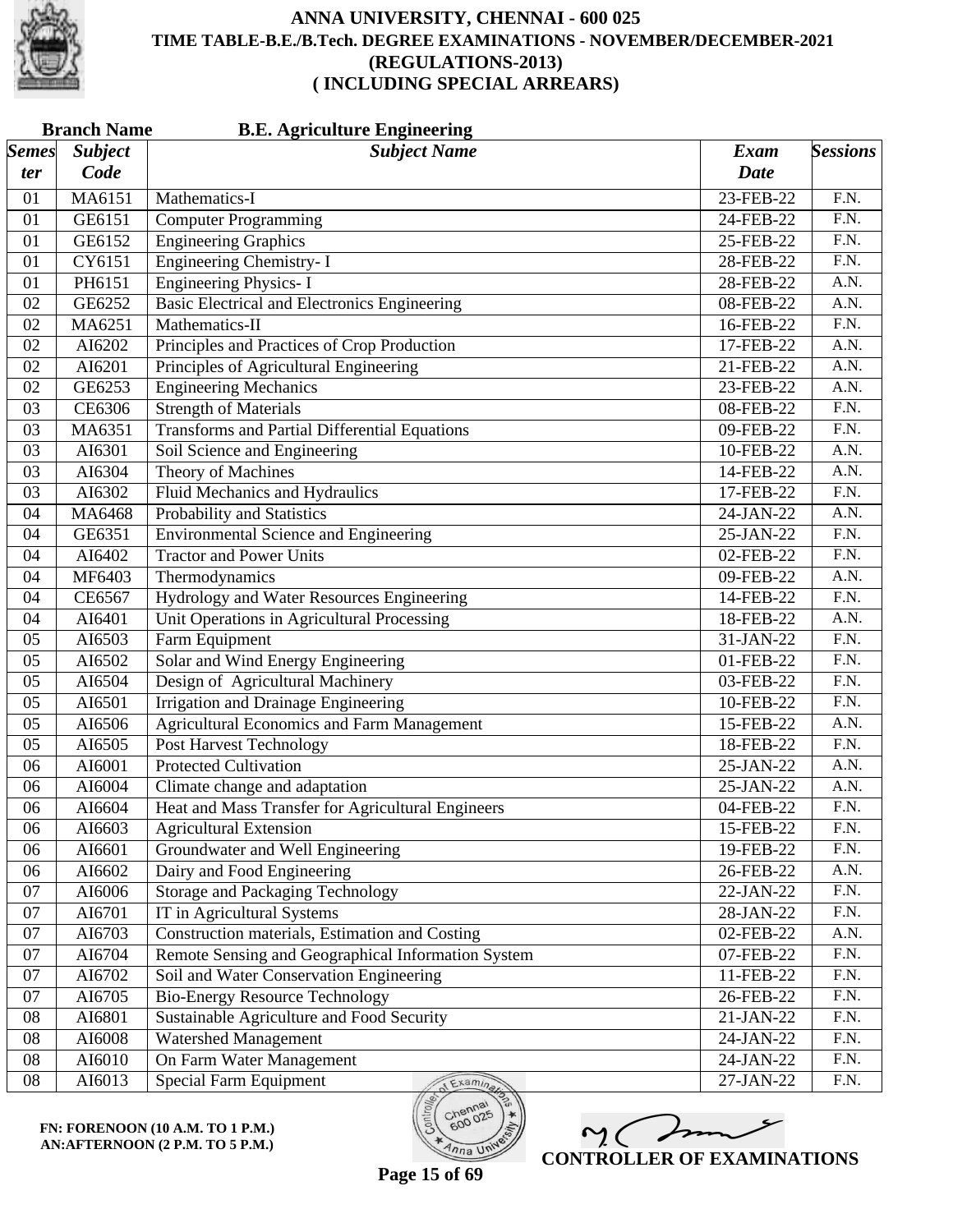

| <b>Branch Name</b><br><b>B.E. Instrumentation and Control Engineering</b> |                |                                                      |             |                   |
|---------------------------------------------------------------------------|----------------|------------------------------------------------------|-------------|-------------------|
| <b>Semes</b>                                                              | <b>Subject</b> | <b>Subject Name</b>                                  | <b>Exam</b> | <b>Sessions</b>   |
| ter                                                                       | Code           |                                                      | <b>Date</b> |                   |
| 01                                                                        | MA6151         | Mathematics-I                                        | 23-FEB-22   | F.N.              |
| 01                                                                        | GE6151         | <b>Computer Programming</b>                          | 24-FEB-22   | F.N.              |
| 01                                                                        | GE6152         | <b>Engineering Graphics</b>                          | 25-FEB-22   | $\overline{F.N.}$ |
| 01                                                                        | HS6151         | <b>Technical English-I</b>                           | 25-FEB-22   | A.N.              |
| 01                                                                        | CY6151         | <b>Engineering Chemistry-I</b>                       | 28-FEB-22   | $\overline{F.N.}$ |
| 01                                                                        | PH6151         | <b>Engineering Physics-I</b>                         | 28-FEB-22   | A.N.              |
| 02                                                                        | GE6251         | <b>Basic Civil and Mechanical Engineering</b>        | 08-FEB-22   | F.N.              |
| 02                                                                        | MA6251         | Mathematics-II                                       | 16-FEB-22   | $\overline{F.N.}$ |
| 02                                                                        | EE6201         | <b>Circuit Theory</b>                                | 19-FEB-22   | A.N.              |
| 02                                                                        | HS6251         | <b>Technical English-II</b>                          | 24-FEB-22   | A.N.              |
| 02                                                                        | CY6251         | <b>Engineering Chemistry-II</b>                      | 26-FEB-22   | $\overline{F.N.}$ |
| 02                                                                        | PH6251         | <b>Engineering Physics-II</b>                        | 26-FEB-22   | A.N.              |
| 03                                                                        | GE6351         | <b>Environmental Science and Engineering</b>         | 25-JAN-22   | F.N.              |
| 03                                                                        | EE6301         | <b>Digital Logic Circuits</b>                        | 25-JAN-22   | A.N.              |
| 03                                                                        | EE6303         | <b>Linear Integrated Circuits and Applications</b>   | 27-JAN-22   | $\overline{A.N.}$ |
| 03                                                                        | EI6301         | <b>Electrical Measurements</b>                       | 31-JAN-22   | A.N.              |
| 03                                                                        | MA6351         | <b>Transforms and Partial Differential Equations</b> | 09-FEB-22   | F.N.              |
| 03                                                                        | EC6202         | <b>Electronic Devices and Circuits</b>               | 18-FEB-22   | A.N.              |
| 04                                                                        | EI6401         | <b>Transducer Engineering</b>                        | 01-FEB-22   | $\overline{A.N.}$ |
| 04                                                                        | EE6403         | Discrete Time Systems and Signal Processing          | 02-FEB-22   | $\overline{F.N.}$ |
| 04                                                                        | EI6402         | <b>Electrical Machines</b>                           | 04-FEB-22   | F.N.              |
| 04                                                                        | MA6459         | <b>Numerical Methods</b>                             | 07-FEB-22   | $\overline{F.N.}$ |
| 04                                                                        | EI6403         | Applied Thermodynamics and Fluid Dynamics            | 07-FEB-22   | $\overline{A.N.}$ |
| 04                                                                        | CS6456         | <b>Object Oriented Programming</b>                   | 08-FEB-22   | A.N.              |
| 05                                                                        | IC6501         | <b>Control Systems</b>                               | 24-JAN-22   | A.N.              |
| 05                                                                        | EE6503         | <b>Power Electronics</b>                             | 28-JAN-22   | F.N.              |
| 05                                                                        | EI6501         | <b>Analytical Instruments</b>                        | 02-FEB-22   | $\overline{A.N.}$ |
| 05                                                                        | EI6502         | <b>Industrial Instrumentation-I</b>                  | 03-FEB-22   | A.N.              |
| 05                                                                        | EE6502         | Microprocessors and Microcontrollers                 | 15-FEB-22   | F.N.              |
| 05                                                                        | EI6001         | Data Structures and Algorithms                       | 18-FEB-22   | F.N.              |
| 05                                                                        | CS6303         | <b>Computer Architecture</b>                         | 18-FEB-22   | F.N.              |
| 05                                                                        | CS6401         | <b>Operating Systems</b>                             | 19-FEB-22   | F.N.              |
| 06                                                                        | IC6601         | <b>Advanced Control System</b>                       | 28-JAN-22   | A.N.              |
| 06                                                                        | EI6602         | Process Control                                      | 04-FEB-22   | A.N.              |
| 06                                                                        | EC6651         | <b>Communication Engineering</b>                     | 10-FEB-22   | A.N.              |
| 06                                                                        | EE6602         | <b>Embedded Systems</b>                              | 14-FEB-22   | A.N.              |
| 06                                                                        | EI6603         | Industrial Instrumentation - II                      | 15-FEB-22   | A.N.              |
| 06                                                                        | EI6601         | Modern Electronic Instrumentation                    | 16-FEB-22   | A.N.              |
| 06                                                                        | EI6002         | <b>Power Plant Instrumentation</b>                   | 21-FEB-22   | $\overline{F.N.}$ |
| 07                                                                        | GE6083         | Disaster Management                                  | 21-JAN-22   | F.N.              |
| 07                                                                        | EE6006         | <b>Applied Soft Computing</b>                        | 22-JAN-22   | A.N.              |
| 07                                                                        | <b>EE6008</b>  | Microcontroller Based System Design                  | 09-FEB-22   | A.N.              |
| 07                                                                        | GE6081         | Fundamentals of Nanoscience<br>Examina               | 09-FEB-22   | A.N.              |

**FN: FORENOON (10 A.M. TO 1 P.M.) AN:AFTERNOON (2 P.M. TO 5 P.M.)**



600

 $\eta_{n}$  UN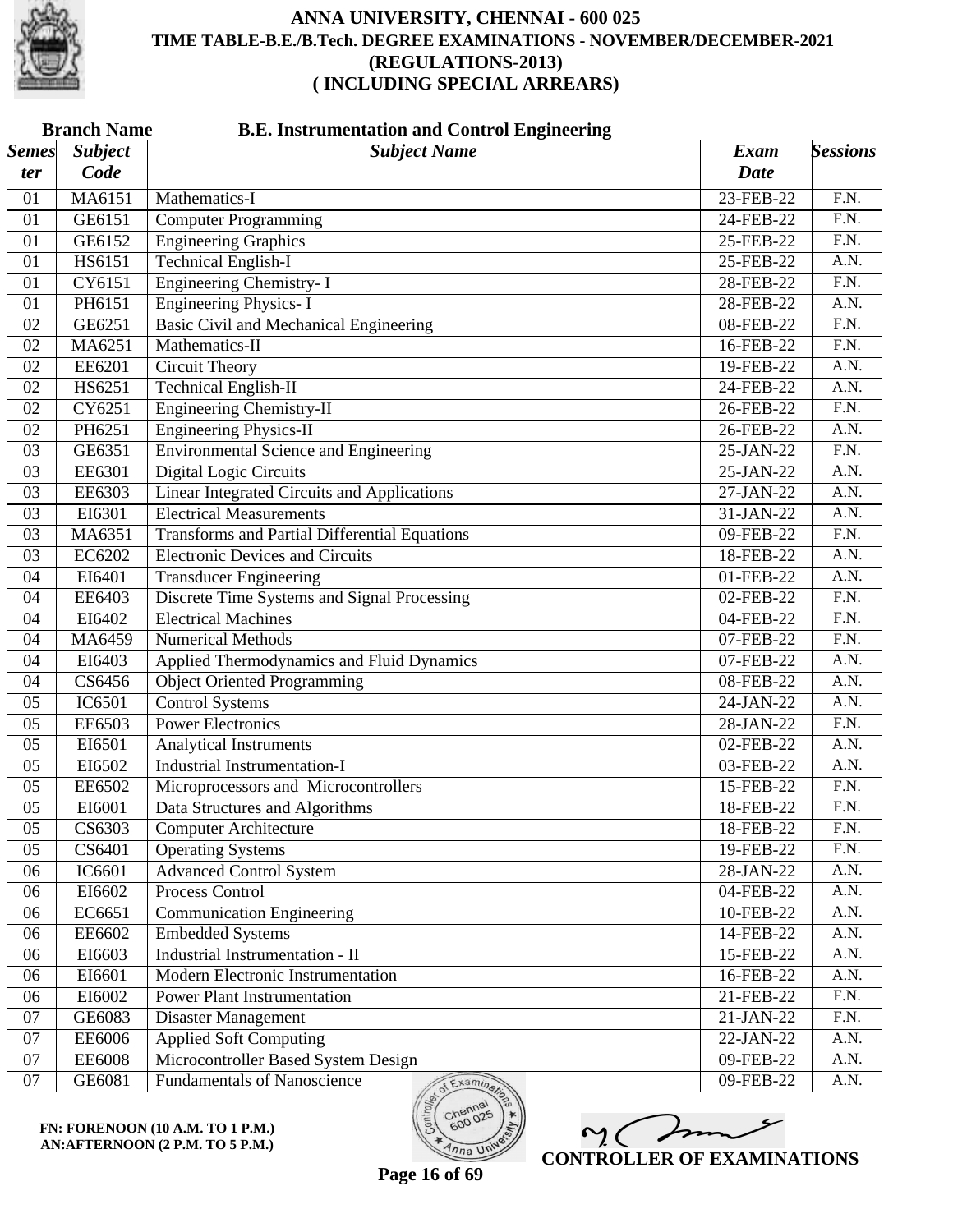

|              | <b>Branch Name</b><br><b>B.E. Instrumentation and Control Engineering</b> |                                      |             |                 |  |  |  |
|--------------|---------------------------------------------------------------------------|--------------------------------------|-------------|-----------------|--|--|--|
| <b>Semes</b> | <b>Subject</b>                                                            | <b>Subject Name</b>                  | Exam        | <b>Sessions</b> |  |  |  |
| ter          | Code                                                                      |                                      | Date        |                 |  |  |  |
| 07           | EI6704                                                                    | <b>Biomedical Instrumentation</b>    | 11-FEB-22   | F.N.            |  |  |  |
| 07           | IC6701                                                                    | Digital Control System               | 11-FEB-22   | A.N.            |  |  |  |
| 07           | EE6007                                                                    | Micro Electro Mechanical Systems     | 14-FEB-22   | F.N.            |  |  |  |
| 07           | EI6701                                                                    | <b>Industrial Data Networks</b>      | 21-FEB-22   | A.N.            |  |  |  |
| 07           | EI6702                                                                    | Logic and Distributed Control System | 23-FEB-22   | A.N.            |  |  |  |
| 08           | MG6851                                                                    | Principles of Management             | $21-JAN-22$ | A.N.            |  |  |  |
| 08           | GE6075                                                                    | Professional Ethics in Engineering   | 24-JAN-22   | F.N.            |  |  |  |
| 08           | EI6801                                                                    | <b>Computer Control of Processes</b> | $31-JAN-22$ | F.N.            |  |  |  |
| 08           | GE6757                                                                    | <b>Total Quality Management</b>      | 01-FEB-22   | F.N.            |  |  |  |
| 08           | IC6003                                                                    | Principles of Robotics               | 03-FEB-22   | F.N.            |  |  |  |



 $\overline{\phantom{a}}$  $\mathsf{M}(\mathbb{C})$ **CONTROLLER OF EXAMINATIONS**

**Page 17 of 69**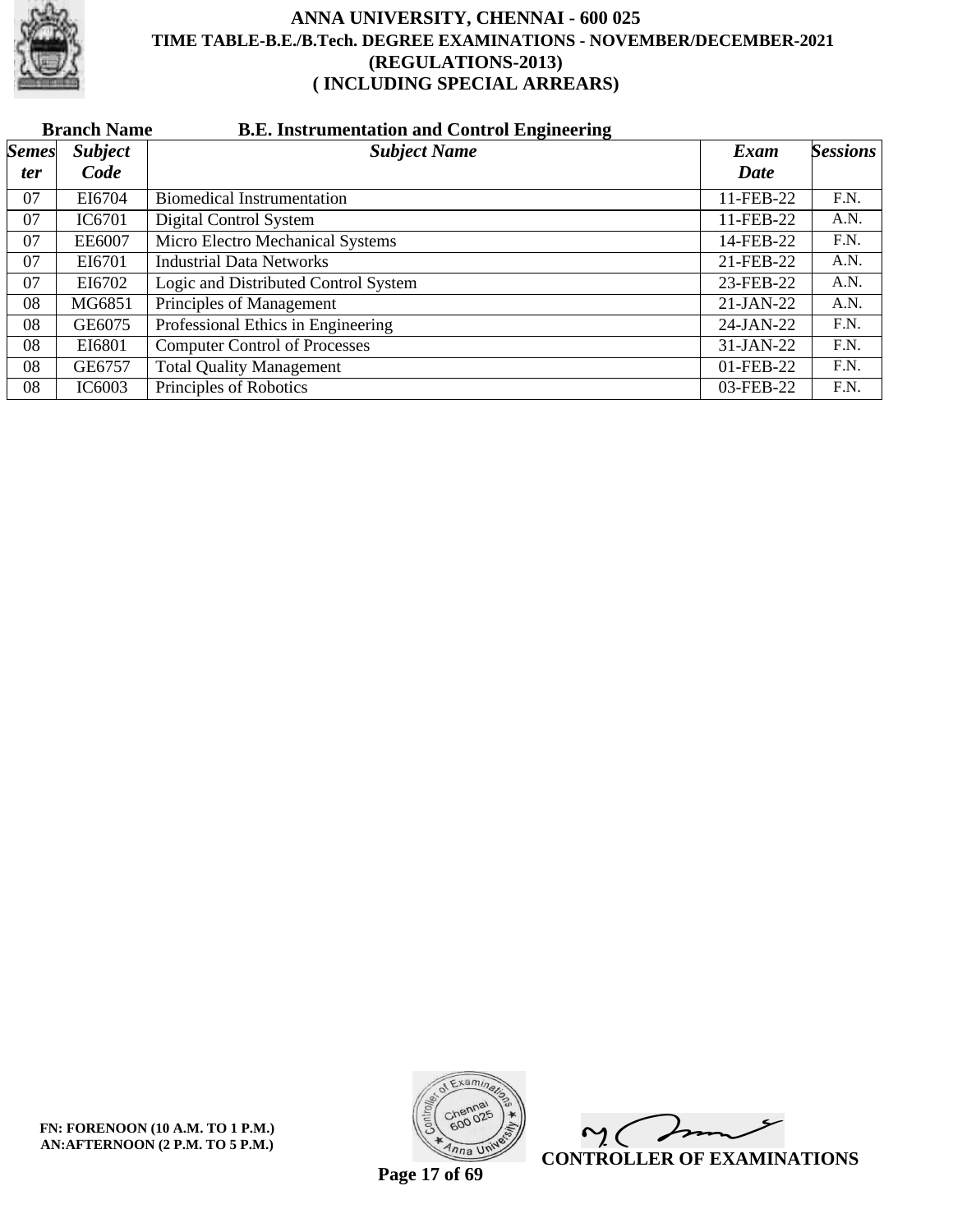

| <b>Branch Name</b><br><b>B.E. Marine Engineering</b> |                |                                                      |             |                   |  |
|------------------------------------------------------|----------------|------------------------------------------------------|-------------|-------------------|--|
| <i>Semes</i>                                         | <b>Subject</b> | <b>Subject Name</b>                                  | <b>Exam</b> | <b>Sessions</b>   |  |
| ter                                                  | Code           |                                                      | <b>Date</b> |                   |  |
| 01                                                   | MA6152         | Mathematics for Marine Engineering- I                | 23-FEB-22   | F.N.              |  |
| 01                                                   | GE6151         | <b>Computer Programming</b>                          | 24-FEB-22   | F.N.              |  |
| 01                                                   | GE6152         | <b>Engineering Graphics</b>                          | 25-FEB-22   | $\overline{F.N.}$ |  |
| 01                                                   | HS6151         | <b>Technical English-I</b>                           | 25-FEB-22   | A.N.              |  |
| 01                                                   | CY6152         | <b>Chemistry for Marine Engineering</b>              | 26-FEB-22   | F.N.              |  |
| 01                                                   | MV6101         | <b>Basics of Marine Engineering</b>                  | 28-FEB-22   | F.N.              |  |
| 01                                                   | PH6151         | <b>Engineering Physics-I</b>                         | 28-FEB-22   | $\overline{A.N.}$ |  |
| 02                                                   | GE6252         | <b>Basic Electrical and Electronics Engineering</b>  | 08-FEB-22   | $\overline{A.N.}$ |  |
| 02                                                   | MA6252         | Mathematics for Marine Engineering-II                | 16-FEB-22   | F.N.              |  |
| 02                                                   | MV6201         | Marine Engineering Thermodynamics                    | 22-FEB-22   | $\overline{F.N.}$ |  |
| 02                                                   | GE6253         | <b>Engineering Mechanics</b>                         | 23-FEB-22   | A.N.              |  |
| 02                                                   | PH6251         | <b>Engineering Physics-II</b>                        | 26-FEB-22   | A.N.              |  |
| 03                                                   | MV6305         | Marine Refrigeration and Air Conditioning            | 24-JAN-22   | F.N.              |  |
| 03                                                   | MV6303         | Marine Manufacturing Technology                      | 24-JAN-22   | A.N.              |  |
| 03                                                   | MA6351         | <b>Transforms and Partial Differential Equations</b> | 09-FEB-22   | $\overline{F.N.}$ |  |
| 03                                                   | MV6306         | <b>Marine Machinery Drawing</b>                      | 10-FEB-22   | $\overline{F.N.}$ |  |
| 03                                                   | MV6301         | Marine Hydraulics and Fluid Machinery                | 21-FEB-22   | A.N.              |  |
| 03                                                   | MV6304         | Marine Electrical Machines - I                       | 22-FEB-22   | A.N.              |  |
| 04                                                   | MV6403         | Marine Steam Engines                                 | 28-JAN-22   | A.N.              |  |
| 04                                                   | MV6405         | <b>Marine Engineering Materials</b>                  | 01-FEB-22   | $\overline{A.N.}$ |  |
| 04                                                   | MV6402         | Marine Diesel Engines - I                            | 03-FEB-22   | A.N.              |  |
| 04                                                   | MA6465         | <b>Applied Mathematics for Marine Engineering</b>    | 08-FEB-22   | F.N.              |  |
| 04                                                   | MV6406         | <b>Marine Electronics</b>                            | 10-FEB-22   | $\overline{A.N.}$ |  |
| 04                                                   | MV6404         | Marine Electrical Machines - II                      | 14-FEB-22   | A.N.              |  |
| 04                                                   | MV6401         | <b>Mechanics of Solids</b>                           | 21-FEB-22   | F.N.              |  |
| 05                                                   | MV6506         | Marine Boilers and Steam Engineering                 | 22-JAN-22   | F.N.              |  |
| 05                                                   | MV6502         | Marine Diesel Engines II                             | 27-JAN-22   | A.N.              |  |
| 05                                                   | MV6501         | Marine Auxiliary Machinery I                         | 14-FEB-22   | $\overline{F.N.}$ |  |
| 05                                                   | MV6505         | <b>Mechanics of Marine Machines</b>                  | 16-FEB-22   | A.N.              |  |
| 05                                                   | MV6503         | <b>Stability of Ships</b>                            | 18-FEB-22   | F.N.              |  |
| 07                                                   | MV6703         | Marine Vehicles Performance                          | 22-JAN-22   | A.N.              |  |
| 07                                                   | MV6702         | Marine Electrical Technology                         | 02-FEB-22   | F.N.              |  |
| 07                                                   | MV6704         | Marine Auxiliary Machinery - II                      | 04-FEB-22   | F.N.              |  |
| 07                                                   | MV6705         | Ships Fire Prevention and Control                    | 07-FEB-22   | F.N.              |  |
| 07                                                   | MV6701         | Marine Systems and Machinery Design                  | 11-FEB-22   | F.N.              |  |
| 07                                                   | MV6002         | Ship Safety and Environmental Protection             | 17-FEB-22   | F.N.              |  |
| 08                                                   | MV6801         | Ship Operational Management and IMO Requirements     | 21-JAN-22   | F.N.              |  |
| 08                                                   | GE6351         | <b>Environmental Science and Engineering</b>         | 25-JAN-22   | F.N.              |  |
| 08                                                   | MV6802         | Marine Control Engineering and Automation            | 31-JAN-22   | F.N.              |  |
| 08                                                   | MV6006         | Marine Corrosion and Prevention                      | 03-FEB-22   | F.N.              |  |



 $\overline{\phantom{a}}$  $\mathsf{M}(\mathbb{C})$ **CONTROLLER OF EXAMINATIONS**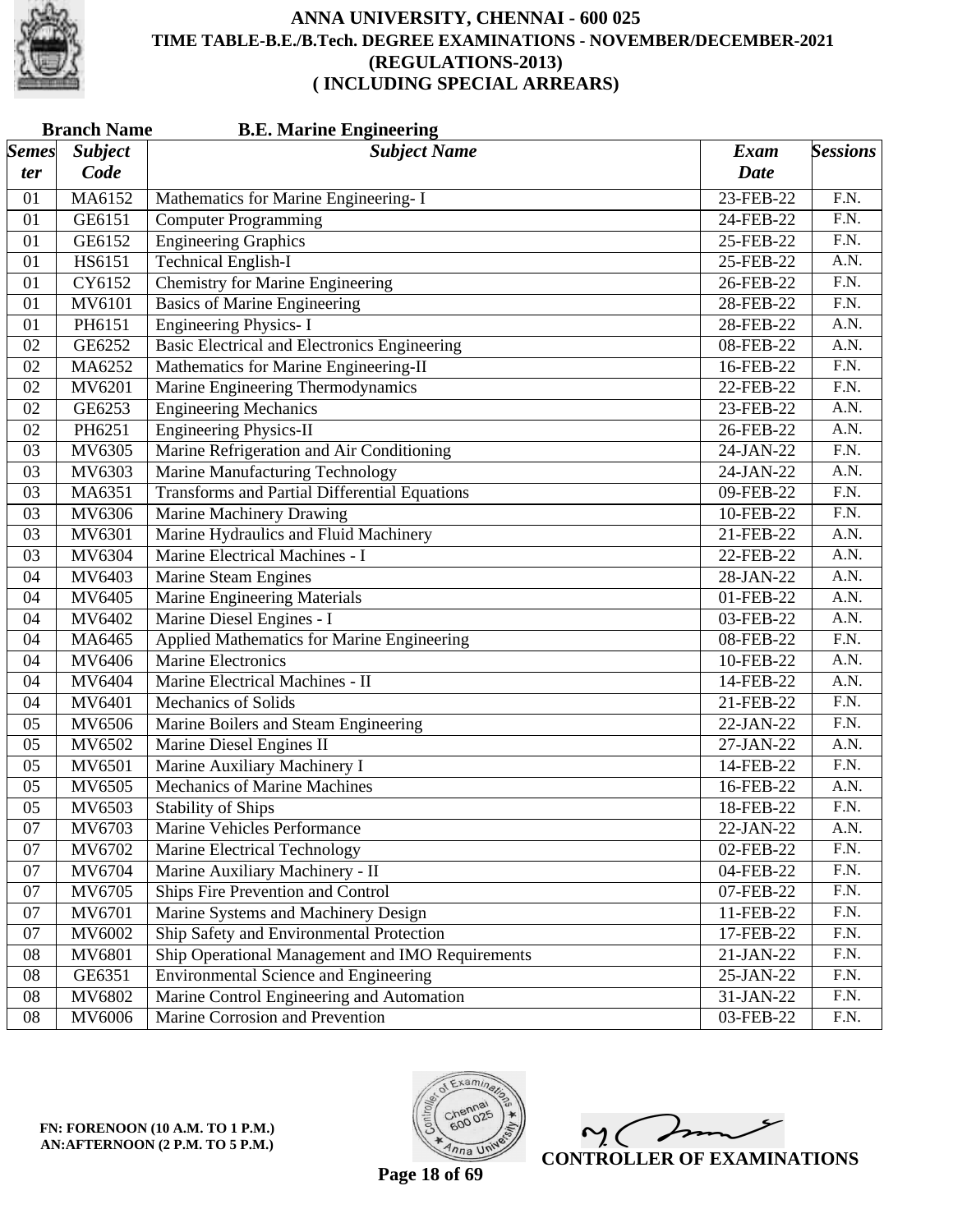

|              | <b>B.E. Mechanical Engineering</b><br><b>Branch Name</b> |                                                      |             |                   |  |  |
|--------------|----------------------------------------------------------|------------------------------------------------------|-------------|-------------------|--|--|
| <b>Semes</b> | <b>Subject</b>                                           | <b>Subject Name</b>                                  | <b>Exam</b> | <b>Sessions</b>   |  |  |
| ter          | Code                                                     |                                                      | <b>Date</b> |                   |  |  |
| 01           | MA6151                                                   | Mathematics-I                                        | 23-FEB-22   | F.N.              |  |  |
| 01           | GE6151                                                   | <b>Computer Programming</b>                          | 24-FEB-22   | F.N.              |  |  |
| 01           | GE6152                                                   | <b>Engineering Graphics</b>                          | 25-FEB-22   | $\overline{F.N.}$ |  |  |
| 01           | HS6151                                                   | <b>Technical English-I</b>                           | 25-FEB-22   | $\overline{A.N.}$ |  |  |
| 01           | CY6151                                                   | <b>Engineering Chemistry-I</b>                       | 28-FEB-22   | F.N.              |  |  |
| 01           | PH6151                                                   | <b>Engineering Physics-I</b>                         | 28-FEB-22   | A.N.              |  |  |
| 02           | GE6252                                                   | <b>Basic Electrical and Electronics Engineering</b>  | 08-FEB-22   | $\overline{A.N.}$ |  |  |
| 02           | MA6251                                                   | Mathematics-II                                       | 16-FEB-22   | $\overline{F.N.}$ |  |  |
| 02           | GE6253                                                   | <b>Engineering Mechanics</b>                         | 23-FEB-22   | A.N.              |  |  |
| 02           | HS6251                                                   | <b>Technical English-II</b>                          | 24-FEB-22   | A.N.              |  |  |
| 02           | CY6251                                                   | <b>Engineering Chemistry-II</b>                      | 26-FEB-22   | $\overline{F.N.}$ |  |  |
| 02           | PH6251                                                   | <b>Engineering Physics-II</b>                        | 26-FEB-22   | A.N.              |  |  |
| 03           | ME6302                                                   | Manufacturing Technology - I                         | 28-JAN-22   | F.N.              |  |  |
| 03           | CE6306                                                   | <b>Strength of Materials</b>                         | 08-FEB-22   | F.N.              |  |  |
| 03           | MA6351                                                   | <b>Transforms and Partial Differential Equations</b> | 09-FEB-22   | $\overline{F.N.}$ |  |  |
| 03           | ME6301                                                   | <b>Engineering Thermodynamics</b>                    | 19-FEB-22   | $\overline{F.N.}$ |  |  |
| 03           | CE6451                                                   | <b>Fluid Mechanics and Machinery</b>                 | 22-FEB-22   | F.N.              |  |  |
| 03           | EE6351                                                   | <b>Electrical Drives and Controls</b>                | 22-FEB-22   | A.N.              |  |  |
| 04           | GE6351                                                   | <b>Environmental Science and Engineering</b>         | 25-JAN-22   | $\overline{F.N.}$ |  |  |
| 04           | MA6452                                                   | <b>Statistics and Numerical Methods</b>              | 28-JAN-22   | $\overline{A.N.}$ |  |  |
| 04           | ME6403                                                   | <b>Engineering Materials and Metallurgy</b>          | 07-FEB-22   | A.N.              |  |  |
| 04           | <b>ME6401</b>                                            | <b>Kinematics of Machinery</b>                       | 11-FEB-22   | A.N.              |  |  |
| 04           | ME6402                                                   | Manufacturing Technology - II                        | 15-FEB-22   | $\overline{F.N.}$ |  |  |
| 04           | <b>ME6404</b>                                            | <b>Thermal Engineering</b>                           | 18-FEB-22   | A.N.              |  |  |
| 05           | GE6075                                                   | Professional Ethics in Engineering                   | 24-JAN-22   | F.N.              |  |  |
| 05           | <b>ME6501</b>                                            | <b>Computer Aided Design</b>                         | 10-FEB-22   | F.N.              |  |  |
| 05           | <b>ME6502</b>                                            | <b>Heat and Mass Transfer</b>                        | 11-FEB-22   | $\overline{F.N.}$ |  |  |
| 05           | <b>ME6504</b>                                            | Metrology and Measurements                           | 14-FEB-22   | A.N.              |  |  |
| 05           | <b>ME6505</b>                                            | <b>Dynamics of Machines</b>                          | 18-FEB-22   | F.N.              |  |  |
| 05           | <b>ME6503</b>                                            | Design of Machine Elements                           | 21-FEB-22   | A.N.              |  |  |
| 06           | MG6851                                                   | Principles of Management                             | 21-JAN-22   | A.N.              |  |  |
| 06           | MG6072                                                   | <b>Marketing Management</b>                          | 22-JAN-22   | A.N.              |  |  |
| 06           | <b>ME6002</b>                                            | Refrigeration and Air Conditioning                   | 22-JAN-22   | A.N.              |  |  |
| 06           | ME6003                                                   | <b>Renewable Sources of Energy</b>                   | 22-JAN-22   | A.N.              |  |  |
| 06           | <b>ME6001</b>                                            | Quality Control and Reliability Engineering          | 22-JAN-22   | A.N.              |  |  |
| 06           | ME6602                                                   | Automobile Engineering                               | 02-FEB-22   | A.N.              |  |  |
| 06           | ME6604                                                   | Gas Dynamics and Jet Propulsion                      | 10-FEB-22   | A.N.              |  |  |
| 06           | <b>ME6601</b>                                            | Design of Transmission Systems                       | 17-FEB-22   | F.N.              |  |  |
| 06           | <b>ME6603</b>                                            | <b>Finite Element Analysis</b>                       | 17-FEB-22   | A.N.              |  |  |
| 06           | <b>ME6004</b>                                            | <b>Unconventional Machining Processes</b>            | 21-FEB-22   | F.N.              |  |  |
| 07           | <b>ME6008</b>                                            | Welding Technology                                   | 21-JAN-22   | F.N.              |  |  |
| 07           | <b>ME6009</b>                                            | <b>Energy Conservation and Management</b>            | 21-JAN-22   | F.N.              |  |  |
| 07           | GE6083                                                   | Disaster Management<br>Examina                       | 21-JAN-22   | F.N.              |  |  |

**FN: FORENOON (10 A.M. TO 1 P.M.) AN:AFTERNOON (2 P.M. TO 5 P.M.)**



**Page 19 of 69**

600

 $\eta_{n}$  UN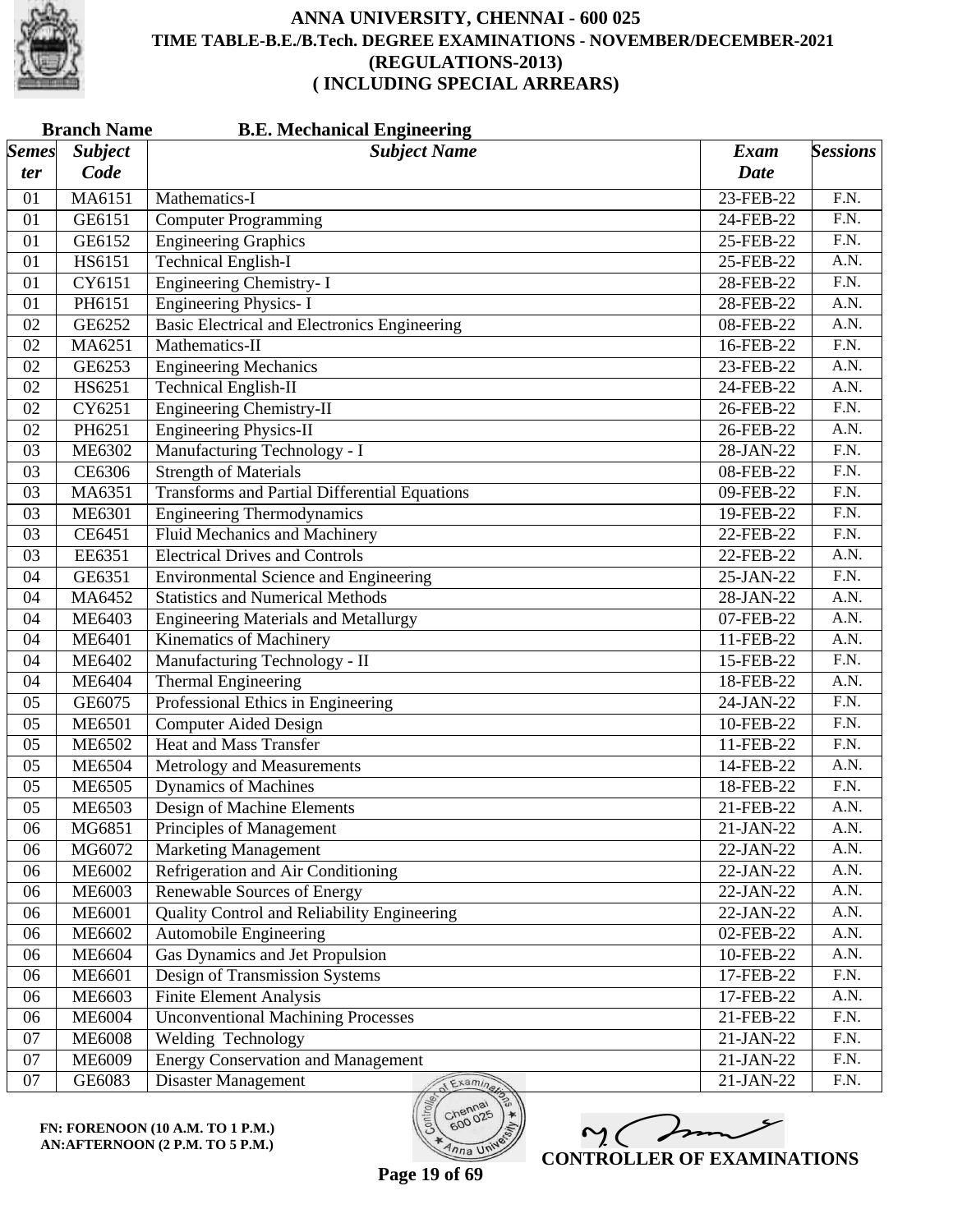

|              | <b>Branch Name</b><br><b>B.E. Mechanical Engineering</b> |                                                  |           |                 |  |  |
|--------------|----------------------------------------------------------|--------------------------------------------------|-----------|-----------------|--|--|
| <b>Semes</b> | <b>Subject</b>                                           | <b>Subject Name</b>                              | Exam      | <b>Sessions</b> |  |  |
| ter          | Code                                                     |                                                  | Date      |                 |  |  |
| 07           | <b>ME6007</b>                                            | <b>Composite Materials and Mechanics</b>         | 22-JAN-22 | F.N.            |  |  |
| 07           | <b>ME6005</b>                                            | Process Planning and Cost Estimation             | 22-JAN-22 | F.N.            |  |  |
| 07           | ME6703                                                   | <b>Computer Integrated Manufacturing Systems</b> | 25-JAN-22 | A.N.            |  |  |
| 07           | <b>ME6010</b>                                            | <b>Robotics</b>                                  | 27-JAN-22 | A.N.            |  |  |
| 07           | GE6757                                                   | <b>Total Quality Management</b>                  | 01-FEB-22 | F.N.            |  |  |
| 07           | <b>ME6012</b>                                            | Maintenance Engineering                          | 02-FEB-22 | F.N.            |  |  |
| 07           | <b>ME6701</b>                                            | <b>Power Plant Engineering</b>                   | 03-FEB-22 | A.N.            |  |  |
| 07           | <b>ME6021</b>                                            | <b>Hydraulics and Pneumatics</b>                 | 09-FEB-22 | A.N.            |  |  |
| 07           | <b>ME6011</b>                                            | <b>Thermal Turbo Machines</b>                    | 09-FEB-22 | A.N.            |  |  |
| 07           | GE6081                                                   | <b>Fundamentals of Nanoscience</b>               | 09-FEB-22 | A.N.            |  |  |
| 07           | EE6007                                                   | Micro Electro Mechanical Systems                 | 14-FEB-22 | F.N.            |  |  |
| 07           | <b>ME6006</b>                                            | Design of Jigs, Fixtures and Press Tools         | 15-FEB-22 | A.N.            |  |  |
| 07           | ME6702                                                   | Mechatronics                                     | 19-FEB-22 | A.N.            |  |  |
| 08           | <b>ME6016</b>                                            | Advanced I.C. Engines                            | 24-JAN-22 | A.N.            |  |  |
| 08           | <b>ME6018</b>                                            | <b>Additive Manufacturing</b>                    | 24-JAN-22 | A.N.            |  |  |
| 08           | ME6019                                                   | Non Destructive Testing and Materials            | 24-JAN-22 | A.N.            |  |  |
| 08           | <b>ME6015</b>                                            | <b>Operations Research</b>                       | 27-JAN-22 | F.N.            |  |  |
| 08           | MG6071                                                   | <b>Entrepreneurship Development</b>              | 31-JAN-22 | F.N.            |  |  |
| 08           | IE6605                                                   | Production Planning and Control                  | 31-JAN-22 | A.N.            |  |  |
| 08           | GE6084                                                   | Human Rights                                     | 01-FEB-22 | A.N.            |  |  |
| 08           | MG6863                                                   | <b>Engineering Economics</b>                     | 03-FEB-22 | F.N.            |  |  |



 $\overline{\phantom{a}}$  $\mathsf{M}(\mathbb{C})$ **CONTROLLER OF EXAMINATIONS**

**Page 20 of 69**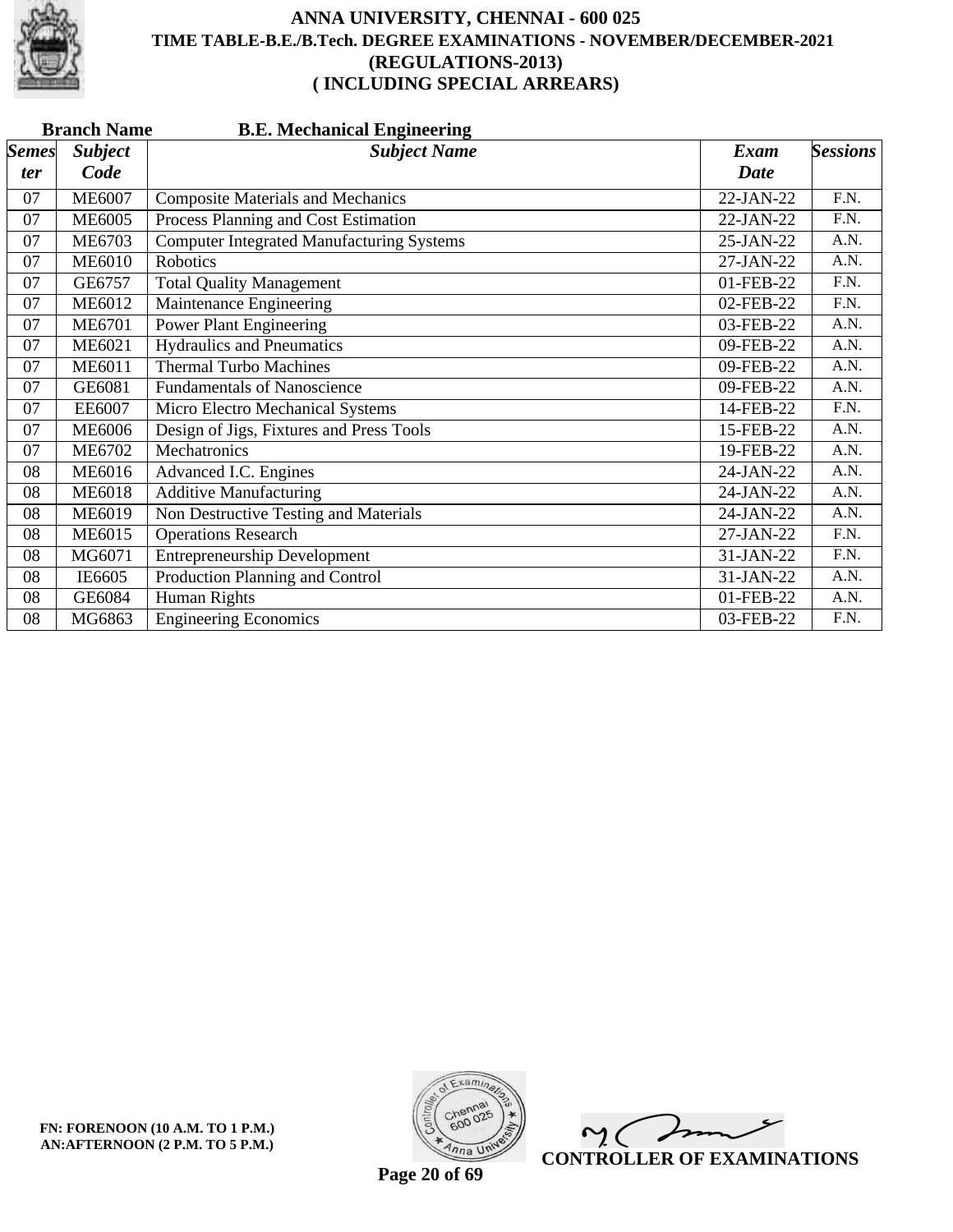

|              | <b>Branch Name</b><br><b>B.E. Mechatronics Engineering</b> |                                                      |             |                   |  |
|--------------|------------------------------------------------------------|------------------------------------------------------|-------------|-------------------|--|
| <b>Semes</b> | <b>Subject</b>                                             | <b>Subject Name</b>                                  | <b>Exam</b> | <b>Sessions</b>   |  |
| ter          | Code                                                       |                                                      | <b>Date</b> |                   |  |
| 01           | MA6151                                                     | Mathematics-I                                        | 23-FEB-22   | F.N.              |  |
| 01           | GE6151                                                     | <b>Computer Programming</b>                          | 24-FEB-22   | F.N.              |  |
| 01           | GE6152                                                     | <b>Engineering Graphics</b>                          | 25-FEB-22   | $\overline{F.N.}$ |  |
| 01           | HS6151                                                     | <b>Technical English-I</b>                           | 25-FEB-22   | A.N.              |  |
| 01           | CY6151                                                     | <b>Engineering Chemistry-I</b>                       | 28-FEB-22   | F.N.              |  |
| 01           | PH6151                                                     | <b>Engineering Physics-I</b>                         | 28-FEB-22   | A.N.              |  |
| 02           | GE6252                                                     | Basic Electrical and Electronics Engineering         | 08-FEB-22   | $\overline{A.N.}$ |  |
| 02           | MA6251                                                     | Mathematics-II                                       | 16-FEB-22   | $\overline{F.N.}$ |  |
| 02           | GE6253                                                     | <b>Engineering Mechanics</b>                         | 23-FEB-22   | A.N.              |  |
| 02           | HS6251                                                     | <b>Technical English-II</b>                          | 24-FEB-22   | A.N.              |  |
| 02           | CY6251                                                     | <b>Engineering Chemistry-II</b>                      | 26-FEB-22   | $\overline{F.N.}$ |  |
| 02           | PH6251                                                     | <b>Engineering Physics-II</b>                        | 26-FEB-22   | A.N.              |  |
| 03           | EE6358                                                     | <b>Electrical Machines and Drives</b>                | 27-JAN-22   | F.N.              |  |
| 03           | EC6302                                                     | <b>Digital Electronics</b>                           | 07-FEB-22   | A.N.              |  |
| 03           | CE6306                                                     | <b>Strength of Materials</b>                         | 08-FEB-22   | $\overline{F.N.}$ |  |
| 03           | MA6351                                                     | <b>Transforms and Partial Differential Equations</b> | 09-FEB-22   | F.N.              |  |
| 03           | <b>ME6401</b>                                              | Kinematics of Machinery                              | 11-FEB-22   | A.N.              |  |
| 03           | CE6451                                                     | Fluid Mechanics and Machinery                        | 22-FEB-22   | $\overline{F.N.}$ |  |
| 04           | MT6401                                                     | Microprocessors and Applications                     | 22-JAN-22   | $\overline{F.N.}$ |  |
| 04           | MA6452                                                     | <b>Statistics and Numerical Methods</b>              | 28-JAN-22   | A.N.              |  |
| 04           | EC6405                                                     | <b>Control System Engineering</b>                    | 10-FEB-22   | A.N.              |  |
| 04           | <b>ME6504</b>                                              | Metrology and Measurements                           | 14-FEB-22   | A.N.              |  |
| 04           | <b>ME6505</b>                                              | <b>Dynamics of Machines</b>                          | 18-FEB-22   | $\overline{F.N.}$ |  |
| 04           | ME6352                                                     | <b>Manufacturing Technology</b>                      | 19-FEB-22   | A.N.              |  |
| 05           | GE6351                                                     | <b>Environmental Science and Engineering</b>         | 25-JAN-22   | F.N.              |  |
| 05           | EE6503                                                     | <b>Power Electronics</b>                             | 28-JAN-22   | F.N.              |  |
| 05           | MT6502                                                     | Thermodynamics Principles and Applications           | 16-FEB-22   | $\overline{A.N.}$ |  |
| 05           | MF6505                                                     | <b>CNC Machining Technology</b>                      | 17-FEB-22   | F.N.              |  |
| 05           | <b>ME6503</b>                                              | Design of Machine Elements                           | 21-FEB-22   | A.N.              |  |
| 05           | MT6501                                                     | <b>Sensors and Signal Processing</b>                 | 22-FEB-22   | A.N.              |  |
| 06           | MG6851                                                     | Principles of Management                             | 21-JAN-22   | A.N.              |  |
| 06           | IE6011                                                     | <b>Product Design and Development</b>                | 25-JAN-22   | A.N.              |  |
| 06           | MT6601                                                     | Micro Controller and PLC                             | 31-JAN-22   | A.N.              |  |
| 06           | MT6001                                                     | <b>Advanced Manufacturing Technology</b>             | 01-FEB-22   | F.N.              |  |
| 06           | GE6757                                                     | <b>Total Quality Management</b>                      | 01-FEB-22   | F.N.              |  |
| 06           | MT6602                                                     | Applied Hydraulics and Pneumatics                    | 09-FEB-22   | A.N.              |  |
| 06           | MT6604                                                     | Object Oriented Programming in C++                   | 17-FEB-22   | A.N.              |  |
| 06           | MT6603                                                     | Design of Mechatronics System                        | 19-FEB-22   | F.N.              |  |
| 07           | MT6701                                                     | <b>Medical Mechatronics</b>                          | 21-JAN-22   | F.N.              |  |
| 07           | MG6072                                                     | <b>Marketing Management</b>                          | 22-JAN-22   | A.N.              |  |
| 07           | MT6003                                                     | <b>Engineering Economics and Cost Analysis</b>       | 22-JAN-22   | A.N.              |  |
| 07           | MT6002                                                     | Diagnostic Techniques                                | 22-JAN-22   | A.N.              |  |
| 07           | ME6602                                                     | Automobile Engineering<br>Examina                    | 02-FEB-22   | A.N.              |  |



600

 $\overline{\eta_{n}}$  UN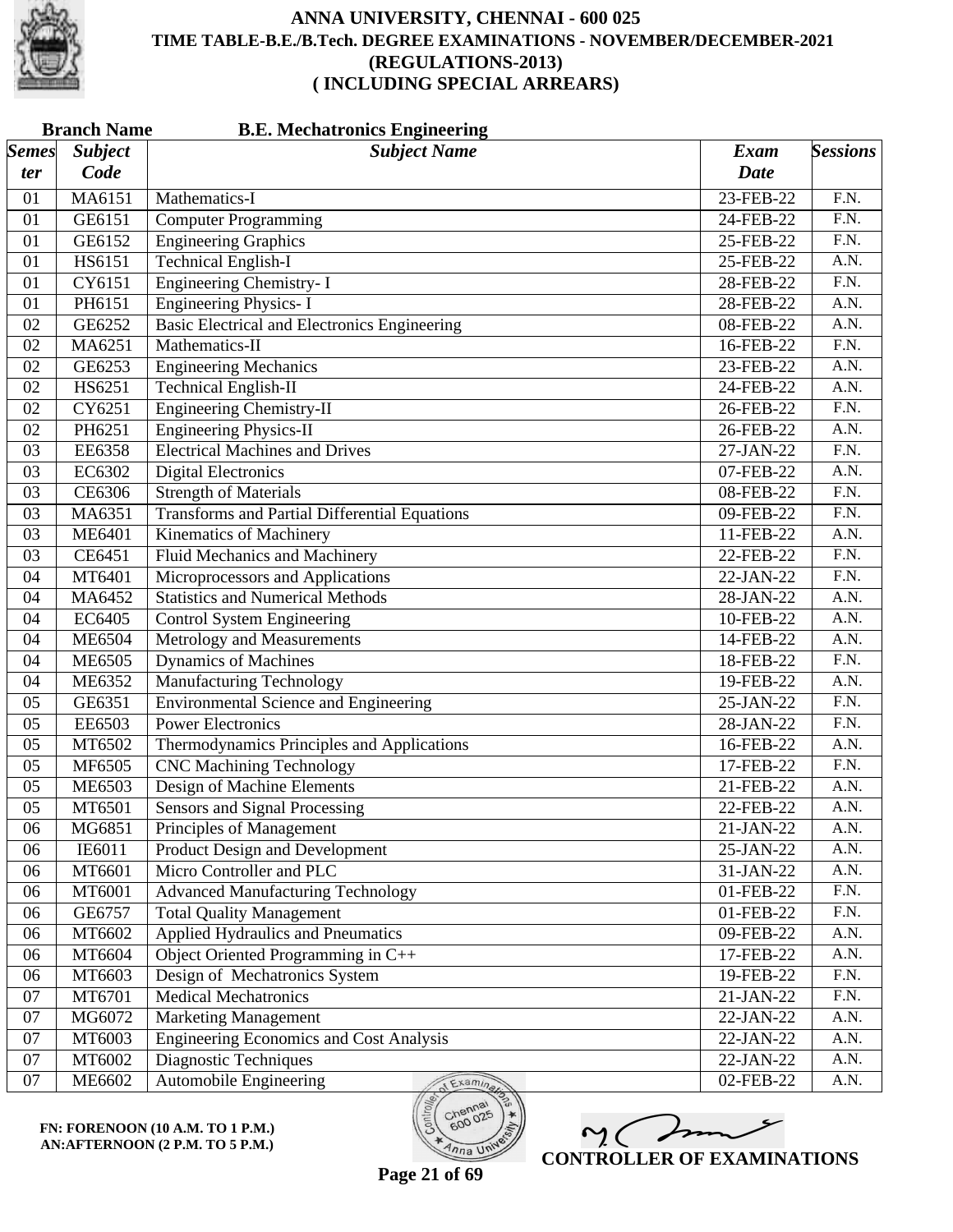

|              | <b>Branch Name</b><br><b>B.E. Mechatronics Engineering</b> |                                                |             |                 |  |  |
|--------------|------------------------------------------------------------|------------------------------------------------|-------------|-----------------|--|--|
| <i>Semes</i> | <b>Subject</b>                                             | <b>Subject Name</b>                            | Exam        | <b>Sessions</b> |  |  |
| <i>ter</i>   | Code                                                       |                                                | Date        |                 |  |  |
| 07           | MT6703                                                     | Robotics and Machine Vision System             | 04-FEB-22   | A.N.            |  |  |
| 07           | <b>ME6501</b>                                              | <b>Computer Aided Design</b>                   | 10-FEB-22   | F.N.            |  |  |
| 07           | MT6004                                                     | <b>Industrial Electronics and Applications</b> | 10-FEB-22   | F.N.            |  |  |
| 07           | MT6702                                                     | Modeling and Simulation                        | 11-FEB-22   | F.N.            |  |  |
| 07           | <b>EE6007</b>                                              | Micro Electro Mechanical Systems               | 14-FEB-22   | F.N.            |  |  |
| 07           | IT6005                                                     | <b>Digital Image Processing</b>                | 21-FEB-22   | F.N.            |  |  |
| 08           | GE6075                                                     | Professional Ethics in Engineering             | 24-JAN-22   | F.N.            |  |  |
| 08           | CS6551                                                     | <b>Computer Networks</b>                       | 24-JAN-22   | A.N.            |  |  |
| 08           | MF6009                                                     | Rapid Prototyping                              | 31-JAN-22   | F.N.            |  |  |
| 08           | MG6071                                                     | <b>Entrepreneurship Development</b>            | 31-JAN-22   | F.N.            |  |  |
| 08           | MT6005                                                     | Virtual Instrumentation                        | $31-JAN-22$ | F.N.            |  |  |
| 08           | MG6088                                                     | Software Project Management                    | 02-FEB-22   | F.N.            |  |  |
| 08           | MT6801                                                     | <b>Automotive Electronics</b>                  | 04-FEB-22   | F.N.            |  |  |



 $\overline{\mathscr{F}}$  $\mathsf{M}(\mathbb{C})$ **CONTROLLER OF EXAMINATIONS**

**Page 22 of 69**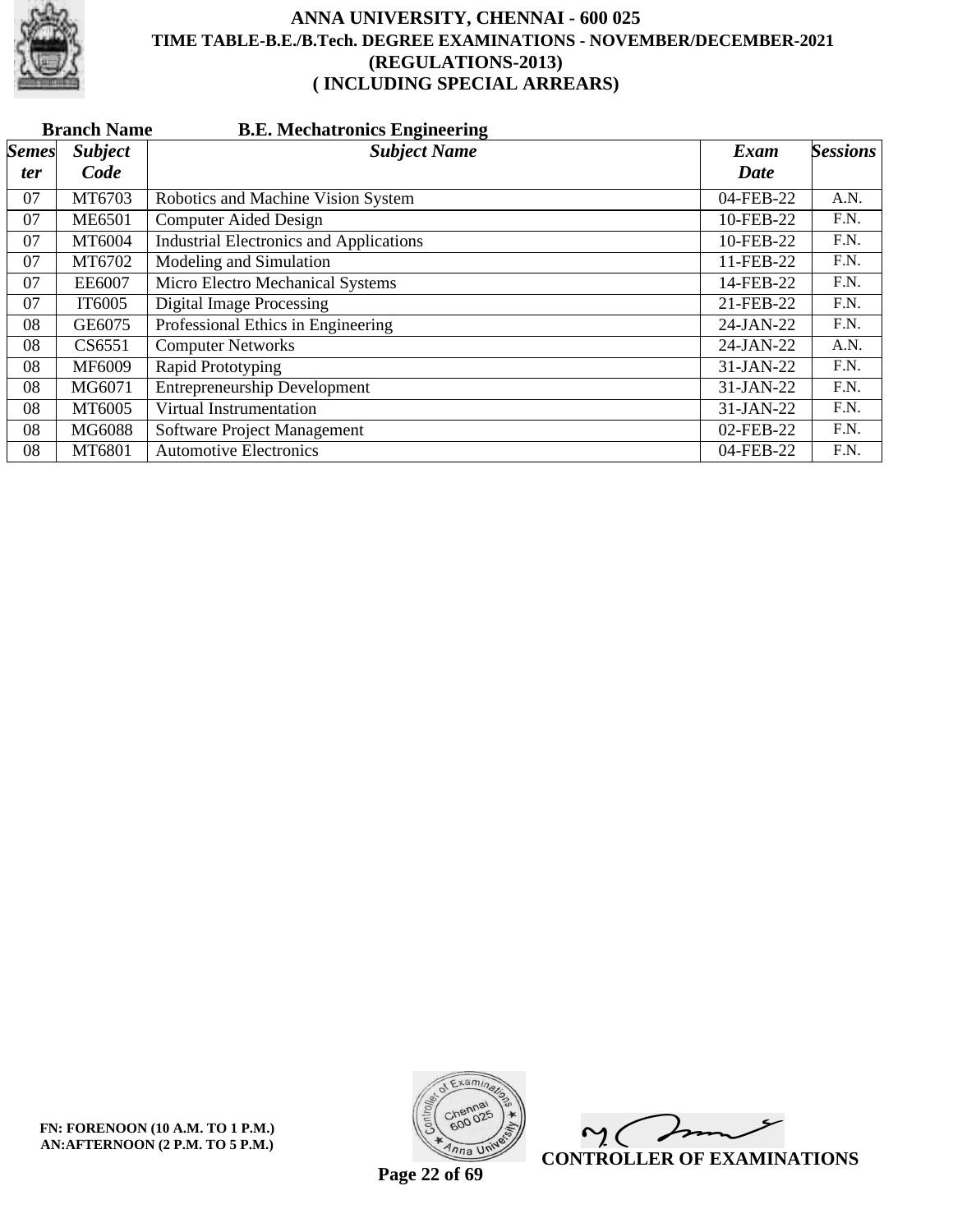

|                       | <b>Branch Name</b><br><b>B.E. Mechanical and Automation Engineering</b> |                                                      |             |                   |  |
|-----------------------|-------------------------------------------------------------------------|------------------------------------------------------|-------------|-------------------|--|
| $\vert$ Semes $\vert$ | <b>Subject</b>                                                          | <b>Subject Name</b>                                  | Exam        | <b>Sessions</b>   |  |
| ter                   | Code                                                                    |                                                      | <b>Date</b> |                   |  |
| 01                    | MA6151                                                                  | Mathematics-I                                        | 23-FEB-22   | F.N.              |  |
| 01                    | GE6151                                                                  | <b>Computer Programming</b>                          | 24-FEB-22   | F.N.              |  |
| 01                    | GE6152                                                                  | <b>Engineering Graphics</b>                          | 25-FEB-22   | $\overline{F.N.}$ |  |
| 01                    | HS6151                                                                  | <b>Technical English-I</b>                           | 25-FEB-22   | $\overline{A.N.}$ |  |
| 01                    | CY6151                                                                  | <b>Engineering Chemistry-I</b>                       | 28-FEB-22   | $\overline{F.N.}$ |  |
| 01                    | PH6151                                                                  | <b>Engineering Physics-I</b>                         | 28-FEB-22   | A.N.              |  |
| 02                    | GE6252                                                                  | <b>Basic Electrical and Electronics Engineering</b>  | 08-FEB-22   | A.N.              |  |
| 02                    | MA6251                                                                  | Mathematics-II                                       | 16-FEB-22   | $\overline{F.N.}$ |  |
| 02                    | GE6253                                                                  | <b>Engineering Mechanics</b>                         | 23-FEB-22   | A.N.              |  |
| 02                    | HS6251                                                                  | Technical English-II                                 | 24-FEB-22   | A.N.              |  |
| 02                    | CY6251                                                                  | <b>Engineering Chemistry-II</b>                      | 26-FEB-22   | $\overline{F.N.}$ |  |
| 02                    | PH6251                                                                  | <b>Engineering Physics-II</b>                        | 26-FEB-22   | A.N.              |  |
| 03                    | ME6302                                                                  | Manufacturing Technology - I                         | 28-JAN-22   | $\overline{F.N.}$ |  |
| 03                    | MA6351                                                                  | <b>Transforms and Partial Differential Equations</b> | 09-FEB-22   | $\overline{F.N.}$ |  |
| 03                    | EC6464                                                                  | <b>Electronics and Microprocessors</b>               | 18-FEB-22   | F.N.              |  |
| 03                    | ME6301                                                                  | <b>Engineering Thermodynamics</b>                    | 19-FEB-22   | $\overline{F.N.}$ |  |
| 03                    | CE6451                                                                  | <b>Fluid Mechanics and Machinery</b>                 | 22-FEB-22   | F.N.              |  |
| 03                    | EE6351                                                                  | <b>Electrical Drives and Controls</b>                | 22-FEB-22   | A.N.              |  |
| 04                    | <b>ME6015</b>                                                           | <b>Operations Research</b>                           | 27-JAN-22   | $\overline{F.N.}$ |  |
| 04                    | ME6403                                                                  | <b>Engineering Materials and Metallurgy</b>          | 07-FEB-22   | A.N.              |  |
| 04                    | CE6306                                                                  | <b>Strength of Materials</b>                         | 08-FEB-22   | $\overline{F.N.}$ |  |
| 04                    | AN6402                                                                  | Kinematics and Dynamics of Machinery                 | 10-FEB-22   | A.N.              |  |
| 04                    | ME6402                                                                  | Manufacturing Technology - II                        | 15-FEB-22   | $\overline{F.N.}$ |  |
| 04                    | AN6401                                                                  | <b>LAN</b> and Networking                            | 18-FEB-22   | A.N.              |  |
| 05                    | GE6351                                                                  | <b>Environmental Science and Engineering</b>         | 25-JAN-22   | F.N.              |  |
| 05                    | CS6302                                                                  | Database Management Systems                          | 28-JAN-22   | A.N.              |  |
| 05                    | AN6501                                                                  | <b>Manufacturing System Management</b>               | 02-FEB-22   | A.N.              |  |
| 05                    | MT6602                                                                  | Applied Hydraulics and Pneumatics                    | 09-FEB-22   | A.N.              |  |
| 05                    | AN6502                                                                  | <b>Measurements and Controls</b>                     | 14-FEB-22   | A.N.              |  |
| 05                    | <b>ME6503</b>                                                           | Design of Machine Elements                           | 21-FEB-22   | A.N.              |  |
| 06                    | MG6851                                                                  | Principles of Management                             | 21-JAN-22   | A.N.              |  |
| 06                    | ME6502                                                                  | <b>Heat and Mass Transfer</b>                        | 11-FEB-22   | F.N.              |  |
| 06                    | IE6504                                                                  | <b>Manufacturing Automation</b>                      | 16-FEB-22   | A.N.              |  |
| 06                    | <b>ME6601</b>                                                           | Design of Transmission Systems                       | 17-FEB-22   | F.N.              |  |
| 06                    | <b>ME6603</b>                                                           | <b>Finite Element Analysis</b>                       | 17-FEB-22   | A.N.              |  |
| 06                    | <b>ME6004</b>                                                           | <b>Unconventional Machining Processes</b>            | 21-FEB-22   | F.N.              |  |
| 07                    | <b>ME6005</b>                                                           | Process Planning and Cost Estimation                 | 22-JAN-22   | F.N.              |  |
| 07                    | <b>ME6001</b>                                                           | Quality Control and Reliability Engineering          | 22-JAN-22   | A.N.              |  |
| 07                    | ME6703                                                                  | <b>Computer Integrated Manufacturing Systems</b>     | 25-JAN-22   | A.N.              |  |
| 07                    | GE6757                                                                  | <b>Total Quality Management</b>                      | 01-FEB-22   | F.N.              |  |
| 07                    | AN6701                                                                  | Metal Cutting and Tool Design                        | 14-FEB-22   | F.N.              |  |
| 07                    | <b>ME6006</b>                                                           | Design of Jigs, Fixtures and Press Tools             | 15-FEB-22   | A.N.              |  |
| 07                    | AN6001                                                                  | Modern Concepts of Engineering Design                | 15-FEB-22   | A.N.              |  |

**FN: FORENOON (10 A.M. TO 1 P.M.) AN:AFTERNOON (2 P.M. TO 5 P.M.)**



**Page 23 of 69**

600

 $\overline{\eta_{n}}$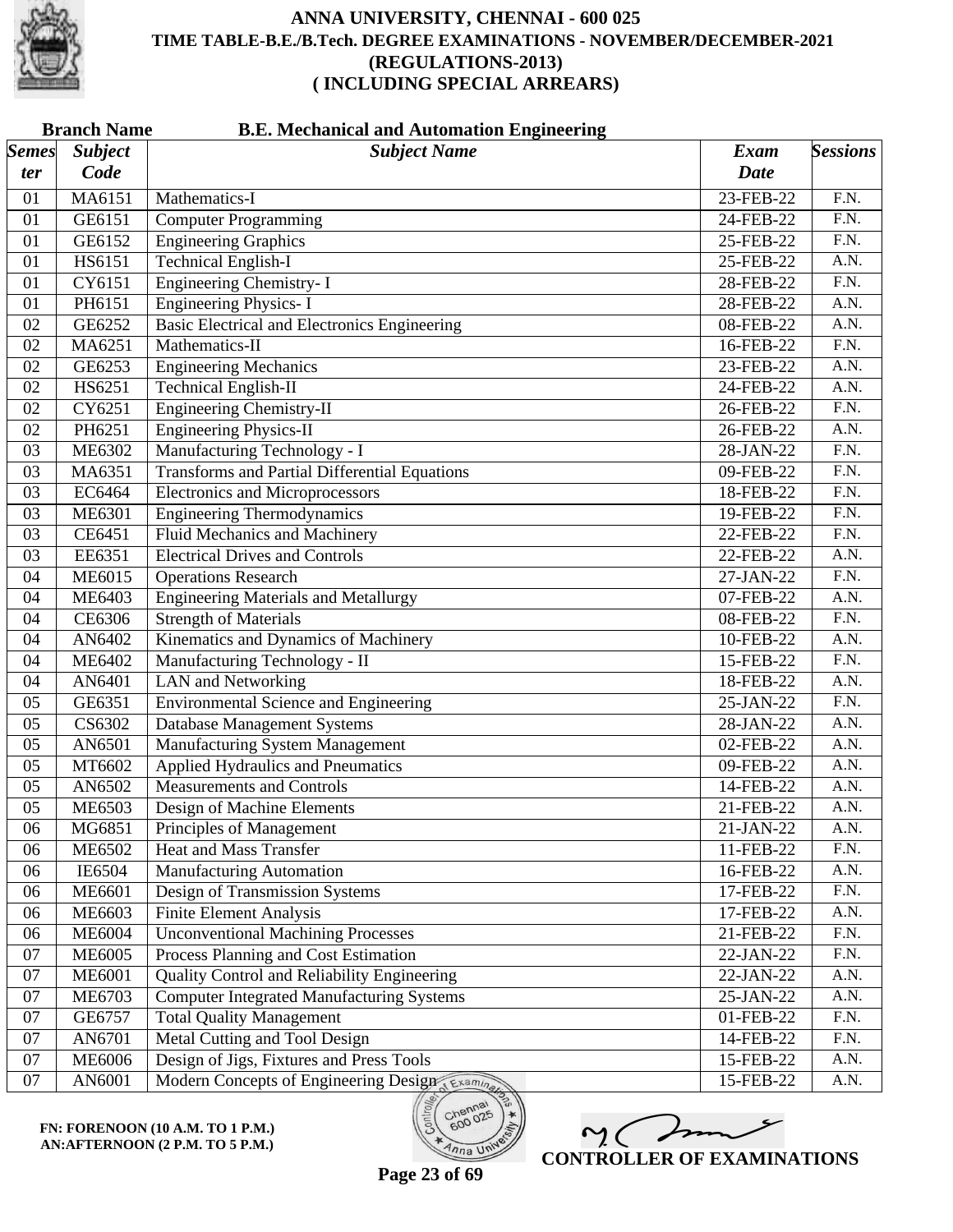

| <b>Branch Name</b> |                | <b>B.E. Mechanical and Automation Engineering</b> |             |                 |
|--------------------|----------------|---------------------------------------------------|-------------|-----------------|
| <b>Semes</b>       | <b>Subject</b> | <b>Subject Name</b>                               | Exam        | <b>Sessions</b> |
| ter                | Code           |                                                   | Date        |                 |
| 07                 | ME6702         | Mechatronics                                      | 19-FEB-22   | A.N.            |
| 08                 | IE6605         | Production Planning and Control                   | $31-JAN-22$ | A.N.            |
| 08                 | <b>ME6012</b>  | Maintenance Engineering                           | 02-FEB-22   | F.N.            |



 $\overline{\phantom{a}}$  $\mathsf{M}(\mathbb{C})$ **CONTROLLER OF EXAMINATIONS**

**Page 24 of 69**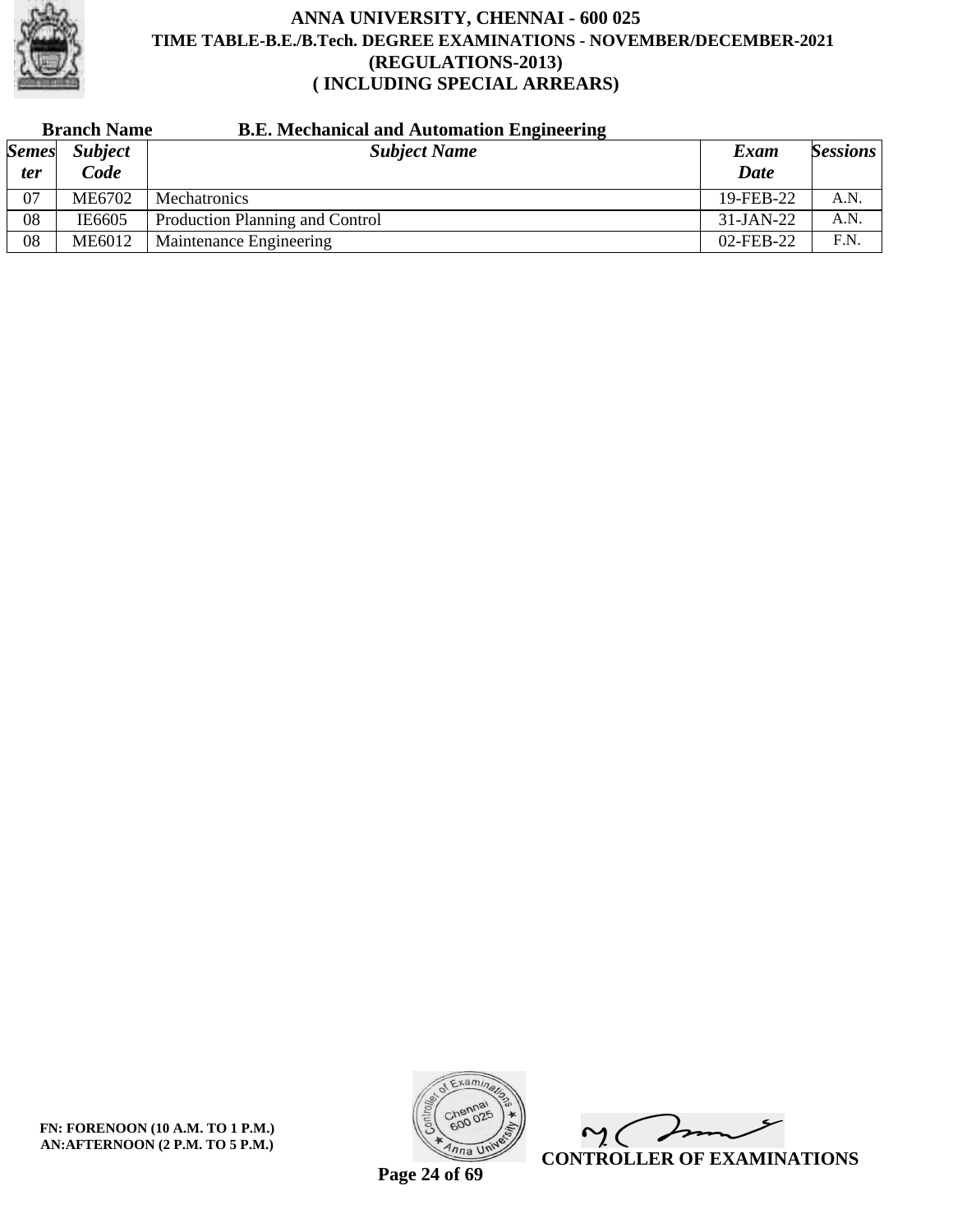

| <b>Branch Name</b><br><b>B.E. Production Engineering</b> |                |                                                            |                         |                   |  |
|----------------------------------------------------------|----------------|------------------------------------------------------------|-------------------------|-------------------|--|
| <b>Semes</b>                                             | <b>Subject</b> | <b>Subject Name</b>                                        | <b>Exam</b>             | <b>Sessions</b>   |  |
| ter                                                      | Code           |                                                            | <b>Date</b>             |                   |  |
| 01                                                       | MA6151         | Mathematics-I                                              | 23-FEB-22               | F.N.              |  |
| 01                                                       | GE6151         | <b>Computer Programming</b>                                | 24-FEB-22               | F.N.              |  |
| 01                                                       | GE6152         | <b>Engineering Graphics</b>                                | 25-FEB-22               | $\overline{F.N.}$ |  |
| 01                                                       | CY6151         | <b>Engineering Chemistry-I</b>                             | 28-FEB-22               | $\overline{F.N.}$ |  |
| 01                                                       | PH6151         | <b>Engineering Physics-I</b>                               | 28-FEB-22               | A.N.              |  |
| 02                                                       | GE6252         | Basic Electrical and Electronics Engineering               | 08-FEB-22               | A.N.              |  |
| 02                                                       | MA6251         | Mathematics-II                                             | 16-FEB-22               | F.N.              |  |
| 02                                                       | GE6253         | <b>Engineering Mechanics</b>                               | 23-FEB-22               | $\overline{A.N.}$ |  |
| 02                                                       | HS6251         | <b>Technical English-II</b>                                | 24-FEB-22               | A.N.              |  |
| 02                                                       | CY6251         | <b>Engineering Chemistry-II</b>                            | 26-FEB-22               | $\overline{F.N.}$ |  |
| 02                                                       | PH6251         | <b>Engineering Physics-II</b>                              | 26-FEB-22               | $\overline{A.N.}$ |  |
| 03                                                       | MA6351         | <b>Transforms and Partial Differential Equations</b>       | 09-FEB-22               | $\overline{F.N.}$ |  |
| 03                                                       | PR6302         | Basics of Thermodynamics and Thermal Engineering           | 15-FEB-22               | A.N.              |  |
| 03                                                       | PR6301         | <b>Basic Machining Process</b>                             | 18-FEB-22               | A.N.              |  |
| 03                                                       | PR6303         | <b>Engineering Metallurgy</b>                              | 21-FEB-22               | $\overline{A.N.}$ |  |
| 03                                                       | CE6451         | Fluid Mechanics and Machinery                              | 22-FEB-22               | $\overline{F.N.}$ |  |
| 03                                                       | EE6351         | <b>Electrical Drives and Controls</b>                      | 22-FEB-22               | A.N.              |  |
| 04                                                       | <b>ME6008</b>  | Welding Technology                                         | 21-JAN-22               | F.N.              |  |
| 04                                                       | MA6459         | <b>Numerical Methods</b>                                   | 07-FEB-22               | $\overline{F.N.}$ |  |
| 04                                                       | CE6306         | <b>Strength of Materials</b>                               | 08-FEB-22               | $\overline{F.N.}$ |  |
| 04                                                       | PR6403         | <b>Fluid Power Drives and Control</b>                      | 10-FEB-22               | F.N.              |  |
| 04                                                       | PR6402         | Theory of Machines                                         | 14-FEB-22               | A.N.              |  |
| 04                                                       | PR6401         | <b>Advanced Machining Process</b>                          | 16-FEB-22               | $\overline{A.N.}$ |  |
| 05                                                       | GE6351         | <b>Environmental Science and Engineering</b>               | 25-JAN-22               | $\overline{F.N.}$ |  |
| 05                                                       | PR6501         | <b>Engineering Metrology and Measurements</b>              | 09-FEB-22               | A.N.              |  |
| 05                                                       | PR6503         | <b>Machine Elements Design</b>                             | 11-FEB-22               | F.N.              |  |
| 05                                                       | PR6504         | <b>Foundry Technology</b>                                  | 15-FEB-22               | $\overline{F.N.}$ |  |
| 05                                                       | MF6502         | <b>Metal Forming Technology</b>                            | 18-FEB-22               | $\overline{F.N.}$ |  |
| 05                                                       | PR6502         | <b>Engineering Statistics and Quality Control</b>          | 19-FEB-22               | F.N.              |  |
| 06                                                       | PR6003         | <b>Instrumentation and Control</b>                         | 22-JAN-22               | A.N.              |  |
| 06                                                       | MG6072         | <b>Marketing Management</b>                                | 22-JAN-22               | A.N.              |  |
| 06                                                       | IE6605         | Production Planning and Control                            | 31-JAN-22               | A.N.              |  |
| 06                                                       | PR6601         | Computer Aided Product Design                              | 02-FEB-22               | A.N.              |  |
| 06                                                       | PR6603         | Design of Jigs, Fixture and Press Tools and Drawing        | 03-FEB-22               | A.N.              |  |
| 06                                                       | PR6602         | Automated Production and Computer Integrated Manufacturing | $\overline{0}$ 7-FEB-22 | A.N.              |  |
| 06                                                       | <b>ME6004</b>  | <b>Unconventional Machining Processes</b>                  | 21-FEB-22               | F.N.              |  |
| 07                                                       | PR6701         | Finite Element Analysis in Manufacturing Engineering       | 27-JAN-22               | F.N.              |  |
| 07                                                       | <b>ME6010</b>  | Robotics                                                   | 27-JAN-22               | A.N.              |  |
| 07                                                       | GE6757         | <b>Total Quality Management</b>                            | 01-FEB-22               | F.N.              |  |
| 07                                                       | PR6006         | Non Destructive Testing Methods                            | 01-FEB-22               | A.N.              |  |
| 07                                                       | PR6011         | Purchasing and Material Management                         | 03-FEB-22               | F.N.              |  |
| 07                                                       | MG6097         | <b>Engineering Economics and Financial Management</b>      | 03-FEB-22               | F.N.              |  |
| $07\,$                                                   | ME6702         | Mechatronics<br>Examina                                    | 19-FEB-22               | A.N.              |  |

M mm **CONTROLLER OF EXAMINATIONS**

600

 $n_{na}$  UN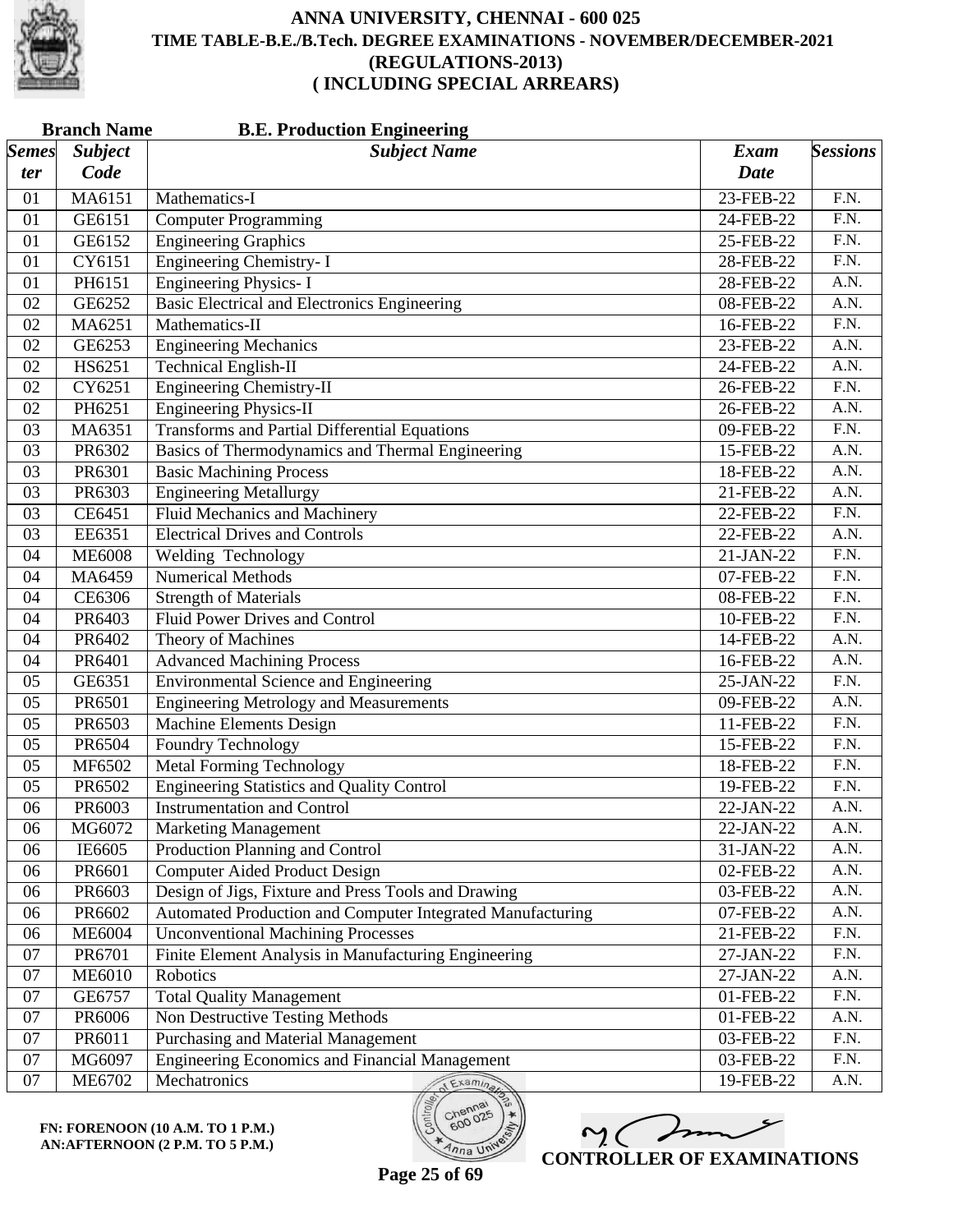

| <b>Branch Name</b> |                | <b>B.E. Production Engineering</b>   |              |                 |
|--------------------|----------------|--------------------------------------|--------------|-----------------|
| <b>Semes</b>       | <b>Subject</b> | <b>Subject Name</b>                  | Exam         | <b>Sessions</b> |
| ter                | Code           |                                      | Date         |                 |
| 08                 | <b>ME6005</b>  | Process Planning and Cost Estimation | $22$ -JAN-22 | F.N.            |
| 08                 | ME6012         | Maintenance Engineering              | 02-FEB-22    | F.N.            |

**FN: FORENOON (10 A.M. TO 1 P.M.) AN:AFTERNOON (2 P.M. TO 5 P.M.)**



 $\overline{\phantom{a}}$  $\mathsf{M}(\mathbb{C})$ **CONTROLLER OF EXAMINATIONS**

**Page 26 of 69**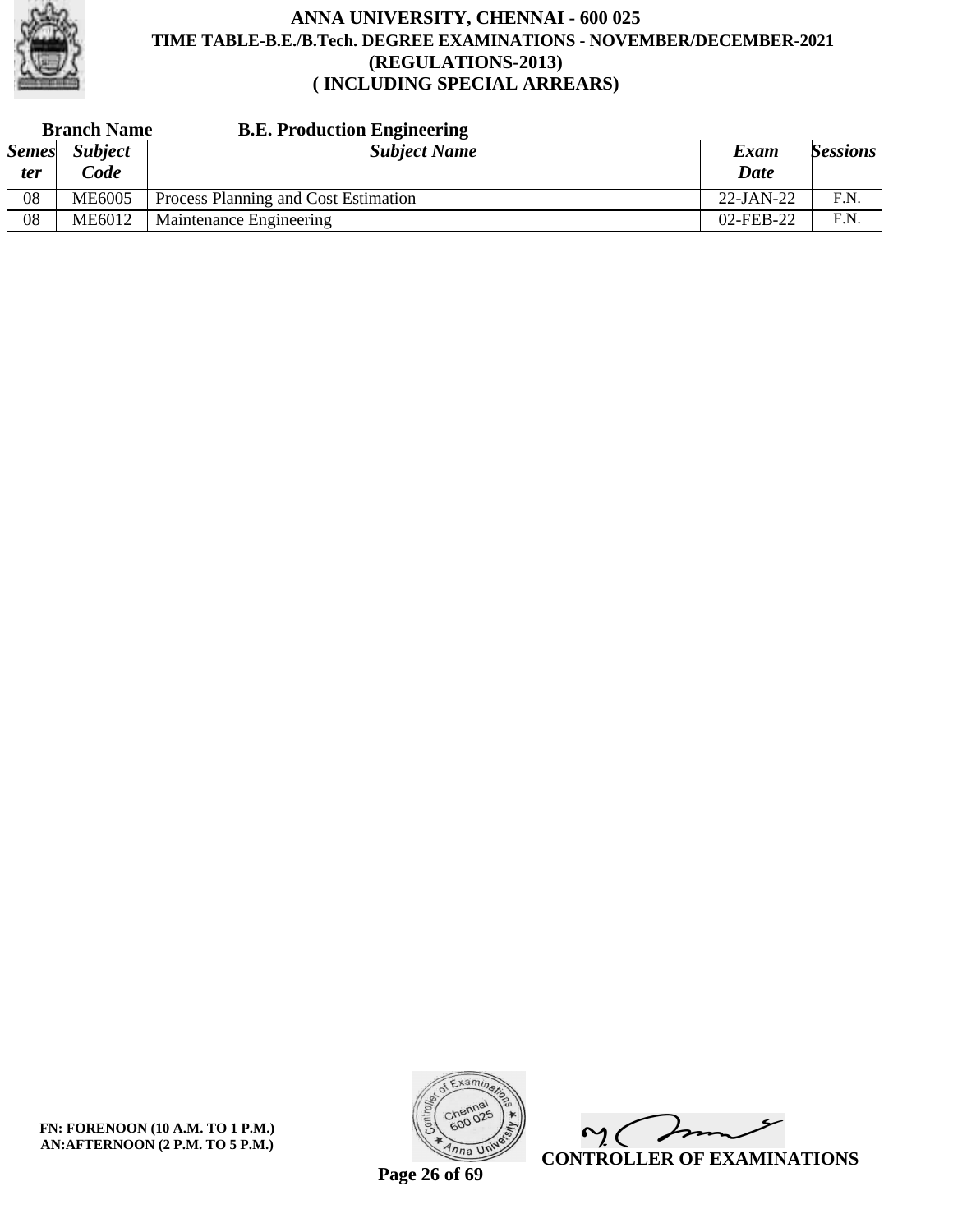

| <b>Branch Name</b><br><b>B.E. Biomedical Engineering</b> |                |                                                        |             |                   |  |
|----------------------------------------------------------|----------------|--------------------------------------------------------|-------------|-------------------|--|
| <b>Semes</b>                                             | <b>Subject</b> | <b>Subject Name</b>                                    | <b>Exam</b> | <b>Sessions</b>   |  |
| ter                                                      | Code           |                                                        | <b>Date</b> |                   |  |
| 01                                                       | MA6151         | Mathematics-I                                          | 23-FEB-22   | F.N.              |  |
| 01                                                       | GE6151         | <b>Computer Programming</b>                            | 24-FEB-22   | $\overline{F.N.}$ |  |
| 01                                                       | GE6152         | <b>Engineering Graphics</b>                            | 25-FEB-22   | $\overline{F.N.}$ |  |
| 01                                                       | HS6151         | <b>Technical English-I</b>                             | 25-FEB-22   | A.N.              |  |
| 01                                                       | CY6151         | Engineering Chemistry- I                               | 28-FEB-22   | F.N.              |  |
| 01                                                       | PH6151         | <b>Engineering Physics-I</b>                           | 28-FEB-22   | A.N.              |  |
| 02                                                       | MA6251         | Mathematics-II                                         | 16-FEB-22   | $\overline{F.N.}$ |  |
| 02                                                       | EC6202         | <b>Electronic Devices and Circuits</b>                 | 18-FEB-22   | A.N.              |  |
| 02                                                       | EE6201         | Circuit Theory                                         | 19-FEB-22   | A.N.              |  |
| 02                                                       | HS6251         | <b>Technical English-II</b>                            | 24-FEB-22   | A.N.              |  |
| 02                                                       | CY6251         | <b>Engineering Chemistry-II</b>                        | 26-FEB-22   | F.N.              |  |
| 02                                                       | PH6251         | <b>Engineering Physics-II</b>                          | 26-FEB-22   | A.N.              |  |
| 03                                                       | EC6301         | <b>Object Oriented Programming and Data Structures</b> | 28-JAN-22   | F.N.              |  |
| 03                                                       | EC6303         | <b>Signals and Systems</b>                             | 28-JAN-22   | A.N.              |  |
| 03                                                       | <b>BM6301</b>  | <b>Bio Chemistry</b>                                   | 01-FEB-22   | $\overline{A.N.}$ |  |
| 03                                                       | <b>BM6302</b>  | <b>Sensors and Measurements</b>                        | 07-FEB-22   | A.N.              |  |
| 03                                                       | MA6351         | <b>Transforms and Partial Differential Equations</b>   | 09-FEB-22   | F.N.              |  |
| 03                                                       | <b>BM6303</b>  | Anatomy and Human Physiology                           | 10-FEB-22   | $\overline{A.N.}$ |  |
| 04                                                       | <b>BM6404</b>  | Pathology and Microbiology                             | 22-JAN-22   | F.N.              |  |
| 04                                                       | <b>BM6402</b>  | <b>Basics of Electrical Engineering</b>                | 02-FEB-22   | A.N.              |  |
| 04                                                       | <b>BM6403</b>  | Analog and Digital ICs                                 | 03-FEB-22   | F.N.              |  |
| 04                                                       | MA6451         | <b>Probability and Random Processes</b>                | 10-FEB-22   | $\overline{F.N.}$ |  |
| 04                                                       | CS6304         | Analog and Digital Communication                       | 15-FEB-22   | $\overline{F.N.}$ |  |
| 04                                                       | <b>BM6401</b>  | <b>Medical Physics</b>                                 | 23-FEB-22   | A.N.              |  |
| 05                                                       | <b>BM6502</b>  | Diagnostic and Therapeutic Equipment - I               | 31-JAN-22   | F.N.              |  |
| 05                                                       | <b>BM6503</b>  | <b>Bio Materials and Artificial Organs</b>             | 04-FEB-22   | A.N.              |  |
| 05                                                       | <b>BM6504</b>  | <b>Biomedical Instrumentation</b>                      | 09-FEB-22   | $\overline{A.N.}$ |  |
| 05                                                       | MD6501         | <b>Hospital Management</b>                             | 11-FEB-22   | F.N.              |  |
| 05                                                       | <b>BM6501</b>  | <b>Bio Control Systems</b>                             | 15-FEB-22   | A.N.              |  |
| 05                                                       | EC6504         | Microprocessor and Microcontroller                     | 17-FEB-22   | $\overline{F.N.}$ |  |
| 06                                                       | <b>BM6002</b>  | <b>Biometric Systems</b>                               | 21-JAN-22   | A.N.              |  |
| 06                                                       | <b>BM6004</b>  | <b>Computer Organisation</b>                           | 21-JAN-22   | A.N.              |  |
| 06                                                       | <b>BM6003</b>  | <b>Virtual Reality</b>                                 | 21-JAN-22   | A.N.              |  |
| 06                                                       | GE6351         | <b>Environmental Science and Engineering</b>           | 25-JAN-22   | F.N.              |  |
| 06                                                       | EC6502         | Principles of Digital Signal Processing                | 03-FEB-22   | A.N.              |  |
| 06                                                       | <b>BM6603</b>  | Diagnostic and Therapeutic Equipment - II              | 17-FEB-22   | A.N.              |  |
| 06                                                       | <b>BM6601</b>  | Radiological Equipment                                 | 19-FEB-22   | F.N.              |  |
| 06                                                       | BM6602         | <b>Biomechanics</b>                                    | 21-FEB-22   | A.N.              |  |
| 07                                                       | EC6703         | <b>Embedded and Real Time Systems</b>                  | 22-JAN-22   | A.N.              |  |
| 07                                                       | <b>BM6006</b>  | Nano Electronics                                       | 22-JAN-22   | A.N.              |  |
| 07                                                       | CS6551         | <b>Computer Networks</b>                               | 24-JAN-22   | A.N.              |  |
| 07                                                       | EC6601         | <b>VLSI</b> Design                                     | 27-JAN-22   | F.N.              |  |
| $07\,$                                                   | MD6702         | <b>Physiological Modeling</b><br>Examinar              | 31-JAN-22   | A.N.              |  |

ノァ 2. C **CONTROLLER OF EXAMINATIONS**

 $n_{\text{na}}$  UN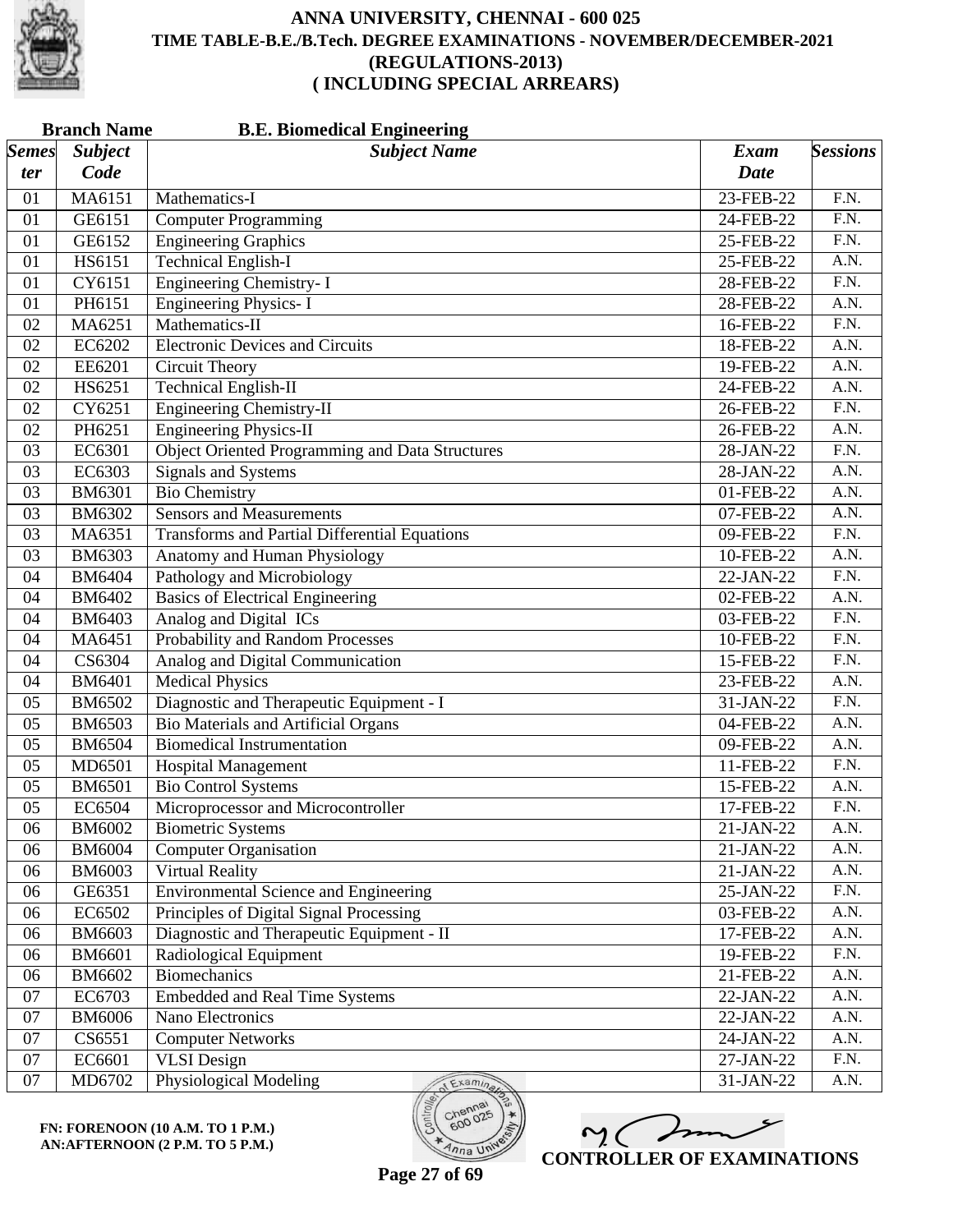

|              | <b>Branch Name</b><br><b>B.E. Biomedical Engineering</b> |                                         |             |                 |  |  |  |
|--------------|----------------------------------------------------------|-----------------------------------------|-------------|-----------------|--|--|--|
| <i>Semes</i> | <b>Subject</b>                                           | <b>Subject Name</b>                     | Exam        | <b>Sessions</b> |  |  |  |
| <i>ter</i>   | Code                                                     |                                         | Date        |                 |  |  |  |
| 07           | <b>BM6005</b>                                            | <b>Bio Informatics</b>                  | 31-JAN-22   | A.N.            |  |  |  |
| 07           | MD6010                                                   | <b>Telehealth Technology</b>            | 31-JAN-22   | A.N.            |  |  |  |
| 07           | GE6757                                                   | <b>Total Quality Management</b>         | 01-FEB-22   | F.N.            |  |  |  |
| 07           | <b>BM6701</b>                                            | Pattern Recognition and Neural Networks | 08-FEB-22   | F.N.            |  |  |  |
| 07           | BM6702                                                   | <b>Medical Informatics</b>              | 14-FEB-22   | F.N.            |  |  |  |
| 07           | <b>BM6703</b>                                            | <b>Medical Optics</b>                   | 14-FEB-22   | A.N.            |  |  |  |
| 07           | IT6005                                                   | <b>Digital Image Processing</b>         | 21-FEB-22   | F.N.            |  |  |  |
| 08           | <b>MD6008</b>                                            | Fiber Optics and Lasers in Medicine     | $21-JAN-22$ | F.N.            |  |  |  |
| 08           | GE6075                                                   | Professional Ethics in Engineering      | 24-JAN-22   | F.N.            |  |  |  |
| 08           | BM6012                                                   | <b>Wearable Systems</b>                 | 27-JAN-22   | A.N.            |  |  |  |
| 08           | GE6078                                                   | <b>Intellectual Property Rights</b>     | 27-JAN-22   | A.N.            |  |  |  |
| 08           | <b>BM6801</b>                                            | Rehabilitation Engineering              | 02-FEB-22   | F.N.            |  |  |  |
| 08           | <b>BM6010</b>                                            | <b>Assist Devices</b>                   | 04-FEB-22   | F.N.            |  |  |  |



 $\overline{\phantom{a}}$  $\mathsf{M}(\mathbb{C})$ **CONTROLLER OF EXAMINATIONS**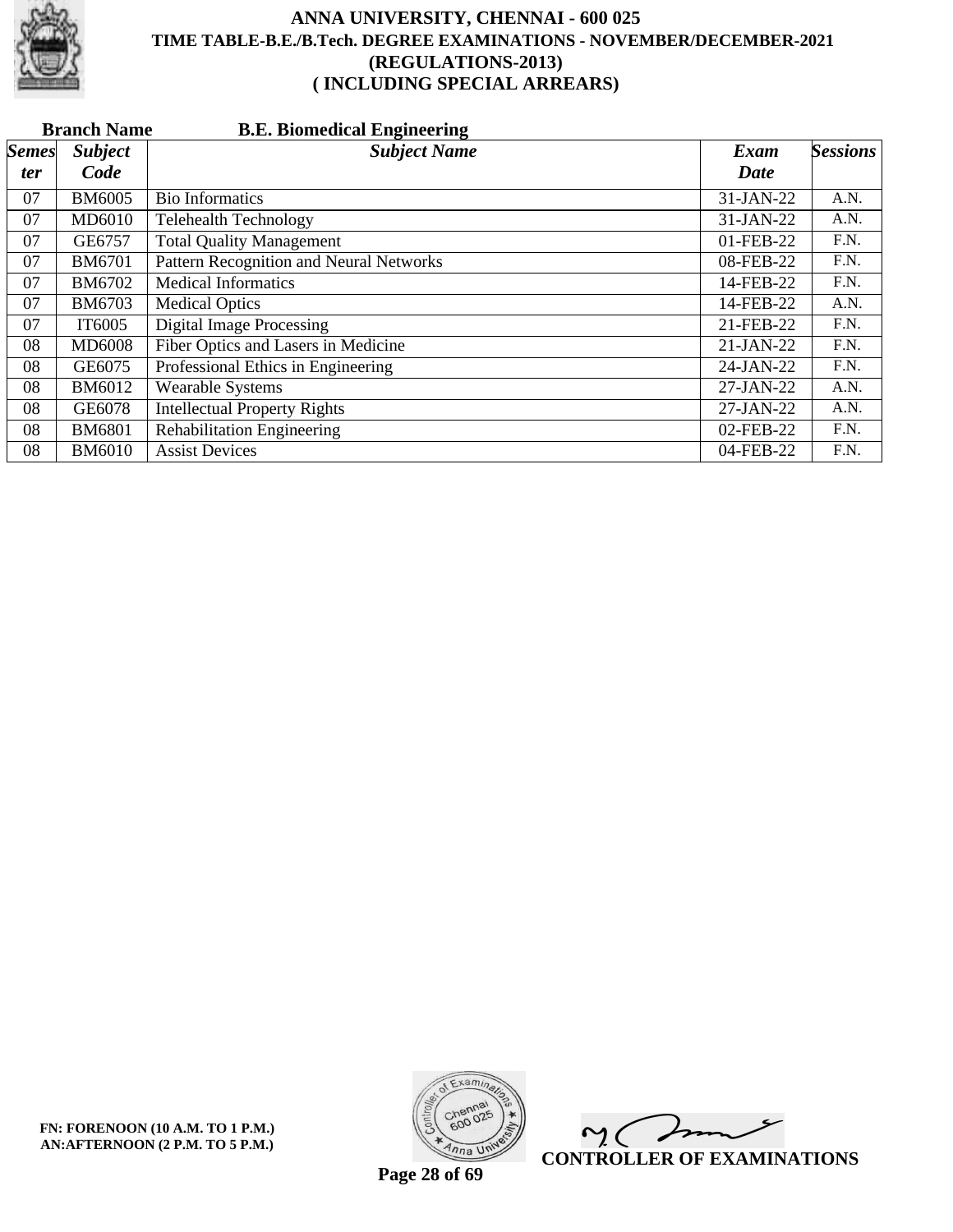

|              | <b>Branch Name</b><br><b>B.E. Environmental Engineering</b> |                                                     |             |                   |  |  |
|--------------|-------------------------------------------------------------|-----------------------------------------------------|-------------|-------------------|--|--|
| <b>Semes</b> | <b>Subject</b>                                              | <b>Subject Name</b>                                 | Exam        | <b>Sessions</b>   |  |  |
| ter          | Code                                                        |                                                     | <b>Date</b> |                   |  |  |
| 01           | MA6151                                                      | Mathematics-I                                       | 23-FEB-22   | F.N.              |  |  |
| 01           | GE6151                                                      | <b>Computer Programming</b>                         | 24-FEB-22   | F.N.              |  |  |
| 01           | GE6152                                                      | <b>Engineering Graphics</b>                         | 25-FEB-22   | F.N.              |  |  |
| 01           | CY6151                                                      | Engineering Chemistry- I                            | 28-FEB-22   | $\overline{F.N.}$ |  |  |
| 01           | PH6151                                                      | <b>Engineering Physics-I</b>                        | 28-FEB-22   | A.N.              |  |  |
| 02           | GE6252                                                      | <b>Basic Electrical and Electronics Engineering</b> | 08-FEB-22   | $\overline{A.N.}$ |  |  |
| 02           | MA6251                                                      | Mathematics-II                                      | 16-FEB-22   | $\overline{F.N.}$ |  |  |
| 02           | GE6253                                                      | <b>Engineering Mechanics</b>                        | 23-FEB-22   | A.N.              |  |  |
| 02           | CY6251                                                      | <b>Engineering Chemistry-II</b>                     | 26-FEB-22   | F.N.              |  |  |
| 02           | PH6251                                                      | <b>Engineering Physics-II</b>                       | 26-FEB-22   | A.N.              |  |  |
| 03           | MA6468                                                      | Probability and Statistics                          | 24-JAN-22   | $\overline{A.N.}$ |  |  |
| 03           | GE6351                                                      | <b>Environmental Science and Engineering</b>        | 25-JAN-22   | $\overline{F.N.}$ |  |  |
| 03           | CE6302                                                      | <b>Mechanics of Solids</b>                          | 15-FEB-22   | F.N.              |  |  |
| 03           | GI6302                                                      | Surveying                                           | 21-FEB-22   | $\overline{F.N.}$ |  |  |
| 03           | CE6303                                                      | Mechanics of Fluids                                 | 21-FEB-22   | $\overline{A.N.}$ |  |  |
| 03           | EN6301                                                      | Environmental Chemistry                             | 22-FEB-22   | $\overline{F.N.}$ |  |  |
| 04           | CE6453                                                      | Soil Mechanics and Foundation Engineering           | 24-JAN-22   | F.N.              |  |  |
| 04           | <b>CE6458</b>                                               | Applied Hydraulics and Fluid Machines               | 01-FEB-22   | $\overline{F.N.}$ |  |  |
| 04           | EN6401                                                      | <b>Environmental Microbiology</b>                   | 07-FEB-22   | F.N.              |  |  |
| 04           | CE6469                                                      | <b>Basic Structural Analysis</b>                    | 11-FEB-22   | $\overline{F.N.}$ |  |  |
| 04           | CE6401                                                      | <b>Construction Materials</b>                       | 15-FEB-22   | A.N.              |  |  |
| 04           | EN6402                                                      | Water Supply Engineering                            | 19-FEB-22   | $\overline{F.N.}$ |  |  |
| 05           | EN6504                                                      | <b>Basic Structural Design</b>                      | 04-FEB-22   | F.N.              |  |  |
| 05           | EN6503                                                      | <b>Environmental Policy and Legislations</b>        | 10-FEB-22   | $\overline{F.N.}$ |  |  |
| 05           | CE6567                                                      | Hydrology and Water Resources Engineering           | 14-FEB-22   | F.N.              |  |  |
| 06           | MG6851                                                      | Principles of Management                            | 21-JAN-22   | A.N.              |  |  |
| 06           | <b>EN6604</b>                                               | <b>Cleaner Production</b>                           | 28-JAN-22   | $\overline{A.N.}$ |  |  |
| 06           | EN6601                                                      | <b>Wastewater Engineering</b>                       | 03-FEB-22   | $\overline{F.N.}$ |  |  |
| 06           | EN6602                                                      | Environmental Instrumentation                       | 03-FEB-22   | A.N.              |  |  |
| 06           | EN6603                                                      | GIS For Environmental Engineering                   | 09-FEB-22   | F.N.              |  |  |
| 07           | EN6007                                                      | Climate change                                      | 01-FEB-22   | A.N.              |  |  |
| 07           | EN6704                                                      | <b>Industrial Waste Management</b>                  | 02-FEB-22   | F.N.              |  |  |
| 07           | EN6702                                                      | Design of Environmental Engineering Structures      | 09-FEB-22   | A.N.              |  |  |
| 08           | EN6016                                                      | Site Assessment and Remediation                     | 21-JAN-22   | F.N.              |  |  |
| 08           | EN6020                                                      | <b>Risk Analysis and Management</b>                 | 27-JAN-22   | F.N.              |  |  |
| 08           | EN6801                                                      | <b>Environmental Impact Assessment</b>              | 31-JAN-22   | F.N.              |  |  |



 $\overline{\phantom{a}}$  $\mathsf{M}(\mathbb{C})$ **CONTROLLER OF EXAMINATIONS**

**Page 29 of 69**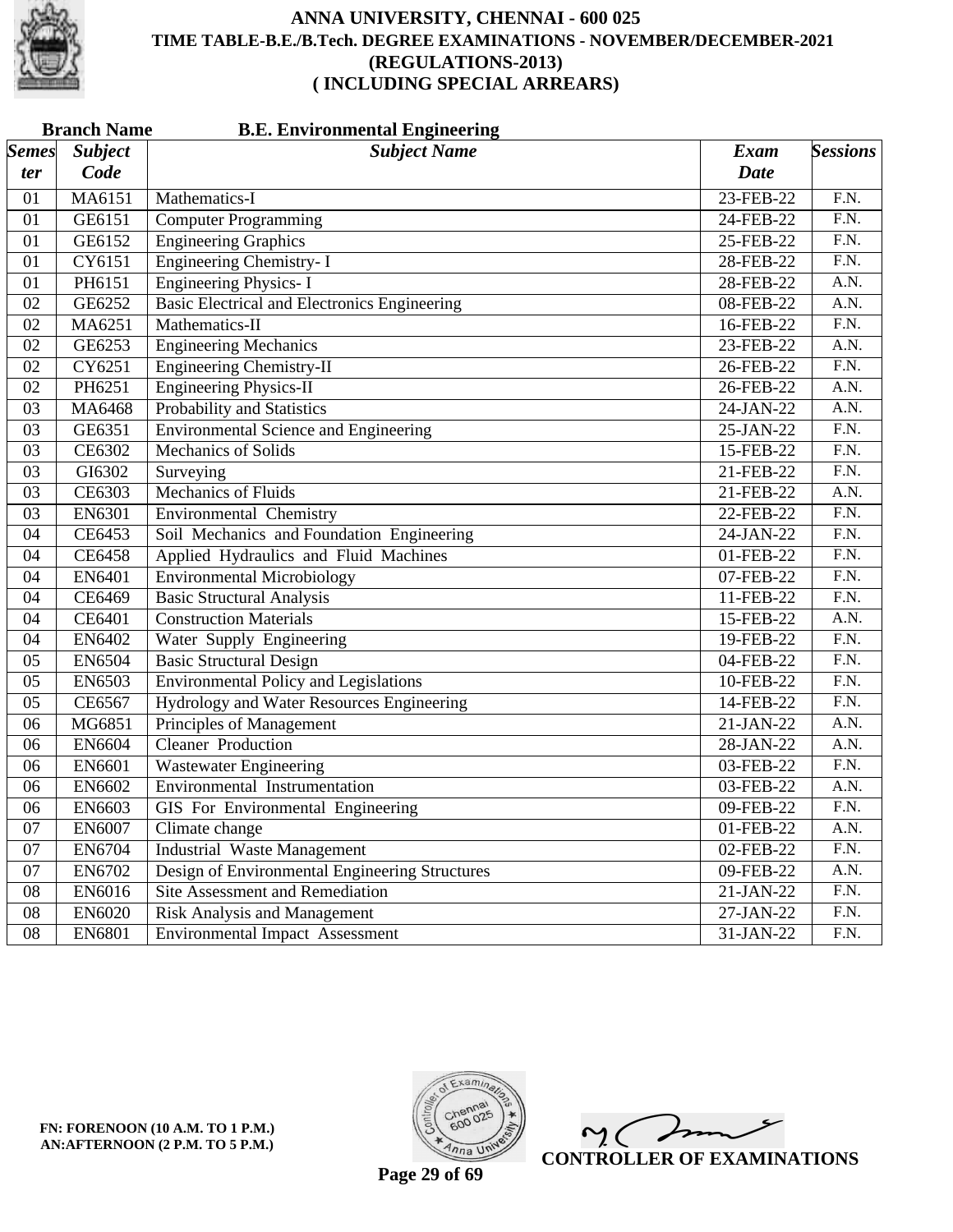

| <b>Branch Name</b><br><b>B.E. Industrial Engineering and Management</b> |                |                                                      |             |                   |  |
|-------------------------------------------------------------------------|----------------|------------------------------------------------------|-------------|-------------------|--|
| <b>Semes</b>                                                            | <b>Subject</b> | <b>Subject Name</b>                                  | Exam        | <b>Sessions</b>   |  |
| ter                                                                     | Code           |                                                      | <b>Date</b> |                   |  |
| 01                                                                      | MA6151         | Mathematics-I                                        | 23-FEB-22   | F.N.              |  |
| 01                                                                      | GE6151         | <b>Computer Programming</b>                          | 24-FEB-22   | $\overline{F.N.}$ |  |
| 01                                                                      | PH6151         | <b>Engineering Physics-I</b>                         | 28-FEB-22   | A.N.              |  |
| 02                                                                      | GE6252         | Basic Electrical and Electronics Engineering         | 08-FEB-22   | A.N.              |  |
| 02                                                                      | MA6251         | Mathematics-II                                       | 16-FEB-22   | $\overline{F.N.}$ |  |
| 02                                                                      | GE6253         | <b>Engineering Mechanics</b>                         | 23-FEB-22   | A.N.              |  |
| 02                                                                      | HS6251         | <b>Technical English-II</b>                          | 24-FEB-22   | A.N.              |  |
| 02                                                                      | CY6251         | <b>Engineering Chemistry-II</b>                      | 26-FEB-22   | F.N.              |  |
| 02                                                                      | PH6251         | <b>Engineering Physics-II</b>                        | 26-FEB-22   | A.N.              |  |
| 03                                                                      | <b>ME6302</b>  | Manufacturing Technology - I                         | 28-JAN-22   | F.N.              |  |
| 03                                                                      | CE6306         | <b>Strength of Materials</b>                         | 08-FEB-22   | F.N.              |  |
| 03                                                                      | MA6351         | <b>Transforms and Partial Differential Equations</b> | 09-FEB-22   | $\overline{F.N.}$ |  |
| 03                                                                      | AT6302         | <b>Mechanics of Machines</b>                         | 18-FEB-22   | A.N.              |  |
| 04                                                                      | MA6468         | Probability and Statistics                           | 24-JAN-22   | A.N.              |  |
| 04                                                                      | IE6501         | <b>Operations Research - II</b>                      | 02-FEB-22   | A.N.              |  |
| 04                                                                      | IE6302         | Engineering Economy, Costing and Accounting          | 09-FEB-22   | $\overline{A.N.}$ |  |
| 04                                                                      | <b>ME6402</b>  | Manufacturing Technology - II                        | 15-FEB-22   | $\overline{F.N.}$ |  |
| 04                                                                      | CE6451         | <b>Fluid Mechanics and Machinery</b>                 | 22-FEB-22   | F.N.              |  |
| 05                                                                      | IE6502         | <b>Statistical Quality Control</b>                   | 03-FEB-22   | F.N.              |  |
| 06                                                                      | IE6701         | Design of Experiments                                | 04-FEB-22   | $\overline{F.N.}$ |  |
| 06                                                                      | IE6603         | <b>Reliability Engineering</b>                       | 18-FEB-22   | F.N.              |  |
| 07                                                                      | MG6089         | <b>Supply Chain Management</b>                       | 27-JAN-22   | A.N.              |  |
| 07                                                                      | IE6702         | Simulation Modeling and Analysis                     | 17-FEB-22   | F.N.              |  |
| 08                                                                      | GE6351         | <b>Environmental Science and Engineering</b>         | 25-JAN-22   | F.N.              |  |



 $\overline{\phantom{a}}$  $\sim$  ( **CONTROLLER OF EXAMINATIONS**

**Page 30 of 69**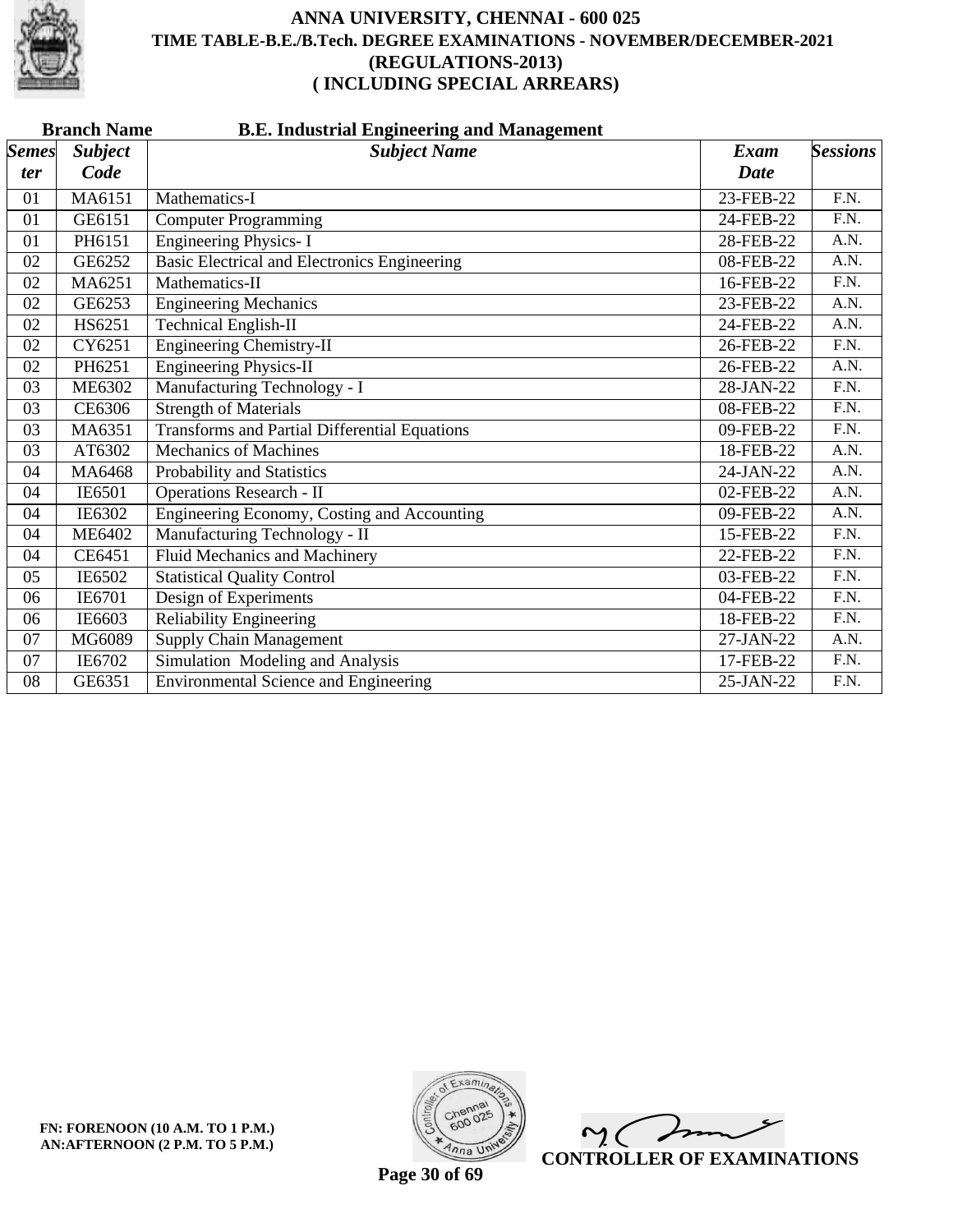

| <b>Subject</b><br><b>Subject Name</b><br>Exam<br>Code<br><b>Date</b><br>ter<br>MA6151<br>23-FEB-22<br>F.N.<br>Mathematics-I<br>01<br><b>Computer Programming</b><br>F.N.<br>01<br>GE6151<br>24-FEB-22<br><b>Engineering Graphics</b><br>$\overline{F.N.}$<br>GE6152<br>25-FEB-22<br>01<br><b>Engineering Chemistry-I</b><br>$\overline{F.N.}$<br>CY6151<br>01<br>28-FEB-22<br><b>Engineering Physics-I</b><br>A.N.<br>01<br>PH6151<br>28-FEB-22<br>Mathematics-II<br>$\overline{F.N.}$<br>02<br>MA6251<br>16-FEB-22<br><b>Electronic Devices and Circuits</b><br>$\overline{A.N.}$<br>EC6202<br>02<br>18-FEB-22<br>$\overline{A.N.}$<br>02<br>EE6201<br>Circuit Theory<br>19-FEB-22<br><b>Engineering Chemistry-II</b><br>F.N.<br>02<br>CY6251<br>26-FEB-22<br><b>Engineering Physics-II</b><br>PH6251<br>A.N.<br>02<br>26-FEB-22<br><b>Human Physiology</b><br>$\overline{F.N.}$<br>MD6301<br>22-JAN-22<br>03<br><b>Electronic Circuits</b><br>$\overline{F.N.}$<br>MD6304<br>03<br>24-JAN-22<br>EC6303<br>A.N.<br>03<br>Signals and Systems<br>28-JAN-22<br>Digital Electronics and System Design<br>A.N.<br>03<br>MD6303<br>01-FEB-22<br>F.N.<br>Measurement and Instrumentation<br>MD6302<br>02-FEB-22<br>03<br>$\overline{F.N.}$<br><b>Transforms and Partial Differential Equations</b><br>03<br>MA6351<br>09-FEB-22<br><b>Environmental Science and Engineering</b><br>F.N.<br>04<br>GE6351<br>25-JAN-22<br><b>Object Oriented Programming and Data Structures</b><br>F.N.<br>EC6301<br>28-JAN-22<br>04<br><b>Biomedical Instrumentation</b><br>$\overline{A.N.}$<br><b>BM6504</b><br>09-FEB-22<br>04<br>EC6405<br><b>Control System Engineering</b><br>A.N.<br>04<br>10-FEB-22<br>EC6404<br><b>Linear Integrated Circuits</b><br>A.N.<br>04<br>14-FEB-22<br>Microprocessor and Microcontroller<br>EC6504<br>F.N.<br>04<br>17-FEB-22<br><b>Internet and Java Programming</b><br>$\overline{A.N.}$<br><b>BM6007</b><br>25-JAN-22<br>05<br>Principles of Digital Signal Processing<br>EC6502<br>A.N.<br>05<br>03-FEB-22<br><b>Bio Materials and Artificial Organs</b><br><b>BM6503</b><br>A.N.<br>05<br>04-FEB-22<br><b>Hospital Management</b><br>11-FEB-22<br>F.N.<br>05<br>MD6501<br><b>Medical Informatics</b><br>$\overline{F.N.}$<br>BM6702<br>14-FEB-22<br>05<br>A.N.<br><b>Biomechanics</b><br>05<br>BM6602<br>21-FEB-22<br>F.N.<br>06<br>EC6601<br><b>VLSI</b> Design<br>27-JAN-22<br><b>Computer Vision</b><br>F.N.<br>06<br>MD6002<br>27-JAN-22<br><b>Prosthetic Equipments</b><br>F.N.<br>MD6601<br>06<br>03-FEB-22<br>MD6602<br>Therapeutic Equipments<br>F.N.<br>10-FEB-22<br>06<br><b>Neural Networks and Applications</b><br>F.N.<br>MD6603<br>18-FEB-22<br>06<br><b>Operating Systems</b><br>F.N.<br>CS6401<br>19-FEB-22<br>06<br><b>Digital Image Processing</b><br>F.N.<br>IT6005<br>21-FEB-22<br>06<br><b>Medical Physics</b><br>A.N.<br><b>BM6401</b><br>06<br>23-FEB-22<br>Nano Technology in Medicine<br>F.N.<br>MD6006<br>21-JAN-22<br>07<br>Physiological Modeling<br>A.N.<br>07<br>MD6702<br>31-JAN-22<br>F.N.<br><b>Total Quality Management</b><br>07<br>GE6757<br>01-FEB-22<br>F.N.<br>Pattern Recognition and Artificial Intelligence<br>07<br>MD6701<br>08-FEB-22<br>MD6703<br><b>Medical Expert Systems</b><br>F.N.<br>15-FEB-22<br>07<br><b>Medical Imaging Techniques</b><br>F.N.<br>07<br>MD6704<br>22-FEB-22<br>A.N.<br>$08\,$<br>EC6703<br><b>Embedded and Real Time Systems</b><br>22-JAN-22<br>Examina | <b>Branch Name</b><br><b>B.E. Medical Electronics Engineering</b> |  |  |  |                 |  |
|----------------------------------------------------------------------------------------------------------------------------------------------------------------------------------------------------------------------------------------------------------------------------------------------------------------------------------------------------------------------------------------------------------------------------------------------------------------------------------------------------------------------------------------------------------------------------------------------------------------------------------------------------------------------------------------------------------------------------------------------------------------------------------------------------------------------------------------------------------------------------------------------------------------------------------------------------------------------------------------------------------------------------------------------------------------------------------------------------------------------------------------------------------------------------------------------------------------------------------------------------------------------------------------------------------------------------------------------------------------------------------------------------------------------------------------------------------------------------------------------------------------------------------------------------------------------------------------------------------------------------------------------------------------------------------------------------------------------------------------------------------------------------------------------------------------------------------------------------------------------------------------------------------------------------------------------------------------------------------------------------------------------------------------------------------------------------------------------------------------------------------------------------------------------------------------------------------------------------------------------------------------------------------------------------------------------------------------------------------------------------------------------------------------------------------------------------------------------------------------------------------------------------------------------------------------------------------------------------------------------------------------------------------------------------------------------------------------------------------------------------------------------------------------------------------------------------------------------------------------------------------------------------------------------------------------------------------------------------------------------------------------------------------------------------------------------------------------------------------------------------------------------------------------------------------------------------------------------------------------------------------------------------------------------------------------------------------------------------------------------------------------------------------------------------------------------------|-------------------------------------------------------------------|--|--|--|-----------------|--|
|                                                                                                                                                                                                                                                                                                                                                                                                                                                                                                                                                                                                                                                                                                                                                                                                                                                                                                                                                                                                                                                                                                                                                                                                                                                                                                                                                                                                                                                                                                                                                                                                                                                                                                                                                                                                                                                                                                                                                                                                                                                                                                                                                                                                                                                                                                                                                                                                                                                                                                                                                                                                                                                                                                                                                                                                                                                                                                                                                                                                                                                                                                                                                                                                                                                                                                                                                                                                                                                    | $\mathcal{S}$ <i>emes</i>                                         |  |  |  | <b>Sessions</b> |  |
|                                                                                                                                                                                                                                                                                                                                                                                                                                                                                                                                                                                                                                                                                                                                                                                                                                                                                                                                                                                                                                                                                                                                                                                                                                                                                                                                                                                                                                                                                                                                                                                                                                                                                                                                                                                                                                                                                                                                                                                                                                                                                                                                                                                                                                                                                                                                                                                                                                                                                                                                                                                                                                                                                                                                                                                                                                                                                                                                                                                                                                                                                                                                                                                                                                                                                                                                                                                                                                                    |                                                                   |  |  |  |                 |  |
|                                                                                                                                                                                                                                                                                                                                                                                                                                                                                                                                                                                                                                                                                                                                                                                                                                                                                                                                                                                                                                                                                                                                                                                                                                                                                                                                                                                                                                                                                                                                                                                                                                                                                                                                                                                                                                                                                                                                                                                                                                                                                                                                                                                                                                                                                                                                                                                                                                                                                                                                                                                                                                                                                                                                                                                                                                                                                                                                                                                                                                                                                                                                                                                                                                                                                                                                                                                                                                                    |                                                                   |  |  |  |                 |  |
|                                                                                                                                                                                                                                                                                                                                                                                                                                                                                                                                                                                                                                                                                                                                                                                                                                                                                                                                                                                                                                                                                                                                                                                                                                                                                                                                                                                                                                                                                                                                                                                                                                                                                                                                                                                                                                                                                                                                                                                                                                                                                                                                                                                                                                                                                                                                                                                                                                                                                                                                                                                                                                                                                                                                                                                                                                                                                                                                                                                                                                                                                                                                                                                                                                                                                                                                                                                                                                                    |                                                                   |  |  |  |                 |  |
|                                                                                                                                                                                                                                                                                                                                                                                                                                                                                                                                                                                                                                                                                                                                                                                                                                                                                                                                                                                                                                                                                                                                                                                                                                                                                                                                                                                                                                                                                                                                                                                                                                                                                                                                                                                                                                                                                                                                                                                                                                                                                                                                                                                                                                                                                                                                                                                                                                                                                                                                                                                                                                                                                                                                                                                                                                                                                                                                                                                                                                                                                                                                                                                                                                                                                                                                                                                                                                                    |                                                                   |  |  |  |                 |  |
|                                                                                                                                                                                                                                                                                                                                                                                                                                                                                                                                                                                                                                                                                                                                                                                                                                                                                                                                                                                                                                                                                                                                                                                                                                                                                                                                                                                                                                                                                                                                                                                                                                                                                                                                                                                                                                                                                                                                                                                                                                                                                                                                                                                                                                                                                                                                                                                                                                                                                                                                                                                                                                                                                                                                                                                                                                                                                                                                                                                                                                                                                                                                                                                                                                                                                                                                                                                                                                                    |                                                                   |  |  |  |                 |  |
|                                                                                                                                                                                                                                                                                                                                                                                                                                                                                                                                                                                                                                                                                                                                                                                                                                                                                                                                                                                                                                                                                                                                                                                                                                                                                                                                                                                                                                                                                                                                                                                                                                                                                                                                                                                                                                                                                                                                                                                                                                                                                                                                                                                                                                                                                                                                                                                                                                                                                                                                                                                                                                                                                                                                                                                                                                                                                                                                                                                                                                                                                                                                                                                                                                                                                                                                                                                                                                                    |                                                                   |  |  |  |                 |  |
|                                                                                                                                                                                                                                                                                                                                                                                                                                                                                                                                                                                                                                                                                                                                                                                                                                                                                                                                                                                                                                                                                                                                                                                                                                                                                                                                                                                                                                                                                                                                                                                                                                                                                                                                                                                                                                                                                                                                                                                                                                                                                                                                                                                                                                                                                                                                                                                                                                                                                                                                                                                                                                                                                                                                                                                                                                                                                                                                                                                                                                                                                                                                                                                                                                                                                                                                                                                                                                                    |                                                                   |  |  |  |                 |  |
|                                                                                                                                                                                                                                                                                                                                                                                                                                                                                                                                                                                                                                                                                                                                                                                                                                                                                                                                                                                                                                                                                                                                                                                                                                                                                                                                                                                                                                                                                                                                                                                                                                                                                                                                                                                                                                                                                                                                                                                                                                                                                                                                                                                                                                                                                                                                                                                                                                                                                                                                                                                                                                                                                                                                                                                                                                                                                                                                                                                                                                                                                                                                                                                                                                                                                                                                                                                                                                                    |                                                                   |  |  |  |                 |  |
|                                                                                                                                                                                                                                                                                                                                                                                                                                                                                                                                                                                                                                                                                                                                                                                                                                                                                                                                                                                                                                                                                                                                                                                                                                                                                                                                                                                                                                                                                                                                                                                                                                                                                                                                                                                                                                                                                                                                                                                                                                                                                                                                                                                                                                                                                                                                                                                                                                                                                                                                                                                                                                                                                                                                                                                                                                                                                                                                                                                                                                                                                                                                                                                                                                                                                                                                                                                                                                                    |                                                                   |  |  |  |                 |  |
|                                                                                                                                                                                                                                                                                                                                                                                                                                                                                                                                                                                                                                                                                                                                                                                                                                                                                                                                                                                                                                                                                                                                                                                                                                                                                                                                                                                                                                                                                                                                                                                                                                                                                                                                                                                                                                                                                                                                                                                                                                                                                                                                                                                                                                                                                                                                                                                                                                                                                                                                                                                                                                                                                                                                                                                                                                                                                                                                                                                                                                                                                                                                                                                                                                                                                                                                                                                                                                                    |                                                                   |  |  |  |                 |  |
|                                                                                                                                                                                                                                                                                                                                                                                                                                                                                                                                                                                                                                                                                                                                                                                                                                                                                                                                                                                                                                                                                                                                                                                                                                                                                                                                                                                                                                                                                                                                                                                                                                                                                                                                                                                                                                                                                                                                                                                                                                                                                                                                                                                                                                                                                                                                                                                                                                                                                                                                                                                                                                                                                                                                                                                                                                                                                                                                                                                                                                                                                                                                                                                                                                                                                                                                                                                                                                                    |                                                                   |  |  |  |                 |  |
|                                                                                                                                                                                                                                                                                                                                                                                                                                                                                                                                                                                                                                                                                                                                                                                                                                                                                                                                                                                                                                                                                                                                                                                                                                                                                                                                                                                                                                                                                                                                                                                                                                                                                                                                                                                                                                                                                                                                                                                                                                                                                                                                                                                                                                                                                                                                                                                                                                                                                                                                                                                                                                                                                                                                                                                                                                                                                                                                                                                                                                                                                                                                                                                                                                                                                                                                                                                                                                                    |                                                                   |  |  |  |                 |  |
|                                                                                                                                                                                                                                                                                                                                                                                                                                                                                                                                                                                                                                                                                                                                                                                                                                                                                                                                                                                                                                                                                                                                                                                                                                                                                                                                                                                                                                                                                                                                                                                                                                                                                                                                                                                                                                                                                                                                                                                                                                                                                                                                                                                                                                                                                                                                                                                                                                                                                                                                                                                                                                                                                                                                                                                                                                                                                                                                                                                                                                                                                                                                                                                                                                                                                                                                                                                                                                                    |                                                                   |  |  |  |                 |  |
|                                                                                                                                                                                                                                                                                                                                                                                                                                                                                                                                                                                                                                                                                                                                                                                                                                                                                                                                                                                                                                                                                                                                                                                                                                                                                                                                                                                                                                                                                                                                                                                                                                                                                                                                                                                                                                                                                                                                                                                                                                                                                                                                                                                                                                                                                                                                                                                                                                                                                                                                                                                                                                                                                                                                                                                                                                                                                                                                                                                                                                                                                                                                                                                                                                                                                                                                                                                                                                                    |                                                                   |  |  |  |                 |  |
|                                                                                                                                                                                                                                                                                                                                                                                                                                                                                                                                                                                                                                                                                                                                                                                                                                                                                                                                                                                                                                                                                                                                                                                                                                                                                                                                                                                                                                                                                                                                                                                                                                                                                                                                                                                                                                                                                                                                                                                                                                                                                                                                                                                                                                                                                                                                                                                                                                                                                                                                                                                                                                                                                                                                                                                                                                                                                                                                                                                                                                                                                                                                                                                                                                                                                                                                                                                                                                                    |                                                                   |  |  |  |                 |  |
|                                                                                                                                                                                                                                                                                                                                                                                                                                                                                                                                                                                                                                                                                                                                                                                                                                                                                                                                                                                                                                                                                                                                                                                                                                                                                                                                                                                                                                                                                                                                                                                                                                                                                                                                                                                                                                                                                                                                                                                                                                                                                                                                                                                                                                                                                                                                                                                                                                                                                                                                                                                                                                                                                                                                                                                                                                                                                                                                                                                                                                                                                                                                                                                                                                                                                                                                                                                                                                                    |                                                                   |  |  |  |                 |  |
|                                                                                                                                                                                                                                                                                                                                                                                                                                                                                                                                                                                                                                                                                                                                                                                                                                                                                                                                                                                                                                                                                                                                                                                                                                                                                                                                                                                                                                                                                                                                                                                                                                                                                                                                                                                                                                                                                                                                                                                                                                                                                                                                                                                                                                                                                                                                                                                                                                                                                                                                                                                                                                                                                                                                                                                                                                                                                                                                                                                                                                                                                                                                                                                                                                                                                                                                                                                                                                                    |                                                                   |  |  |  |                 |  |
|                                                                                                                                                                                                                                                                                                                                                                                                                                                                                                                                                                                                                                                                                                                                                                                                                                                                                                                                                                                                                                                                                                                                                                                                                                                                                                                                                                                                                                                                                                                                                                                                                                                                                                                                                                                                                                                                                                                                                                                                                                                                                                                                                                                                                                                                                                                                                                                                                                                                                                                                                                                                                                                                                                                                                                                                                                                                                                                                                                                                                                                                                                                                                                                                                                                                                                                                                                                                                                                    |                                                                   |  |  |  |                 |  |
|                                                                                                                                                                                                                                                                                                                                                                                                                                                                                                                                                                                                                                                                                                                                                                                                                                                                                                                                                                                                                                                                                                                                                                                                                                                                                                                                                                                                                                                                                                                                                                                                                                                                                                                                                                                                                                                                                                                                                                                                                                                                                                                                                                                                                                                                                                                                                                                                                                                                                                                                                                                                                                                                                                                                                                                                                                                                                                                                                                                                                                                                                                                                                                                                                                                                                                                                                                                                                                                    |                                                                   |  |  |  |                 |  |
|                                                                                                                                                                                                                                                                                                                                                                                                                                                                                                                                                                                                                                                                                                                                                                                                                                                                                                                                                                                                                                                                                                                                                                                                                                                                                                                                                                                                                                                                                                                                                                                                                                                                                                                                                                                                                                                                                                                                                                                                                                                                                                                                                                                                                                                                                                                                                                                                                                                                                                                                                                                                                                                                                                                                                                                                                                                                                                                                                                                                                                                                                                                                                                                                                                                                                                                                                                                                                                                    |                                                                   |  |  |  |                 |  |
|                                                                                                                                                                                                                                                                                                                                                                                                                                                                                                                                                                                                                                                                                                                                                                                                                                                                                                                                                                                                                                                                                                                                                                                                                                                                                                                                                                                                                                                                                                                                                                                                                                                                                                                                                                                                                                                                                                                                                                                                                                                                                                                                                                                                                                                                                                                                                                                                                                                                                                                                                                                                                                                                                                                                                                                                                                                                                                                                                                                                                                                                                                                                                                                                                                                                                                                                                                                                                                                    |                                                                   |  |  |  |                 |  |
|                                                                                                                                                                                                                                                                                                                                                                                                                                                                                                                                                                                                                                                                                                                                                                                                                                                                                                                                                                                                                                                                                                                                                                                                                                                                                                                                                                                                                                                                                                                                                                                                                                                                                                                                                                                                                                                                                                                                                                                                                                                                                                                                                                                                                                                                                                                                                                                                                                                                                                                                                                                                                                                                                                                                                                                                                                                                                                                                                                                                                                                                                                                                                                                                                                                                                                                                                                                                                                                    |                                                                   |  |  |  |                 |  |
|                                                                                                                                                                                                                                                                                                                                                                                                                                                                                                                                                                                                                                                                                                                                                                                                                                                                                                                                                                                                                                                                                                                                                                                                                                                                                                                                                                                                                                                                                                                                                                                                                                                                                                                                                                                                                                                                                                                                                                                                                                                                                                                                                                                                                                                                                                                                                                                                                                                                                                                                                                                                                                                                                                                                                                                                                                                                                                                                                                                                                                                                                                                                                                                                                                                                                                                                                                                                                                                    |                                                                   |  |  |  |                 |  |
|                                                                                                                                                                                                                                                                                                                                                                                                                                                                                                                                                                                                                                                                                                                                                                                                                                                                                                                                                                                                                                                                                                                                                                                                                                                                                                                                                                                                                                                                                                                                                                                                                                                                                                                                                                                                                                                                                                                                                                                                                                                                                                                                                                                                                                                                                                                                                                                                                                                                                                                                                                                                                                                                                                                                                                                                                                                                                                                                                                                                                                                                                                                                                                                                                                                                                                                                                                                                                                                    |                                                                   |  |  |  |                 |  |
|                                                                                                                                                                                                                                                                                                                                                                                                                                                                                                                                                                                                                                                                                                                                                                                                                                                                                                                                                                                                                                                                                                                                                                                                                                                                                                                                                                                                                                                                                                                                                                                                                                                                                                                                                                                                                                                                                                                                                                                                                                                                                                                                                                                                                                                                                                                                                                                                                                                                                                                                                                                                                                                                                                                                                                                                                                                                                                                                                                                                                                                                                                                                                                                                                                                                                                                                                                                                                                                    |                                                                   |  |  |  |                 |  |
|                                                                                                                                                                                                                                                                                                                                                                                                                                                                                                                                                                                                                                                                                                                                                                                                                                                                                                                                                                                                                                                                                                                                                                                                                                                                                                                                                                                                                                                                                                                                                                                                                                                                                                                                                                                                                                                                                                                                                                                                                                                                                                                                                                                                                                                                                                                                                                                                                                                                                                                                                                                                                                                                                                                                                                                                                                                                                                                                                                                                                                                                                                                                                                                                                                                                                                                                                                                                                                                    |                                                                   |  |  |  |                 |  |
|                                                                                                                                                                                                                                                                                                                                                                                                                                                                                                                                                                                                                                                                                                                                                                                                                                                                                                                                                                                                                                                                                                                                                                                                                                                                                                                                                                                                                                                                                                                                                                                                                                                                                                                                                                                                                                                                                                                                                                                                                                                                                                                                                                                                                                                                                                                                                                                                                                                                                                                                                                                                                                                                                                                                                                                                                                                                                                                                                                                                                                                                                                                                                                                                                                                                                                                                                                                                                                                    |                                                                   |  |  |  |                 |  |
|                                                                                                                                                                                                                                                                                                                                                                                                                                                                                                                                                                                                                                                                                                                                                                                                                                                                                                                                                                                                                                                                                                                                                                                                                                                                                                                                                                                                                                                                                                                                                                                                                                                                                                                                                                                                                                                                                                                                                                                                                                                                                                                                                                                                                                                                                                                                                                                                                                                                                                                                                                                                                                                                                                                                                                                                                                                                                                                                                                                                                                                                                                                                                                                                                                                                                                                                                                                                                                                    |                                                                   |  |  |  |                 |  |
|                                                                                                                                                                                                                                                                                                                                                                                                                                                                                                                                                                                                                                                                                                                                                                                                                                                                                                                                                                                                                                                                                                                                                                                                                                                                                                                                                                                                                                                                                                                                                                                                                                                                                                                                                                                                                                                                                                                                                                                                                                                                                                                                                                                                                                                                                                                                                                                                                                                                                                                                                                                                                                                                                                                                                                                                                                                                                                                                                                                                                                                                                                                                                                                                                                                                                                                                                                                                                                                    |                                                                   |  |  |  |                 |  |
|                                                                                                                                                                                                                                                                                                                                                                                                                                                                                                                                                                                                                                                                                                                                                                                                                                                                                                                                                                                                                                                                                                                                                                                                                                                                                                                                                                                                                                                                                                                                                                                                                                                                                                                                                                                                                                                                                                                                                                                                                                                                                                                                                                                                                                                                                                                                                                                                                                                                                                                                                                                                                                                                                                                                                                                                                                                                                                                                                                                                                                                                                                                                                                                                                                                                                                                                                                                                                                                    |                                                                   |  |  |  |                 |  |
|                                                                                                                                                                                                                                                                                                                                                                                                                                                                                                                                                                                                                                                                                                                                                                                                                                                                                                                                                                                                                                                                                                                                                                                                                                                                                                                                                                                                                                                                                                                                                                                                                                                                                                                                                                                                                                                                                                                                                                                                                                                                                                                                                                                                                                                                                                                                                                                                                                                                                                                                                                                                                                                                                                                                                                                                                                                                                                                                                                                                                                                                                                                                                                                                                                                                                                                                                                                                                                                    |                                                                   |  |  |  |                 |  |
|                                                                                                                                                                                                                                                                                                                                                                                                                                                                                                                                                                                                                                                                                                                                                                                                                                                                                                                                                                                                                                                                                                                                                                                                                                                                                                                                                                                                                                                                                                                                                                                                                                                                                                                                                                                                                                                                                                                                                                                                                                                                                                                                                                                                                                                                                                                                                                                                                                                                                                                                                                                                                                                                                                                                                                                                                                                                                                                                                                                                                                                                                                                                                                                                                                                                                                                                                                                                                                                    |                                                                   |  |  |  |                 |  |
|                                                                                                                                                                                                                                                                                                                                                                                                                                                                                                                                                                                                                                                                                                                                                                                                                                                                                                                                                                                                                                                                                                                                                                                                                                                                                                                                                                                                                                                                                                                                                                                                                                                                                                                                                                                                                                                                                                                                                                                                                                                                                                                                                                                                                                                                                                                                                                                                                                                                                                                                                                                                                                                                                                                                                                                                                                                                                                                                                                                                                                                                                                                                                                                                                                                                                                                                                                                                                                                    |                                                                   |  |  |  |                 |  |
|                                                                                                                                                                                                                                                                                                                                                                                                                                                                                                                                                                                                                                                                                                                                                                                                                                                                                                                                                                                                                                                                                                                                                                                                                                                                                                                                                                                                                                                                                                                                                                                                                                                                                                                                                                                                                                                                                                                                                                                                                                                                                                                                                                                                                                                                                                                                                                                                                                                                                                                                                                                                                                                                                                                                                                                                                                                                                                                                                                                                                                                                                                                                                                                                                                                                                                                                                                                                                                                    |                                                                   |  |  |  |                 |  |
|                                                                                                                                                                                                                                                                                                                                                                                                                                                                                                                                                                                                                                                                                                                                                                                                                                                                                                                                                                                                                                                                                                                                                                                                                                                                                                                                                                                                                                                                                                                                                                                                                                                                                                                                                                                                                                                                                                                                                                                                                                                                                                                                                                                                                                                                                                                                                                                                                                                                                                                                                                                                                                                                                                                                                                                                                                                                                                                                                                                                                                                                                                                                                                                                                                                                                                                                                                                                                                                    |                                                                   |  |  |  |                 |  |
|                                                                                                                                                                                                                                                                                                                                                                                                                                                                                                                                                                                                                                                                                                                                                                                                                                                                                                                                                                                                                                                                                                                                                                                                                                                                                                                                                                                                                                                                                                                                                                                                                                                                                                                                                                                                                                                                                                                                                                                                                                                                                                                                                                                                                                                                                                                                                                                                                                                                                                                                                                                                                                                                                                                                                                                                                                                                                                                                                                                                                                                                                                                                                                                                                                                                                                                                                                                                                                                    |                                                                   |  |  |  |                 |  |
|                                                                                                                                                                                                                                                                                                                                                                                                                                                                                                                                                                                                                                                                                                                                                                                                                                                                                                                                                                                                                                                                                                                                                                                                                                                                                                                                                                                                                                                                                                                                                                                                                                                                                                                                                                                                                                                                                                                                                                                                                                                                                                                                                                                                                                                                                                                                                                                                                                                                                                                                                                                                                                                                                                                                                                                                                                                                                                                                                                                                                                                                                                                                                                                                                                                                                                                                                                                                                                                    |                                                                   |  |  |  |                 |  |
|                                                                                                                                                                                                                                                                                                                                                                                                                                                                                                                                                                                                                                                                                                                                                                                                                                                                                                                                                                                                                                                                                                                                                                                                                                                                                                                                                                                                                                                                                                                                                                                                                                                                                                                                                                                                                                                                                                                                                                                                                                                                                                                                                                                                                                                                                                                                                                                                                                                                                                                                                                                                                                                                                                                                                                                                                                                                                                                                                                                                                                                                                                                                                                                                                                                                                                                                                                                                                                                    |                                                                   |  |  |  |                 |  |
|                                                                                                                                                                                                                                                                                                                                                                                                                                                                                                                                                                                                                                                                                                                                                                                                                                                                                                                                                                                                                                                                                                                                                                                                                                                                                                                                                                                                                                                                                                                                                                                                                                                                                                                                                                                                                                                                                                                                                                                                                                                                                                                                                                                                                                                                                                                                                                                                                                                                                                                                                                                                                                                                                                                                                                                                                                                                                                                                                                                                                                                                                                                                                                                                                                                                                                                                                                                                                                                    |                                                                   |  |  |  |                 |  |
|                                                                                                                                                                                                                                                                                                                                                                                                                                                                                                                                                                                                                                                                                                                                                                                                                                                                                                                                                                                                                                                                                                                                                                                                                                                                                                                                                                                                                                                                                                                                                                                                                                                                                                                                                                                                                                                                                                                                                                                                                                                                                                                                                                                                                                                                                                                                                                                                                                                                                                                                                                                                                                                                                                                                                                                                                                                                                                                                                                                                                                                                                                                                                                                                                                                                                                                                                                                                                                                    |                                                                   |  |  |  |                 |  |
|                                                                                                                                                                                                                                                                                                                                                                                                                                                                                                                                                                                                                                                                                                                                                                                                                                                                                                                                                                                                                                                                                                                                                                                                                                                                                                                                                                                                                                                                                                                                                                                                                                                                                                                                                                                                                                                                                                                                                                                                                                                                                                                                                                                                                                                                                                                                                                                                                                                                                                                                                                                                                                                                                                                                                                                                                                                                                                                                                                                                                                                                                                                                                                                                                                                                                                                                                                                                                                                    |                                                                   |  |  |  |                 |  |
|                                                                                                                                                                                                                                                                                                                                                                                                                                                                                                                                                                                                                                                                                                                                                                                                                                                                                                                                                                                                                                                                                                                                                                                                                                                                                                                                                                                                                                                                                                                                                                                                                                                                                                                                                                                                                                                                                                                                                                                                                                                                                                                                                                                                                                                                                                                                                                                                                                                                                                                                                                                                                                                                                                                                                                                                                                                                                                                                                                                                                                                                                                                                                                                                                                                                                                                                                                                                                                                    |                                                                   |  |  |  |                 |  |
|                                                                                                                                                                                                                                                                                                                                                                                                                                                                                                                                                                                                                                                                                                                                                                                                                                                                                                                                                                                                                                                                                                                                                                                                                                                                                                                                                                                                                                                                                                                                                                                                                                                                                                                                                                                                                                                                                                                                                                                                                                                                                                                                                                                                                                                                                                                                                                                                                                                                                                                                                                                                                                                                                                                                                                                                                                                                                                                                                                                                                                                                                                                                                                                                                                                                                                                                                                                                                                                    |                                                                   |  |  |  |                 |  |
|                                                                                                                                                                                                                                                                                                                                                                                                                                                                                                                                                                                                                                                                                                                                                                                                                                                                                                                                                                                                                                                                                                                                                                                                                                                                                                                                                                                                                                                                                                                                                                                                                                                                                                                                                                                                                                                                                                                                                                                                                                                                                                                                                                                                                                                                                                                                                                                                                                                                                                                                                                                                                                                                                                                                                                                                                                                                                                                                                                                                                                                                                                                                                                                                                                                                                                                                                                                                                                                    |                                                                   |  |  |  |                 |  |

**FN: FORENOON (10 A.M. TO 1 P.M.) AN:AFTERNOON (2 P.M. TO 5 P.M.)**



600

 $\overline{\eta_{n}}$  UN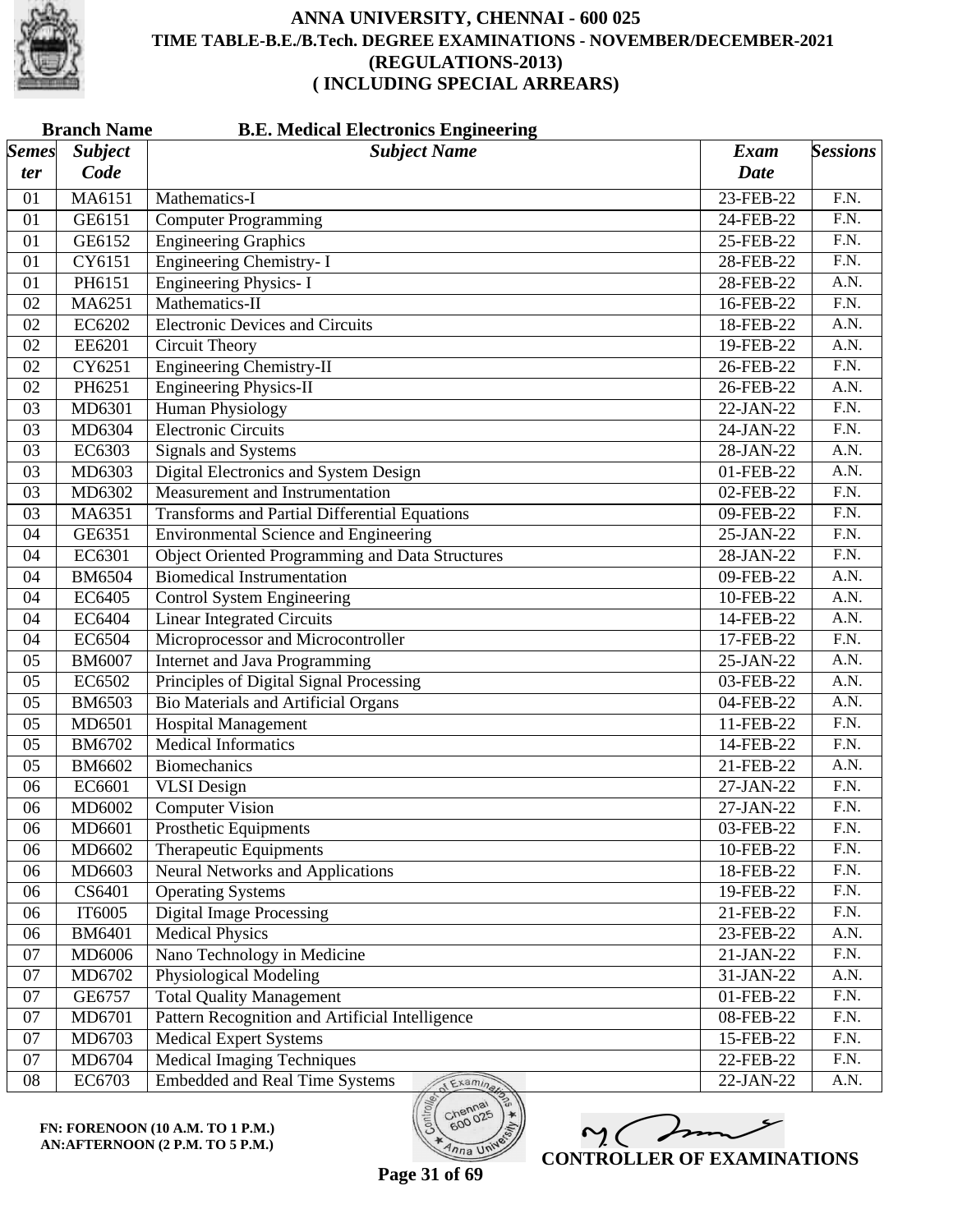

| <b>Branch Name</b> |                | <b>B.E. Medical Electronics Engineering</b> |              |                 |
|--------------------|----------------|---------------------------------------------|--------------|-----------------|
| <b>Semes</b>       | <b>Subject</b> | <b>Subject Name</b>                         | Exam         | <b>Sessions</b> |
| <i>ter</i>         | $\partial$ ode |                                             | <b>Date</b>  |                 |
| 08                 | GE6078         | <b>Intellectual Property Rights</b>         | $27$ -JAN-22 | A.N.            |
| 08                 | <b>BM6009</b>  | <b>BIO MEMS</b>                             | 04-FEB-22    | F.N.            |

**FN: FORENOON (10 A.M. TO 1 P.M.) AN:AFTERNOON (2 P.M. TO 5 P.M.)**



 $\overline{\mathscr{L}}$  $\mathsf{M}(\mathbb{C})$ **CONTROLLER OF EXAMINATIONS**

**Page 32 of 69**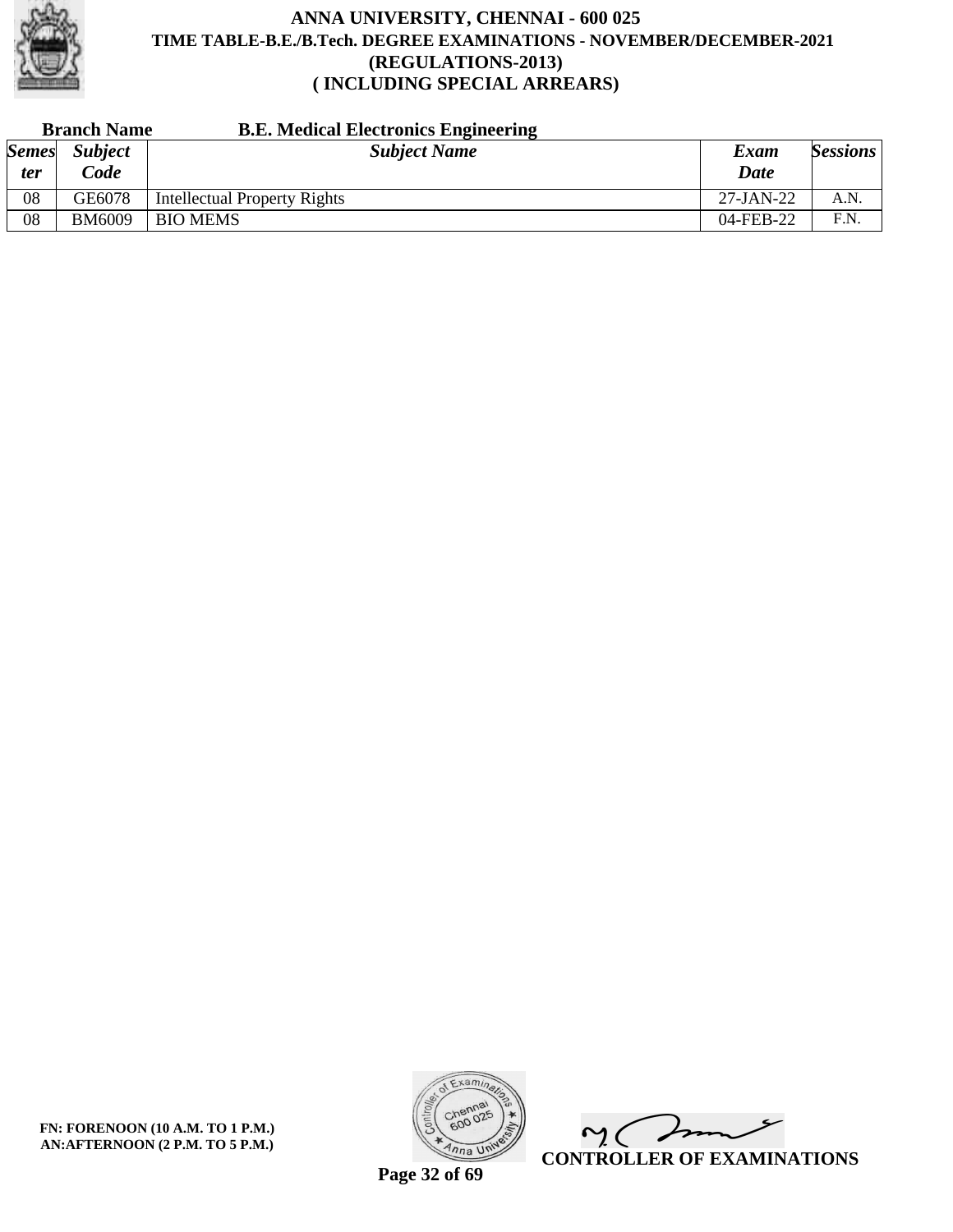

|                       | <b>B.E. Civil Engineering (Tamil Medium)</b><br><b>Branch Name</b> |                                                          |             |                   |  |  |
|-----------------------|--------------------------------------------------------------------|----------------------------------------------------------|-------------|-------------------|--|--|
| $\vert$ Semes $\vert$ | <b>Subject</b>                                                     | <b>Subject Name</b>                                      | Exam        | <b>Sessions</b>   |  |  |
| ter                   | Code                                                               |                                                          | <b>Date</b> |                   |  |  |
| 01                    | <b>MA6151T</b>                                                     | Mathematics-I                                            | 23-FEB-22   | F.N.              |  |  |
| 01                    | GE6151T                                                            | <b>Computer Programming</b>                              | 24-FEB-22   | F.N.              |  |  |
| 01                    | GE6152T                                                            | <b>Engineering Graphics</b>                              | 25-FEB-22   | $\overline{F.N.}$ |  |  |
| 01                    | HS6151                                                             | <b>Technical English-I</b>                               | 25-FEB-22   | $\overline{A.N.}$ |  |  |
| 01                    | <b>CY6151T</b>                                                     | <b>Engineering Chemistry-I</b>                           | 28-FEB-22   | $\overline{F.N.}$ |  |  |
| 01                    | PH6151T                                                            | <b>Engineering Physics-I</b>                             | 28-FEB-22   | A.N.              |  |  |
| 02                    | GE6252T                                                            | <b>Basic Electrical and Electronics Engineering</b>      | 08-FEB-22   | $\overline{A.N.}$ |  |  |
| 02                    | MA6251T                                                            | Mathematics-II                                           | 16-FEB-22   | $\overline{F.N.}$ |  |  |
| 02                    | GE6253T                                                            | <b>Engineering Mechanics</b>                             | 23-FEB-22   | A.N.              |  |  |
| 02                    | HS6251                                                             | <b>Technical English-II</b>                              | 24-FEB-22   | A.N.              |  |  |
| 02                    | CY6251T                                                            | <b>Engineering Chemistry-II</b>                          | 26-FEB-22   | $\overline{F.N.}$ |  |  |
| 02                    | PH6251T                                                            | <b>Engineering Physics-II</b>                            | 26-FEB-22   | $\overline{A.N.}$ |  |  |
| 03                    | GE6351T                                                            | <b>Environmental Science and Engineering</b>             | 25-JAN-22   | $\overline{F.N.}$ |  |  |
| 03                    | MA6351T                                                            | <b>Transforms and Partial Differential Equations</b>     | 09-FEB-22   | $\overline{F.N.}$ |  |  |
| 03                    | <b>CE6301T</b>                                                     | Engineering Geology                                      | 10-FEB-22   | F.N.              |  |  |
| 03                    | <b>CE6302T</b>                                                     | <b>Mechanics of Solids</b>                               | 15-FEB-22   | $\overline{F.N.}$ |  |  |
| 03                    | <b>CE6304T</b>                                                     | Surveying I                                              | 18-FEB-22   | A.N.              |  |  |
| 03                    | <b>CE6303T</b>                                                     | <b>Mechanics of Fluids</b>                               | 21-FEB-22   | A.N.              |  |  |
| 04                    | <b>CE6402T</b>                                                     | <b>Strength of Materials</b>                             | 28-JAN-22   | $\overline{F.N.}$ |  |  |
| 04                    | <b>CE6404T</b>                                                     | Surveying II                                             | 31-JAN-22   | $\overline{A.N.}$ |  |  |
| 04                    | <b>MA6459T</b>                                                     | <b>Numerical Methods</b>                                 | 07-FEB-22   | $\overline{F.N.}$ |  |  |
| 04                    | <b>CE6403T</b>                                                     | Applied Hydraulic Engineering                            | 07-FEB-22   | A.N.              |  |  |
| 04                    | <b>CE6405T</b>                                                     | Soil Mechanics                                           | 11-FEB-22   | $\overline{A.N.}$ |  |  |
| 04                    | <b>CE6401T</b>                                                     | <b>Construction Materials</b>                            | 15-FEB-22   | $\overline{A.N.}$ |  |  |
| 05                    | <b>CE6504T</b>                                                     | Highway Engineering                                      | 25-JAN-22   | A.N.              |  |  |
| 05                    | <b>CE6501T</b>                                                     | <b>Structural Analysis I</b>                             | 09-FEB-22   | A.N.              |  |  |
| 05                    | <b>CE6506T</b>                                                     | Construction Techniques, Equipment and Practice          | 11-FEB-22   | $\overline{F.N.}$ |  |  |
| 05                    | <b>CE6505T</b>                                                     | Design of Reinforced Concrete Elements                   | 16-FEB-22   | A.N.              |  |  |
| 05                    | <b>CE6503T</b>                                                     | <b>Environmental Engineering I</b>                       | 18-FEB-22   | F.N.              |  |  |
| 05                    | <b>CE6502T</b>                                                     | Foundation Engineering                                   | 22-FEB-22   | A.N.              |  |  |
| 06                    | <b>CE6005T</b>                                                     | <b>Construction Planning and Scheduling</b>              | 24-JAN-22   | F.N.              |  |  |
| 06                    | <b>CE6004T</b>                                                     | Architecture                                             | 24-JAN-22   | F.N.              |  |  |
| 06                    | <b>CE6003T</b>                                                     | Remote Sensing Techniques and GIS                        | 24-JAN-22   | F.N.              |  |  |
| 06                    | GE6075T                                                            | Professional Ethics in Engineering                       | 24-JAN-22   | F.N.              |  |  |
| 06                    | <b>CE6002T</b>                                                     | <b>Concrete Technology</b>                               | 24-JAN-22   | $\overline{F.N.}$ |  |  |
| 06                    | <b>CE6601T</b>                                                     | Design of Reinforced Concrete & Brick Masonry Structures | 02-FEB-22   | F.N.              |  |  |
| 06                    | <b>CE6605T</b>                                                     | Environmental Engineering II                             | 14-FEB-22   | A.N.              |  |  |
| 06                    | <b>CE6602T</b>                                                     | <b>Structural Analysis II</b>                            | 17-FEB-22   | A.N.              |  |  |
| 06                    | <b>CE6603T</b>                                                     | Design of Steel Structures                               | 19-FEB-22   | A.N.              |  |  |
| 06                    | <b>CE6604T</b>                                                     | Railways, Airports and Harbour Engineering               | 21-FEB-22   | F.N.              |  |  |
| 07                    | <b>CE6023T</b>                                                     | <b>Industrial Waste Management</b>                       | 21-JAN-22   | F.N.              |  |  |
| 07                    | <b>CE6012T</b>                                                     | <b>Ground Improvement Techniques</b>                     | 21-JAN-22   | F.N.              |  |  |
| 07                    | <b>CE6011T</b>                                                     | Air Pollution Management<br>Examina                      | 21-JAN-22   | F.N.              |  |  |

**FN: FORENOON (10 A.M. TO 1 P.M.) AN:AFTERNOON (2 P.M. TO 5 P.M.)**



**Page 33 of 69**

600

 $\overline{\eta_{n}}$  UN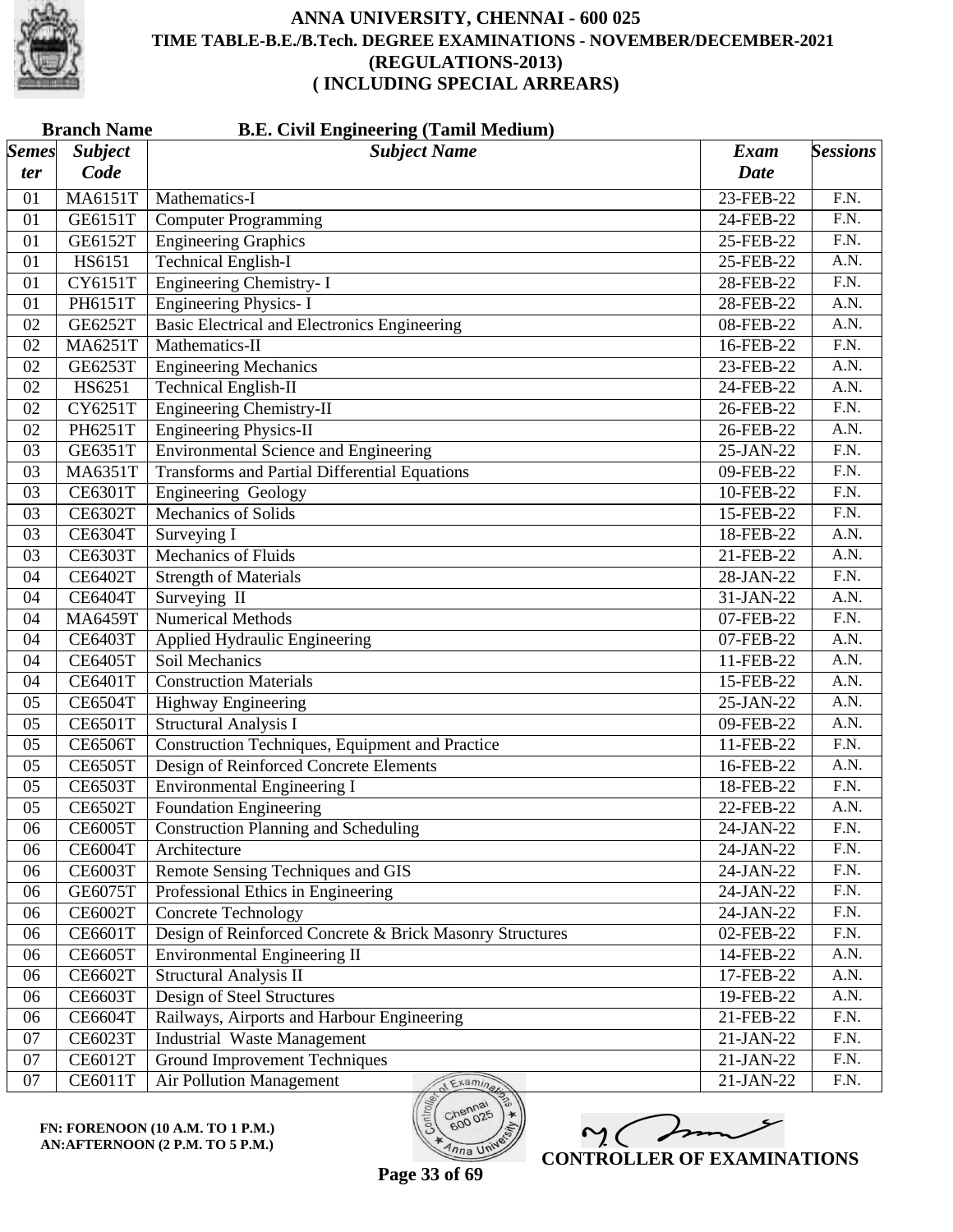

|              | <b>B.E. Civil Engineering (Tamil Medium)</b><br><b>Branch Name</b> |                                                |             |          |  |  |  |
|--------------|--------------------------------------------------------------------|------------------------------------------------|-------------|----------|--|--|--|
| <b>Semes</b> | <b>Subject</b>                                                     | <b>Subject Name</b>                            | Exam        | Sessions |  |  |  |
| <i>ter</i>   | Code                                                               |                                                | Date        |          |  |  |  |
| 07           | <b>EN6501T</b>                                                     | Municipal Solid Waste Management               | $22-JAN-22$ | F.N.     |  |  |  |
| 07           | <b>CE6007T</b>                                                     | Housing Planning and Management                | 24-JAN-22   | A.N.     |  |  |  |
| 07           | <b>CE6008T</b>                                                     | Groundwater Engineering                        | 24-JAN-22   | A.N.     |  |  |  |
| 07           | <b>CE6006T</b>                                                     | Traffic Engineering and Management             | $24-JAN-22$ | A.N.     |  |  |  |
| 07           | <b>CE6704T</b>                                                     | <b>Estimation and Quantity Surveying</b>       | 14-FEB-22   | F.N.     |  |  |  |
| 07           | <b>CE6702T</b>                                                     | <b>Prestressed Concrete Structures</b>         | 17-FEB-22   | F.N.     |  |  |  |
| 07           | <b>CE6701T</b>                                                     | Structural Dynamics and Earthquake Engineering | 19-FEB-22   | F.N.     |  |  |  |
| 07           | <b>CE6703T</b>                                                     | Water Resources and Irrigation Engineering     | 22-FEB-22   | F.N.     |  |  |  |
| 08           | MG6851T                                                            | Principles of Management                       | $21-JAN-22$ | A.N.     |  |  |  |
| 08           | <b>CE6021T</b>                                                     | Repair and Rehabilitation of Structures        | $27-JAN-22$ | F.N.     |  |  |  |
| 08           | <b>CE6016T</b>                                                     | <b>Prefabricated Structures</b>                | 01-FEB-22   | F.N.     |  |  |  |



 $\overline{\phantom{a}}$  $\mathsf{M}(\mathbb{C})$ **CONTROLLER OF EXAMINATIONS**

**Page 34 of 69**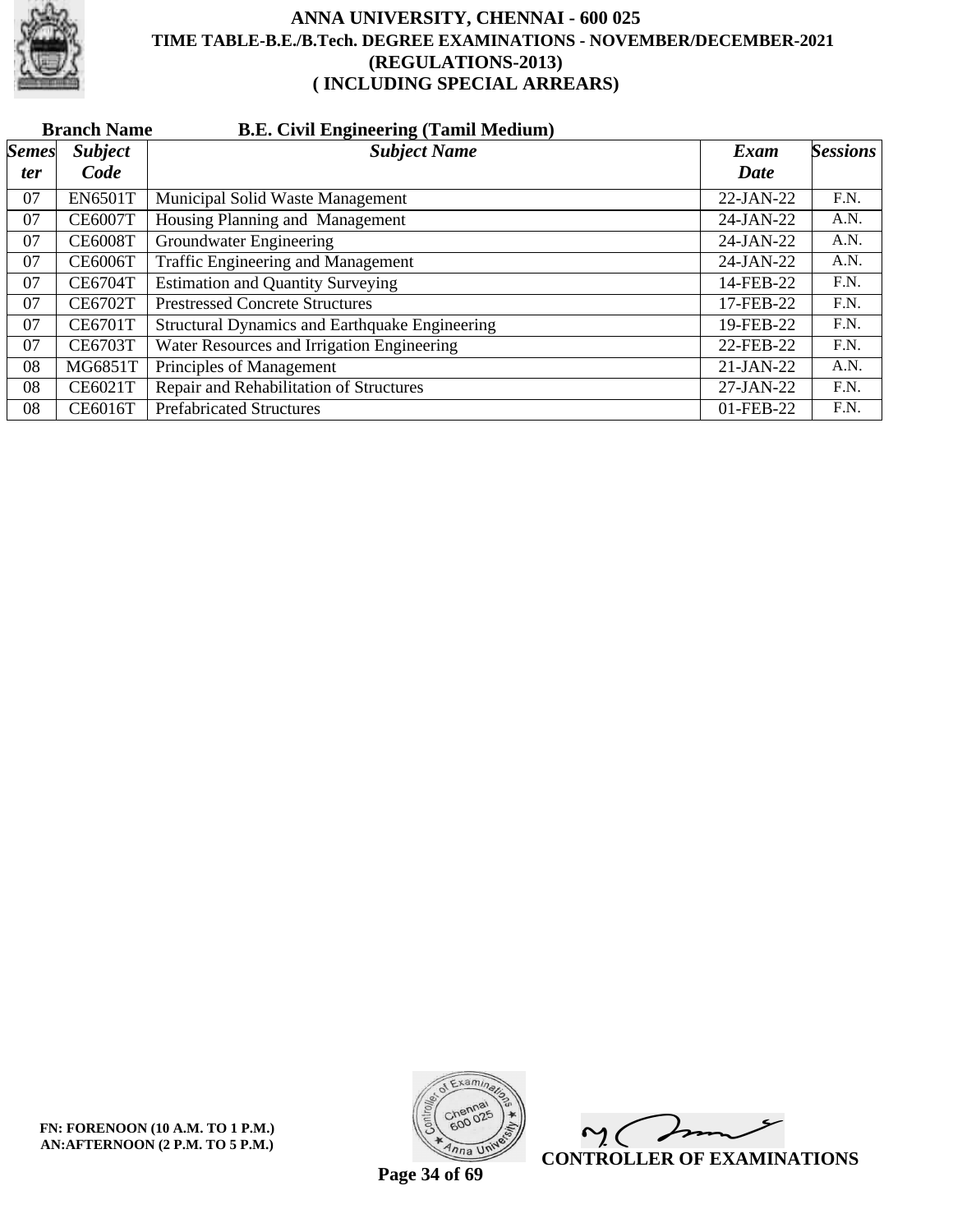

|                       | <b>B.E. Mechanical Engineering (Tamil Medium)</b><br><b>Branch Name</b> |                                                      |             |                   |  |  |
|-----------------------|-------------------------------------------------------------------------|------------------------------------------------------|-------------|-------------------|--|--|
| $\vert$ Semes $\vert$ | <b>Subject</b>                                                          | <b>Subject Name</b>                                  | <b>Exam</b> | <b>Sessions</b>   |  |  |
| ter                   | Code                                                                    |                                                      | <b>Date</b> |                   |  |  |
| 01                    | <b>MA6151T</b>                                                          | Mathematics-I                                        | 23-FEB-22   | F.N.              |  |  |
| 01                    | GE6151T                                                                 | <b>Computer Programming</b>                          | 24-FEB-22   | F.N.              |  |  |
| 01                    | GE6152T                                                                 | <b>Engineering Graphics</b>                          | 25-FEB-22   | $\overline{F.N.}$ |  |  |
| 01                    | HS6151                                                                  | <b>Technical English-I</b>                           | 25-FEB-22   | A.N.              |  |  |
| 01                    | <b>CY6151T</b>                                                          | <b>Engineering Chemistry-I</b>                       | 28-FEB-22   | $\overline{F.N.}$ |  |  |
| 01                    | PH6151T                                                                 | <b>Engineering Physics-I</b>                         | 28-FEB-22   | A.N.              |  |  |
| 02                    | GE6252T                                                                 | <b>Basic Electrical and Electronics Engineering</b>  | 08-FEB-22   | $\overline{A.N.}$ |  |  |
| 02                    | MA6251T                                                                 | Mathematics-II                                       | 16-FEB-22   | $\overline{F.N.}$ |  |  |
| 02                    | GE6253T                                                                 | <b>Engineering Mechanics</b>                         | 23-FEB-22   | A.N.              |  |  |
| 02                    | HS6251                                                                  | <b>Technical English-II</b>                          | 24-FEB-22   | A.N.              |  |  |
| 02                    | CY6251T                                                                 | <b>Engineering Chemistry-II</b>                      | 26-FEB-22   | $\overline{F.N.}$ |  |  |
| 02                    | PH6251T                                                                 | <b>Engineering Physics-II</b>                        | 26-FEB-22   | A.N.              |  |  |
| 03                    | <b>ME6302T</b>                                                          | Manufacturing Technology - I                         | 28-JAN-22   | $\overline{F.N.}$ |  |  |
| 03                    | <b>CE6306T</b>                                                          | <b>Strength of Materials</b>                         | 08-FEB-22   | $\overline{F.N.}$ |  |  |
| 03                    | MA6351T                                                                 | <b>Transforms and Partial Differential Equations</b> | 09-FEB-22   | $\overline{F.N.}$ |  |  |
| 03                    | <b>ME6301T</b>                                                          | <b>Engineering Thermodynamics</b>                    | 19-FEB-22   | $\overline{F.N.}$ |  |  |
| 03                    | <b>CE6451T</b>                                                          | <b>Fluid Mechanics and Machinery</b>                 | 22-FEB-22   | F.N.              |  |  |
| 03                    | EE6351T                                                                 | <b>Electrical Drives and Controls</b>                | 22-FEB-22   | A.N.              |  |  |
| 04                    | GE6351T                                                                 | <b>Environmental Science and Engineering</b>         | 25-JAN-22   | $\overline{F.N.}$ |  |  |
| 04                    | <b>MA6452T</b>                                                          | <b>Statistics and Numerical Methods</b>              | 28-JAN-22   | A.N.              |  |  |
| 04                    | <b>ME6403T</b>                                                          | <b>Engineering Materials and Metallurgy</b>          | 07-FEB-22   | A.N.              |  |  |
| 04                    | <b>ME6401T</b>                                                          | <b>Kinematics of Machinery</b>                       | 11-FEB-22   | A.N.              |  |  |
| 04                    | <b>ME6402T</b>                                                          | Manufacturing Technology - II                        | 15-FEB-22   | $\overline{F.N.}$ |  |  |
| 04                    | <b>ME6404T</b>                                                          | <b>Thermal Engineering</b>                           | 18-FEB-22   | A.N.              |  |  |
| 05                    | <b>GE6075T</b>                                                          | Professional Ethics in Engineering                   | 24-JAN-22   | F.N.              |  |  |
| 05                    | <b>ME6501T</b>                                                          | <b>Computer Aided Design</b>                         | 10-FEB-22   | F.N.              |  |  |
| 05                    | <b>ME6502T</b>                                                          | <b>Heat and Mass Transfer</b>                        | 11-FEB-22   | $\overline{F.N.}$ |  |  |
| 05                    | <b>ME6504T</b>                                                          | Metrology and Measurements                           | 14-FEB-22   | A.N.              |  |  |
| 05                    | <b>ME6505T</b>                                                          | Dynamics of Machines                                 | 18-FEB-22   | F.N.              |  |  |
| 05                    | <b>ME6503T</b>                                                          | Design of Machine Elements                           | 21-FEB-22   | A.N.              |  |  |
| 06                    | MG6851T                                                                 | Principles of Management                             | 21-JAN-22   | A.N.              |  |  |
| 06                    | <b>ME6002T</b>                                                          | Refrigeration and Air conditioning                   | 22-JAN-22   | A.N.              |  |  |
| 06                    | <b>ME6003T</b>                                                          | <b>Renewable Sources of Energy</b>                   | 22-JAN-22   | A.N.              |  |  |
| 06                    | <b>ME6602T</b>                                                          | Automobile Engineering                               | 02-FEB-22   | A.N.              |  |  |
| 06                    | <b>ME6604T</b>                                                          | <b>Gas Dynamics and Jet Propulsion</b>               | 10-FEB-22   | A.N.              |  |  |
| 06                    | <b>ME6601T</b>                                                          | Design of Transmission Systems                       | 17-FEB-22   | F.N.              |  |  |
| 06                    | <b>ME6603T</b>                                                          | <b>Finite Element Analysis</b>                       | 17-FEB-22   | A.N.              |  |  |
| 06                    | <b>ME6004T</b>                                                          | <b>Unconventional Machining Processes</b>            | 21-FEB-22   | F.N.              |  |  |
| 07                    | <b>ME6009T</b>                                                          | <b>Energy Conservation and Management</b>            | 21-JAN-22   | F.N.              |  |  |
| 07                    | <b>ME6008T</b>                                                          | Welding Technology                                   | 21-JAN-22   | F.N.              |  |  |
| 07                    | <b>ME6005T</b>                                                          | Process Planning and Cost Estimation                 | 22-JAN-22   | F.N.              |  |  |
| 07                    | <b>ME6703T</b>                                                          | <b>Computer Integrated Manufacturing Systems</b>     | 25-JAN-22   | A.N.              |  |  |
| 07                    | <b>ME6010T</b>                                                          | Robotics<br>Examinary                                | 27-JAN-22   | A.N.              |  |  |

 $m($ **CONTROLLER OF EXAMINATIONS**

600

 $\overline{\eta_{n}}$  UN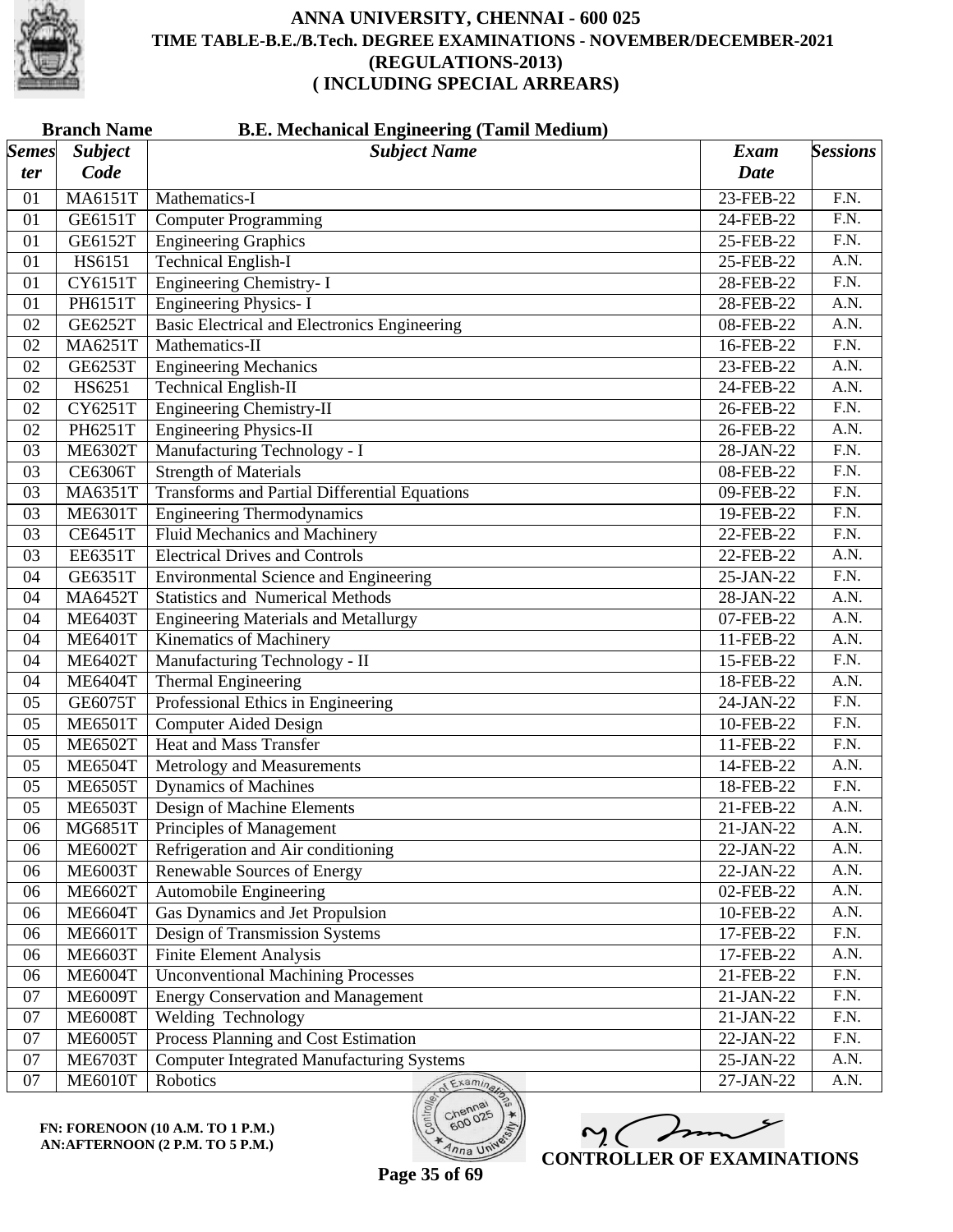

|              | <b>Branch Name</b><br><b>B.E. Mechanical Engineering (Tamil Medium)</b> |                                       |              |                 |  |  |  |
|--------------|-------------------------------------------------------------------------|---------------------------------------|--------------|-----------------|--|--|--|
| <b>Semes</b> | <b>Subject</b>                                                          | <b>Subject Name</b>                   | Exam         | <b>Sessions</b> |  |  |  |
| <i>ter</i>   | Code                                                                    |                                       | Date         |                 |  |  |  |
| 07           | <b>GE6757T</b>                                                          | <b>Total Quality Management</b>       | 01-FEB-22    | F.N.            |  |  |  |
| 07           | <b>ME6012T</b>                                                          | Maintenance Engineering               | 02-FEB-22    | F.N.            |  |  |  |
| 07           | <b>ME6701T</b>                                                          | <b>Power Plant Engineering</b>        | 03-FEB-22    | A.N.            |  |  |  |
| 07           | <b>ME6021T</b>                                                          | <b>Hydraulics and Pneumatics</b>      | 09-FEB-22    | A.N.            |  |  |  |
| 07           | <b>ME6702T</b>                                                          | Mechatronics                          | 19-FEB-22    | A.N.            |  |  |  |
| 08           | <b>ME6016T</b>                                                          | Advanced I.C. Engines                 | 24-JAN-22    | A.N.            |  |  |  |
| 08           | <b>ME6018T</b>                                                          | <b>Additive Manufacturing</b>         | $24$ -JAN-22 | A.N.            |  |  |  |
| 08           | <b>ME6019T</b>                                                          | Non Destructive Testing and Materials | 24-JAN-22    | A.N.            |  |  |  |
| 08           | MG6071T                                                                 | <b>Entrepreneurship Development</b>   | 31-JAN-22    | F.N.            |  |  |  |
| 08           | <b>IE6605T</b>                                                          | Production Planning and Control       | 31-JAN-22    | A.N.            |  |  |  |
| 08           | MG6863T                                                                 | <b>Engineering Economics</b>          | 03-FEB-22    | F.N.            |  |  |  |



 $\overline{\phantom{a}}$  $\sim$  ( **CONTROLLER OF EXAMINATIONS**

**Page 36 of 69**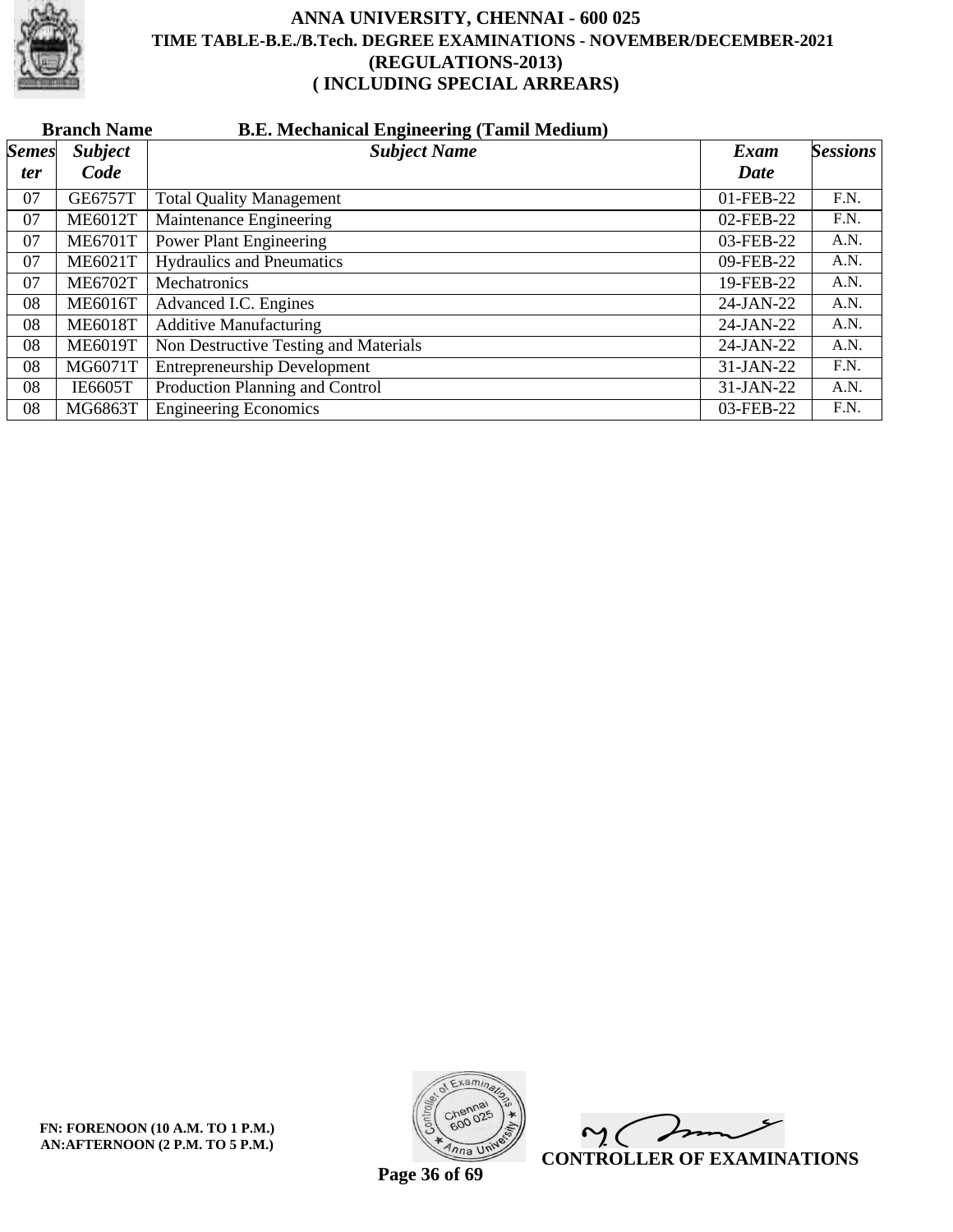

|              | <b>Branch Name</b><br><b>B.E. Geoinformatics Engineering</b> |                                                                   |             |                   |  |
|--------------|--------------------------------------------------------------|-------------------------------------------------------------------|-------------|-------------------|--|
| <b>Semes</b> | <b>Subject</b>                                               | <b>Subject Name</b>                                               | <b>Exam</b> | <b>Sessions</b>   |  |
| ter          | Code                                                         |                                                                   | <b>Date</b> |                   |  |
| 01           | MA6151                                                       | Mathematics-I                                                     | 23-FEB-22   | F.N.              |  |
| 01           | GE6151                                                       | <b>Computer Programming</b>                                       | 24-FEB-22   | F.N.              |  |
| 01           | GE6152                                                       | <b>Engineering Graphics</b>                                       | 25-FEB-22   | $\overline{F.N.}$ |  |
| 01           | CY6151                                                       | Engineering Chemistry- I                                          | 28-FEB-22   | $\overline{F.N.}$ |  |
| 01           | PH6151                                                       | <b>Engineering Physics-I</b>                                      | 28-FEB-22   | A.N.              |  |
| 02           | GE6252                                                       | <b>Basic Electrical and Electronics Engineering</b>               | 08-FEB-22   | A.N.              |  |
| 02           | MA6251                                                       | Mathematics-II                                                    | 16-FEB-22   | $\overline{F.N.}$ |  |
| 02           | GE6253                                                       | <b>Engineering Mechanics</b>                                      | 23-FEB-22   | A.N.              |  |
| 02           | CY6251                                                       | <b>Engineering Chemistry-II</b>                                   | 26-FEB-22   | F.N.              |  |
| 02           | PH6251                                                       | <b>Engineering Physics-II</b>                                     | 26-FEB-22   | A.N.              |  |
| 03           | GI6303                                                       | Principles of Remote Sensing                                      | 08-FEB-22   | $\overline{F.N.}$ |  |
| 03           | MA6351                                                       | <b>Transforms and Partial Differential Equations</b>              | 09-FEB-22   | $\overline{F.N.}$ |  |
| 03           | GI6305                                                       | <b>Geology for Geoinformatics</b>                                 | 14-FEB-22   | F.N.              |  |
| 03           | GI6304                                                       | Photogrammetry                                                    | 19-FEB-22   | F.N.              |  |
| 03           | GI6302                                                       | Surveying                                                         | 21-FEB-22   | $\overline{F.N.}$ |  |
| 04           | GI6404                                                       | <b>Optical and Thermal Remote Sensing</b>                         | $24-JAN-22$ | $\overline{A.N.}$ |  |
| 04           | GE6351                                                       | <b>Environmental Science and Engineering</b>                      | 25-JAN-22   | F.N.              |  |
| 04           | GI6403                                                       | <b>Advanced Photogrammetry</b>                                    | 31-JAN-22   | A.N.              |  |
| 04           | MA6459                                                       | Numerical Methods                                                 | 07-FEB-22   | $\overline{F.N.}$ |  |
| 04           | GI6402                                                       | Object Oriented Programming for Geoinformatics Engineers          | 15-FEB-22   | $\overline{F.N.}$ |  |
| 04           | GI6401                                                       | <b>Geodetic Surveying</b>                                         | 22-FEB-22   | F.N.              |  |
| 05           | GI6504                                                       | Geographic Information System                                     | 01-FEB-22   | A.N.              |  |
| 05           | GI6503                                                       | <b>Digital Image Processing for Geoinformatics Engineers</b>      | 10-FEB-22   | $\overline{A.N.}$ |  |
| 05           | GI6501                                                       | Geo database system                                               | 14-FEB-22   | A.N.              |  |
| 05           | GI6505                                                       | <b>Microwave Remote Sensing</b>                                   | 16-FEB-22   | A.N.              |  |
| 05           | GI6506                                                       | <b>Survey Adjustment</b>                                          | 17-FEB-22   | F.N.              |  |
| 05           | GI6502                                                       | Geodesy                                                           | 18-FEB-22   | A.N.              |  |
| 06           | MG6851                                                       | <b>Principles of Management</b>                                   | 21-JAN-22   | A.N.              |  |
| 06           | GI6002                                                       | <b>Airborne Laser Terrain Mapping</b>                             | 01-FEB-22   | F.N.              |  |
| 06           | GI6601                                                       | <b>Total Station and GPS Surveying</b>                            | 03-FEB-22   | F.N.              |  |
| 06           | GI6602                                                       | <b>Open Source GIS</b>                                            | 11-FEB-22   | F.N.              |  |
| 06           | GI6603                                                       | Spatial and Network Analysis                                      | 18-FEB-22   | F.N.              |  |
| 07           | GI6007                                                       | Geoinformatics for Hydrology and Water Resources Engineering      | 22-JAN-22   | F.N.              |  |
| 07           | GI6009                                                       | Geoinformatics for Agriculture and Forestry                       | 28-JAN-22   | F.N.              |  |
| 07           | GI6014                                                       | <b>Transportation Geoinformatics</b>                              | 31-JAN-22   | F.N.              |  |
| 07           | GI6702                                                       | Disaster Mitigation and Management for Geoinformatics Engineering | 02-FEB-22   | F.N.              |  |
| 07           | GI6703                                                       | Geoinformatics Project Design and Management                      | 04-FEB-22   | F.N.              |  |
| 07           | GI6701                                                       | Decision Support System for Resource Management                   | 10-FEB-22   | F.N.              |  |
| 08           | GI6801                                                       | <b>Digital Cadastre</b>                                           | 21-JAN-22   | F.N.              |  |
| 08           | GI6802                                                       | 2D and 3D Surface modeling                                        | 24-JAN-22   | F.N.              |  |
| 08           | GI6018                                                       | <b>Location Based Services</b>                                    | 27-JAN-22   | F.N.              |  |
|              |                                                              |                                                                   |             |                   |  |





 $\sim$  ( **CONTROLLER OF EXAMINATIONS**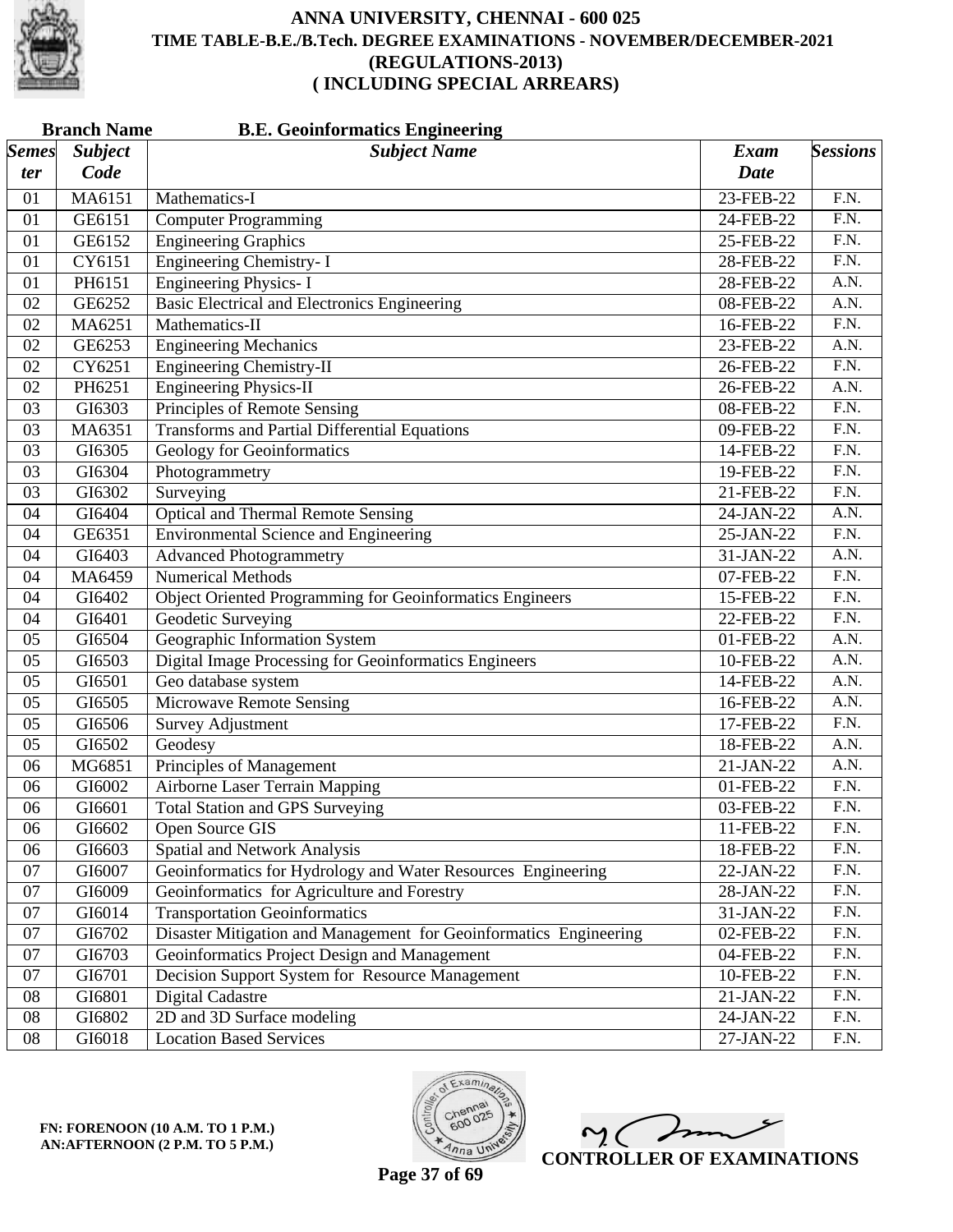

|              | <b>Branch Name</b><br><b>B.E. Industrial Engineering</b> |                                                      |             |                   |  |
|--------------|----------------------------------------------------------|------------------------------------------------------|-------------|-------------------|--|
| <b>Semes</b> | <b>Subject</b>                                           | <b>Subject Name</b>                                  | <b>Exam</b> | <b>Sessions</b>   |  |
| ter          | Code                                                     |                                                      | <b>Date</b> |                   |  |
| 01           | MA6151                                                   | Mathematics-I                                        | 23-FEB-22   | F.N.              |  |
| 01           | GE6151                                                   | <b>Computer Programming</b>                          | 24-FEB-22   | F.N.              |  |
| 01           | CY6151                                                   | Engineering Chemistry- I                             | 28-FEB-22   | F.N.              |  |
| 01           | PH6151                                                   | <b>Engineering Physics-I</b>                         | 28-FEB-22   | A.N.              |  |
| 02           | GE6252                                                   | <b>Basic Electrical and Electronics Engineering</b>  | 08-FEB-22   | A.N.              |  |
| 02           | MA6251                                                   | Mathematics-II                                       | 16-FEB-22   | $\overline{F.N.}$ |  |
| 02           | GE6253                                                   | <b>Engineering Mechanics</b>                         | 23-FEB-22   | A.N.              |  |
| 02           | PH6251                                                   | <b>Engineering Physics-II</b>                        | 26-FEB-22   | A.N.              |  |
| 03           | <b>ME6302</b>                                            | Manufacturing Technology - I                         | 28-JAN-22   | F.N.              |  |
| 03           | MA6351                                                   | <b>Transforms and Partial Differential Equations</b> | 09-FEB-22   | F.N.              |  |
| 03           | AT6302                                                   | <b>Mechanics of Machines</b>                         | 18-FEB-22   | $\overline{A.N.}$ |  |
| 04           | MA6468                                                   | Probability and Statistics                           | 24-JAN-22   | A.N.              |  |
| 04           | <b>ME6455</b>                                            | Thermal Engineering Systems                          | 07-FEB-22   | F.N.              |  |
| 04           | <b>ME6503</b>                                            | Design of Machine Elements                           | 21-FEB-22   | A.N.              |  |
| 04           | CE6451                                                   | Fluid Mechanics and Machinery                        | 22-FEB-22   | F.N.              |  |
| 05           | IE6503                                                   | <b>Applied Ergonomics</b>                            | 11-FEB-22   | A.N.              |  |
| 06           | IE6605                                                   | Production Planning and Control                      | 31-JAN-22   | A.N.              |  |
| 07           | GE6757                                                   | <b>Total Quality Management</b>                      | 01-FEB-22   | F.N.              |  |
| 07           | IE6701                                                   | Design of Experiments                                | 04-FEB-22   | F.N.              |  |



 $\overline{\phantom{a}}$  $\mathsf{M}(\mathbb{C})$ **CONTROLLER OF EXAMINATIONS**

**Page 38 of 69**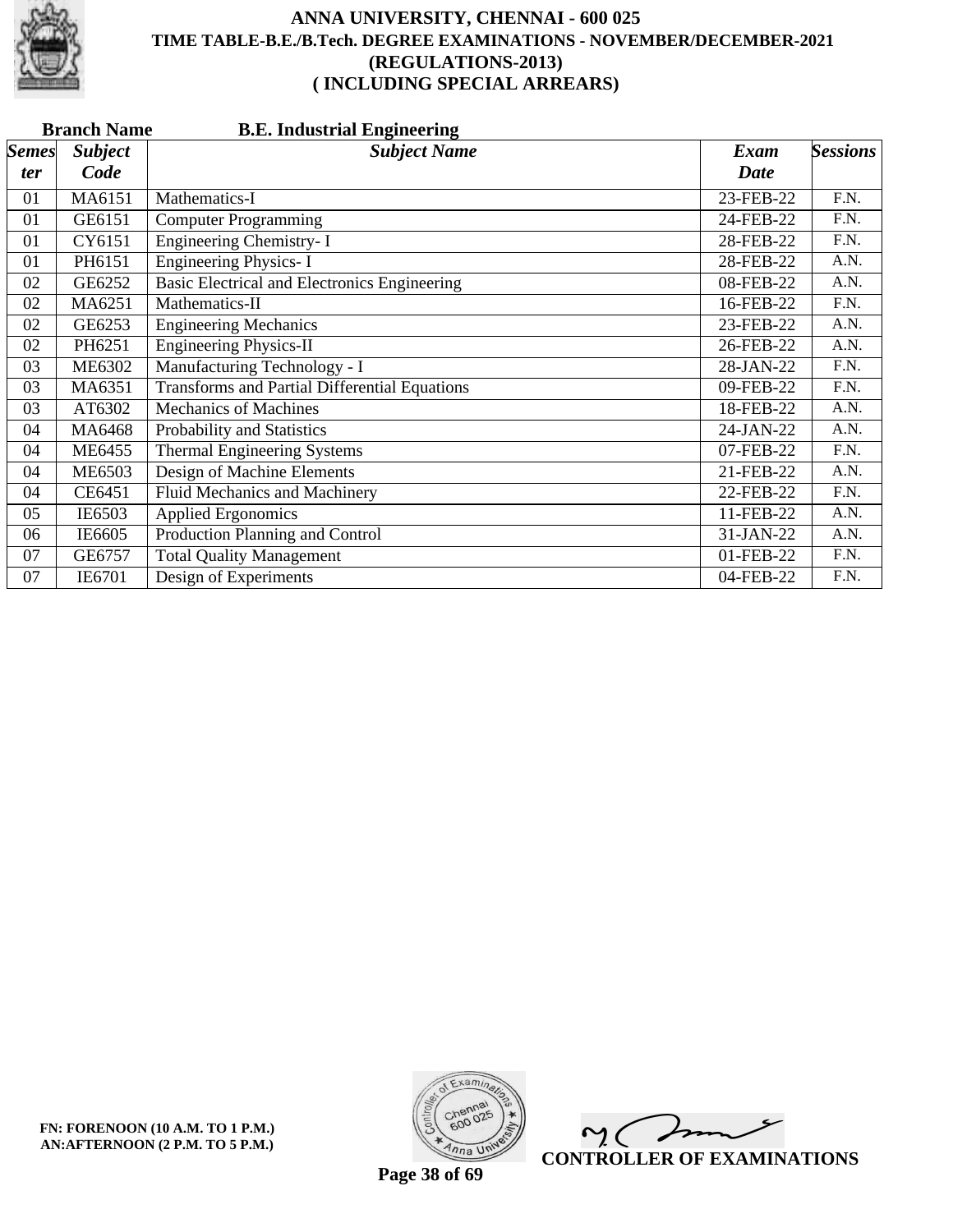

|              | <b>Branch Name</b><br><b>B.E. Manufacturing Engineering</b> |                                                         |             |                   |
|--------------|-------------------------------------------------------------|---------------------------------------------------------|-------------|-------------------|
| <b>Semes</b> | <b>Subject</b>                                              | <b>Subject Name</b>                                     | Exam        | <b>Sessions</b>   |
| ter          | Code                                                        |                                                         | <b>Date</b> |                   |
| 01           | MA6151                                                      | Mathematics-I                                           | 23-FEB-22   | F.N.              |
| 01           | GE6151                                                      | <b>Computer Programming</b>                             | 24-FEB-22   | F.N.              |
| 01           | GE6152                                                      | <b>Engineering Graphics</b>                             | 25-FEB-22   | $\overline{F.N.}$ |
| 02           | GE6252                                                      | <b>Basic Electrical and Electronics Engineering</b>     | 08-FEB-22   | $\overline{A.N.}$ |
| 02           | MA6251                                                      | Mathematics-II                                          | 16-FEB-22   | $\overline{F.N.}$ |
| 02           | GE6253                                                      | <b>Engineering Mechanics</b>                            | 23-FEB-22   | A.N.              |
| 02           | PH6251                                                      | <b>Engineering Physics-II</b>                           | 26-FEB-22   | A.N.              |
| 03           | MF6301                                                      | Manufacturing Processes - I                             | 28-JAN-22   | $\overline{F.N.}$ |
| 03           | ME6403                                                      | <b>Engineering Materials and Metallurgy</b>             | 07-FEB-22   | A.N.              |
| 03           | CE6306                                                      | <b>Strength of Materials</b>                            | 08-FEB-22   | $\overline{F.N.}$ |
| 03           | MA6351                                                      | <b>Transforms and Partial Differential Equations</b>    | 09-FEB-22   | F.N.              |
| 03           | AT6302                                                      | <b>Mechanics of Machines</b>                            | 18-FEB-22   | A.N.              |
| 03           | EE6351                                                      | <b>Electrical Drives and Controls</b>                   | 22-FEB-22   | A.N.              |
| 04           | MA6468                                                      | Probability and Statistics                              | 24-JAN-22   | A.N.              |
| 04           | MF6402                                                      | <b>Machine Design</b>                                   | 28-JAN-22   | A.N.              |
| 04           | MF6404                                                      | <b>Engineering Metrology</b>                            | 02-FEB-22   | $\overline{F.N.}$ |
| 04           | <b>MF6401</b>                                               | Manufacturing Processes -II                             | 04-FEB-22   | F.N.              |
| 04           | MF6403                                                      | Thermodynamics                                          | 09-FEB-22   | A.N.              |
| 04           | CE6451                                                      | Fluid Mechanics and Machinery                           | 22-FEB-22   | $\overline{F.N.}$ |
| 05           | MF6504                                                      | <b>Hydraulics</b> and Pneumatics                        | 21-JAN-22   | $\overline{F.N.}$ |
| 05           | <b>ME6501</b>                                               | <b>Computer Aided Design</b>                            | 10-FEB-22   | $\overline{F.N.}$ |
| 05           | MF6501                                                      | <b>Casting and Welding Technology</b>                   | 11-FEB-22   | F.N.              |
| 05           | MF6505                                                      | <b>CNC Machining Technology</b>                         | 17-FEB-22   | F.N.              |
| 05           | MF6502                                                      | <b>Metal Forming Technology</b>                         | 18-FEB-22   | $\overline{F.N.}$ |
| 05           | MF6503                                                      | <b>Precision Engineering</b>                            | 21-FEB-22   | $\overline{F.N.}$ |
| 06           | GE6075                                                      | Professional Ethics in Engineering                      | 24-JAN-22   | F.N.              |
| 06           | MF6001                                                      | Packaging Materials and Technology                      | 07-FEB-22   | F.N.              |
| 06           | MA6459                                                      | <b>Numerical Methods</b>                                | 07-FEB-22   | $\overline{F.N.}$ |
| 06           | MF6601                                                      | <b>Computer Integrated Production Management System</b> | 14-FEB-22   | F.N.              |
| 06           | EE6502                                                      | Microprocessors and Microcontrollers                    | 15-FEB-22   | F.N.              |
| 06           | <b>ME6006</b>                                               | Design of Jigs, Fixtures and Press Tools                | 15-FEB-22   | A.N.              |
| 06           | ME6603                                                      | <b>Finite Element Analysis</b>                          | 17-FEB-22   | A.N.              |
| 06           | MG6091                                                      | <b>Industrial Management</b>                            | 19-FEB-22   | F.N.              |
| 07           | GE6351                                                      | <b>Environmental Science and Engineering</b>            | 25-JAN-22   | F.N.              |
| 07           | ME6015                                                      | <b>Operations Research</b>                              | 27-JAN-22   | F.N.              |
| 07           | ML6403                                                      | <b>Powder Metallurgy</b>                                | 27-JAN-22   | A.N.              |
| 07           | GE6757                                                      | <b>Total Quality Management</b>                         | 01-FEB-22   | F.N.              |
| 07           | MF6006                                                      | New and Renewable Sources of Energy                     | 01-FEB-22   | F.N.              |
| 07           | MF6701                                                      | <b>Flexible Manufacturing Systems</b>                   | 16-FEB-22   | A.N.              |
| 07           | <b>ME6702</b>                                               | Mechatronics                                            | 19-FEB-22   | A.N.              |
| 08           | <b>ME6005</b>                                               | Process Planning and Cost Estimation                    | 22-JAN-22   | F.N.              |
| 08           | <b>ME6001</b>                                               | Quality Control and Reliability Engineering             | 22-JAN-22   | A.N.              |
| 08           | IE6011                                                      | Product Design and Development<br>Examina               | 25-JAN-22   | A.N.              |

**FN: FORENOON (10 A.M. TO 1 P.M.) AN:AFTERNOON (2 P.M. TO 5 P.M.)**



**Page 39 of 69**

 $o_{O_{\mathcal{O}}}$ 

 $\overline{\eta_{n}}$  UN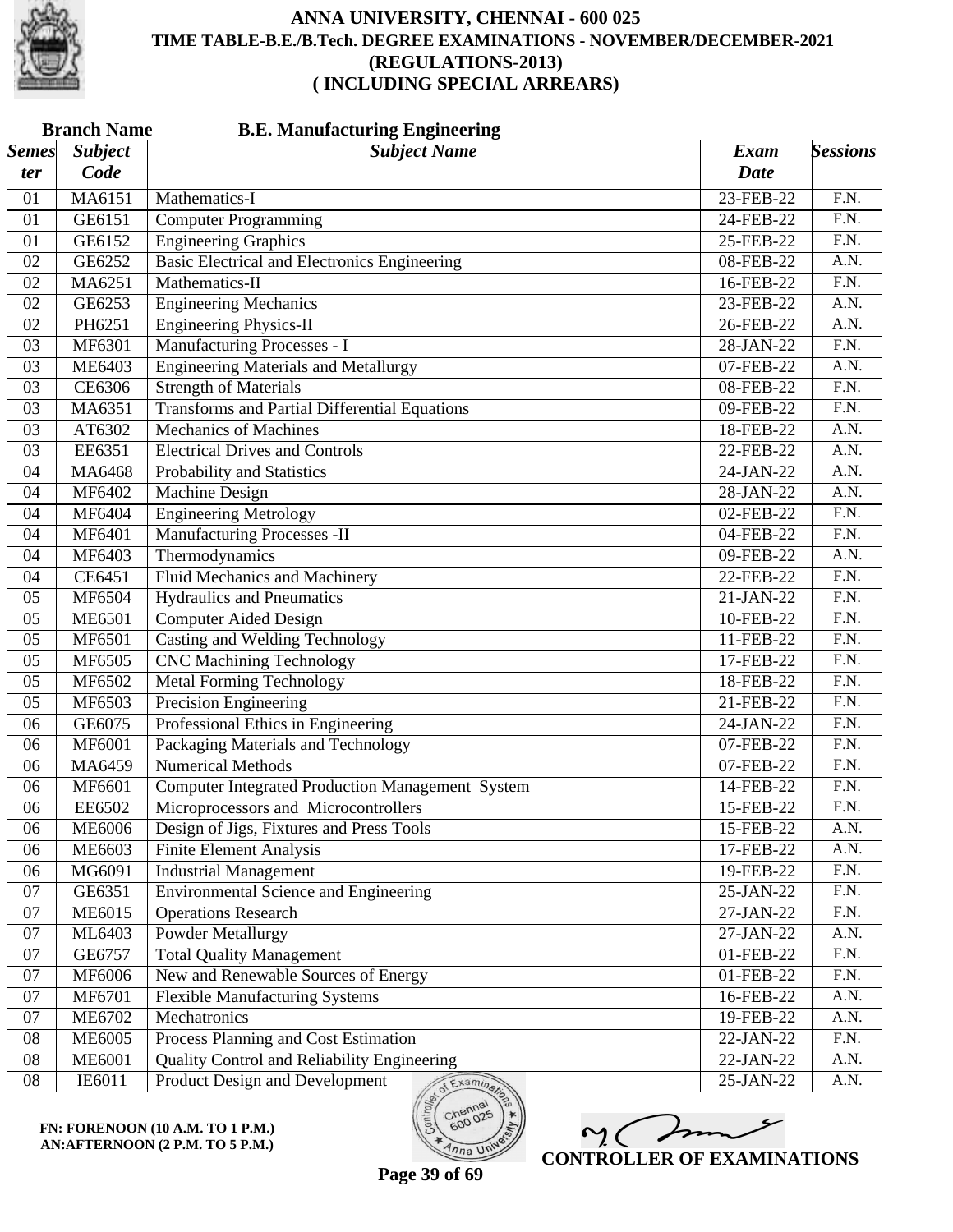

|              | <b>Branch Name</b> | <b>B.E. Manufacturing Engineering</b> |              |                 |
|--------------|--------------------|---------------------------------------|--------------|-----------------|
| <b>Semes</b> | <b>Subject</b>     | <b>Subject Name</b>                   | Exam         | <b>Sessions</b> |
| ter          | Code               |                                       | <b>Date</b>  |                 |
| 08           | MF6012             | <b>Micromachining Processes</b>       | $25$ -JAN-22 | A.N.            |
| 08           | MF6009             | Rapid Prototyping                     | $31-JAN-22$  | F.N.            |
| 08           | <b>MF6008</b>      | Non Destructive Testing               | $31-JAN-22$  | F.N.            |



 $\overline{\phantom{a}}$  $\mathsf{M}(\mathbb{C})$ **CONTROLLER OF EXAMINATIONS**

**Page 40 of 69**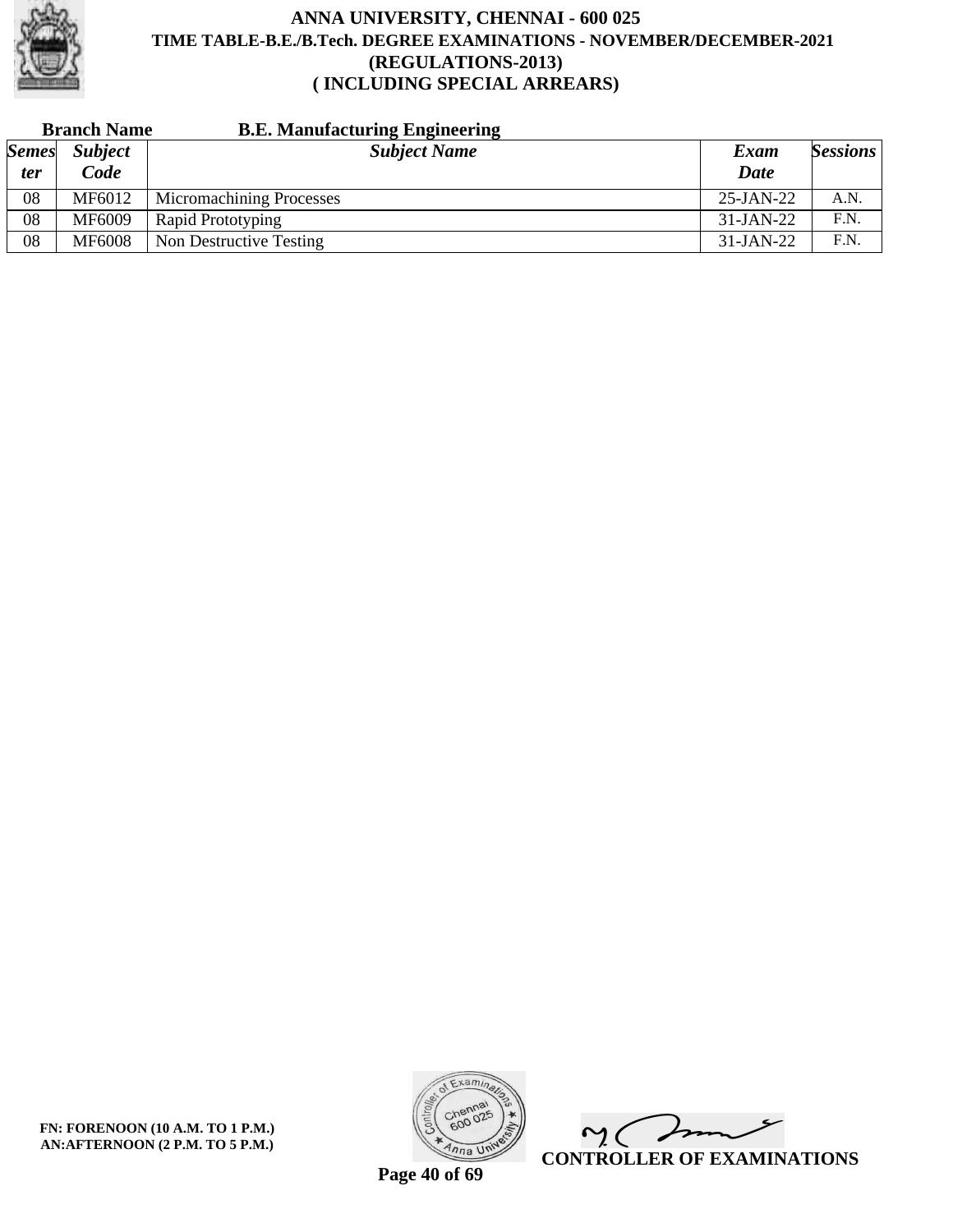

| <b>Subject</b><br><b>Subject Name</b><br><b>Sessions</b><br><b>Exam</b><br>Code<br><b>Date</b><br>ter<br>MA6151<br>23-FEB-22<br>F.N.<br>Mathematics-I<br>01<br><b>Computer Programming</b><br>F.N.<br>GE6151<br>24-FEB-22<br>01<br><b>Engineering Graphics</b><br>$\overline{F.N.}$<br>GE6152<br>01<br>25-FEB-22<br><b>Technical English-I</b><br>HS6151<br>A.N.<br>25-FEB-22<br>01<br><b>Engineering Chemistry-I</b><br>F.N.<br>CY6151<br>28-FEB-22<br>01<br><b>Engineering Physics-I</b><br>A.N.<br>PH6151<br>28-FEB-22<br>01<br><b>Basic Electrical and Electronics Engineering</b><br>A.N.<br>GE6252<br>02<br>08-FEB-22<br>$\overline{F.N.}$<br>MA6251<br>Mathematics-II<br>02<br>16-FEB-22<br><b>Engineering Mechanics</b><br>A.N.<br>02<br>GE6253<br>23-FEB-22<br><b>Technical English-II</b><br>HS6251<br>A.N.<br>02<br>24-FEB-22<br><b>Engineering Chemistry-II</b><br>$\overline{F.N.}$<br>CY6251<br>02<br>26-FEB-22<br><b>Engineering Physics-II</b><br>02<br>PH6251<br>A.N.<br>26-FEB-22<br><b>Mechanical Operations</b><br>A.N.<br>03<br>CH6404<br>21-JAN-22<br><b>Transforms and Partial Differential Equations</b><br>$\overline{F.N.}$<br>03<br>MA6351<br>09-FEB-22<br><b>Organic Chemistry</b><br>$\overline{F.N.}$<br>EL6302<br>03<br>15-FEB-22<br><b>Physical Chemistry</b><br>CH6303<br>A.N.<br>03<br>16-FEB-22<br><b>Chemical Process Calculations</b><br>A.N.<br>03<br>CH6403<br>21-FEB-22<br>EE6351<br><b>Electrical Drives and Controls</b><br>A.N.<br>03<br>22-FEB-22<br>$\overline{F.N.}$<br>CE6402<br><b>Strength of Materials</b><br>04<br>28-JAN-22<br>$\overline{F.N.}$<br>PC6402<br><b>Engineering Thermodynamics</b><br>04<br>02-FEB-22<br><b>Fluid Mechanics</b><br>04<br>PM6401<br>F.N.<br>04-FEB-22<br><b>Industrial Chemical Technology</b><br>A.N.<br>PC6301<br>04-FEB-22<br>04<br><b>Numerical Methods</b><br>$\overline{F.N.}$<br>04<br>MA6459<br>07-FEB-22<br>$\overline{F.N.}$<br>04<br>PC6501<br><b>Heat Transfer</b><br>10-FEB-22<br><b>Environmental Science and Engineering</b><br>F.N.<br>05<br>GE6351<br>25-JAN-22<br><b>Chemical Reaction Engineering</b><br>F.N.<br>PM6502<br>03-FEB-22<br>05<br>Petroleum Exploration and Exploitation Techniques<br>A.N.<br>PC6503<br>05<br>10-FEB-22<br>Mass Transfer I<br>$\overline{F.N.}$<br>05<br>PM6501<br>11-FEB-22<br><b>Materials Technology</b><br>F.N.<br>05<br>PC6401<br>14-FEB-22<br><b>Natural Gas Engineering</b><br>F.N.<br>05<br>PC6505<br>17-FEB-22<br>PM6602<br><b>Equipment Design and Drawing-I</b><br>03-FEB-22<br>A.N.<br>06<br><b>Instrumentation and Instrumental Analysis</b><br>PM6605<br>A.N.<br>06<br>14-FEB-22<br>Mass Transfer II<br>F.N.<br>PM6601<br>18-FEB-22<br>06<br>A.N.<br>PM6603<br>Water Treatment and Management<br>18-FEB-22<br>06<br>F.N.<br>Process Dynamics and Control<br>EL6605<br>21-FEB-22<br>06<br><b>Petroleum Crude Processing Technology</b><br>F.N.<br>PC6606<br>06<br>22-FEB-22<br>CH6009<br>Fertilizer Technology<br>F.N.<br>07<br>22-JAN-22<br><b>Petrochemical Unit Processes</b><br>07<br>PM6703<br>A.N.<br>28-JAN-22<br>F.N.<br><b>Total Quality Management</b><br>07<br>GE6757<br>01-FEB-22<br><b>Refinery Process Design</b><br>A.N.<br>07<br>PM6704<br>$01$ -FEB-22<br><b>Transport Phenomena</b><br>F.N.<br>CH6702<br>08-FEB-22<br>07<br><b>Equipment Design and Drawing-II</b><br>07<br>PM6701<br>09-FEB-22<br>A.N.<br>07<br>Petroleum Secondary Processing Technologyamina<br>A.N.<br>PM6702<br>19-FEB-22 |              | <b>Branch Name</b><br><b>B.E. Petrochemical Engineering</b> |  |  |  |
|---------------------------------------------------------------------------------------------------------------------------------------------------------------------------------------------------------------------------------------------------------------------------------------------------------------------------------------------------------------------------------------------------------------------------------------------------------------------------------------------------------------------------------------------------------------------------------------------------------------------------------------------------------------------------------------------------------------------------------------------------------------------------------------------------------------------------------------------------------------------------------------------------------------------------------------------------------------------------------------------------------------------------------------------------------------------------------------------------------------------------------------------------------------------------------------------------------------------------------------------------------------------------------------------------------------------------------------------------------------------------------------------------------------------------------------------------------------------------------------------------------------------------------------------------------------------------------------------------------------------------------------------------------------------------------------------------------------------------------------------------------------------------------------------------------------------------------------------------------------------------------------------------------------------------------------------------------------------------------------------------------------------------------------------------------------------------------------------------------------------------------------------------------------------------------------------------------------------------------------------------------------------------------------------------------------------------------------------------------------------------------------------------------------------------------------------------------------------------------------------------------------------------------------------------------------------------------------------------------------------------------------------------------------------------------------------------------------------------------------------------------------------------------------------------------------------------------------------------------------------------------------------------------------------------------------------------------------------------------------------------------------------------------------------------------------------------------------------------------------------------------------------------------------------------------------------------------------------------------------------------------------------------------------------------------------------------------------------------------------------------------------------------------------------------------------------------------------|--------------|-------------------------------------------------------------|--|--|--|
|                                                                                                                                                                                                                                                                                                                                                                                                                                                                                                                                                                                                                                                                                                                                                                                                                                                                                                                                                                                                                                                                                                                                                                                                                                                                                                                                                                                                                                                                                                                                                                                                                                                                                                                                                                                                                                                                                                                                                                                                                                                                                                                                                                                                                                                                                                                                                                                                                                                                                                                                                                                                                                                                                                                                                                                                                                                                                                                                                                                                                                                                                                                                                                                                                                                                                                                                                                                                                                                               | <b>Semes</b> |                                                             |  |  |  |
|                                                                                                                                                                                                                                                                                                                                                                                                                                                                                                                                                                                                                                                                                                                                                                                                                                                                                                                                                                                                                                                                                                                                                                                                                                                                                                                                                                                                                                                                                                                                                                                                                                                                                                                                                                                                                                                                                                                                                                                                                                                                                                                                                                                                                                                                                                                                                                                                                                                                                                                                                                                                                                                                                                                                                                                                                                                                                                                                                                                                                                                                                                                                                                                                                                                                                                                                                                                                                                                               |              |                                                             |  |  |  |
|                                                                                                                                                                                                                                                                                                                                                                                                                                                                                                                                                                                                                                                                                                                                                                                                                                                                                                                                                                                                                                                                                                                                                                                                                                                                                                                                                                                                                                                                                                                                                                                                                                                                                                                                                                                                                                                                                                                                                                                                                                                                                                                                                                                                                                                                                                                                                                                                                                                                                                                                                                                                                                                                                                                                                                                                                                                                                                                                                                                                                                                                                                                                                                                                                                                                                                                                                                                                                                                               |              |                                                             |  |  |  |
|                                                                                                                                                                                                                                                                                                                                                                                                                                                                                                                                                                                                                                                                                                                                                                                                                                                                                                                                                                                                                                                                                                                                                                                                                                                                                                                                                                                                                                                                                                                                                                                                                                                                                                                                                                                                                                                                                                                                                                                                                                                                                                                                                                                                                                                                                                                                                                                                                                                                                                                                                                                                                                                                                                                                                                                                                                                                                                                                                                                                                                                                                                                                                                                                                                                                                                                                                                                                                                                               |              |                                                             |  |  |  |
|                                                                                                                                                                                                                                                                                                                                                                                                                                                                                                                                                                                                                                                                                                                                                                                                                                                                                                                                                                                                                                                                                                                                                                                                                                                                                                                                                                                                                                                                                                                                                                                                                                                                                                                                                                                                                                                                                                                                                                                                                                                                                                                                                                                                                                                                                                                                                                                                                                                                                                                                                                                                                                                                                                                                                                                                                                                                                                                                                                                                                                                                                                                                                                                                                                                                                                                                                                                                                                                               |              |                                                             |  |  |  |
|                                                                                                                                                                                                                                                                                                                                                                                                                                                                                                                                                                                                                                                                                                                                                                                                                                                                                                                                                                                                                                                                                                                                                                                                                                                                                                                                                                                                                                                                                                                                                                                                                                                                                                                                                                                                                                                                                                                                                                                                                                                                                                                                                                                                                                                                                                                                                                                                                                                                                                                                                                                                                                                                                                                                                                                                                                                                                                                                                                                                                                                                                                                                                                                                                                                                                                                                                                                                                                                               |              |                                                             |  |  |  |
|                                                                                                                                                                                                                                                                                                                                                                                                                                                                                                                                                                                                                                                                                                                                                                                                                                                                                                                                                                                                                                                                                                                                                                                                                                                                                                                                                                                                                                                                                                                                                                                                                                                                                                                                                                                                                                                                                                                                                                                                                                                                                                                                                                                                                                                                                                                                                                                                                                                                                                                                                                                                                                                                                                                                                                                                                                                                                                                                                                                                                                                                                                                                                                                                                                                                                                                                                                                                                                                               |              |                                                             |  |  |  |
|                                                                                                                                                                                                                                                                                                                                                                                                                                                                                                                                                                                                                                                                                                                                                                                                                                                                                                                                                                                                                                                                                                                                                                                                                                                                                                                                                                                                                                                                                                                                                                                                                                                                                                                                                                                                                                                                                                                                                                                                                                                                                                                                                                                                                                                                                                                                                                                                                                                                                                                                                                                                                                                                                                                                                                                                                                                                                                                                                                                                                                                                                                                                                                                                                                                                                                                                                                                                                                                               |              |                                                             |  |  |  |
|                                                                                                                                                                                                                                                                                                                                                                                                                                                                                                                                                                                                                                                                                                                                                                                                                                                                                                                                                                                                                                                                                                                                                                                                                                                                                                                                                                                                                                                                                                                                                                                                                                                                                                                                                                                                                                                                                                                                                                                                                                                                                                                                                                                                                                                                                                                                                                                                                                                                                                                                                                                                                                                                                                                                                                                                                                                                                                                                                                                                                                                                                                                                                                                                                                                                                                                                                                                                                                                               |              |                                                             |  |  |  |
|                                                                                                                                                                                                                                                                                                                                                                                                                                                                                                                                                                                                                                                                                                                                                                                                                                                                                                                                                                                                                                                                                                                                                                                                                                                                                                                                                                                                                                                                                                                                                                                                                                                                                                                                                                                                                                                                                                                                                                                                                                                                                                                                                                                                                                                                                                                                                                                                                                                                                                                                                                                                                                                                                                                                                                                                                                                                                                                                                                                                                                                                                                                                                                                                                                                                                                                                                                                                                                                               |              |                                                             |  |  |  |
|                                                                                                                                                                                                                                                                                                                                                                                                                                                                                                                                                                                                                                                                                                                                                                                                                                                                                                                                                                                                                                                                                                                                                                                                                                                                                                                                                                                                                                                                                                                                                                                                                                                                                                                                                                                                                                                                                                                                                                                                                                                                                                                                                                                                                                                                                                                                                                                                                                                                                                                                                                                                                                                                                                                                                                                                                                                                                                                                                                                                                                                                                                                                                                                                                                                                                                                                                                                                                                                               |              |                                                             |  |  |  |
|                                                                                                                                                                                                                                                                                                                                                                                                                                                                                                                                                                                                                                                                                                                                                                                                                                                                                                                                                                                                                                                                                                                                                                                                                                                                                                                                                                                                                                                                                                                                                                                                                                                                                                                                                                                                                                                                                                                                                                                                                                                                                                                                                                                                                                                                                                                                                                                                                                                                                                                                                                                                                                                                                                                                                                                                                                                                                                                                                                                                                                                                                                                                                                                                                                                                                                                                                                                                                                                               |              |                                                             |  |  |  |
|                                                                                                                                                                                                                                                                                                                                                                                                                                                                                                                                                                                                                                                                                                                                                                                                                                                                                                                                                                                                                                                                                                                                                                                                                                                                                                                                                                                                                                                                                                                                                                                                                                                                                                                                                                                                                                                                                                                                                                                                                                                                                                                                                                                                                                                                                                                                                                                                                                                                                                                                                                                                                                                                                                                                                                                                                                                                                                                                                                                                                                                                                                                                                                                                                                                                                                                                                                                                                                                               |              |                                                             |  |  |  |
|                                                                                                                                                                                                                                                                                                                                                                                                                                                                                                                                                                                                                                                                                                                                                                                                                                                                                                                                                                                                                                                                                                                                                                                                                                                                                                                                                                                                                                                                                                                                                                                                                                                                                                                                                                                                                                                                                                                                                                                                                                                                                                                                                                                                                                                                                                                                                                                                                                                                                                                                                                                                                                                                                                                                                                                                                                                                                                                                                                                                                                                                                                                                                                                                                                                                                                                                                                                                                                                               |              |                                                             |  |  |  |
|                                                                                                                                                                                                                                                                                                                                                                                                                                                                                                                                                                                                                                                                                                                                                                                                                                                                                                                                                                                                                                                                                                                                                                                                                                                                                                                                                                                                                                                                                                                                                                                                                                                                                                                                                                                                                                                                                                                                                                                                                                                                                                                                                                                                                                                                                                                                                                                                                                                                                                                                                                                                                                                                                                                                                                                                                                                                                                                                                                                                                                                                                                                                                                                                                                                                                                                                                                                                                                                               |              |                                                             |  |  |  |
|                                                                                                                                                                                                                                                                                                                                                                                                                                                                                                                                                                                                                                                                                                                                                                                                                                                                                                                                                                                                                                                                                                                                                                                                                                                                                                                                                                                                                                                                                                                                                                                                                                                                                                                                                                                                                                                                                                                                                                                                                                                                                                                                                                                                                                                                                                                                                                                                                                                                                                                                                                                                                                                                                                                                                                                                                                                                                                                                                                                                                                                                                                                                                                                                                                                                                                                                                                                                                                                               |              |                                                             |  |  |  |
|                                                                                                                                                                                                                                                                                                                                                                                                                                                                                                                                                                                                                                                                                                                                                                                                                                                                                                                                                                                                                                                                                                                                                                                                                                                                                                                                                                                                                                                                                                                                                                                                                                                                                                                                                                                                                                                                                                                                                                                                                                                                                                                                                                                                                                                                                                                                                                                                                                                                                                                                                                                                                                                                                                                                                                                                                                                                                                                                                                                                                                                                                                                                                                                                                                                                                                                                                                                                                                                               |              |                                                             |  |  |  |
|                                                                                                                                                                                                                                                                                                                                                                                                                                                                                                                                                                                                                                                                                                                                                                                                                                                                                                                                                                                                                                                                                                                                                                                                                                                                                                                                                                                                                                                                                                                                                                                                                                                                                                                                                                                                                                                                                                                                                                                                                                                                                                                                                                                                                                                                                                                                                                                                                                                                                                                                                                                                                                                                                                                                                                                                                                                                                                                                                                                                                                                                                                                                                                                                                                                                                                                                                                                                                                                               |              |                                                             |  |  |  |
|                                                                                                                                                                                                                                                                                                                                                                                                                                                                                                                                                                                                                                                                                                                                                                                                                                                                                                                                                                                                                                                                                                                                                                                                                                                                                                                                                                                                                                                                                                                                                                                                                                                                                                                                                                                                                                                                                                                                                                                                                                                                                                                                                                                                                                                                                                                                                                                                                                                                                                                                                                                                                                                                                                                                                                                                                                                                                                                                                                                                                                                                                                                                                                                                                                                                                                                                                                                                                                                               |              |                                                             |  |  |  |
|                                                                                                                                                                                                                                                                                                                                                                                                                                                                                                                                                                                                                                                                                                                                                                                                                                                                                                                                                                                                                                                                                                                                                                                                                                                                                                                                                                                                                                                                                                                                                                                                                                                                                                                                                                                                                                                                                                                                                                                                                                                                                                                                                                                                                                                                                                                                                                                                                                                                                                                                                                                                                                                                                                                                                                                                                                                                                                                                                                                                                                                                                                                                                                                                                                                                                                                                                                                                                                                               |              |                                                             |  |  |  |
|                                                                                                                                                                                                                                                                                                                                                                                                                                                                                                                                                                                                                                                                                                                                                                                                                                                                                                                                                                                                                                                                                                                                                                                                                                                                                                                                                                                                                                                                                                                                                                                                                                                                                                                                                                                                                                                                                                                                                                                                                                                                                                                                                                                                                                                                                                                                                                                                                                                                                                                                                                                                                                                                                                                                                                                                                                                                                                                                                                                                                                                                                                                                                                                                                                                                                                                                                                                                                                                               |              |                                                             |  |  |  |
|                                                                                                                                                                                                                                                                                                                                                                                                                                                                                                                                                                                                                                                                                                                                                                                                                                                                                                                                                                                                                                                                                                                                                                                                                                                                                                                                                                                                                                                                                                                                                                                                                                                                                                                                                                                                                                                                                                                                                                                                                                                                                                                                                                                                                                                                                                                                                                                                                                                                                                                                                                                                                                                                                                                                                                                                                                                                                                                                                                                                                                                                                                                                                                                                                                                                                                                                                                                                                                                               |              |                                                             |  |  |  |
|                                                                                                                                                                                                                                                                                                                                                                                                                                                                                                                                                                                                                                                                                                                                                                                                                                                                                                                                                                                                                                                                                                                                                                                                                                                                                                                                                                                                                                                                                                                                                                                                                                                                                                                                                                                                                                                                                                                                                                                                                                                                                                                                                                                                                                                                                                                                                                                                                                                                                                                                                                                                                                                                                                                                                                                                                                                                                                                                                                                                                                                                                                                                                                                                                                                                                                                                                                                                                                                               |              |                                                             |  |  |  |
|                                                                                                                                                                                                                                                                                                                                                                                                                                                                                                                                                                                                                                                                                                                                                                                                                                                                                                                                                                                                                                                                                                                                                                                                                                                                                                                                                                                                                                                                                                                                                                                                                                                                                                                                                                                                                                                                                                                                                                                                                                                                                                                                                                                                                                                                                                                                                                                                                                                                                                                                                                                                                                                                                                                                                                                                                                                                                                                                                                                                                                                                                                                                                                                                                                                                                                                                                                                                                                                               |              |                                                             |  |  |  |
|                                                                                                                                                                                                                                                                                                                                                                                                                                                                                                                                                                                                                                                                                                                                                                                                                                                                                                                                                                                                                                                                                                                                                                                                                                                                                                                                                                                                                                                                                                                                                                                                                                                                                                                                                                                                                                                                                                                                                                                                                                                                                                                                                                                                                                                                                                                                                                                                                                                                                                                                                                                                                                                                                                                                                                                                                                                                                                                                                                                                                                                                                                                                                                                                                                                                                                                                                                                                                                                               |              |                                                             |  |  |  |
|                                                                                                                                                                                                                                                                                                                                                                                                                                                                                                                                                                                                                                                                                                                                                                                                                                                                                                                                                                                                                                                                                                                                                                                                                                                                                                                                                                                                                                                                                                                                                                                                                                                                                                                                                                                                                                                                                                                                                                                                                                                                                                                                                                                                                                                                                                                                                                                                                                                                                                                                                                                                                                                                                                                                                                                                                                                                                                                                                                                                                                                                                                                                                                                                                                                                                                                                                                                                                                                               |              |                                                             |  |  |  |
|                                                                                                                                                                                                                                                                                                                                                                                                                                                                                                                                                                                                                                                                                                                                                                                                                                                                                                                                                                                                                                                                                                                                                                                                                                                                                                                                                                                                                                                                                                                                                                                                                                                                                                                                                                                                                                                                                                                                                                                                                                                                                                                                                                                                                                                                                                                                                                                                                                                                                                                                                                                                                                                                                                                                                                                                                                                                                                                                                                                                                                                                                                                                                                                                                                                                                                                                                                                                                                                               |              |                                                             |  |  |  |
|                                                                                                                                                                                                                                                                                                                                                                                                                                                                                                                                                                                                                                                                                                                                                                                                                                                                                                                                                                                                                                                                                                                                                                                                                                                                                                                                                                                                                                                                                                                                                                                                                                                                                                                                                                                                                                                                                                                                                                                                                                                                                                                                                                                                                                                                                                                                                                                                                                                                                                                                                                                                                                                                                                                                                                                                                                                                                                                                                                                                                                                                                                                                                                                                                                                                                                                                                                                                                                                               |              |                                                             |  |  |  |
|                                                                                                                                                                                                                                                                                                                                                                                                                                                                                                                                                                                                                                                                                                                                                                                                                                                                                                                                                                                                                                                                                                                                                                                                                                                                                                                                                                                                                                                                                                                                                                                                                                                                                                                                                                                                                                                                                                                                                                                                                                                                                                                                                                                                                                                                                                                                                                                                                                                                                                                                                                                                                                                                                                                                                                                                                                                                                                                                                                                                                                                                                                                                                                                                                                                                                                                                                                                                                                                               |              |                                                             |  |  |  |
|                                                                                                                                                                                                                                                                                                                                                                                                                                                                                                                                                                                                                                                                                                                                                                                                                                                                                                                                                                                                                                                                                                                                                                                                                                                                                                                                                                                                                                                                                                                                                                                                                                                                                                                                                                                                                                                                                                                                                                                                                                                                                                                                                                                                                                                                                                                                                                                                                                                                                                                                                                                                                                                                                                                                                                                                                                                                                                                                                                                                                                                                                                                                                                                                                                                                                                                                                                                                                                                               |              |                                                             |  |  |  |
|                                                                                                                                                                                                                                                                                                                                                                                                                                                                                                                                                                                                                                                                                                                                                                                                                                                                                                                                                                                                                                                                                                                                                                                                                                                                                                                                                                                                                                                                                                                                                                                                                                                                                                                                                                                                                                                                                                                                                                                                                                                                                                                                                                                                                                                                                                                                                                                                                                                                                                                                                                                                                                                                                                                                                                                                                                                                                                                                                                                                                                                                                                                                                                                                                                                                                                                                                                                                                                                               |              |                                                             |  |  |  |
|                                                                                                                                                                                                                                                                                                                                                                                                                                                                                                                                                                                                                                                                                                                                                                                                                                                                                                                                                                                                                                                                                                                                                                                                                                                                                                                                                                                                                                                                                                                                                                                                                                                                                                                                                                                                                                                                                                                                                                                                                                                                                                                                                                                                                                                                                                                                                                                                                                                                                                                                                                                                                                                                                                                                                                                                                                                                                                                                                                                                                                                                                                                                                                                                                                                                                                                                                                                                                                                               |              |                                                             |  |  |  |
|                                                                                                                                                                                                                                                                                                                                                                                                                                                                                                                                                                                                                                                                                                                                                                                                                                                                                                                                                                                                                                                                                                                                                                                                                                                                                                                                                                                                                                                                                                                                                                                                                                                                                                                                                                                                                                                                                                                                                                                                                                                                                                                                                                                                                                                                                                                                                                                                                                                                                                                                                                                                                                                                                                                                                                                                                                                                                                                                                                                                                                                                                                                                                                                                                                                                                                                                                                                                                                                               |              |                                                             |  |  |  |
|                                                                                                                                                                                                                                                                                                                                                                                                                                                                                                                                                                                                                                                                                                                                                                                                                                                                                                                                                                                                                                                                                                                                                                                                                                                                                                                                                                                                                                                                                                                                                                                                                                                                                                                                                                                                                                                                                                                                                                                                                                                                                                                                                                                                                                                                                                                                                                                                                                                                                                                                                                                                                                                                                                                                                                                                                                                                                                                                                                                                                                                                                                                                                                                                                                                                                                                                                                                                                                                               |              |                                                             |  |  |  |
|                                                                                                                                                                                                                                                                                                                                                                                                                                                                                                                                                                                                                                                                                                                                                                                                                                                                                                                                                                                                                                                                                                                                                                                                                                                                                                                                                                                                                                                                                                                                                                                                                                                                                                                                                                                                                                                                                                                                                                                                                                                                                                                                                                                                                                                                                                                                                                                                                                                                                                                                                                                                                                                                                                                                                                                                                                                                                                                                                                                                                                                                                                                                                                                                                                                                                                                                                                                                                                                               |              |                                                             |  |  |  |
|                                                                                                                                                                                                                                                                                                                                                                                                                                                                                                                                                                                                                                                                                                                                                                                                                                                                                                                                                                                                                                                                                                                                                                                                                                                                                                                                                                                                                                                                                                                                                                                                                                                                                                                                                                                                                                                                                                                                                                                                                                                                                                                                                                                                                                                                                                                                                                                                                                                                                                                                                                                                                                                                                                                                                                                                                                                                                                                                                                                                                                                                                                                                                                                                                                                                                                                                                                                                                                                               |              |                                                             |  |  |  |
|                                                                                                                                                                                                                                                                                                                                                                                                                                                                                                                                                                                                                                                                                                                                                                                                                                                                                                                                                                                                                                                                                                                                                                                                                                                                                                                                                                                                                                                                                                                                                                                                                                                                                                                                                                                                                                                                                                                                                                                                                                                                                                                                                                                                                                                                                                                                                                                                                                                                                                                                                                                                                                                                                                                                                                                                                                                                                                                                                                                                                                                                                                                                                                                                                                                                                                                                                                                                                                                               |              |                                                             |  |  |  |
|                                                                                                                                                                                                                                                                                                                                                                                                                                                                                                                                                                                                                                                                                                                                                                                                                                                                                                                                                                                                                                                                                                                                                                                                                                                                                                                                                                                                                                                                                                                                                                                                                                                                                                                                                                                                                                                                                                                                                                                                                                                                                                                                                                                                                                                                                                                                                                                                                                                                                                                                                                                                                                                                                                                                                                                                                                                                                                                                                                                                                                                                                                                                                                                                                                                                                                                                                                                                                                                               |              |                                                             |  |  |  |
|                                                                                                                                                                                                                                                                                                                                                                                                                                                                                                                                                                                                                                                                                                                                                                                                                                                                                                                                                                                                                                                                                                                                                                                                                                                                                                                                                                                                                                                                                                                                                                                                                                                                                                                                                                                                                                                                                                                                                                                                                                                                                                                                                                                                                                                                                                                                                                                                                                                                                                                                                                                                                                                                                                                                                                                                                                                                                                                                                                                                                                                                                                                                                                                                                                                                                                                                                                                                                                                               |              |                                                             |  |  |  |
|                                                                                                                                                                                                                                                                                                                                                                                                                                                                                                                                                                                                                                                                                                                                                                                                                                                                                                                                                                                                                                                                                                                                                                                                                                                                                                                                                                                                                                                                                                                                                                                                                                                                                                                                                                                                                                                                                                                                                                                                                                                                                                                                                                                                                                                                                                                                                                                                                                                                                                                                                                                                                                                                                                                                                                                                                                                                                                                                                                                                                                                                                                                                                                                                                                                                                                                                                                                                                                                               |              |                                                             |  |  |  |
|                                                                                                                                                                                                                                                                                                                                                                                                                                                                                                                                                                                                                                                                                                                                                                                                                                                                                                                                                                                                                                                                                                                                                                                                                                                                                                                                                                                                                                                                                                                                                                                                                                                                                                                                                                                                                                                                                                                                                                                                                                                                                                                                                                                                                                                                                                                                                                                                                                                                                                                                                                                                                                                                                                                                                                                                                                                                                                                                                                                                                                                                                                                                                                                                                                                                                                                                                                                                                                                               |              |                                                             |  |  |  |
|                                                                                                                                                                                                                                                                                                                                                                                                                                                                                                                                                                                                                                                                                                                                                                                                                                                                                                                                                                                                                                                                                                                                                                                                                                                                                                                                                                                                                                                                                                                                                                                                                                                                                                                                                                                                                                                                                                                                                                                                                                                                                                                                                                                                                                                                                                                                                                                                                                                                                                                                                                                                                                                                                                                                                                                                                                                                                                                                                                                                                                                                                                                                                                                                                                                                                                                                                                                                                                                               |              |                                                             |  |  |  |
|                                                                                                                                                                                                                                                                                                                                                                                                                                                                                                                                                                                                                                                                                                                                                                                                                                                                                                                                                                                                                                                                                                                                                                                                                                                                                                                                                                                                                                                                                                                                                                                                                                                                                                                                                                                                                                                                                                                                                                                                                                                                                                                                                                                                                                                                                                                                                                                                                                                                                                                                                                                                                                                                                                                                                                                                                                                                                                                                                                                                                                                                                                                                                                                                                                                                                                                                                                                                                                                               |              |                                                             |  |  |  |
|                                                                                                                                                                                                                                                                                                                                                                                                                                                                                                                                                                                                                                                                                                                                                                                                                                                                                                                                                                                                                                                                                                                                                                                                                                                                                                                                                                                                                                                                                                                                                                                                                                                                                                                                                                                                                                                                                                                                                                                                                                                                                                                                                                                                                                                                                                                                                                                                                                                                                                                                                                                                                                                                                                                                                                                                                                                                                                                                                                                                                                                                                                                                                                                                                                                                                                                                                                                                                                                               |              |                                                             |  |  |  |
|                                                                                                                                                                                                                                                                                                                                                                                                                                                                                                                                                                                                                                                                                                                                                                                                                                                                                                                                                                                                                                                                                                                                                                                                                                                                                                                                                                                                                                                                                                                                                                                                                                                                                                                                                                                                                                                                                                                                                                                                                                                                                                                                                                                                                                                                                                                                                                                                                                                                                                                                                                                                                                                                                                                                                                                                                                                                                                                                                                                                                                                                                                                                                                                                                                                                                                                                                                                                                                                               |              |                                                             |  |  |  |

 $m< 1$ **CONTROLLER OF EXAMINATIONS**

600

 $\overline{\eta_{n}}$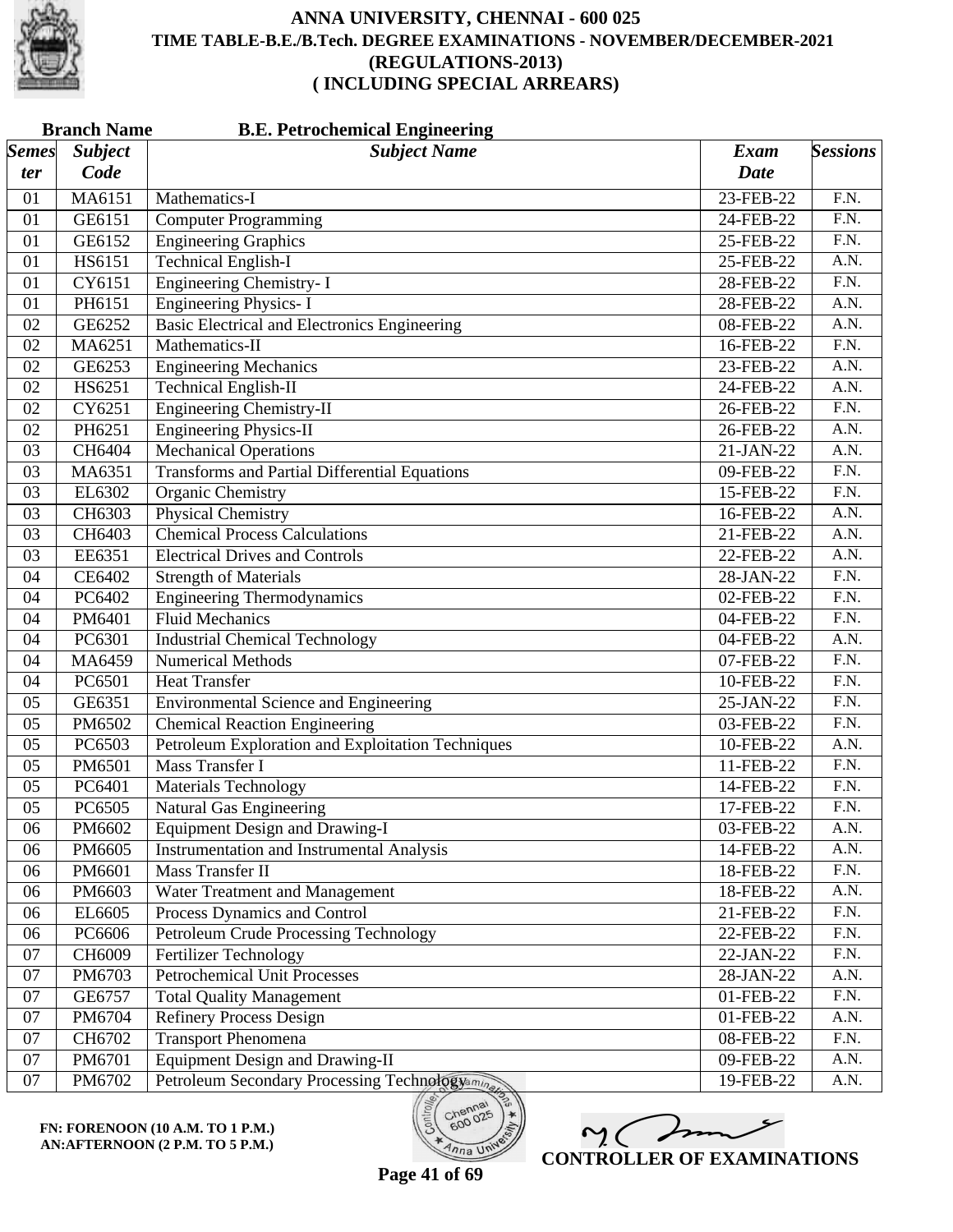

|              | <b>Branch Name</b> | <b>B.E. Petrochemical Engineering</b>           |              |                 |
|--------------|--------------------|-------------------------------------------------|--------------|-----------------|
| <i>Semes</i> | <b>Subject</b>     | <b>Subject Name</b>                             | Exam         | <b>Sessions</b> |
| <i>ter</i>   | Code               |                                                 | <b>Date</b>  |                 |
| 08           | PM6801             | Process Engineering Economics                   | $21-JAN-22$  | F.N.            |
| 08           | PM6802             | Safety and Risk Management                      | $24$ -JAN-22 | F.N.            |
| 08           | PC6005             | <b>Energy Management in Chemical Industries</b> | $27-JAN-22$  | F.N.            |
| 08           | PC6004             | <b>Novel Separation Processes</b>               | $31-JAN-22$  | F.N.            |



 $\overline{\mathscr{F}}$  $\mathsf{M}(\mathbb{C})$ **CONTROLLER OF EXAMINATIONS**

**Page 42 of 69**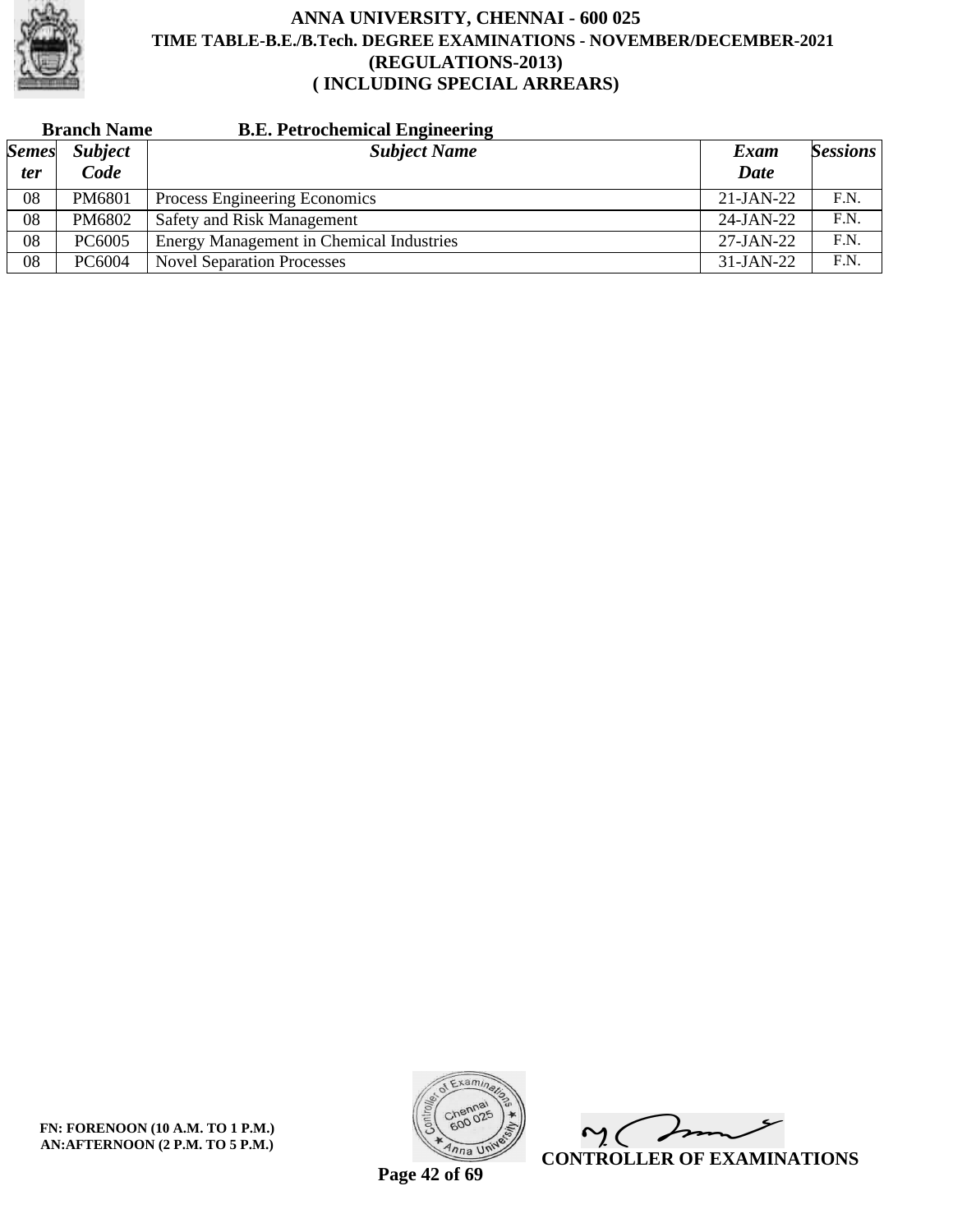

|                       | <b>B.E Mechanical Engineering (Sandwich)</b><br><b>Branch Name</b> |                                                      |             |                   |
|-----------------------|--------------------------------------------------------------------|------------------------------------------------------|-------------|-------------------|
| $\vert$ Semes $\vert$ | <b>Subject</b>                                                     | <b>Subject Name</b>                                  | <b>Exam</b> | <b>Sessions</b>   |
| ter                   | Code                                                               |                                                      | <b>Date</b> |                   |
| 01                    | MA6151                                                             | Mathematics-I                                        | 23-FEB-22   | F.N.              |
| 01                    | GE6151                                                             | <b>Computer Programming</b>                          | 24-FEB-22   | F.N.              |
| 01                    | GE6152                                                             | <b>Engineering Graphics</b>                          | 25-FEB-22   | $\overline{F.N.}$ |
| 01                    | HS6151                                                             | <b>Technical English-I</b>                           | 25-FEB-22   | A.N.              |
| 01                    | CY6151                                                             | <b>Engineering Chemistry-I</b>                       | 28-FEB-22   | $\overline{F.N.}$ |
| 01                    | PH6151                                                             | <b>Engineering Physics-I</b>                         | 28-FEB-22   | A.N.              |
| 02                    | GE6252                                                             | <b>Basic Electrical and Electronics Engineering</b>  | 08-FEB-22   | A.N.              |
| 02                    | MA6251                                                             | Mathematics-II                                       | 16-FEB-22   | F.N.              |
| 02                    | GE6253                                                             | <b>Engineering Mechanics</b>                         | 23-FEB-22   | A.N.              |
| 02                    | HS6251                                                             | <b>Technical English-II</b>                          | 24-FEB-22   | A.N.              |
| 02                    | CY6251                                                             | <b>Engineering Chemistry-II</b>                      | 26-FEB-22   | $\overline{F.N.}$ |
| 02                    | PH6251                                                             | <b>Engineering Physics-II</b>                        | 26-FEB-22   | A.N.              |
| 03                    | MS6302                                                             | <b>Machine Assembly Drawing</b>                      | 04-FEB-22   | A.N.              |
| 03                    | MS6301                                                             | <b>Electrical and Electronics Engineering</b>        | 07-FEB-22   | A.N.              |
| 03                    | CE6306                                                             | <b>Strength of Materials</b>                         | 08-FEB-22   | F.N.              |
| 03                    | MA6351                                                             | <b>Transforms and Partial Differential Equations</b> | 09-FEB-22   | $\overline{F.N.}$ |
| 03                    | <b>ME6401</b>                                                      | <b>Kinematics of Machinery</b>                       | 11-FEB-22   | A.N.              |
| 04                    | MA6453                                                             | Probability and Queueing Theory                      | 03-FEB-22   | $\overline{F.N.}$ |
| 04                    | MS6403                                                             | <b>Instrumentation and Control Systems</b>           | 10-FEB-22   | $\overline{F.N.}$ |
| 04                    | MS6401                                                             | <b>Industrial Metallurgy</b>                         | 15-FEB-22   | A.N.              |
| 04                    | <b>ME6505</b>                                                      | <b>Dynamics of Machines</b>                          | 18-FEB-22   | $\overline{F.N.}$ |
| 04                    | MS6402                                                             | Fluid Machinery and Gas Dynamics                     | 19-FEB-22   | $\overline{F.N.}$ |
| 05                    | ME6302                                                             | Manufacturing Technology - I                         | 28-JAN-22   | F.N.              |
| 05                    | MA6452                                                             | <b>Statistics and Numerical Methods</b>              | 28-JAN-22   | A.N.              |
| 05                    | MS6501                                                             | <b>Economics for Business Decisions</b>              | 10-FEB-22   | A.N.              |
| 05                    | MS6502                                                             | <b>Applied Thermodynamics</b>                        | 14-FEB-22   | $\overline{F.N.}$ |
| 05                    | MS6503                                                             | Metrology and Quality Assurance                      | 21-FEB-22   | $\overline{F.N.}$ |
| 06                    | MG6851                                                             | Principles of Management                             | 21-JAN-22   | A.N.              |
| 06                    | MA6468                                                             | Probability and Statistics                           | 24-JAN-22   | A.N.              |
| 06                    | <b>ME6402</b>                                                      | Manufacturing Technology - II                        | 15-FEB-22   | F.N.              |
| 06                    | <b>ME6404</b>                                                      | <b>Thermal Engineering</b>                           | 18-FEB-22   | A.N.              |
| 06                    | <b>ME6503</b>                                                      | Design of Machine Elements                           | 21-FEB-22   | A.N.              |
| 07                    | <b>ME6701</b>                                                      | <b>Power Plant Engineering</b>                       | 03-FEB-22   | A.N.              |
| 07                    | MS6701                                                             | Mechatronic System Design                            | 09-FEB-22   | A.N.              |
| 07                    | <b>ME6502</b>                                                      | Heat and Mass Transfer                               | 11-FEB-22   | $\overline{F.N.}$ |
| 07                    | <b>ME6601</b>                                                      | Design of Transmission Systems                       | 17-FEB-22   | F.N.              |
| 07                    | ME6603                                                             | <b>Finite Element Analysis</b>                       | 17-FEB-22   | A.N.              |
| 08                    | MF6504                                                             | <b>Hydraulics and Pneumatics</b>                     | 21-JAN-22   | F.N.              |
| 08                    | MS6801                                                             | Design for Manufacture and Assembly                  | 24-JAN-22   | F.N.              |
| 08                    | ME6015                                                             | <b>Operations Research</b>                           | 27-JAN-22   | F.N.              |
| 08                    | MS6802                                                             | Manufacturing Systems Design                         | 31-JAN-22   | F.N.              |
| 08                    | MS6803                                                             | <b>Tool Design</b>                                   | 01-FEB-22   | F.N.              |
| 10                    | IE6011                                                             | Product Design and Development<br>Examina            | 25-JAN-22   | A.N.              |



 $600$ 

 $\overline{\eta_{n}}$  UN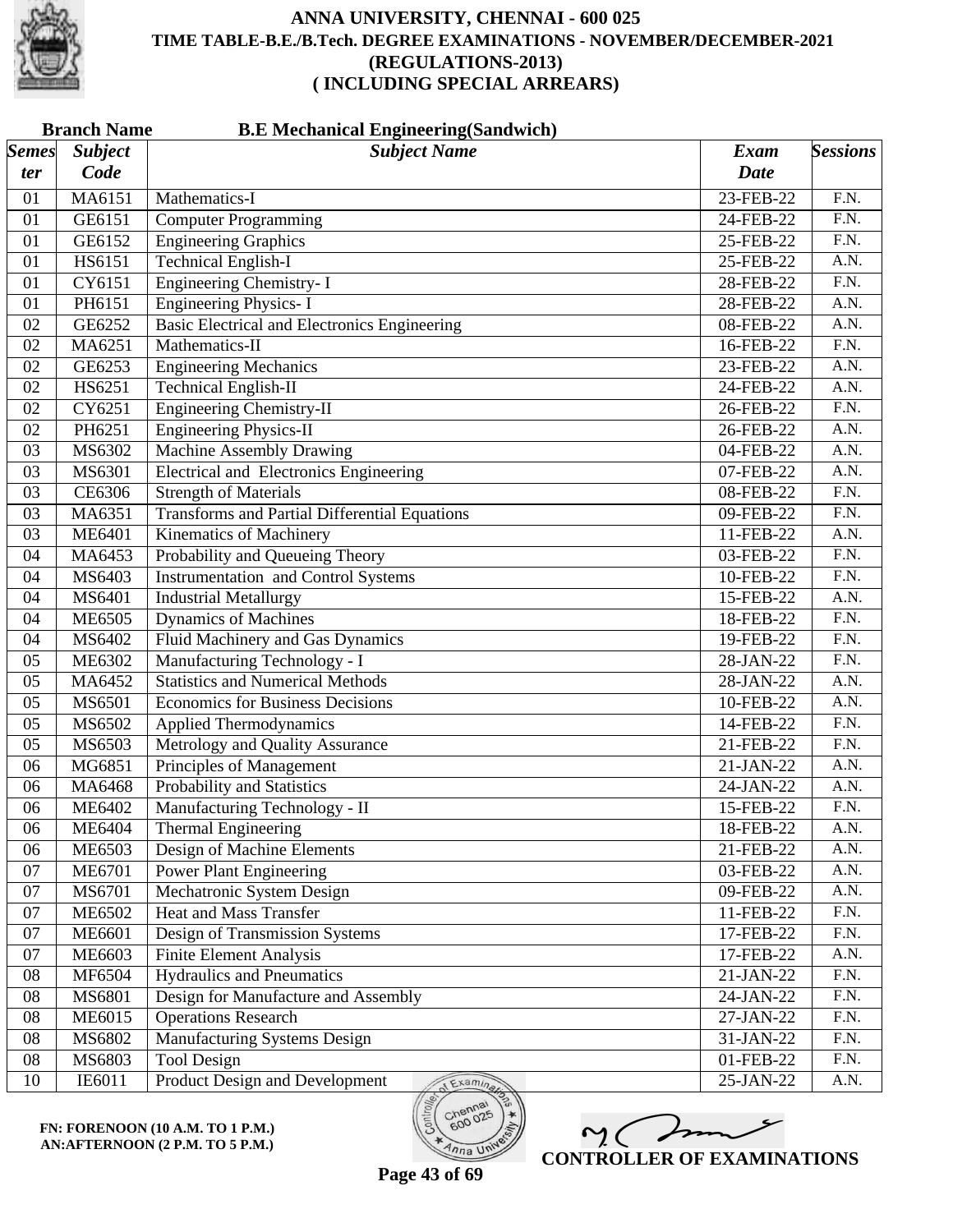

|                            | <b>B.E</b> Mechanical Engineering (Sandwich)<br><b>Branch Name</b> |                        |              |                 |
|----------------------------|--------------------------------------------------------------------|------------------------|--------------|-----------------|
| <b>Semes</b><br><i>ter</i> | <b>Subject</b><br>$\mathcal{C}$ ode                                | <b>Subject Name</b>    | Exam<br>Date | <b>Sessions</b> |
| 10                         | ME6602                                                             | Automobile Engineering | 02-FEB-22    | A.N.            |

**FN: FORENOON (10 A.M. TO 1 P.M.) AN:AFTERNOON (2 P.M. TO 5 P.M.)**



 $\overline{\phantom{a}}$  $\mathsf{M}(\mathbb{C})$ **CONTROLLER OF EXAMINATIONS**

**Page 44 of 69**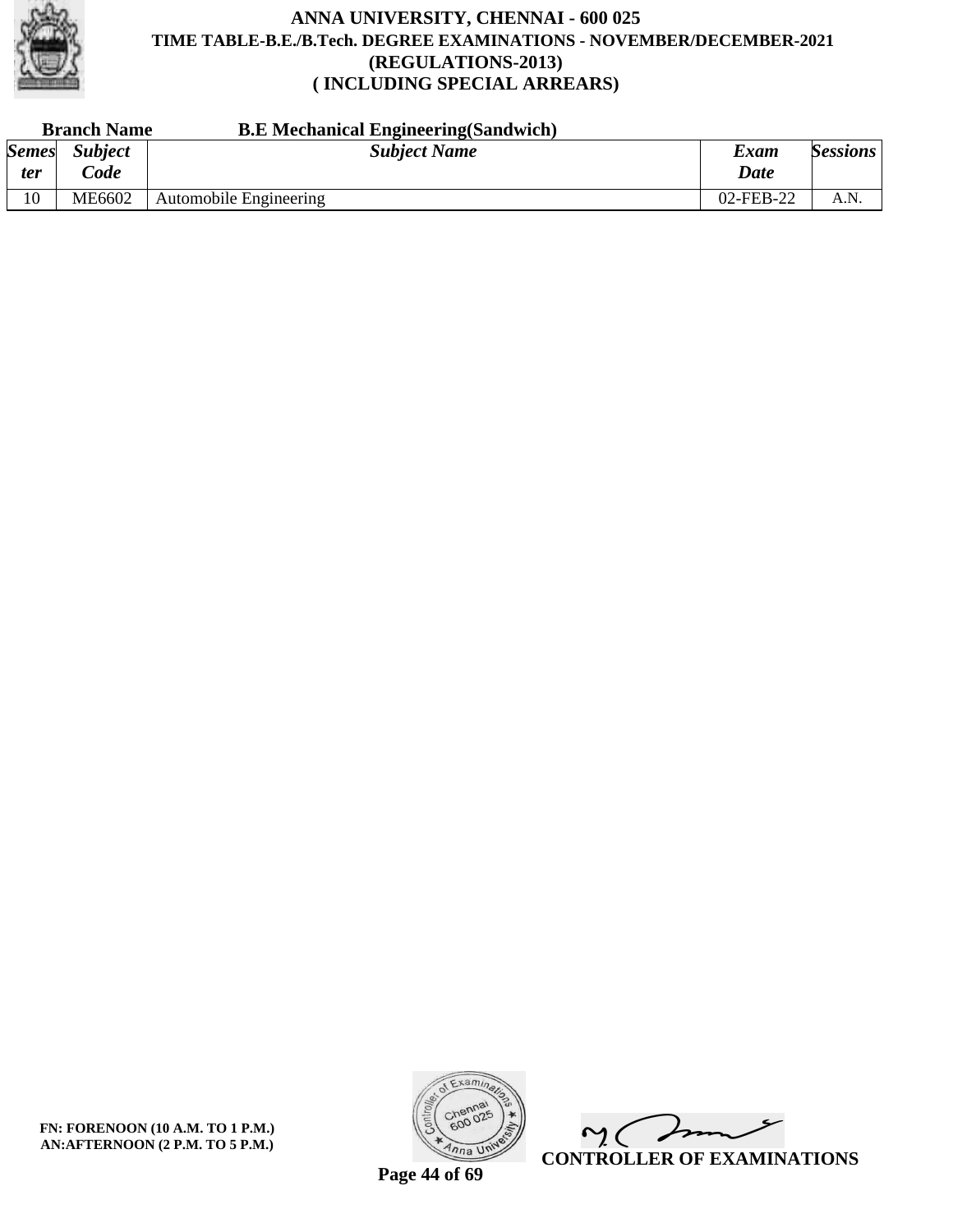

| <b>Branch Name</b> |  | <b>B.E. Mechanical Engineering (Sandwich)</b> |
|--------------------|--|-----------------------------------------------|
|--------------------|--|-----------------------------------------------|

| <b>Semes</b> | <b>Subject</b> | <b>Subject Name</b>                            | Exam        | <b>Sessions</b> |
|--------------|----------------|------------------------------------------------|-------------|-----------------|
| <i>ter</i>   | Code           |                                                | <b>Date</b> |                 |
| 09           | AT6071         | Manufacture of Automotive Components           | 22-JAN-22   | F.N.            |
| 09           | <b>ME6005</b>  | Process Planning and Cost Estimation           | 22-JAN-22   | F.N.            |
| 09           | <b>ME6002</b>  | Refrigeration and Air Conditioning             | $22-JAN-22$ | A.N.            |
| 09           | GE6351         | <b>Environmental Science and Engineering</b>   | $25-JAN-22$ | F.N.            |
| 09           | MS6006         | Advanced Theory of Internal Combustion Engines | 01-FEB-22   | A.N.            |
| 09           | MS6902         | Sociology and Global Issues                    | 04-FEB-22   | F.N.            |
| 09           | MS6901         | <b>Industrial Psychology and Work Ethics</b>   | 07-FEB-22   | F.N.            |

**FN: FORENOON (10 A.M. TO 1 P.M.) AN:AFTERNOON (2 P.M. TO 5 P.M.)**



 $\overline{\phantom{a}}$  $\mathsf{M}(\mathbb{C})$ **CONTROLLER OF EXAMINATIONS**

**Page 45 of 69**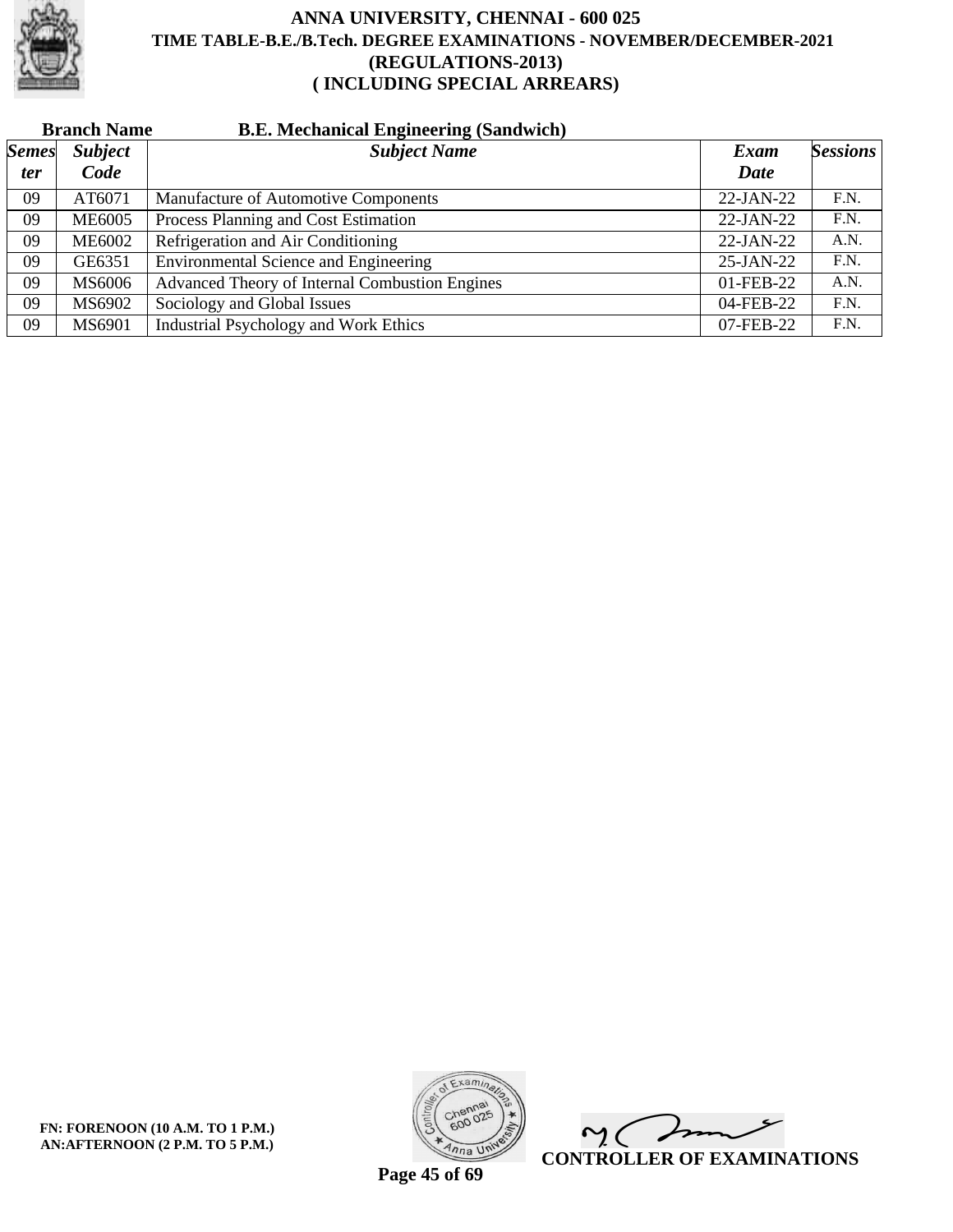

|                 | <b>B.E. Materials Science and Engineering</b><br><b>Branch Name</b> |                                                      |             |                   |
|-----------------|---------------------------------------------------------------------|------------------------------------------------------|-------------|-------------------|
| <b>Semes</b>    | <b>Subject</b>                                                      | <b>Subject Name</b>                                  | <b>Exam</b> | <b>Sessions</b>   |
| ter             | Code                                                                |                                                      | Date        |                   |
| 01              | MA6151                                                              | Mathematics-I                                        | 23-FEB-22   | $\overline{F.N.}$ |
| 01              | GE6151                                                              | <b>Computer Programming</b>                          | 24-FEB-22   | $\overline{F.N.}$ |
| 01              | GE6152                                                              | <b>Engineering Graphics</b>                          | 25-FEB-22   | $\overline{F.N.}$ |
| 01              | CY6151                                                              | <b>Engineering Chemistry-I</b>                       | 28-FEB-22   | $\overline{F.N.}$ |
| $\overline{01}$ | PH6151                                                              | <b>Engineering Physics-I</b>                         | 28-FEB-22   | A.N.              |
| $\overline{02}$ | GE6252                                                              | <b>Basic Electrical and Electronics Engineering</b>  | 08-FEB-22   | A.N.              |
| $\overline{02}$ | MA6251                                                              | Mathematics-II                                       | 16-FEB-22   | F.N.              |
| $\overline{02}$ | GE6253                                                              | <b>Engineering Mechanics</b>                         | 23-FEB-22   | A.N.              |
| 02              | CY6251                                                              | <b>Engineering Chemistry-II</b>                      | 26-FEB-22   | $\overline{F.N.}$ |
| 02              | PH6251                                                              | <b>Engineering Physics-II</b>                        | 26-FEB-22   | A.N.              |
| 03              | CE6306                                                              | <b>Strength of Materials</b>                         | 08-FEB-22   | $\overline{F.N.}$ |
| $\overline{03}$ | MA6351                                                              | <b>Transforms and Partial Differential Equations</b> | 09-FEB-22   | $\overline{F.N.}$ |
| 03              | ML6303                                                              | <b>Materials Structure and Properties</b>            | 15-FEB-22   | F.N.              |
| $\overline{03}$ | ML6302                                                              | Thermodynamics and Kinetics of Materials             | 18-FEB-22   | $\overline{F.N.}$ |
| $\overline{03}$ | ML6304                                                              | Processing of Iron and Steel                         | 21-FEB-22   | F.N.              |
| 04              | ML6404                                                              | <b>Solid State Physics</b>                           | 28-JAN-22   | $\overline{A.N.}$ |
| 04              | <b>ME6504</b>                                                       | Metrology and Measurements                           | 14-FEB-22   | $\overline{A.N.}$ |
| 05              | ML6506                                                              | <b>Corrosion and Surface Engineering</b>             | 15-FEB-22   | $\overline{A.N.}$ |
| 05              | ML6501                                                              | Theory and Applications of Metal Forming             | 17-FEB-22   | F.N.              |
| 05              | ML6502                                                              | Material Aspects in Design                           | 19-FEB-22   | A.N.              |
| $\overline{06}$ | GE6351                                                              | <b>Environmental Science and Engineering</b>         | 25-JAN-22   | F.N.              |
| $\overline{06}$ | ML6601                                                              | <b>Polymer Process Engineering</b>                   | 02-FEB-22   | $\overline{F.N.}$ |
| 06              | ML6602                                                              | Creep and Fatigue Behavior of Materials              | 04-FEB-22   | $\overline{F.N.}$ |
| 06              | ML6603                                                              | <b>Composite Materials</b>                           | 11-FEB-22   | $\overline{F.N.}$ |
| 06              | MG6091                                                              | <b>Industrial Management</b>                         | 19-FEB-22   | $\overline{F.N.}$ |
| 07              | ML6010                                                              | Fuel, Furnaces and Refractories                      | 22-JAN-22   | $\overline{F.N.}$ |
| 07              | ML6006                                                              | <b>Ceramics and Refractory Materials</b>             | 24-JAN-22   | A.N.              |
| 07              | ML6004                                                              | Metallurgy of Tool Materials and Special Steels      | 24-JAN-22   | A.N.              |
| $\overline{07}$ | ML6701                                                              | <b>Computer Applications in Materials Science</b>    | 31-JAN-22   | F.N.              |
| $\overline{07}$ | GE6757                                                              | <b>Total Quality Management</b>                      | 01-FEB-22   | $\overline{F.N.}$ |
| 07              | ML6703                                                              | <b>Nanostructured Materials</b>                      | 10-FEB-22   | F.N.              |
| 08              | ML6015                                                              | <b>Alloy Casting Processes</b>                       | $21-JAN-22$ | $\overline{F.N.}$ |
| $\overline{08}$ | ML6016                                                              | <b>Energy Storage Devices and Fuel Cells</b>         | 24-JAN-22   | $\overline{F.N.}$ |



 $\overline{\mathscr{F}}$  $\sim$  ( **CONTROLLER OF EXAMINATIONS**

**Page 46 of 69**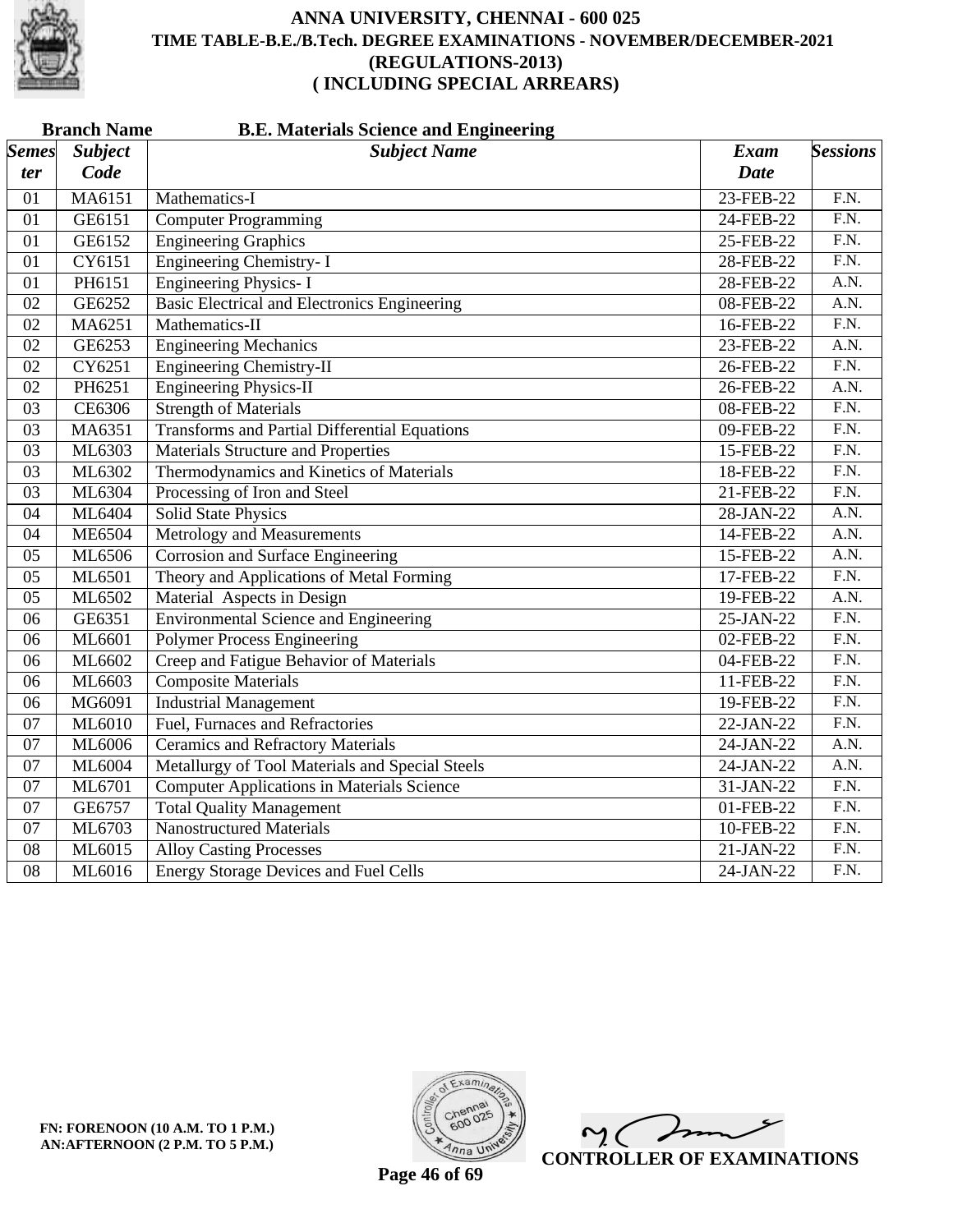

|              | <b>Branch Name</b><br><b>B.E. Robotics and Automation Engineering</b> |                                                          |             |                   |
|--------------|-----------------------------------------------------------------------|----------------------------------------------------------|-------------|-------------------|
| <b>Semes</b> | <b>Subject</b>                                                        | <b>Subject Name</b>                                      | <b>Exam</b> | <b>Sessions</b>   |
| ter          | Code                                                                  |                                                          | <b>Date</b> |                   |
| 01           | MA6151                                                                | Mathematics-I                                            | 23-FEB-22   | F.N.              |
| 01           | GE6151                                                                | <b>Computer Programming</b>                              | 24-FEB-22   | F.N.              |
| 01           | GE6152                                                                | <b>Engineering Graphics</b>                              | 25-FEB-22   | F.N.              |
| 01           | CY6151                                                                | Engineering Chemistry- I                                 | 28-FEB-22   | $\overline{F.N.}$ |
| 01           | PH6151                                                                | <b>Engineering Physics-I</b>                             | 28-FEB-22   | A.N.              |
| 02           | GE6252                                                                | <b>Basic Electrical and Electronics Engineering</b>      | 08-FEB-22   | A.N.              |
| 02           | MA6251                                                                | Mathematics-II                                           | 16-FEB-22   | F.N.              |
| 02           | GE6253                                                                | <b>Engineering Mechanics</b>                             | 23-FEB-22   | A.N.              |
| 02           | CY6251                                                                | <b>Engineering Chemistry-II</b>                          | 26-FEB-22   | F.N.              |
| 02           | PH6251                                                                | <b>Engineering Physics-II</b>                            | 26-FEB-22   | A.N.              |
| 03           | GE6351                                                                | <b>Environmental Science and Engineering</b>             | 25-JAN-22   | $\overline{F.N.}$ |
| 03           | RO6301                                                                | Sensors and Instrumentation                              | 04-FEB-22   | A.N.              |
| 03           | EC6302                                                                | <b>Digital Electronics</b>                               | 07-FEB-22   | A.N.              |
| 03           | MA6351                                                                | <b>Transforms and Partial Differential Equations</b>     | 09-FEB-22   | $\overline{F.N.}$ |
| 03           | EE6356                                                                | <b>Electrical Machines and Power Systems</b>             | 09-FEB-22   | $\overline{A.N.}$ |
| 03           | EC6202                                                                | <b>Electronic Devices and Circuits</b>                   | 18-FEB-22   | A.N.              |
| 04           | EC6301                                                                | Object Oriented Programming and Data Structures          | 28-JAN-22   | F.N.              |
| 04           | MA6451                                                                | Probability and Random Processes                         | 10-FEB-22   | F.N.              |
| 04           | AN6402                                                                | Kinematics and Dynamics of Machinery                     | 10-FEB-22   | $\overline{A.N.}$ |
| 04           | EC6404                                                                | <b>Linear Integrated Circuits</b>                        | 14-FEB-22   | A.N.              |
| 04           | RO6401                                                                | <b>Automatic Control Systems</b>                         | 15-FEB-22   | A.N.              |
| 04           | MF6505                                                                | <b>CNC Machining Technology</b>                          | 17-FEB-22   | $\overline{F.N.}$ |
| 05           | <b>ME6015</b>                                                         | <b>Operations Research</b>                               | $27-JAN-22$ | F.N.              |
| 05           | EE6502                                                                | Microprocessors and Microcontrollers                     | 15-FEB-22   | $\overline{F.N.}$ |
| 05           | RO6503                                                                | Mechanical Design                                        | 16-FEB-22   | A.N.              |
| 05           | CS6303                                                                | <b>Computer Architecture</b>                             | 18-FEB-22   | $\overline{F.N.}$ |
| 05           | RO6502                                                                | <b>Basics of Robotics</b>                                | 19-FEB-22   | $\overline{A.N.}$ |
| 05           | RO6501                                                                | Programmable Logic Controllers                           | 21-FEB-22   | $\overline{F.N.}$ |
| 06           | <b>ME6005</b>                                                         | Process Planning and Cost Estimation                     | 22-JAN-22   | F.N.              |
| 06           | EC6653                                                                | <b>Power Electronics and Drives</b>                      | 03-FEB-22   | F.N.              |
| 06           | EC6655                                                                | Embedded and Real time Systems                           | 08-FEB-22   | F.N.              |
| 06           | RO6601                                                                | Vision Systems and Image processing                      | 11-FEB-22   | F.N.              |
| 06           | RO6602                                                                | <b>Automation System Design</b>                          | 19-FEB-22   | F.N.              |
| 06           | EC6665                                                                | <b>Economics for Engineers</b>                           | 22-FEB-22   | F.N.              |
| 07           | MG6851                                                                | Principles of Management                                 | 21-JAN-22   | A.N.              |
| 07           | RO6007                                                                | <b>Industrial Robotics and Material Handling Systems</b> | $24-JAN-22$ | F.N.              |
| 07           | RO6004                                                                | <b>Renewable Energy Sources</b>                          | 31-JAN-22   | F.N.              |
| 07           | RO6702                                                                | <b>Field and Service Robotics</b>                        | 02-FEB-22   | F.N.              |
| 07           | RO6703                                                                | <b>Totally Integrated Automation</b>                     | 04-FEB-22   | F.N.              |
| 07           | RO6701                                                                | Precision Equipment Design                               | 07-FEB-22   | F.N.              |
| 08           | EE6007                                                                | Micro Electro Mechanical Systems                         | 14-FEB-22   | F.N.              |





 $\sim$  ( **CONTROLLER OF EXAMINATIONS**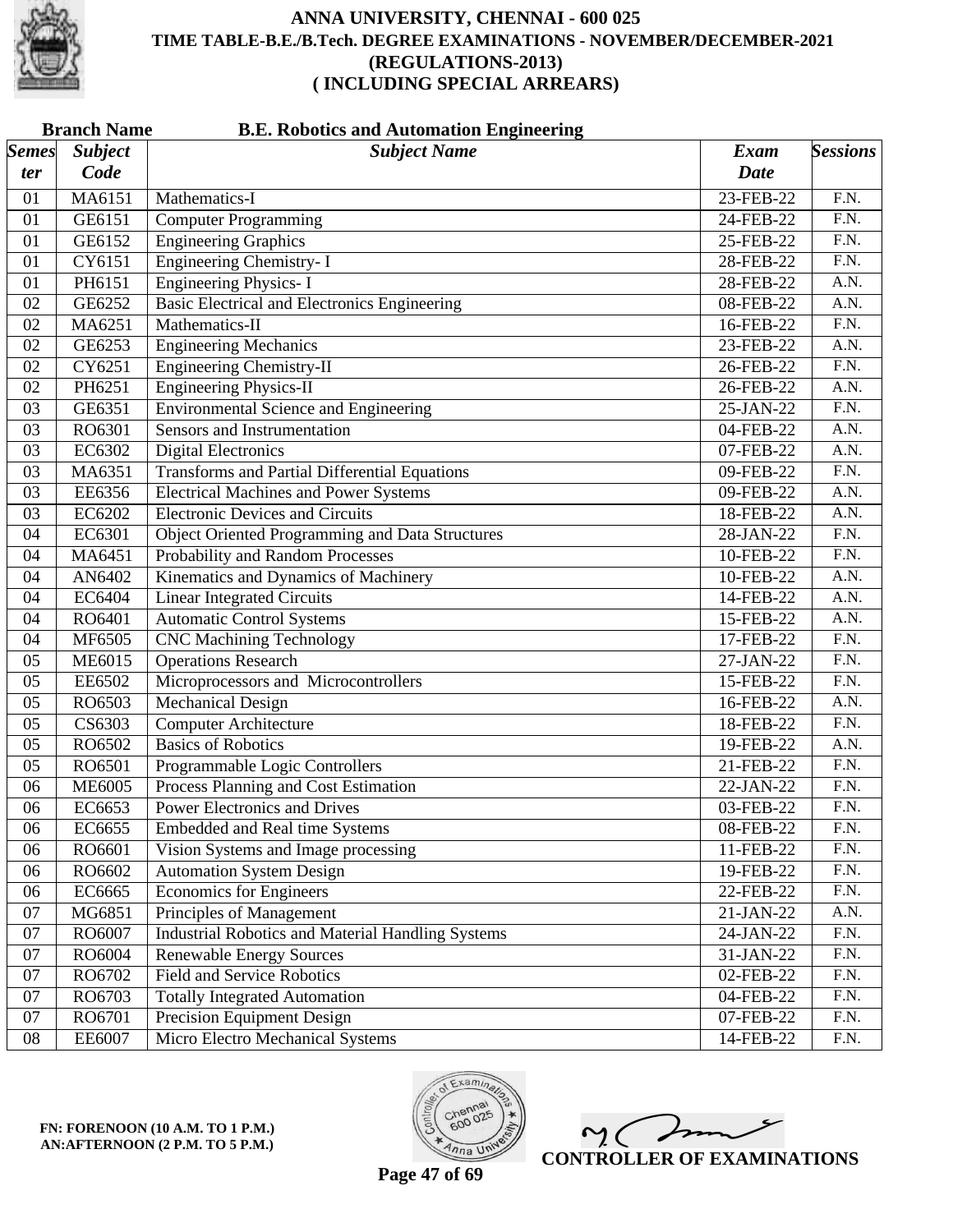

| <b>Subject Name</b><br><b>Subject</b><br><b>Sessions</b><br>Exam<br>Code<br><b>Date</b><br>ter<br>MA6151<br>F.N.<br>Mathematics-I<br>23-FEB-22<br>01<br>$\overline{F.N.}$<br>GE6151<br><b>Computer Programming</b><br>01<br>24-FEB-22<br><b>Engineering Graphics</b><br>$\overline{F.N.}$<br>GE6152<br>01<br>25-FEB-22<br><b>Technical English-I</b><br>HS6151<br>A.N.<br>01<br>25-FEB-22<br><b>Engineering Chemistry-I</b><br>F.N.<br>CY6151<br>01<br>28-FEB-22<br><b>Engineering Physics-I</b><br>PH6151<br>28-FEB-22<br>A.N.<br>01<br><b>Basic Electrical and Electronics Engineering</b><br>$\overline{A.N.}$<br>GE6252<br>02<br>08-FEB-22<br>$\overline{F.N.}$<br>02<br>MA6251<br>Mathematics-II<br>16-FEB-22<br>A.N.<br>GE6253<br><b>Engineering Mechanics</b><br>02<br>23-FEB-22<br><b>Technical English-II</b><br>$\overline{A.N.}$<br>HS6251<br>$24$ -FEB-22<br>02<br>F.N.<br><b>Engineering Chemistry-II</b><br>CY6251<br>02<br>26-FEB-22<br><b>Engineering Physics-II</b><br>02<br>PH6251<br>A.N.<br>26-FEB-22<br><b>Transforms and Partial Differential Equations</b><br>F.N.<br>MA6351<br>09-FEB-22<br>03<br>A.N.<br>CH6303<br><b>Physical Chemistry</b><br>16-FEB-22<br>03<br>$\overline{A.N.}$<br>CH6304<br><b>Fluid Mechanics</b><br>03<br>17-FEB-22<br>$\overline{F.N.}$<br>CH6301<br><b>Organic Chemistry</b><br>03<br>18-FEB-22<br><b>Mechanics of Solids</b><br>A.N.<br>03<br>CH6302<br>19-FEB-22<br>A.N.<br>EE6351<br><b>Electrical Drives and Controls</b><br>22-FEB-22<br>03<br>$\overline{A.N.}$<br>CH6404<br><b>Mechanical Operations</b><br>04<br>21-JAN-22<br>Probability and Statistics<br>04<br>MA6468<br>A.N.<br>24-JAN-22<br><b>Environmental Science and Engineering</b><br>F.N.<br>04<br>GE6351<br>25-JAN-22<br>Chemical Engineering Thermodynamics I<br>A.N.<br>CH6402<br>10-FEB-22<br>04<br><b>Chemical Process Industries I</b><br>$\overline{A.N.}$<br>CH6401<br>04<br>11-FEB-22<br>CH6403<br><b>Chemical Process Calculations</b><br>A.N.<br>04<br>21-FEB-22<br><b>Chemical Process Industries II</b><br>A.N.<br>05<br>CH6502<br>27-JAN-22<br><b>Mass Transfer-I</b><br>A.N.<br>CH6505<br>05<br>31-JAN-22<br>$\overline{A.N.}$<br>CH6501<br>05<br><b>Instrumental Methods of Analysis</b><br>02-FEB-22<br><b>Heat Transfer</b><br>CH6504<br>A.N.<br>05<br>04-FEB-22<br>Numerical Methods<br>F.N.<br>05<br>MA6459<br>07-FEB-22<br>05<br>Chemical Engineering Thermodynamics II<br>F.N.<br>CH6503<br>22-FEB-22<br>CH6001<br>F.N.<br>06<br>Food Technology<br>28-JAN-22<br><b>Wastewater Treatment</b><br>F.N.<br>06<br>CH6007<br>28-JAN-22<br>F.N.<br>CH6004<br>Air Pollution and Control<br>06<br>28-JAN-22<br><b>Chemical Reaction Engineering I</b><br>F.N.<br>06<br>CH6602<br>11-FEB-22<br>F.N.<br>Process Instrumentation Dynamics and Control<br>CH6605<br>14-FEB-22<br>06<br>Mass Transfer-II<br>F.N.<br>06<br>CH6603<br>15-FEB-22<br>CH6601<br>F.N.<br>06<br><b>Energy Engineering</b><br>17-FEB-22<br>Materials Science and Technology<br>F.N.<br>06<br>CH6604<br>21-FEB-22<br>F.N.<br>07<br>CH6009<br>Fertilizer Technology<br>22-JAN-22<br><b>Drugs and Pharmaceutical Technology</b><br>F.N.<br>07<br>CH6008<br>27-JAN-22<br><b>Modern Separation Processes</b><br>CH6010<br>F.N.<br>07<br>27-JAN-22<br><b>Chemical Reaction Engineering II</b><br>F.N.<br>07<br>CH6701<br>31-JAN-22<br>F.N.<br>07<br><b>Chemical Process Plant Safety</b><br>CH6703<br>02-FEB-22<br>Examinac | <b>Branch Name</b><br><b>B.Tech. Chemical Engineering</b> |  |  |  |  |  |
|-------------------------------------------------------------------------------------------------------------------------------------------------------------------------------------------------------------------------------------------------------------------------------------------------------------------------------------------------------------------------------------------------------------------------------------------------------------------------------------------------------------------------------------------------------------------------------------------------------------------------------------------------------------------------------------------------------------------------------------------------------------------------------------------------------------------------------------------------------------------------------------------------------------------------------------------------------------------------------------------------------------------------------------------------------------------------------------------------------------------------------------------------------------------------------------------------------------------------------------------------------------------------------------------------------------------------------------------------------------------------------------------------------------------------------------------------------------------------------------------------------------------------------------------------------------------------------------------------------------------------------------------------------------------------------------------------------------------------------------------------------------------------------------------------------------------------------------------------------------------------------------------------------------------------------------------------------------------------------------------------------------------------------------------------------------------------------------------------------------------------------------------------------------------------------------------------------------------------------------------------------------------------------------------------------------------------------------------------------------------------------------------------------------------------------------------------------------------------------------------------------------------------------------------------------------------------------------------------------------------------------------------------------------------------------------------------------------------------------------------------------------------------------------------------------------------------------------------------------------------------------------------------------------------------------------------------------------------------------------------------------------------------------------------------------------------------------------------------------------------------------------------------------------------------------------------------------------------------------------------------------------------------------------------------------------------------------------------------------------------------------------------------------------------------------|-----------------------------------------------------------|--|--|--|--|--|
|                                                                                                                                                                                                                                                                                                                                                                                                                                                                                                                                                                                                                                                                                                                                                                                                                                                                                                                                                                                                                                                                                                                                                                                                                                                                                                                                                                                                                                                                                                                                                                                                                                                                                                                                                                                                                                                                                                                                                                                                                                                                                                                                                                                                                                                                                                                                                                                                                                                                                                                                                                                                                                                                                                                                                                                                                                                                                                                                                                                                                                                                                                                                                                                                                                                                                                                                                                                                                               | <b>Semes</b>                                              |  |  |  |  |  |
|                                                                                                                                                                                                                                                                                                                                                                                                                                                                                                                                                                                                                                                                                                                                                                                                                                                                                                                                                                                                                                                                                                                                                                                                                                                                                                                                                                                                                                                                                                                                                                                                                                                                                                                                                                                                                                                                                                                                                                                                                                                                                                                                                                                                                                                                                                                                                                                                                                                                                                                                                                                                                                                                                                                                                                                                                                                                                                                                                                                                                                                                                                                                                                                                                                                                                                                                                                                                                               |                                                           |  |  |  |  |  |
|                                                                                                                                                                                                                                                                                                                                                                                                                                                                                                                                                                                                                                                                                                                                                                                                                                                                                                                                                                                                                                                                                                                                                                                                                                                                                                                                                                                                                                                                                                                                                                                                                                                                                                                                                                                                                                                                                                                                                                                                                                                                                                                                                                                                                                                                                                                                                                                                                                                                                                                                                                                                                                                                                                                                                                                                                                                                                                                                                                                                                                                                                                                                                                                                                                                                                                                                                                                                                               |                                                           |  |  |  |  |  |
|                                                                                                                                                                                                                                                                                                                                                                                                                                                                                                                                                                                                                                                                                                                                                                                                                                                                                                                                                                                                                                                                                                                                                                                                                                                                                                                                                                                                                                                                                                                                                                                                                                                                                                                                                                                                                                                                                                                                                                                                                                                                                                                                                                                                                                                                                                                                                                                                                                                                                                                                                                                                                                                                                                                                                                                                                                                                                                                                                                                                                                                                                                                                                                                                                                                                                                                                                                                                                               |                                                           |  |  |  |  |  |
|                                                                                                                                                                                                                                                                                                                                                                                                                                                                                                                                                                                                                                                                                                                                                                                                                                                                                                                                                                                                                                                                                                                                                                                                                                                                                                                                                                                                                                                                                                                                                                                                                                                                                                                                                                                                                                                                                                                                                                                                                                                                                                                                                                                                                                                                                                                                                                                                                                                                                                                                                                                                                                                                                                                                                                                                                                                                                                                                                                                                                                                                                                                                                                                                                                                                                                                                                                                                                               |                                                           |  |  |  |  |  |
|                                                                                                                                                                                                                                                                                                                                                                                                                                                                                                                                                                                                                                                                                                                                                                                                                                                                                                                                                                                                                                                                                                                                                                                                                                                                                                                                                                                                                                                                                                                                                                                                                                                                                                                                                                                                                                                                                                                                                                                                                                                                                                                                                                                                                                                                                                                                                                                                                                                                                                                                                                                                                                                                                                                                                                                                                                                                                                                                                                                                                                                                                                                                                                                                                                                                                                                                                                                                                               |                                                           |  |  |  |  |  |
|                                                                                                                                                                                                                                                                                                                                                                                                                                                                                                                                                                                                                                                                                                                                                                                                                                                                                                                                                                                                                                                                                                                                                                                                                                                                                                                                                                                                                                                                                                                                                                                                                                                                                                                                                                                                                                                                                                                                                                                                                                                                                                                                                                                                                                                                                                                                                                                                                                                                                                                                                                                                                                                                                                                                                                                                                                                                                                                                                                                                                                                                                                                                                                                                                                                                                                                                                                                                                               |                                                           |  |  |  |  |  |
|                                                                                                                                                                                                                                                                                                                                                                                                                                                                                                                                                                                                                                                                                                                                                                                                                                                                                                                                                                                                                                                                                                                                                                                                                                                                                                                                                                                                                                                                                                                                                                                                                                                                                                                                                                                                                                                                                                                                                                                                                                                                                                                                                                                                                                                                                                                                                                                                                                                                                                                                                                                                                                                                                                                                                                                                                                                                                                                                                                                                                                                                                                                                                                                                                                                                                                                                                                                                                               |                                                           |  |  |  |  |  |
|                                                                                                                                                                                                                                                                                                                                                                                                                                                                                                                                                                                                                                                                                                                                                                                                                                                                                                                                                                                                                                                                                                                                                                                                                                                                                                                                                                                                                                                                                                                                                                                                                                                                                                                                                                                                                                                                                                                                                                                                                                                                                                                                                                                                                                                                                                                                                                                                                                                                                                                                                                                                                                                                                                                                                                                                                                                                                                                                                                                                                                                                                                                                                                                                                                                                                                                                                                                                                               |                                                           |  |  |  |  |  |
|                                                                                                                                                                                                                                                                                                                                                                                                                                                                                                                                                                                                                                                                                                                                                                                                                                                                                                                                                                                                                                                                                                                                                                                                                                                                                                                                                                                                                                                                                                                                                                                                                                                                                                                                                                                                                                                                                                                                                                                                                                                                                                                                                                                                                                                                                                                                                                                                                                                                                                                                                                                                                                                                                                                                                                                                                                                                                                                                                                                                                                                                                                                                                                                                                                                                                                                                                                                                                               |                                                           |  |  |  |  |  |
|                                                                                                                                                                                                                                                                                                                                                                                                                                                                                                                                                                                                                                                                                                                                                                                                                                                                                                                                                                                                                                                                                                                                                                                                                                                                                                                                                                                                                                                                                                                                                                                                                                                                                                                                                                                                                                                                                                                                                                                                                                                                                                                                                                                                                                                                                                                                                                                                                                                                                                                                                                                                                                                                                                                                                                                                                                                                                                                                                                                                                                                                                                                                                                                                                                                                                                                                                                                                                               |                                                           |  |  |  |  |  |
|                                                                                                                                                                                                                                                                                                                                                                                                                                                                                                                                                                                                                                                                                                                                                                                                                                                                                                                                                                                                                                                                                                                                                                                                                                                                                                                                                                                                                                                                                                                                                                                                                                                                                                                                                                                                                                                                                                                                                                                                                                                                                                                                                                                                                                                                                                                                                                                                                                                                                                                                                                                                                                                                                                                                                                                                                                                                                                                                                                                                                                                                                                                                                                                                                                                                                                                                                                                                                               |                                                           |  |  |  |  |  |
|                                                                                                                                                                                                                                                                                                                                                                                                                                                                                                                                                                                                                                                                                                                                                                                                                                                                                                                                                                                                                                                                                                                                                                                                                                                                                                                                                                                                                                                                                                                                                                                                                                                                                                                                                                                                                                                                                                                                                                                                                                                                                                                                                                                                                                                                                                                                                                                                                                                                                                                                                                                                                                                                                                                                                                                                                                                                                                                                                                                                                                                                                                                                                                                                                                                                                                                                                                                                                               |                                                           |  |  |  |  |  |
|                                                                                                                                                                                                                                                                                                                                                                                                                                                                                                                                                                                                                                                                                                                                                                                                                                                                                                                                                                                                                                                                                                                                                                                                                                                                                                                                                                                                                                                                                                                                                                                                                                                                                                                                                                                                                                                                                                                                                                                                                                                                                                                                                                                                                                                                                                                                                                                                                                                                                                                                                                                                                                                                                                                                                                                                                                                                                                                                                                                                                                                                                                                                                                                                                                                                                                                                                                                                                               |                                                           |  |  |  |  |  |
|                                                                                                                                                                                                                                                                                                                                                                                                                                                                                                                                                                                                                                                                                                                                                                                                                                                                                                                                                                                                                                                                                                                                                                                                                                                                                                                                                                                                                                                                                                                                                                                                                                                                                                                                                                                                                                                                                                                                                                                                                                                                                                                                                                                                                                                                                                                                                                                                                                                                                                                                                                                                                                                                                                                                                                                                                                                                                                                                                                                                                                                                                                                                                                                                                                                                                                                                                                                                                               |                                                           |  |  |  |  |  |
|                                                                                                                                                                                                                                                                                                                                                                                                                                                                                                                                                                                                                                                                                                                                                                                                                                                                                                                                                                                                                                                                                                                                                                                                                                                                                                                                                                                                                                                                                                                                                                                                                                                                                                                                                                                                                                                                                                                                                                                                                                                                                                                                                                                                                                                                                                                                                                                                                                                                                                                                                                                                                                                                                                                                                                                                                                                                                                                                                                                                                                                                                                                                                                                                                                                                                                                                                                                                                               |                                                           |  |  |  |  |  |
|                                                                                                                                                                                                                                                                                                                                                                                                                                                                                                                                                                                                                                                                                                                                                                                                                                                                                                                                                                                                                                                                                                                                                                                                                                                                                                                                                                                                                                                                                                                                                                                                                                                                                                                                                                                                                                                                                                                                                                                                                                                                                                                                                                                                                                                                                                                                                                                                                                                                                                                                                                                                                                                                                                                                                                                                                                                                                                                                                                                                                                                                                                                                                                                                                                                                                                                                                                                                                               |                                                           |  |  |  |  |  |
|                                                                                                                                                                                                                                                                                                                                                                                                                                                                                                                                                                                                                                                                                                                                                                                                                                                                                                                                                                                                                                                                                                                                                                                                                                                                                                                                                                                                                                                                                                                                                                                                                                                                                                                                                                                                                                                                                                                                                                                                                                                                                                                                                                                                                                                                                                                                                                                                                                                                                                                                                                                                                                                                                                                                                                                                                                                                                                                                                                                                                                                                                                                                                                                                                                                                                                                                                                                                                               |                                                           |  |  |  |  |  |
|                                                                                                                                                                                                                                                                                                                                                                                                                                                                                                                                                                                                                                                                                                                                                                                                                                                                                                                                                                                                                                                                                                                                                                                                                                                                                                                                                                                                                                                                                                                                                                                                                                                                                                                                                                                                                                                                                                                                                                                                                                                                                                                                                                                                                                                                                                                                                                                                                                                                                                                                                                                                                                                                                                                                                                                                                                                                                                                                                                                                                                                                                                                                                                                                                                                                                                                                                                                                                               |                                                           |  |  |  |  |  |
|                                                                                                                                                                                                                                                                                                                                                                                                                                                                                                                                                                                                                                                                                                                                                                                                                                                                                                                                                                                                                                                                                                                                                                                                                                                                                                                                                                                                                                                                                                                                                                                                                                                                                                                                                                                                                                                                                                                                                                                                                                                                                                                                                                                                                                                                                                                                                                                                                                                                                                                                                                                                                                                                                                                                                                                                                                                                                                                                                                                                                                                                                                                                                                                                                                                                                                                                                                                                                               |                                                           |  |  |  |  |  |
|                                                                                                                                                                                                                                                                                                                                                                                                                                                                                                                                                                                                                                                                                                                                                                                                                                                                                                                                                                                                                                                                                                                                                                                                                                                                                                                                                                                                                                                                                                                                                                                                                                                                                                                                                                                                                                                                                                                                                                                                                                                                                                                                                                                                                                                                                                                                                                                                                                                                                                                                                                                                                                                                                                                                                                                                                                                                                                                                                                                                                                                                                                                                                                                                                                                                                                                                                                                                                               |                                                           |  |  |  |  |  |
|                                                                                                                                                                                                                                                                                                                                                                                                                                                                                                                                                                                                                                                                                                                                                                                                                                                                                                                                                                                                                                                                                                                                                                                                                                                                                                                                                                                                                                                                                                                                                                                                                                                                                                                                                                                                                                                                                                                                                                                                                                                                                                                                                                                                                                                                                                                                                                                                                                                                                                                                                                                                                                                                                                                                                                                                                                                                                                                                                                                                                                                                                                                                                                                                                                                                                                                                                                                                                               |                                                           |  |  |  |  |  |
|                                                                                                                                                                                                                                                                                                                                                                                                                                                                                                                                                                                                                                                                                                                                                                                                                                                                                                                                                                                                                                                                                                                                                                                                                                                                                                                                                                                                                                                                                                                                                                                                                                                                                                                                                                                                                                                                                                                                                                                                                                                                                                                                                                                                                                                                                                                                                                                                                                                                                                                                                                                                                                                                                                                                                                                                                                                                                                                                                                                                                                                                                                                                                                                                                                                                                                                                                                                                                               |                                                           |  |  |  |  |  |
|                                                                                                                                                                                                                                                                                                                                                                                                                                                                                                                                                                                                                                                                                                                                                                                                                                                                                                                                                                                                                                                                                                                                                                                                                                                                                                                                                                                                                                                                                                                                                                                                                                                                                                                                                                                                                                                                                                                                                                                                                                                                                                                                                                                                                                                                                                                                                                                                                                                                                                                                                                                                                                                                                                                                                                                                                                                                                                                                                                                                                                                                                                                                                                                                                                                                                                                                                                                                                               |                                                           |  |  |  |  |  |
|                                                                                                                                                                                                                                                                                                                                                                                                                                                                                                                                                                                                                                                                                                                                                                                                                                                                                                                                                                                                                                                                                                                                                                                                                                                                                                                                                                                                                                                                                                                                                                                                                                                                                                                                                                                                                                                                                                                                                                                                                                                                                                                                                                                                                                                                                                                                                                                                                                                                                                                                                                                                                                                                                                                                                                                                                                                                                                                                                                                                                                                                                                                                                                                                                                                                                                                                                                                                                               |                                                           |  |  |  |  |  |
|                                                                                                                                                                                                                                                                                                                                                                                                                                                                                                                                                                                                                                                                                                                                                                                                                                                                                                                                                                                                                                                                                                                                                                                                                                                                                                                                                                                                                                                                                                                                                                                                                                                                                                                                                                                                                                                                                                                                                                                                                                                                                                                                                                                                                                                                                                                                                                                                                                                                                                                                                                                                                                                                                                                                                                                                                                                                                                                                                                                                                                                                                                                                                                                                                                                                                                                                                                                                                               |                                                           |  |  |  |  |  |
|                                                                                                                                                                                                                                                                                                                                                                                                                                                                                                                                                                                                                                                                                                                                                                                                                                                                                                                                                                                                                                                                                                                                                                                                                                                                                                                                                                                                                                                                                                                                                                                                                                                                                                                                                                                                                                                                                                                                                                                                                                                                                                                                                                                                                                                                                                                                                                                                                                                                                                                                                                                                                                                                                                                                                                                                                                                                                                                                                                                                                                                                                                                                                                                                                                                                                                                                                                                                                               |                                                           |  |  |  |  |  |
|                                                                                                                                                                                                                                                                                                                                                                                                                                                                                                                                                                                                                                                                                                                                                                                                                                                                                                                                                                                                                                                                                                                                                                                                                                                                                                                                                                                                                                                                                                                                                                                                                                                                                                                                                                                                                                                                                                                                                                                                                                                                                                                                                                                                                                                                                                                                                                                                                                                                                                                                                                                                                                                                                                                                                                                                                                                                                                                                                                                                                                                                                                                                                                                                                                                                                                                                                                                                                               |                                                           |  |  |  |  |  |
|                                                                                                                                                                                                                                                                                                                                                                                                                                                                                                                                                                                                                                                                                                                                                                                                                                                                                                                                                                                                                                                                                                                                                                                                                                                                                                                                                                                                                                                                                                                                                                                                                                                                                                                                                                                                                                                                                                                                                                                                                                                                                                                                                                                                                                                                                                                                                                                                                                                                                                                                                                                                                                                                                                                                                                                                                                                                                                                                                                                                                                                                                                                                                                                                                                                                                                                                                                                                                               |                                                           |  |  |  |  |  |
|                                                                                                                                                                                                                                                                                                                                                                                                                                                                                                                                                                                                                                                                                                                                                                                                                                                                                                                                                                                                                                                                                                                                                                                                                                                                                                                                                                                                                                                                                                                                                                                                                                                                                                                                                                                                                                                                                                                                                                                                                                                                                                                                                                                                                                                                                                                                                                                                                                                                                                                                                                                                                                                                                                                                                                                                                                                                                                                                                                                                                                                                                                                                                                                                                                                                                                                                                                                                                               |                                                           |  |  |  |  |  |
|                                                                                                                                                                                                                                                                                                                                                                                                                                                                                                                                                                                                                                                                                                                                                                                                                                                                                                                                                                                                                                                                                                                                                                                                                                                                                                                                                                                                                                                                                                                                                                                                                                                                                                                                                                                                                                                                                                                                                                                                                                                                                                                                                                                                                                                                                                                                                                                                                                                                                                                                                                                                                                                                                                                                                                                                                                                                                                                                                                                                                                                                                                                                                                                                                                                                                                                                                                                                                               |                                                           |  |  |  |  |  |
|                                                                                                                                                                                                                                                                                                                                                                                                                                                                                                                                                                                                                                                                                                                                                                                                                                                                                                                                                                                                                                                                                                                                                                                                                                                                                                                                                                                                                                                                                                                                                                                                                                                                                                                                                                                                                                                                                                                                                                                                                                                                                                                                                                                                                                                                                                                                                                                                                                                                                                                                                                                                                                                                                                                                                                                                                                                                                                                                                                                                                                                                                                                                                                                                                                                                                                                                                                                                                               |                                                           |  |  |  |  |  |
|                                                                                                                                                                                                                                                                                                                                                                                                                                                                                                                                                                                                                                                                                                                                                                                                                                                                                                                                                                                                                                                                                                                                                                                                                                                                                                                                                                                                                                                                                                                                                                                                                                                                                                                                                                                                                                                                                                                                                                                                                                                                                                                                                                                                                                                                                                                                                                                                                                                                                                                                                                                                                                                                                                                                                                                                                                                                                                                                                                                                                                                                                                                                                                                                                                                                                                                                                                                                                               |                                                           |  |  |  |  |  |
|                                                                                                                                                                                                                                                                                                                                                                                                                                                                                                                                                                                                                                                                                                                                                                                                                                                                                                                                                                                                                                                                                                                                                                                                                                                                                                                                                                                                                                                                                                                                                                                                                                                                                                                                                                                                                                                                                                                                                                                                                                                                                                                                                                                                                                                                                                                                                                                                                                                                                                                                                                                                                                                                                                                                                                                                                                                                                                                                                                                                                                                                                                                                                                                                                                                                                                                                                                                                                               |                                                           |  |  |  |  |  |
|                                                                                                                                                                                                                                                                                                                                                                                                                                                                                                                                                                                                                                                                                                                                                                                                                                                                                                                                                                                                                                                                                                                                                                                                                                                                                                                                                                                                                                                                                                                                                                                                                                                                                                                                                                                                                                                                                                                                                                                                                                                                                                                                                                                                                                                                                                                                                                                                                                                                                                                                                                                                                                                                                                                                                                                                                                                                                                                                                                                                                                                                                                                                                                                                                                                                                                                                                                                                                               |                                                           |  |  |  |  |  |
|                                                                                                                                                                                                                                                                                                                                                                                                                                                                                                                                                                                                                                                                                                                                                                                                                                                                                                                                                                                                                                                                                                                                                                                                                                                                                                                                                                                                                                                                                                                                                                                                                                                                                                                                                                                                                                                                                                                                                                                                                                                                                                                                                                                                                                                                                                                                                                                                                                                                                                                                                                                                                                                                                                                                                                                                                                                                                                                                                                                                                                                                                                                                                                                                                                                                                                                                                                                                                               |                                                           |  |  |  |  |  |
|                                                                                                                                                                                                                                                                                                                                                                                                                                                                                                                                                                                                                                                                                                                                                                                                                                                                                                                                                                                                                                                                                                                                                                                                                                                                                                                                                                                                                                                                                                                                                                                                                                                                                                                                                                                                                                                                                                                                                                                                                                                                                                                                                                                                                                                                                                                                                                                                                                                                                                                                                                                                                                                                                                                                                                                                                                                                                                                                                                                                                                                                                                                                                                                                                                                                                                                                                                                                                               |                                                           |  |  |  |  |  |
|                                                                                                                                                                                                                                                                                                                                                                                                                                                                                                                                                                                                                                                                                                                                                                                                                                                                                                                                                                                                                                                                                                                                                                                                                                                                                                                                                                                                                                                                                                                                                                                                                                                                                                                                                                                                                                                                                                                                                                                                                                                                                                                                                                                                                                                                                                                                                                                                                                                                                                                                                                                                                                                                                                                                                                                                                                                                                                                                                                                                                                                                                                                                                                                                                                                                                                                                                                                                                               |                                                           |  |  |  |  |  |
|                                                                                                                                                                                                                                                                                                                                                                                                                                                                                                                                                                                                                                                                                                                                                                                                                                                                                                                                                                                                                                                                                                                                                                                                                                                                                                                                                                                                                                                                                                                                                                                                                                                                                                                                                                                                                                                                                                                                                                                                                                                                                                                                                                                                                                                                                                                                                                                                                                                                                                                                                                                                                                                                                                                                                                                                                                                                                                                                                                                                                                                                                                                                                                                                                                                                                                                                                                                                                               |                                                           |  |  |  |  |  |
|                                                                                                                                                                                                                                                                                                                                                                                                                                                                                                                                                                                                                                                                                                                                                                                                                                                                                                                                                                                                                                                                                                                                                                                                                                                                                                                                                                                                                                                                                                                                                                                                                                                                                                                                                                                                                                                                                                                                                                                                                                                                                                                                                                                                                                                                                                                                                                                                                                                                                                                                                                                                                                                                                                                                                                                                                                                                                                                                                                                                                                                                                                                                                                                                                                                                                                                                                                                                                               |                                                           |  |  |  |  |  |
|                                                                                                                                                                                                                                                                                                                                                                                                                                                                                                                                                                                                                                                                                                                                                                                                                                                                                                                                                                                                                                                                                                                                                                                                                                                                                                                                                                                                                                                                                                                                                                                                                                                                                                                                                                                                                                                                                                                                                                                                                                                                                                                                                                                                                                                                                                                                                                                                                                                                                                                                                                                                                                                                                                                                                                                                                                                                                                                                                                                                                                                                                                                                                                                                                                                                                                                                                                                                                               |                                                           |  |  |  |  |  |
|                                                                                                                                                                                                                                                                                                                                                                                                                                                                                                                                                                                                                                                                                                                                                                                                                                                                                                                                                                                                                                                                                                                                                                                                                                                                                                                                                                                                                                                                                                                                                                                                                                                                                                                                                                                                                                                                                                                                                                                                                                                                                                                                                                                                                                                                                                                                                                                                                                                                                                                                                                                                                                                                                                                                                                                                                                                                                                                                                                                                                                                                                                                                                                                                                                                                                                                                                                                                                               |                                                           |  |  |  |  |  |
|                                                                                                                                                                                                                                                                                                                                                                                                                                                                                                                                                                                                                                                                                                                                                                                                                                                                                                                                                                                                                                                                                                                                                                                                                                                                                                                                                                                                                                                                                                                                                                                                                                                                                                                                                                                                                                                                                                                                                                                                                                                                                                                                                                                                                                                                                                                                                                                                                                                                                                                                                                                                                                                                                                                                                                                                                                                                                                                                                                                                                                                                                                                                                                                                                                                                                                                                                                                                                               |                                                           |  |  |  |  |  |
|                                                                                                                                                                                                                                                                                                                                                                                                                                                                                                                                                                                                                                                                                                                                                                                                                                                                                                                                                                                                                                                                                                                                                                                                                                                                                                                                                                                                                                                                                                                                                                                                                                                                                                                                                                                                                                                                                                                                                                                                                                                                                                                                                                                                                                                                                                                                                                                                                                                                                                                                                                                                                                                                                                                                                                                                                                                                                                                                                                                                                                                                                                                                                                                                                                                                                                                                                                                                                               |                                                           |  |  |  |  |  |
|                                                                                                                                                                                                                                                                                                                                                                                                                                                                                                                                                                                                                                                                                                                                                                                                                                                                                                                                                                                                                                                                                                                                                                                                                                                                                                                                                                                                                                                                                                                                                                                                                                                                                                                                                                                                                                                                                                                                                                                                                                                                                                                                                                                                                                                                                                                                                                                                                                                                                                                                                                                                                                                                                                                                                                                                                                                                                                                                                                                                                                                                                                                                                                                                                                                                                                                                                                                                                               |                                                           |  |  |  |  |  |

**FN: FORENOON (10 A.M. TO 1 P.M.) AN:AFTERNOON (2 P.M. TO 5 P.M.)**



600

 $\overline{\eta_{n}}$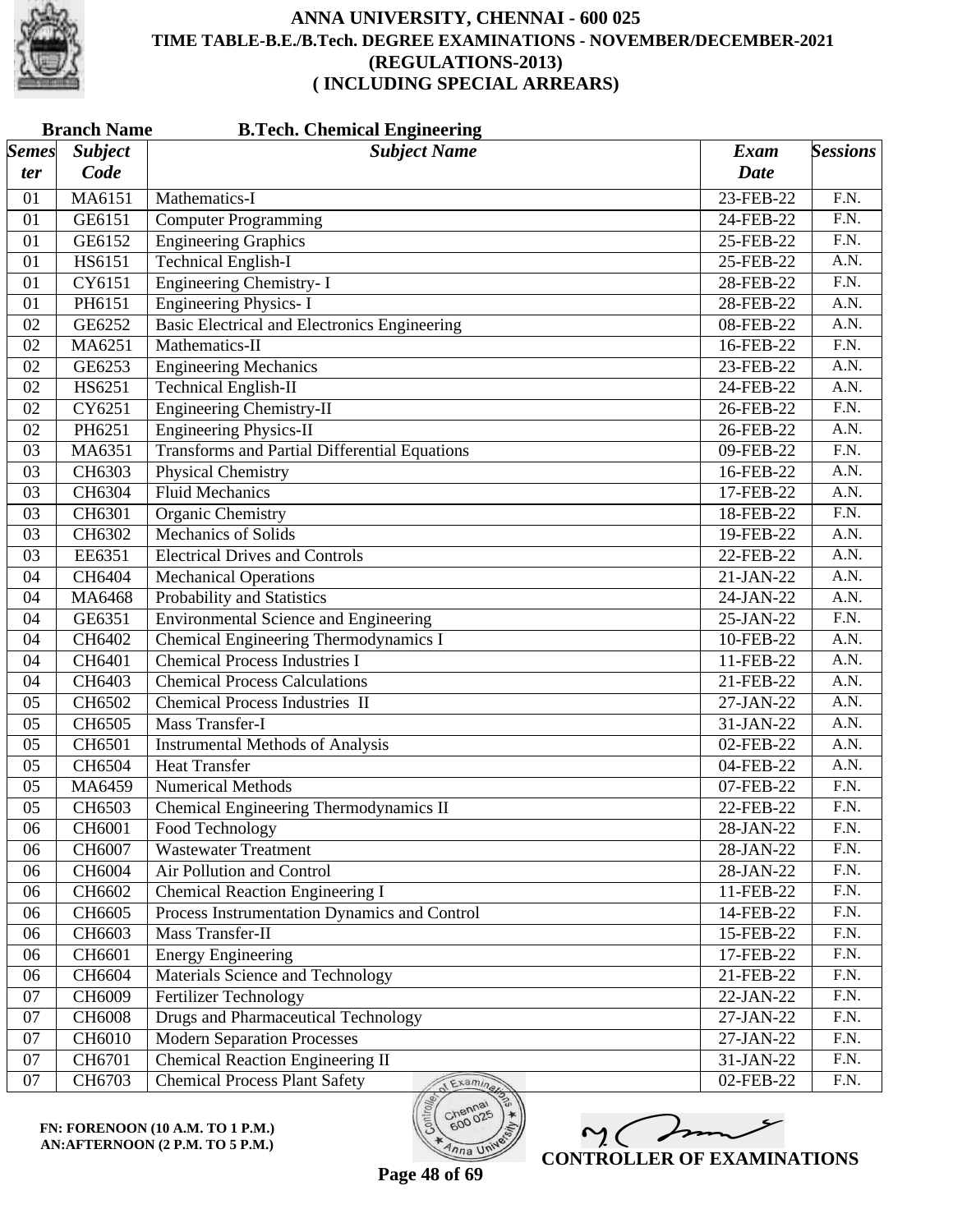

|              | <b>Branch Name</b> | <b>B.Tech. Chemical Engineering</b> |             |                 |
|--------------|--------------------|-------------------------------------|-------------|-----------------|
| <b>Semes</b> | <b>Subject</b>     | <b>Subject Name</b>                 | Exam        | <b>Sessions</b> |
| <i>ter</i>   | Code               |                                     | <b>Date</b> |                 |
| 07           | CH6704             | Process Economics                   | 04-FEB-22   | F.N.            |
| 07           | CH6702             | <b>Transport Phenomena</b>          | 08-FEB-22   | F.N.            |
| 07           | CH6705             | <b>Biochemical Engineering</b>      | 10-FEB-22   | F.N.            |
| 08           | CH6013             | Petroleum Technology                | $21-JAN-22$ | F.N.            |
| 08           | CH6018             | <b>Process Plant Utilities</b>      | 24-JAN-22   | F.N.            |
| 08           | CH6019             | Frontiers of Chemical Engineering   | 24-JAN-22   | F.N.            |
| 08           | GE6757             | <b>Total Quality Management</b>     | 01-FEB-22   | F.N.            |

**FN: FORENOON (10 A.M. TO 1 P.M.) AN:AFTERNOON (2 P.M. TO 5 P.M.)**



 $\overline{\phantom{a}}$  $\sim$  ( **CONTROLLER OF EXAMINATIONS**

**Page 49 of 69**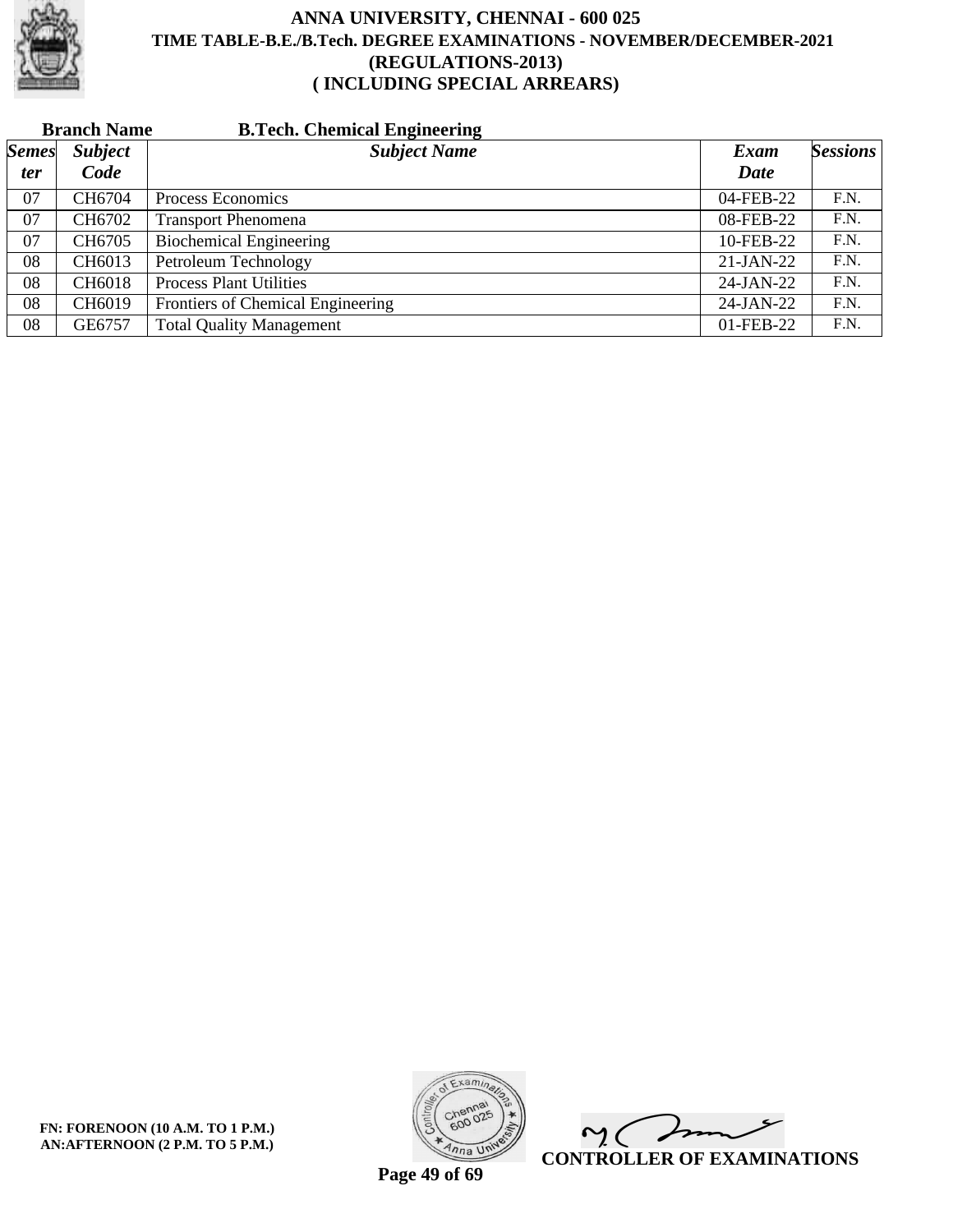

| <b>Branch Name</b><br><b>B.Tech. Information Technology</b> |                             |                                                      |                 |                   |  |
|-------------------------------------------------------------|-----------------------------|------------------------------------------------------|-----------------|-------------------|--|
| <b>Semes</b>                                                | <b>Subject</b>              | <b>Subject Name</b>                                  | <b>Exam</b>     | <b>Sessions</b>   |  |
| ter                                                         | Code                        |                                                      | Date            |                   |  |
| 01                                                          | MA6151                      | Mathematics-I                                        | 23-FEB-22       | F.N.              |  |
| 01                                                          | GE6151                      | <b>Computer Programming</b>                          | 24-FEB-22       | F.N.              |  |
| 01                                                          | GE6152                      | <b>Engineering Graphics</b>                          | 25-FEB-22       | $\overline{F.N.}$ |  |
| 01                                                          | HS6151                      | <b>Technical English-I</b>                           | 25-FEB-22       | A.N.              |  |
| 01                                                          | CY6151                      | <b>Engineering Chemistry-I</b>                       | $28$ -FEB- $22$ | F.N.              |  |
| 01                                                          | PH6151                      | <b>Engineering Physics-I</b>                         | 28-FEB-22       | $\overline{A.N.}$ |  |
| 02                                                          | CS6201                      | <b>Digital Principles and System Design</b>          | 08-FEB-22       | $\overline{F.N.}$ |  |
| 02                                                          | MA6251                      | Mathematics-II                                       | 16-FEB-22       | F.N.              |  |
| 02                                                          | CS6202                      | Programming and Data Structures I                    | 19-FEB-22       | A.N.              |  |
| 02                                                          | HS6251                      | <b>Technical English-II</b>                          | 24-FEB-22       | A.N.              |  |
| 02                                                          | CY6251                      | <b>Engineering Chemistry-II</b>                      | 26-FEB-22       | $\overline{F.N.}$ |  |
| 02                                                          | PH6251                      | <b>Engineering Physics-II</b>                        | 26-FEB-22       | A.N.              |  |
| 03                                                          | GE6351                      | <b>Environmental Science</b> and Engineering         | 25-JAN-22       | F.N.              |  |
| 03                                                          | CS6302                      | <b>Database Management Systems</b>                   | 28-JAN-22       | $\overline{A.N.}$ |  |
| 03                                                          | CS6301                      | Programming and Data Structures -II                  | 08-FEB-22       | $\overline{A.N.}$ |  |
| 03                                                          | MA6351                      | <b>Transforms and Partial Differential Equations</b> | 09-FEB-22       | F.N.              |  |
| 03                                                          | CS6304                      | Analog and Digital Communication                     | 15-FEB-22       | F.N.              |  |
| 03                                                          | CS6303                      | <b>Computer Architecture</b>                         | 18-FEB-22       | $\overline{F.N.}$ |  |
| 04                                                          | MA6453                      | Probability and Queueing Theory                      | 03-FEB-22       | $\overline{F.N.}$ |  |
| 04                                                          | CS6403                      | <b>Software Engineering</b>                          | 10-FEB-22       | $\overline{F.N.}$ |  |
| 04                                                          | CS6402                      | Design and Analysis of Algorithms                    | 14-FEB-22       | F.N.              |  |
| 04                                                          | EC6504                      | Microprocessor and Microcontroller                   | 17-FEB-22       | $\overline{F.N.}$ |  |
| 04                                                          | CS6401                      | <b>Operating Systems</b>                             | 19-FEB-22       | $\overline{F.N.}$ |  |
| 05                                                          | IT6503                      | Web Programming                                      | 22-JAN-22       | A.N.              |  |
| 05                                                          | CS6551                      | <b>Computer Networks</b>                             | 24-JAN-22       | A.N.              |  |
| 05                                                          | IT6502                      | <b>Digital Signal Processing</b>                     | 25-JAN-22       | A.N.              |  |
| 05                                                          | EC6801                      | <b>Wireless Communication</b>                        | 27-JAN-22       | $\overline{A.N.}$ |  |
| 05                                                          | IT6501                      | Graphics and Multimedia                              | 04-FEB-22       | A.N.              |  |
| 05                                                          | CS6502                      | Object Oriented Analysis and Design                  | 09-FEB-22       | A.N.              |  |
| 06                                                          | IT6601                      | <b>Mobile Computing</b>                              | 21-JAN-22       | A.N.              |  |
| 06                                                          | IT6001                      | <b>Advanced Database Technology</b>                  | 22-JAN-22       | F.N.              |  |
| 06                                                          | IT6002                      | <b>Information Theory and Coding Techniques</b>      | 22-JAN-22       | F.N.              |  |
| 06                                                          | GE6757                      | <b>Total Quality Management</b>                      | 01-FEB-22       | F.N.              |  |
| 06                                                          | IT6602                      | <b>Software Architectures</b>                        | 10-FEB-22       | A.N.              |  |
| 06                                                          | $\overline{\text{CS}}$ 6660 | <b>Compiler Design</b>                               | 16-FEB-22       | A.N.              |  |
| 06                                                          | CS6659                      | Artificial Intelligence                              | 17-FEB-22       | A.N.              |  |
| 06                                                          | CS6601                      | Distributed Systems                                  | 18-FEB-22       | A.N.              |  |
| 06                                                          | CS6001                      | C# and .Net Programming                              | 23-FEB-22       | A.N.              |  |
| 07                                                          | IT6702                      | Data Warehousing and Data Mining                     | 01-FEB-22       | A.N.              |  |
| 07                                                          | CS6701                      | Cryptography and Network Security                    | 02-FEB-22       | A.N.              |  |
| 07                                                          | CS6003                      | Ad hoc and Sensor Networks                           | 07-FEB-22       | F.N.              |  |
| 07                                                          | IT6003                      | Multimedia Compression Techniques                    | 07-FEB-22       | F.N.              |  |
|                                                             |                             |                                                      |                 | A.N.              |  |
| 07                                                          | IT6701                      | <b>Information Management</b><br>Examinar            | 14-FEB-22       |                   |  |

**FN: FORENOON (10 A.M. TO 1 P.M.) AN:AFTERNOON (2 P.M. TO 5 P.M.)**

 $m($ **CONTROLLER OF EXAMINATIONS**

600

 $\eta_{n}$  UN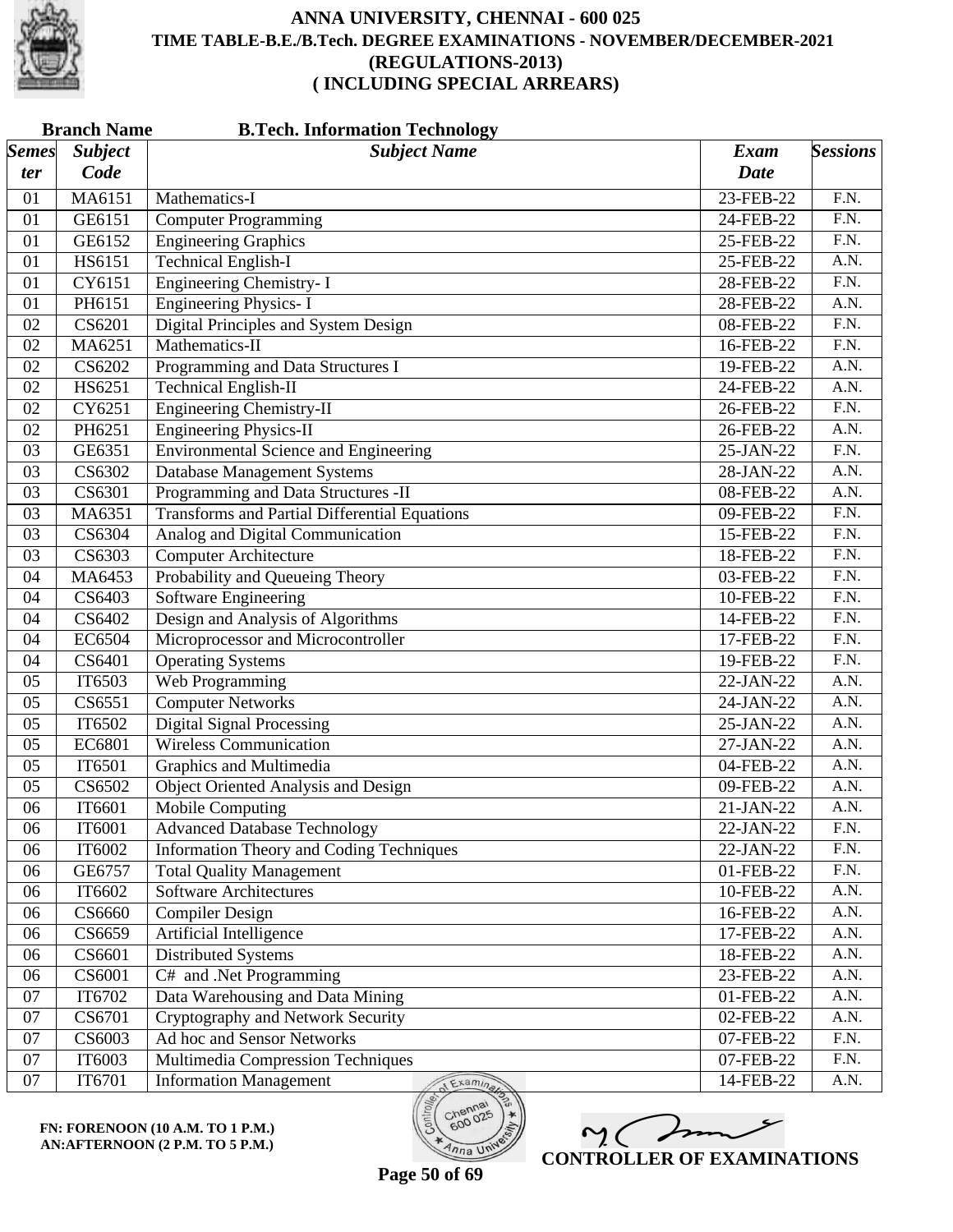

|              | <b>Branch Name</b><br><b>B.Tech. Information Technology</b> |                                         |             |                   |  |  |
|--------------|-------------------------------------------------------------|-----------------------------------------|-------------|-------------------|--|--|
| <b>Semes</b> | <b>Subject</b>                                              | <b>Subject Name</b>                     | Exam        | <b>Sessions</b>   |  |  |
| ter          | Code                                                        |                                         | <b>Date</b> |                   |  |  |
| 07           | CS6703                                                      | Grid and Cloud Computing                | 15-FEB-22   | A.N.              |  |  |
| 07           | IT6005                                                      | <b>Digital Image Processing</b>         | 21-FEB-22   | F.N.              |  |  |
| 07           | IT6006                                                      | Data Analytics                          | 21-FEB-22   | F.N.              |  |  |
| 07           | IT6004                                                      | <b>Software Testing</b>                 | 21-FEB-22   | A.N.              |  |  |
| 08           | IT6009                                                      | Web Engineering                         | 21-JAN-22   | F.N.              |  |  |
| 08           | IT6008                                                      | Network Programming and Management      | 21-JAN-22   | F.N.              |  |  |
| 08           | IT6007                                                      | Free and Open Source Software           | 24-JAN-22   | F.N.              |  |  |
| 08           | GE6075                                                      | Professional Ethics in Engineering      | 24-JAN-22   | F.N.              |  |  |
| 08           | IT6011                                                      | Knowledge Management                    | 27-JAN-22   | $\overline{F.N.}$ |  |  |
| 08           | IT6012                                                      | <b>TCP/IP</b> Design and Implementation | 27-JAN-22   | F.N.              |  |  |
| 08           | IT6013                                                      | <b>Software Quality Assurance</b>       | 27-JAN-22   | F.N.              |  |  |
| 08           | <b>CS6008</b>                                               | Human Computer Interaction              | 27-JAN-22   | F.N.              |  |  |
| 08           | CS6702                                                      | Graph Theory and Applications           | 28-JAN-22   | F.N.              |  |  |
| 08           | IT6010                                                      | <b>Business Intelligence</b>            | 31-JAN-22   | F.N.              |  |  |
| 08           | CS6010                                                      | Social Network Analysis                 | 31-JAN-22   | F.N.              |  |  |
| 08           | CS6004                                                      | <b>Cyber Forensics</b>                  | 31-JAN-22   | A.N.              |  |  |
| 08           | MG6088                                                      | Software Project Management             | 02-FEB-22   | F.N.              |  |  |
| 08           | IT6801                                                      | <b>Service Oriented Architecture</b>    | 04-FEB-22   | F.N.              |  |  |



 $\overline{\phantom{a}}$  $\mathsf{M}(\mathbb{C})$ **CONTROLLER OF EXAMINATIONS**

**Page 51 of 69**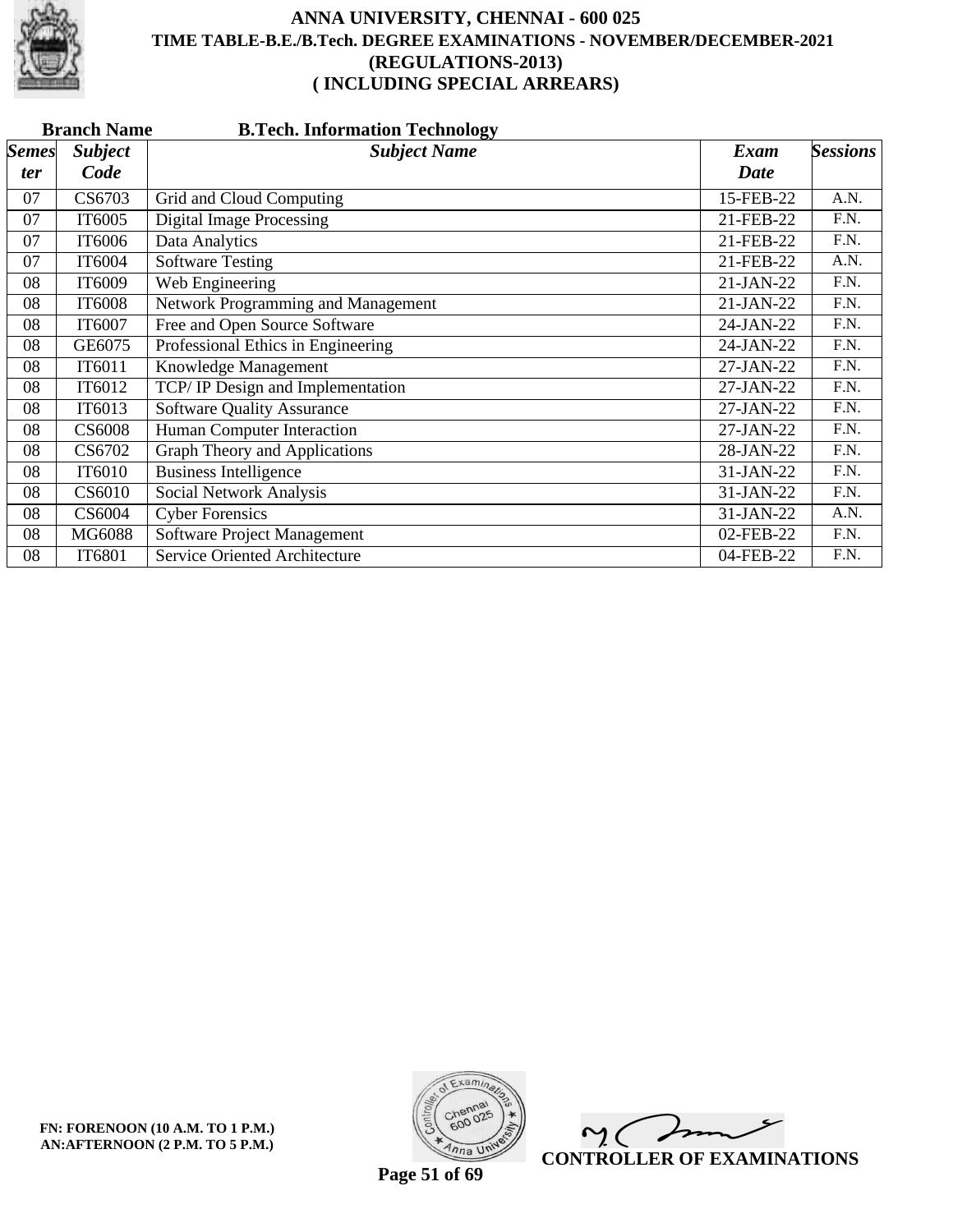

|                       | <b>Branch Name</b><br><b>B.Tech. Polymer Technology</b> |                                                      |             |                   |  |  |  |
|-----------------------|---------------------------------------------------------|------------------------------------------------------|-------------|-------------------|--|--|--|
| $\vert$ Semes $\vert$ | <b>Subject</b>                                          | <b>Subject Name</b>                                  | <b>Exam</b> | <b>Sessions</b>   |  |  |  |
| ter                   | Code                                                    |                                                      | <b>Date</b> |                   |  |  |  |
| 01                    | MA6151                                                  | Mathematics-I                                        | 23-FEB-22   | F.N.              |  |  |  |
| 01                    | GE6151                                                  | Computer Programming                                 | 24-FEB-22   | F.N.              |  |  |  |
| 01                    | GE6152                                                  | <b>Engineering Graphics</b>                          | 25-FEB-22   | $\overline{F.N.}$ |  |  |  |
| 01                    | CY6151                                                  | Engineering Chemistry- I                             | 28-FEB-22   | $\overline{F.N.}$ |  |  |  |
| 01                    | PH6151                                                  | <b>Engineering Physics-I</b>                         | 28-FEB-22   | A.N.              |  |  |  |
| 02                    | GE6252                                                  | <b>Basic Electrical and Electronics Engineering</b>  | 08-FEB-22   | A.N.              |  |  |  |
| 02                    | MA6251                                                  | Mathematics-II                                       | 16-FEB-22   | F.N.              |  |  |  |
| 02                    | GE6253                                                  | <b>Engineering Mechanics</b>                         | 23-FEB-22   | A.N.              |  |  |  |
| 02                    | HS6251                                                  | <b>Technical English-II</b>                          | 24-FEB-22   | A.N.              |  |  |  |
| 02                    | CY6251                                                  | <b>Engineering Chemistry-II</b>                      | 26-FEB-22   | F.N.              |  |  |  |
| 02                    | PH6251                                                  | <b>Engineering Physics-II</b>                        | 26-FEB-22   | A.N.              |  |  |  |
| 03                    | GE6351                                                  | <b>Environmental Science and Engineering</b>         | 25-JAN-22   | $\overline{F.N.}$ |  |  |  |
| 03                    | PT6302                                                  | Organic Chemistry and Technology                     | 27-JAN-22   | A.N.              |  |  |  |
| 03                    | CE6402                                                  | <b>Strength of Materials</b>                         | 28-JAN-22   | $\overline{F.N.}$ |  |  |  |
| 03                    | PT6301                                                  | <b>Materials Engineering</b>                         | 31-JAN-22   | $\overline{A.N.}$ |  |  |  |
| 03                    | PT6303                                                  | <b>Polymer Chemistry</b>                             | 01-FEB-22   | A.N.              |  |  |  |
| 03                    | MA6351                                                  | <b>Transforms and Partial Differential Equations</b> | 09-FEB-22   | F.N.              |  |  |  |
| 04                    | MA6468                                                  | Probability and Statistics                           | 24-JAN-22   | A.N.              |  |  |  |
| 04                    | PT6402                                                  | Polymer Structure and Property Relationship          | 03-FEB-22   | A.N.              |  |  |  |
| 04                    | PT6404                                                  | <b>Physical Chemistry of Polymers</b>                | 07-FEB-22   | A.N.              |  |  |  |
| 04                    | PT6403                                                  | Principles of Chemical Engineering                   | 09-FEB-22   | A.N.              |  |  |  |
| 04                    | PT6405                                                  | <b>Polymeric Materials</b>                           | 11-FEB-22   | A.N.              |  |  |  |
| 04                    | PT6401                                                  | Mould Manufacturing Engineering                      | 15-FEB-22   | A.N.              |  |  |  |
| 05                    | MA6459                                                  | <b>Numerical Methods</b>                             | 07-FEB-22   | $\overline{F.N.}$ |  |  |  |
| 05                    | PT6502                                                  | Polymer Compounding Technology                       | 10-FEB-22   | F.N.              |  |  |  |
| 05                    | PT6503                                                  | Analysis and Characterisation of Polymers            | 14-FEB-22   | F.N.              |  |  |  |
| 05                    | PT6501                                                  | Polymer Rheology and Fluid Mechanics                 | 16-FEB-22   | A.N.              |  |  |  |
| 05                    | PT6504                                                  | Processing Technology I                              | 17-FEB-22   | $\overline{F.N.}$ |  |  |  |
| 05                    | PT6505                                                  | Thermosets and composites                            | 19-FEB-22   | F.N.              |  |  |  |
| 06                    | PL6005                                                  | Polyurethane Technology                              | 24-JAN-22   | F.N.              |  |  |  |
| 06                    | PT6605                                                  | Processing Technology II                             | 03-FEB-22   | F.N.              |  |  |  |
| 06                    | PT6604                                                  | Process Control and Instrumentation                  | 08-FEB-22   | F.N.              |  |  |  |
| 06                    | PL6606                                                  | Rubber Technology                                    | 11-FEB-22   | F.N.              |  |  |  |
| 06                    | PT6602                                                  | <b>Polymer Reaction Engineering</b>                  | 15-FEB-22   | F.N.              |  |  |  |
| 06                    | PT6601                                                  | <b>Mould and Die Design</b>                          | 18-FEB-22   | $\overline{F.N.}$ |  |  |  |
| 06                    | PT6603                                                  | <b>Polymer Testing Methods</b>                       | 21-FEB-22   | F.N.              |  |  |  |
| 07                    | MG6851                                                  | Principles of Management                             | 21-JAN-22   | A.N.              |  |  |  |
| 07                    | PT6005                                                  | <b>Fibre Reinforced Plastics</b>                     | 22-JAN-22   | F.N.              |  |  |  |
| 07                    | PT6704                                                  | Speciality Polymers and Applications                 | 27-JAN-22   | $\overline{F.N.}$ |  |  |  |
| 07                    | PT6703                                                  | <b>Rubber Product Manufacturing Technology</b>       | 31-JAN-22   | F.N.              |  |  |  |
| 07                    | GE6757                                                  | <b>Total Quality Management</b>                      | 01-FEB-22   | F.N.              |  |  |  |
| 07                    | PT6701                                                  | Polymer Blends and Alloys                            | 02-FEB-22   | F.N.              |  |  |  |
| 07                    | PT6702                                                  | Polymer Product Design<br>Examina                    | 04-FEB-22   | F.N.              |  |  |  |

**FN: FORENOON (10 A.M. TO 1 P.M.) AN:AFTERNOON (2 P.M. TO 5 P.M.)**

 $m<sub>2</sub>$ **CONTROLLER OF EXAMINATIONS**

 $600$ 

 $\overline{\eta_{n}}$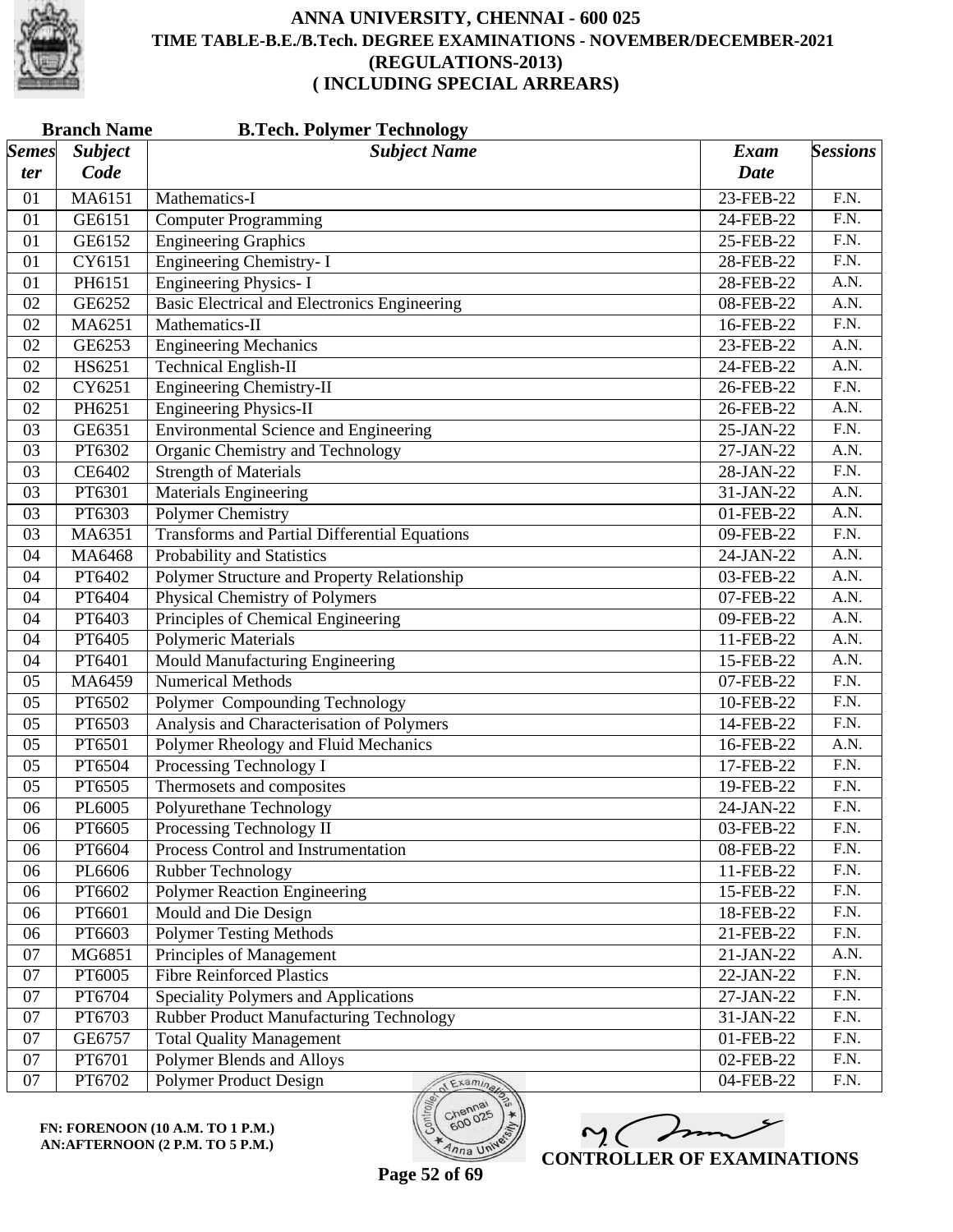

|              | <b>B.Tech. Handloom &amp; Textile Technology</b><br><b>Branch Name</b> |                                              |           |                 |  |  |  |
|--------------|------------------------------------------------------------------------|----------------------------------------------|-----------|-----------------|--|--|--|
| <b>Semes</b> | <b>Subject</b>                                                         | <b>Subject Name</b>                          | Exam      | <b>Sessions</b> |  |  |  |
| ter          | Code                                                                   |                                              | Date      |                 |  |  |  |
| 01           | MA6151                                                                 | Mathematics-I                                | 23-FEB-22 | F.N.            |  |  |  |
| 01           | GE6151                                                                 | <b>Computer Programming</b>                  | 24-FEB-22 | F.N.            |  |  |  |
| 01           | GE6152                                                                 | <b>Engineering Graphics</b>                  | 25-FEB-22 | F.N.            |  |  |  |
| 01           | CY6151                                                                 | Engineering Chemistry-I                      | 28-FEB-22 | F.N.            |  |  |  |
| 01           | PH6151                                                                 | Engineering Physics- I                       | 28-FEB-22 | A.N.            |  |  |  |
| 02           | GE6252                                                                 | Basic Electrical and Electronics Engineering | 08-FEB-22 | A.N.            |  |  |  |
| 02           | MA6251                                                                 | Mathematics-II                               | 16-FEB-22 | F.N.            |  |  |  |
| 02           | GE6253                                                                 | <b>Engineering Mechanics</b>                 | 23-FEB-22 | A.N.            |  |  |  |
| 02           | CY6251                                                                 | Engineering Chemistry-II                     | 26-FEB-22 | F.N.            |  |  |  |
| 02           | PH6251                                                                 | <b>Engineering Physics-II</b>                | 26-FEB-22 | A.N.            |  |  |  |
| 03           | MA6468                                                                 | Probability and Statistics                   | 24-JAN-22 | A.N.            |  |  |  |
| 04           | MA6459                                                                 | <b>Numerical Methods</b>                     | 07-FEB-22 | F.N.            |  |  |  |
| 04           | CE6460                                                                 | Solid Mechanics                              | 09-FEB-22 | A.N.            |  |  |  |



 $\overline{\phantom{a}}$  $\sim$  ( **CONTROLLER OF EXAMINATIONS**

**Page 53 of 69**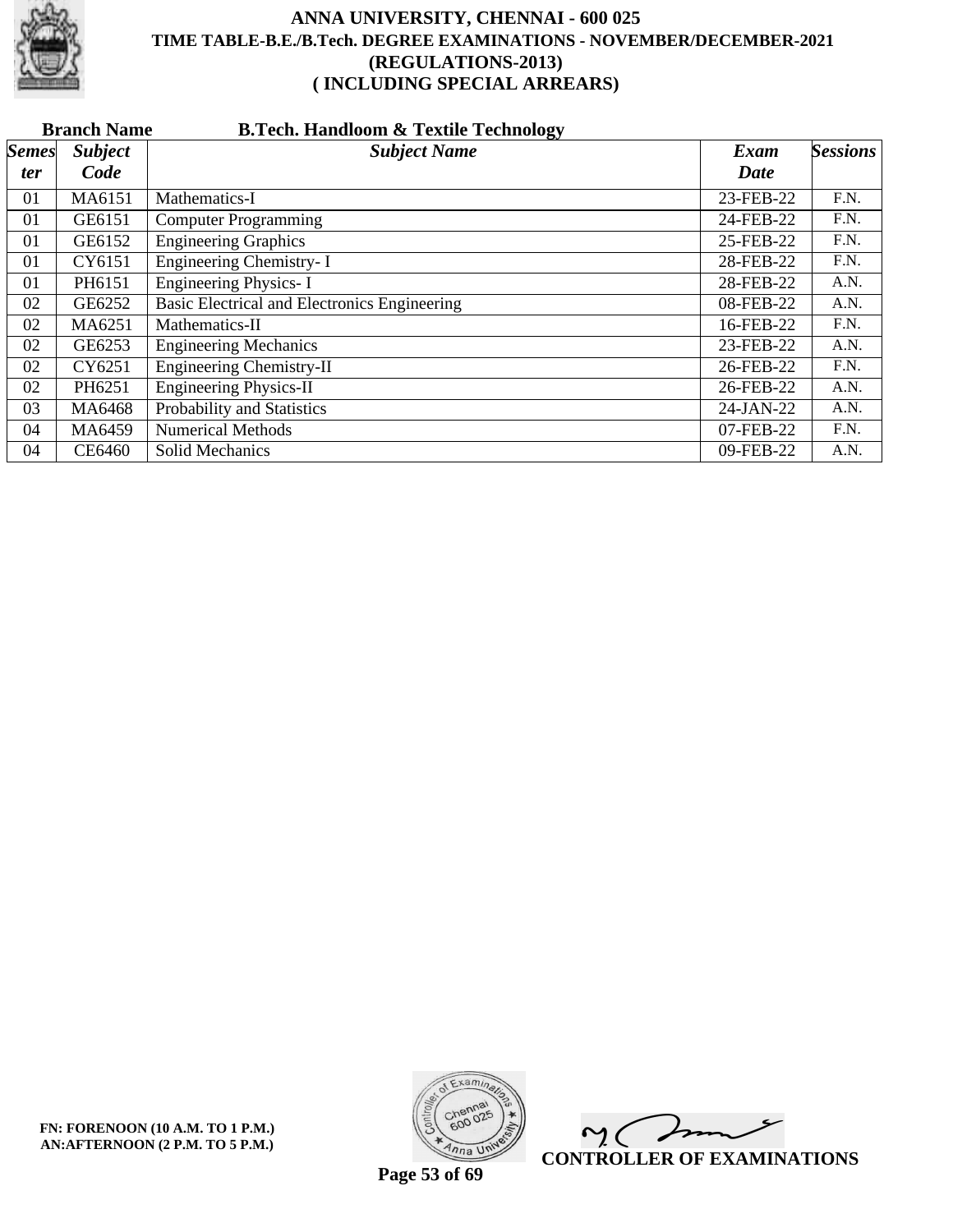

| <b>Branch Name</b><br><b>B.Tech. Textile Chemistry</b> |                |                                                       |                         |                   |  |
|--------------------------------------------------------|----------------|-------------------------------------------------------|-------------------------|-------------------|--|
| $\vert$ Semes $\vert$                                  | <b>Subject</b> | <b>Subject Name</b>                                   | Exam                    | <b>Sessions</b>   |  |
| ter                                                    | Code           |                                                       | <b>Date</b>             |                   |  |
| 01                                                     | MA6151         | Mathematics-I                                         | 23-FEB-22               | F.N.              |  |
| 01                                                     | GE6151         | <b>Computer Programming</b>                           | 24-FEB-22               | F.N.              |  |
| 01                                                     | GE6152         | <b>Engineering Graphics</b>                           | 25-FEB-22               | $\overline{F.N.}$ |  |
| 01                                                     | CY6151         | <b>Engineering Chemistry-I</b>                        | 28-FEB-22               | $\overline{F.N.}$ |  |
| 01                                                     | PH6151         | <b>Engineering Physics-I</b>                          | 28-FEB-22               | A.N.              |  |
| 02                                                     | GE6252         | <b>Basic Electrical and Electronics Engineering</b>   | 08-FEB-22               | A.N.              |  |
| 02                                                     | MA6251         | Mathematics-II                                        | 16-FEB-22               | F.N.              |  |
| 02                                                     | GE6253         | <b>Engineering Mechanics</b>                          | 23-FEB-22               | A.N.              |  |
| 02                                                     | CY6251         | <b>Engineering Chemistry-II</b>                       | 26-FEB-22               | F.N.              |  |
| 02                                                     | PH6251         | <b>Engineering Physics-II</b>                         | 26-FEB-22               | A.N.              |  |
| 03                                                     | TT6302         | <b>Polymer Science</b>                                | 21-JAN-22               | A.N.              |  |
| 03                                                     | MA6468         | Probability and Statistics                            | 24-JAN-22               | A.N.              |  |
| 03                                                     | GE6351         | <b>Environmental Science and Engineering</b>          | 25-JAN-22               | $\overline{F.N.}$ |  |
| 03                                                     | <b>TC6301</b>  | <b>Structure and Properties of Fibres</b>             | 31-JAN-22               | A.N.              |  |
| 03                                                     | TC6302         | <b>Technology of Yarn Manufacture</b>                 | 18-FEB-22               | A.N.              |  |
| 03                                                     | TC6303         | <b>Organic Chemistry</b>                              | 22-FEB-22               | A.N.              |  |
| 04                                                     | TC6403         | Principles & Theory of Dyeing                         | 01-FEB-22               | A.N.              |  |
| 04                                                     | <b>TC6404</b>  | <b>Physical Testing of Textile Materials</b>          | 03-FEB-22               | A.N.              |  |
| 04                                                     | MA6459         | <b>Numerical Methods</b>                              | 07-FEB-22               | $\overline{F.N.}$ |  |
| 04                                                     | <b>TC6405</b>  | Technology of Fabric Manufacture                      | 11-FEB-22               | A.N.              |  |
| 04                                                     | <b>TC6402</b>  | Preparation of Textiles for Coloration                | 16-FEB-22               | A.N.              |  |
| 04                                                     | <b>TC6401</b>  | Chemistry and Technology of Intermediates and Dyes    | 21-FEB-22               | $\overline{F.N.}$ |  |
| 05                                                     | <b>TC6505</b>  | <b>Computer Colour Matching</b>                       | 08-FEB-22               | $\overline{F.N.}$ |  |
| 05                                                     | <b>TC6506</b>  | <b>Dyeing of Synthetic Textiles</b>                   | 09-FEB-22               | A.N.              |  |
| 05                                                     | <b>TC6501</b>  | <b>Chemistry of Textile Auxiliaries</b>               | 11-FEB-22               | $\overline{F.N.}$ |  |
| 05                                                     | <b>TC6502</b>  | <b>Wet Processing Machinery</b>                       | 15-FEB-22               | F.N.              |  |
| 05                                                     | TC6503         | <b>Dyeing of Textile Materials-I</b>                  | 18-FEB-22               | $\overline{F.N.}$ |  |
| 05                                                     | <b>TC6504</b>  | <b>Technology of Printing-I</b>                       | 22-FEB-22               | $\overline{F.N.}$ |  |
| 06                                                     | <b>TC6001</b>  | Eco-Friendly dyes, chemicals and Processing           | 31-JAN-22               | F.N.              |  |
| 06                                                     | TC6601         | <b>Technology of Finishing</b>                        | 04-FEB-22               | F.N.              |  |
| 06                                                     | TC6603         | Technology of Printing-II                             | 10-FEB-22               | F.N.              |  |
| 06                                                     | TC6602         | <b>Dyeing of Textile Materials-II</b>                 | 14-FEB-22               | F.N.              |  |
| 06                                                     | <b>TC6605</b>  | <b>Garment Manufacturing and Processing</b>           | 17-FEB-22               | F.N.              |  |
| 06                                                     | TC6604         | <b>Instrumental Methods of Chemical Analysis</b>      | 19-FEB-22               | F.N.              |  |
| 07                                                     | <b>TC6004</b>  | <b>Technical Textiles</b>                             | $\overline{2}$ 1-JAN-22 | F.N.              |  |
| $07\,$                                                 | <b>TC6008</b>  | <b>Advanced Wet Processing Machinery</b>              | 24-JAN-22               | F.N.              |  |
| 07                                                     | TC6701         | Water and Effluent Treatment and Pollution Control    | 28-JAN-22               | F.N.              |  |
| 07                                                     | TC6702         | Process and Quality control in Textile Wet Processing | 02-FEB-22               | F.N.              |  |
| 07                                                     | TT6702         | <b>Operations Research for Textile Industry</b>       | 03-FEB-22               | F.N.              |  |
| 07                                                     | TT6701         | <b>Total Quality Management for Textile Industry</b>  | 09-FEB-22               | F.N.              |  |



 $\overline{\phantom{a}}$  $\mathsf{M}(\mathbb{C})$ **CONTROLLER OF EXAMINATIONS**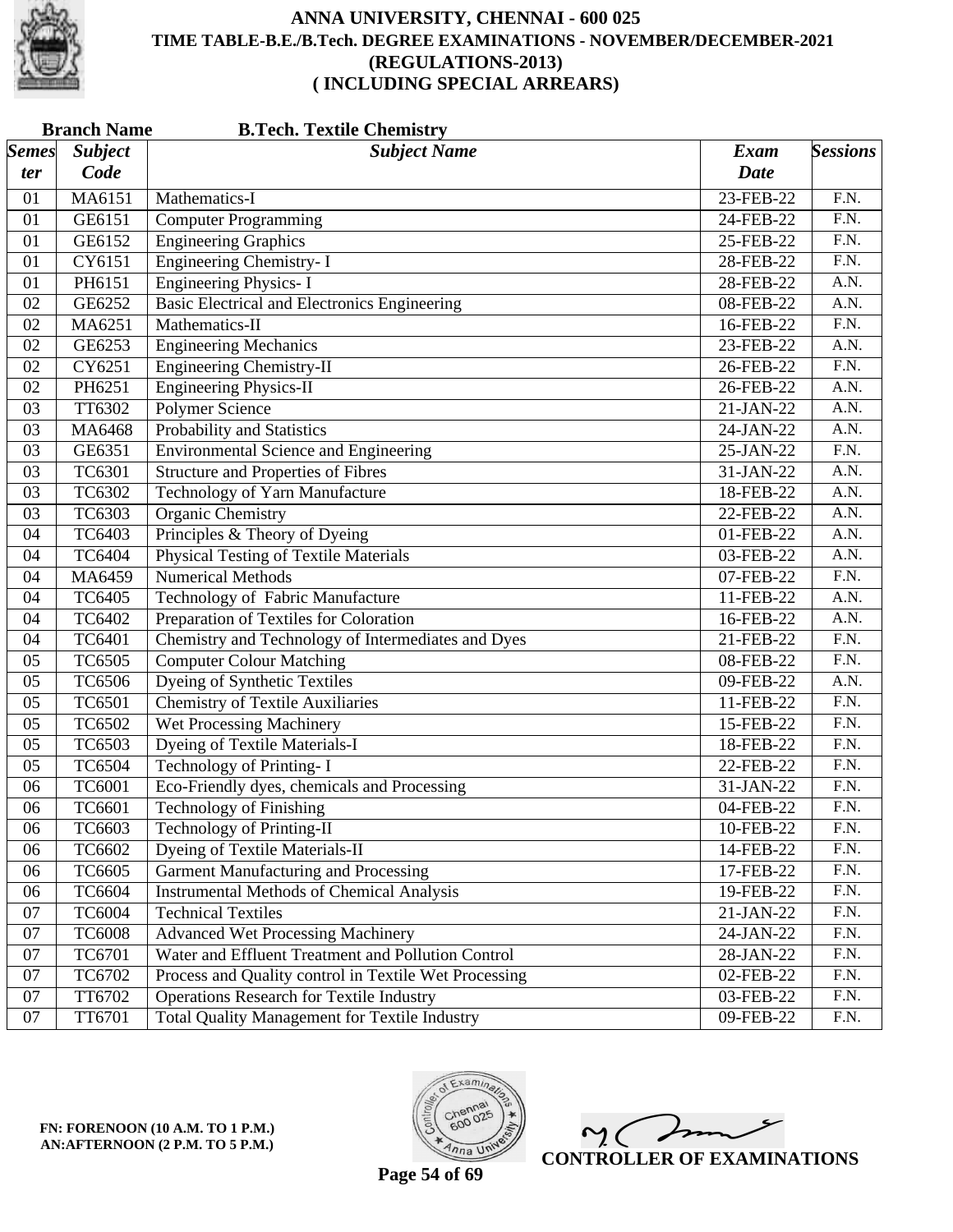

| <b>Branch Name</b><br><b>B.Tech. Textile Technology</b> |                |                                                         |             |                   |  |  |
|---------------------------------------------------------|----------------|---------------------------------------------------------|-------------|-------------------|--|--|
| <b>Semes</b>                                            | <b>Subject</b> | <b>Subject Name</b>                                     | <b>Exam</b> | <b>Sessions</b>   |  |  |
| ter                                                     | Code           |                                                         | <b>Date</b> |                   |  |  |
| 01                                                      | MA6151         | Mathematics-I                                           | 23-FEB-22   | F.N.              |  |  |
| 01                                                      | GE6151         | <b>Computer Programming</b>                             | 24-FEB-22   | $\overline{F.N.}$ |  |  |
| 01                                                      | GE6152         | <b>Engineering Graphics</b>                             | 25-FEB-22   | $\overline{F.N.}$ |  |  |
| 01                                                      | HS6151         | <b>Technical English-I</b>                              | 25-FEB-22   | A.N.              |  |  |
| 01                                                      | CY6151         | <b>Engineering Chemistry-I</b>                          | 28-FEB-22   | F.N.              |  |  |
| 01                                                      | PH6151         | <b>Engineering Physics-I</b>                            | 28-FEB-22   | A.N.              |  |  |
| 02                                                      | GE6252         | <b>Basic Electrical and Electronics Engineering</b>     | 08-FEB-22   | $\overline{A.N.}$ |  |  |
| 02                                                      | MA6251         | Mathematics-II                                          | 16-FEB-22   | $\overline{F.N.}$ |  |  |
| 02                                                      | GE6253         | <b>Engineering Mechanics</b>                            | 23-FEB-22   | A.N.              |  |  |
| 02                                                      | HS6251         | <b>Technical English-II</b>                             | 24-FEB-22   | $\overline{A.N.}$ |  |  |
| 02                                                      | CY6251         | <b>Engineering Chemistry-II</b>                         | 26-FEB-22   | $\overline{F.N.}$ |  |  |
| 02                                                      | PH6251         | <b>Engineering Physics-II</b>                           | 26-FEB-22   | A.N.              |  |  |
| 03                                                      | TT6302         | Polymer Science                                         | 21-JAN-22   | A.N.              |  |  |
| 03                                                      | MA6468         | Probability and Statistics                              | 24-JAN-22   | A.N.              |  |  |
| 03                                                      | GE6351         | <b>Environmental Science and Engineering</b>            | 25-JAN-22   | $\overline{F.N.}$ |  |  |
| 03                                                      | <b>TT6304</b>  | <b>Technology of Pre Spinning Process</b>               | 02-FEB-22   | A.N.              |  |  |
| 03                                                      | TT6303         | <b>Technology of Pre Weaving Process</b>                | 04-FEB-22   | A.N.              |  |  |
| 03                                                      | TT6301         | <b>Characteristics of Textile Fibres I</b>              | 19-FEB-22   | A.N.              |  |  |
| 04                                                      | MA6459         | <b>Numerical Methods</b>                                | 07-FEB-22   | F.N.              |  |  |
| 04                                                      | TT6402         | <b>Fabric Structure</b>                                 | 08-FEB-22   | F.N.              |  |  |
| 04                                                      | CE6460         | Solid Mechanics                                         | 09-FEB-22   | A.N.              |  |  |
| 04                                                      | TT6404         | Technology of Woven Fabric Manufacture                  | 16-FEB-22   | A.N.              |  |  |
| 04                                                      | TT6403         | Technology of Yarn Spinning                             | 17-FEB-22   | $\overline{F.N.}$ |  |  |
| 04                                                      | TT6401         | <b>Characteristics of Textile Fibres-II</b>             | 22-FEB-22   | $\overline{F.N.}$ |  |  |
| 05                                                      | TT6503         | Knitting Technology                                     | 28-JAN-22   | F.N.              |  |  |
| 05                                                      | TT6502         | Quality Evaluation of Fibres and Yarns                  | 14-FEB-22   | $\overline{F.N.}$ |  |  |
| 05                                                      | TT6505         | Technology of Manufactured Fibre Production             | 14-FEB-22   | $\overline{A.N.}$ |  |  |
| 05                                                      | <b>TT6504</b>  | Chemical Processing of Textile Materials - I            | 15-FEB-22   | $\overline{F.N.}$ |  |  |
| 05                                                      | TT6501         | Process Control in Spinning                             | 19-FEB-22   | F.N.              |  |  |
| 06                                                      | TT6603         | <b>Technology of Bonded Fabrics</b>                     | 21-JAN-22   | F.N.              |  |  |
| 06                                                      | TT6606         | <b>Garment Manufacturing Technology</b>                 | 22-JAN-22   | A.N.              |  |  |
| 06                                                      | TT6601         | <b>Fabric Quality Evaluation</b>                        | 02-FEB-22   | F.N.              |  |  |
| 06                                                      | TT6605         | Chemical Processing of Textile Materials - II           | 04-FEB-22   | F.N.              |  |  |
| 06                                                      | TT6604         | Mechanics of Textile Machinery                          | 10-FEB-22   | F.N.              |  |  |
| 06                                                      | TT6602         | Financial Management for Textile and Apparel Industries | 11-FEB-22   | F.N.              |  |  |
| $07\,$                                                  | GE6075         | Professional Ethics in Engineering                      | 24-JAN-22   | F.N.              |  |  |
| 07                                                      | TT6001         | <b>High Performance Fibres</b>                          | 24-JAN-22   | F.N.              |  |  |
| 07                                                      | TT6703         | Clothing comfort                                        | 01-FEB-22   | F.N.              |  |  |
| 07                                                      | TT6702         | <b>Operations Research for Textile Industry</b>         | 03-FEB-22   | F.N.              |  |  |
| 07                                                      | TT6701         | <b>Total Quality Management for Textile Industry</b>    | 09-FEB-22   | F.N.              |  |  |
| 07                                                      | TT6704         | <b>Structural Mechanics of Fabrics</b>                  | 18-FEB-22   | F.N.              |  |  |
| 07                                                      | TT6705         | <b>Structural Mechanics of Yarns</b>                    | 21-FEB-22   | F.N.              |  |  |
| ${\bf 08}$                                              | TT6007         | Medical Textiles<br>Examinac                            | 22-JAN-22   | F.N.              |  |  |

**FN: FORENOON (10 A.M. TO 1 P.M.) AN:AFTERNOON (2 P.M. TO 5 P.M.)**



600

 $\overline{\eta_{n}}$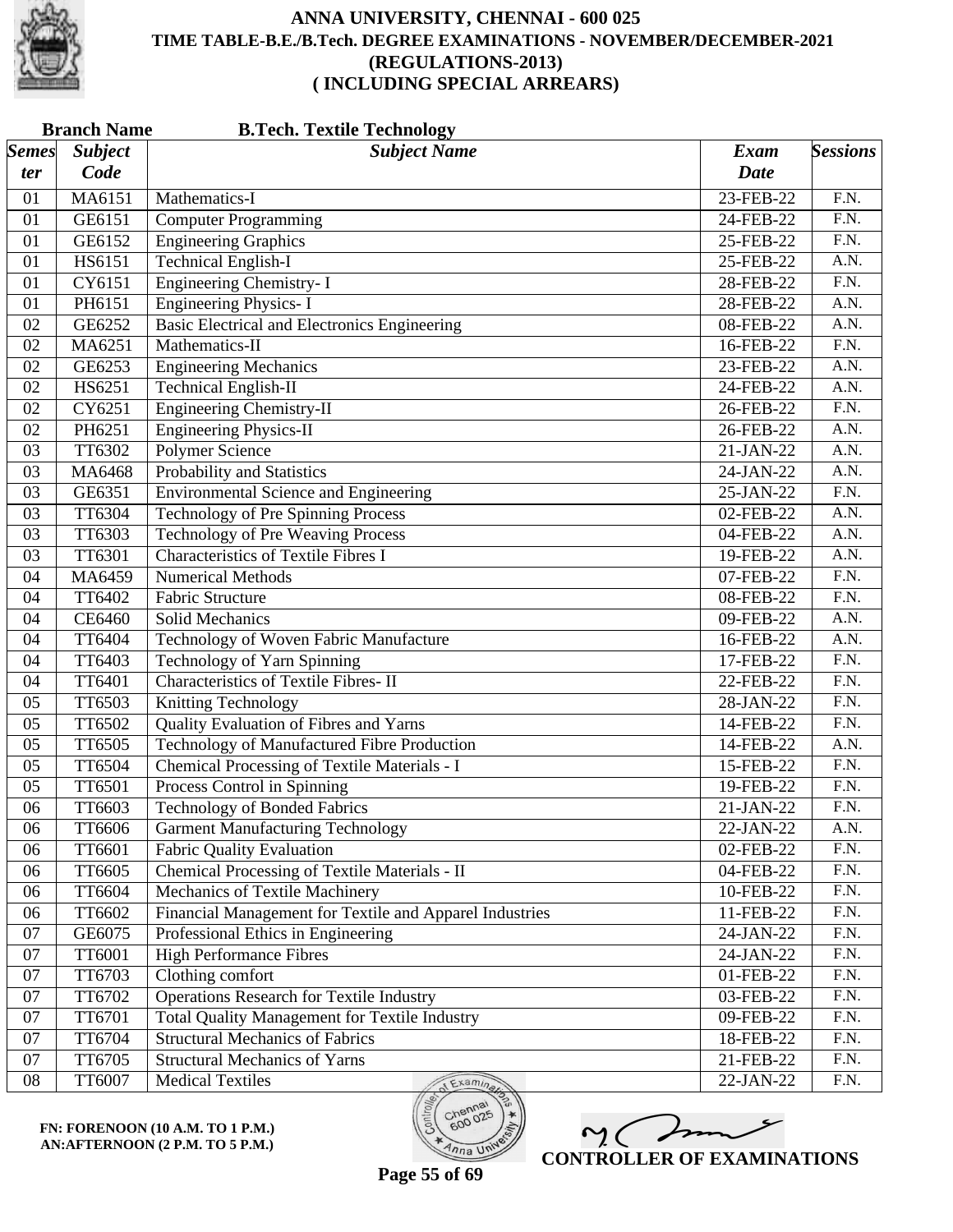

| <b>Branch Name</b> |                | <b>B.Tech. Textile Technology</b>            |              |                 |
|--------------------|----------------|----------------------------------------------|--------------|-----------------|
| <b>Semes</b>       | <b>Subject</b> | <b>Subject Name</b>                          | Exam         | <b>Sessions</b> |
| ter                | Code           |                                              | <b>Date</b>  |                 |
| 08                 | TT6006         | Supply Chain Management for Textile Industry | $22-JAN-22$  | F.N.            |
| 08                 | FT6605         | Industrial Engineering in Apparel Industry   | $25$ -JAN-22 | A.N.            |
| 08                 | FT6606         | Apparel Marketing and Merchandising          | 27-JAN-22    | F.N.            |



 $\sqrt{2}$  $\sim$  ( **CONTROLLER OF EXAMINATIONS**

**Page 56 of 69**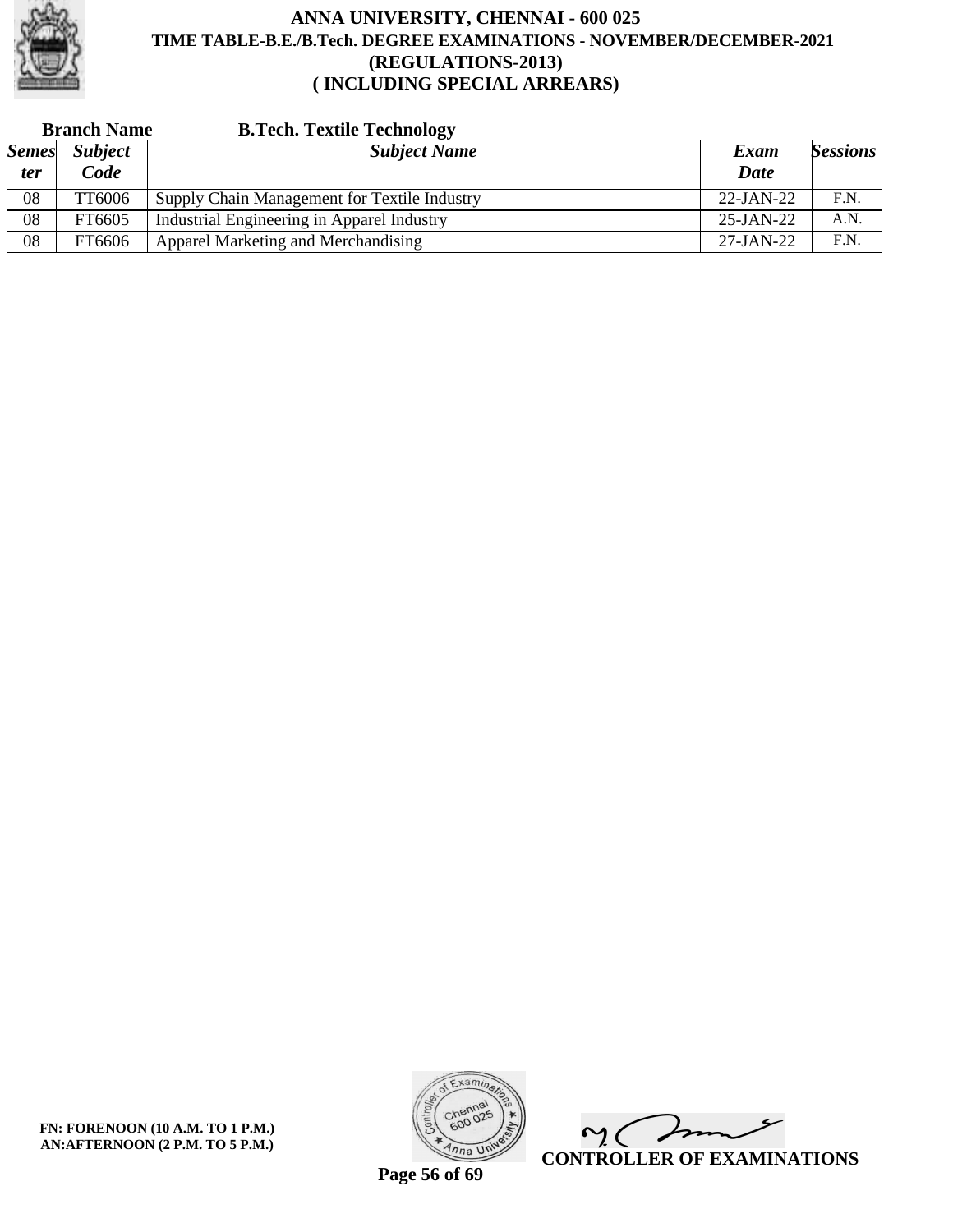

|              | <b>Branch Name</b> | <b>B.Tech. Fashion Technology</b>                   |             |                   |
|--------------|--------------------|-----------------------------------------------------|-------------|-------------------|
| <b>Semes</b> | <b>Subject</b>     | <b>Subject Name</b>                                 | <b>Exam</b> | <b>Sessions</b>   |
| ter          | Code               |                                                     | <b>Date</b> |                   |
| 01           | MA6151             | Mathematics-I                                       | 23-FEB-22   | F.N.              |
| 01           | GE6151             | <b>Computer Programming</b>                         | 24-FEB-22   | F.N.              |
| 01           | GE6152             | <b>Engineering Graphics</b>                         | 25-FEB-22   | $\overline{F.N.}$ |
| 01           | CY6151             | Engineering Chemistry- I                            | 28-FEB-22   | $\overline{F.N.}$ |
| 01           | PH6151             | <b>Engineering Physics-I</b>                        | 28-FEB-22   | A.N.              |
| 02           | GE6252             | <b>Basic Electrical and Electronics Engineering</b> | 08-FEB-22   | $\overline{A.N.}$ |
| 02           | MA6251             | Mathematics-II                                      | 16-FEB-22   | $\overline{F.N.}$ |
| 02           | GE6253             | <b>Engineering Mechanics</b>                        | 23-FEB-22   | A.N.              |
| 02           | HS6251             | <b>Technical English-II</b>                         | 24-FEB-22   | A.N.              |
| 02           | CY6251             | <b>Engineering Chemistry-II</b>                     | 26-FEB-22   | $\overline{F.N.}$ |
| 02           | PH6251             | <b>Engineering Physics-II</b>                       | 26-FEB-22   | $\overline{A.N.}$ |
| 03           | MA6468             | Probability and Statistics                          | 24-JAN-22   | A.N.              |
| 03           | GE6351             | <b>Environmental Science and Engineering</b>        | 25-JAN-22   | $\overline{F.N.}$ |
| 03           | FT6303             | <b>Fashion Evolution</b>                            | 09-FEB-22   | A.N.              |
| 03           | TC6302             | Technology of Yarn Manufacture                      | 18-FEB-22   | $\overline{A.N.}$ |
| 03           | FT6301             | <b>Textile Fibres</b>                               | 21-FEB-22   | $\overline{F.N.}$ |
| 04           | FT6404             | <b>Textile Chemical Processing I</b>                | 01-FEB-22   | A.N.              |
| 04           | FT6403             | <b>Garment Production Machinery and Equipments</b>  | 03-FEB-22   | A.N.              |
| 04           | <b>TT6402</b>      | <b>Fabric Structure</b>                             | 08-FEB-22   | $\overline{F.N.}$ |
| 04           | FT6402             | Fashion accessories and costumes                    | 10-FEB-22   | A.N.              |
| 04           | <b>TC6405</b>      | Technology of Fabric Manufacture                    | 11-FEB-22   | A.N.              |
| 04           | FT6401             | <b>Pattern Engineering I</b>                        | 22-FEB-22   | $\overline{F.N.}$ |
| 05           | FT6503             | <b>Garment Finishing and Clothing Care</b>          | 04-FEB-22   | F.N.              |
| 05           | FT6504             | <b>Apparel Production Planning and Control</b>      | 10-FEB-22   | $\overline{F.N.}$ |
| 05           | FT6505             | Pattern Engineering II                              | 14-FEB-22   | F.N.              |
| 05           | FT6501             | <b>Textile Chemical Processing - II</b>             | 18-FEB-22   | F.N.              |
| 05           | FT6502             | <b>Textile and Apparel Quality Evaluation</b>       | 19-FEB-22   | $\overline{F.N.}$ |
| 06           | FT6605             | <b>Industrial Engineering in Apparel Industry</b>   | 25-JAN-22   | A.N.              |
| 06           | FT6606             | Apparel Marketing and Merchandising                 | 27-JAN-22   | F.N.              |
| 06           | FT6603             | <b>Fashion Forecasting</b>                          | 09-FEB-22   | F.N.              |
| 06           | FT6602             | Speciality Fabrics and Technology                   | 11-FEB-22   | F.N.              |
| 06           | FT6604             | <b>Apparel Costing</b>                              | 17-FEB-22   | F.N.              |
| 07           | MG6089             | <b>Supply Chain Management</b>                      | 27-JAN-22   | A.N.              |
| 07           | FT6003             | <b>Garment Trims and Accessories</b>                | 31-JAN-22   | F.N.              |
| 07           | GE6757             | <b>Total Quality Management</b>                     | 01-FEB-22   | F.N.              |
| 07           | FT6006             | Apparel Size and Fit analysis                       | 02-FEB-22   | F.N.              |
| 07           | FT6701             | Visual Merchandising                                | 03-FEB-22   | F.N.              |
| 07           | FT6702             | <b>Home Textiles</b>                                | 07-FEB-22   | F.N.              |
| ${\bf 08}$   | GE6075             | Professional Ethics in Engineering                  | 24-JAN-22   | F.N.              |



 $\overline{\phantom{a}}$  $\mathsf{M}(\mathbb{C})$ **CONTROLLER OF EXAMINATIONS**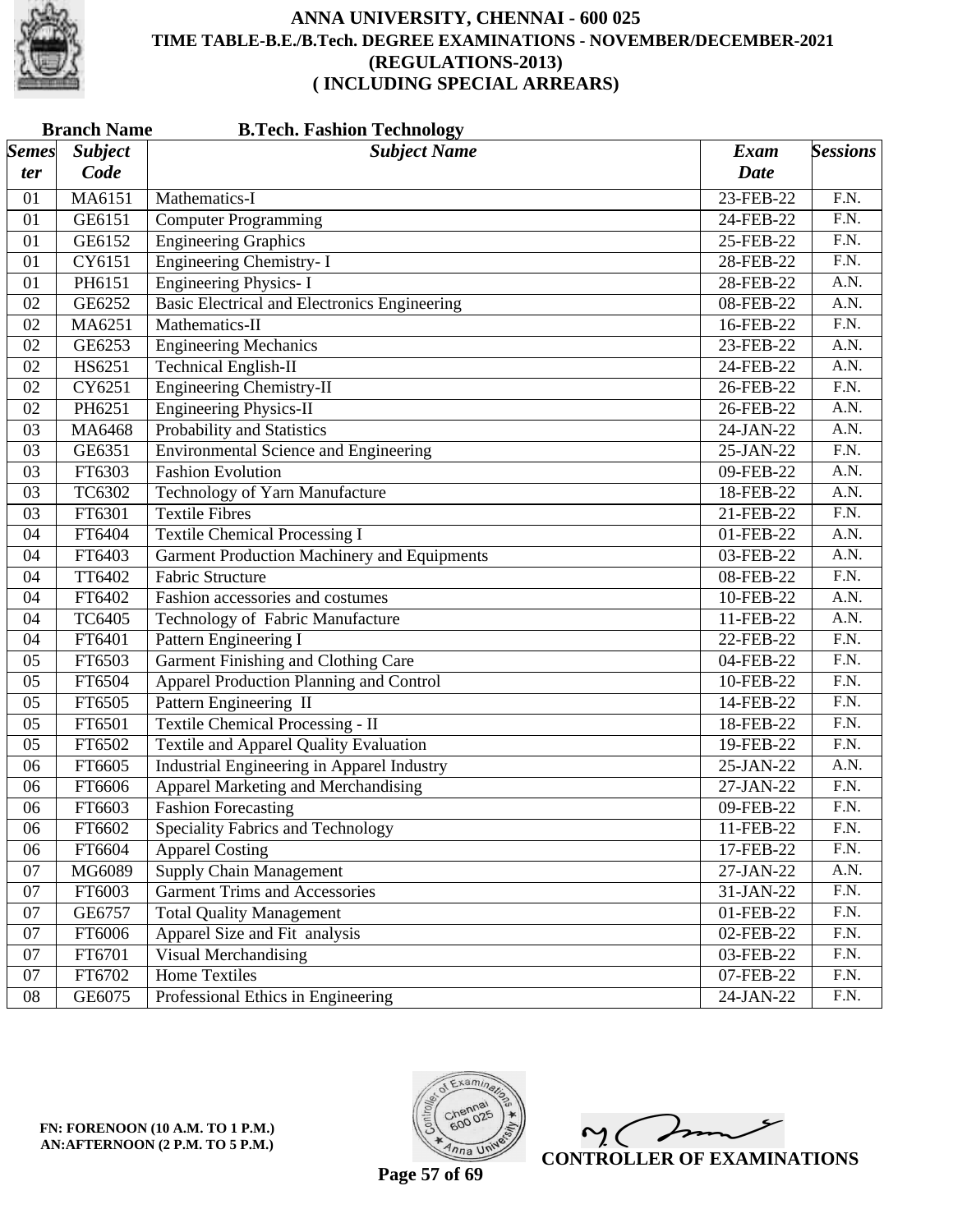

|                 | <b>Branch Name</b><br><b>B.Tech. Bio Technology</b> |                                                      |             |                   |  |  |
|-----------------|-----------------------------------------------------|------------------------------------------------------|-------------|-------------------|--|--|
| <b>Semes</b>    | <b>Subject</b>                                      | <b>Subject Name</b>                                  | <b>Exam</b> | <b>Sessions</b>   |  |  |
| ter             | Code                                                |                                                      | <b>Date</b> |                   |  |  |
| 01              | MA6151                                              | Mathematics-I                                        | 23-FEB-22   | F.N.              |  |  |
| 01              | GE6151                                              | Computer Programming                                 | 24-FEB-22   | $\overline{F.N.}$ |  |  |
| 01              | GE6152                                              | <b>Engineering Graphics</b>                          | 25-FEB-22   | F.N.              |  |  |
| 01              | HS6151                                              | <b>Technical English-I</b>                           | 25-FEB-22   | A.N.              |  |  |
| 01              | CY6151                                              | <b>Engineering Chemistry-I</b>                       | 28-FEB-22   | $\overline{F.N.}$ |  |  |
| 01              | PH6151                                              | <b>Engineering Physics-I</b>                         | 28-FEB-22   | $\overline{A.N.}$ |  |  |
| 02              | <b>BT6202</b>                                       | Microbiology                                         | 08-FEB-22   | F.N.              |  |  |
| 02              | BT6201                                              | Biochemistry                                         | 08-FEB-22   | A.N.              |  |  |
| 02              | MA6251                                              | Mathematics-II                                       | 16-FEB-22   | $\overline{F.N.}$ |  |  |
| 02              | HS6251                                              | <b>Technical English-II</b>                          | 24-FEB-22   | $\overline{A.N.}$ |  |  |
| 02              | CY6252                                              | <b>Chemistry for Technologists</b>                   | 26-FEB-22   | F.N.              |  |  |
| 02              | PH6252                                              | <b>Physics of Materials</b>                          | 26-FEB-22   | $\overline{A.N.}$ |  |  |
| 03              | BT6301                                              | Stoichiometry and Fluid Mechanics                    | 22-JAN-22   | $\overline{F.N.}$ |  |  |
| 03              | GE6351                                              | <b>Environmental Science and Engineering</b>         | 25-JAN-22   | F.N.              |  |  |
| 03              | BT6302                                              | <b>Bioorganic Chemistry</b>                          | 25-JAN-22   | $\overline{A.N.}$ |  |  |
| 03              | <b>BT6303</b>                                       | <b>Cell Biology</b>                                  | 31-JAN-22   | A.N.              |  |  |
| 03              | BT6304                                              | <b>Basic Industrial Biotechnology</b>                | 03-FEB-22   | A.N.              |  |  |
| 03              | MA6351                                              | <b>Transforms and Partial Differential Equations</b> | 09-FEB-22   | F.N.              |  |  |
| 04              | MA6468                                              | Probability and Statistics                           | 24-JAN-22   | $\overline{A.N.}$ |  |  |
| 04              | BT6402                                              | Applied Thermodynamics for Biotechnologists          | 10-FEB-22   | A.N.              |  |  |
| 04              | BT6401                                              | Analytical Methods and Instrumentation               | 14-FEB-22   | A.N.              |  |  |
| 04              | <b>BT6405</b>                                       | <b>Bioprocess Principles</b>                         | 16-FEB-22   | A.N.              |  |  |
| 04              | BT6403                                              | <b>Heat Transfer Operations</b>                      | 18-FEB-22   | $\overline{A.N.}$ |  |  |
| 04              | <b>BT6404</b>                                       | Enzyme Technology and Biotransformation              | 21-FEB-22   | F.N.              |  |  |
| 05              | <b>BT6006</b>                                       | <b>Biopharmaceutical Technology</b>                  | 28-JAN-22   | $\overline{F.N.}$ |  |  |
| 05              | <b>BT6003</b>                                       | Principles of Food Processing                        | 31-JAN-22   | F.N.              |  |  |
| 05              | BT6002                                              | Biophysics                                           | 31-JAN-22   | F.N.              |  |  |
| 05              | <b>BT6503</b>                                       | <b>Mass Transfer Operation</b>                       | 14-FEB-22   | $\overline{F.N.}$ |  |  |
| 05              | BT6502                                              | <b>Bioprocess Engineering</b>                        | 17-FEB-22   | F.N.              |  |  |
| $\overline{05}$ | BT6504                                              | <b>Molecular Biology</b>                             | 18-FEB-22   | F.N.              |  |  |
| 05              | BT6501                                              | Protein Structure Function and Proteomics            | 19-FEB-22   | F.N.              |  |  |
| 06              | <b>BT6010</b>                                       | <b>Plant Biotechnology</b>                           | 24-JAN-22   | F.N.              |  |  |
| 06              | BT6012                                              | IPR and Ethical Issues in Biotechnology              | 24-JAN-22   | F.N.              |  |  |
| 06              | <b>BT6007</b>                                       | Animal Biotechnology                                 | 27-JAN-22   | F.N.              |  |  |
| 06              | BT6009                                              | Cancer Biology and Therapeutics                      | 27-JAN-22   | F.N.              |  |  |
| 06              | <b>BT6008</b>                                       | Molecular Pathogenesis of Infections Disease         | 27-JAN-22   | F.N.              |  |  |
| 06              | BT6604                                              | <b>Chemical Reaction Engineering</b>                 | 07-FEB-22   | F.N.              |  |  |
| 06              | GE6081                                              | <b>Fundamentals of Nanoscience</b>                   | 09-FEB-22   | A.N.              |  |  |
| 06              | BT6601                                              | <b>Total Quality Management for Biotechnologists</b> | 10-FEB-22   | F.N.              |  |  |
| 06              | <b>BT6603</b>                                       | Genetic Engineering and Genomics                     | 11-FEB-22   | F.N.              |  |  |
| 06              | BT6602                                              | Immunology                                           | 15-FEB-22   | F.N.              |  |  |
| 07              | BT6014                                              | Bio Industrial Entrepreneurship                      | 21-JAN-22   | F.N.              |  |  |
| 07              | BT6013                                              | Bioconjugate Technology and Applications xaming      | 21-JAN-22   | F.N.              |  |  |



 $o_{O_{\mathcal{O}}}$ 

 $\eta_{n}$  UN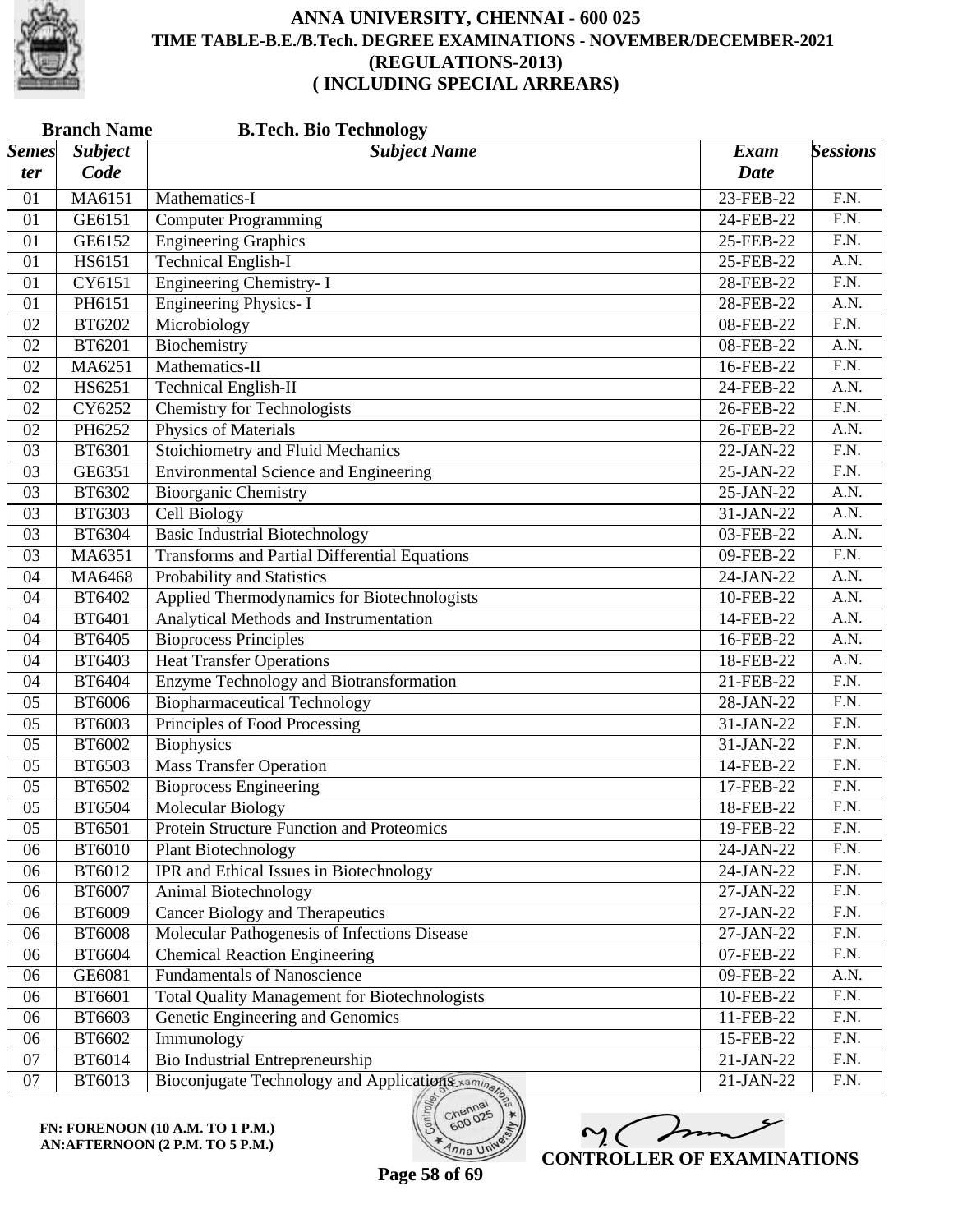

|              | <b>Branch Name</b> | <b>B.Tech. Bio Technology</b>                      |           |                 |
|--------------|--------------------|----------------------------------------------------|-----------|-----------------|
| <b>Semes</b> | <b>Subject</b>     | <b>Subject Name</b>                                | Exam      | <b>Sessions</b> |
| ter          | Code               |                                                    | Date      |                 |
| 07           | PC6601             | Process Instrumentation Dynamics and Control       | 01-FEB-22 | A.N.            |
| 07           | <b>BT6018</b>      | Neurobiology and Cognitive Sciences                | 01-FEB-22 | A.N.            |
| 07           | GE6084             | Human Rights                                       | 01-FEB-22 | A.N.            |
| 07           | BT6017             | <b>Tissue Engineering</b>                          | 01-FEB-22 | A.N.            |
| 07           | BT6702             | Downstream processing                              | 02-FEB-22 | F.N.            |
| 07           | <b>BT6703</b>      | Creativity, Innovation and New Product Development | 03-FEB-22 | F.N.            |
| 07           | BT6701             | <b>Bioinformatics and Computational Biology</b>    | 04-FEB-22 | F.N.            |



 $\overline{\phantom{a}}$  $\sim$  ( **CONTROLLER OF EXAMINATIONS**

**Page 59 of 69**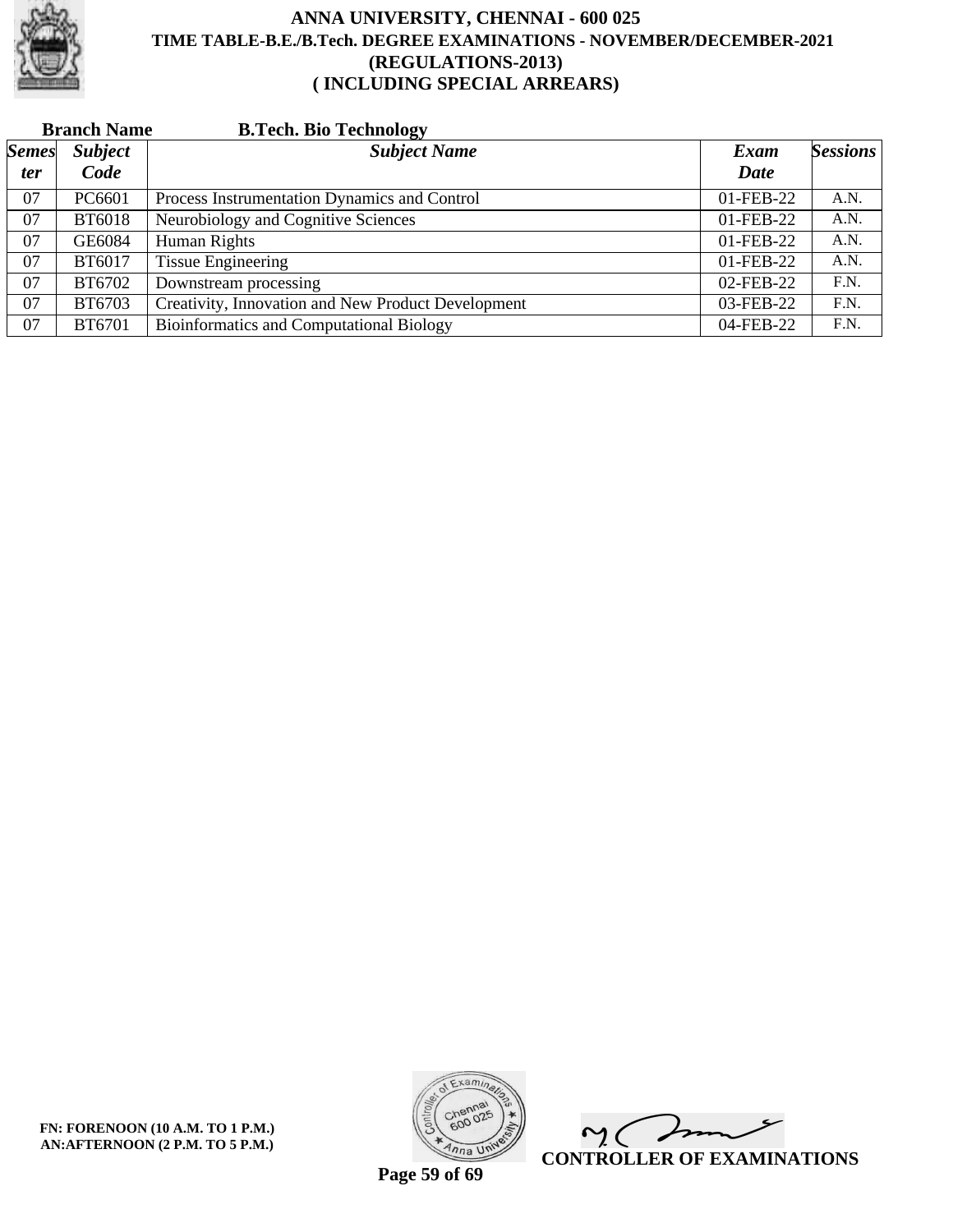

|                       | <b>Branch Name</b><br><b>B.Tech. Food Technology</b> |                                                         |              |                   |  |
|-----------------------|------------------------------------------------------|---------------------------------------------------------|--------------|-------------------|--|
| $\vert$ Semes $\vert$ | <b>Subject</b>                                       | <b>Subject Name</b>                                     | Exam         | <b>Sessions</b>   |  |
| ter                   | Code                                                 |                                                         | <b>Date</b>  |                   |  |
| 01                    | MA6151                                               | Mathematics-I                                           | 23-FEB-22    | F.N.              |  |
| 01                    | GE6151                                               | <b>Computer Programming</b>                             | 24-FEB-22    | F.N.              |  |
| 01                    | GE6152                                               | <b>Engineering Graphics</b>                             | 25-FEB-22    | F.N.              |  |
| 01                    | CY6151                                               | Engineering Chemistry- I                                | 28-FEB-22    | $\overline{F.N.}$ |  |
| 01                    | PH6151                                               | <b>Engineering Physics-I</b>                            | 28-FEB-22    | A.N.              |  |
| 02                    | GE6252                                               | Basic Electrical and Electronics Engineering            | 08-FEB-22    | A.N.              |  |
| 02                    | MA6251                                               | Mathematics-II                                          | 16-FEB-22    | F.N.              |  |
| 02                    | GE6253                                               | <b>Engineering Mechanics</b>                            | 23-FEB-22    | A.N.              |  |
| 02                    | CY6251                                               | <b>Engineering Chemistry-II</b>                         | 26-FEB-22    | $\overline{F.N.}$ |  |
| 02                    | PH6251                                               | <b>Engineering Physics-II</b>                           | 26-FEB-22    | A.N.              |  |
| 03                    | FD6302                                               | <b>Food Process Calculations</b>                        | 25-JAN-22    | A.N.              |  |
| 03                    | FD6305                                               | Food Chemistry                                          | 01-FEB-22    | $\overline{A.N.}$ |  |
| 03                    | FD6304                                               | <b>Fluid Mechanics</b>                                  | 03-FEB-22    | A.N.              |  |
| 03                    | MA6351                                               | <b>Transforms and Partial Differential Equations</b>    | 09-FEB-22    | $\overline{F.N.}$ |  |
| 03                    | FD6301                                               | Principles of Chemical Engineering                      | 09-FEB-22    | $\overline{A.N.}$ |  |
| 03                    | FD6303                                               | <b>Food Microbiology</b>                                | 11-FEB-22    | $\overline{A.N.}$ |  |
| 04                    | MA6468                                               | Probability and Statistics                              | 24-JAN-22    | A.N.              |  |
| 04                    | FD6404                                               | Thermodynamics                                          | 15-FEB-22    | A.N.              |  |
| 04                    | FD6403                                               | <b>Introduction to food Processing</b>                  | 16-FEB-22    | A.N.              |  |
| 04                    | FD6405                                               | Unit Operations for food Industries                     | 19-FEB-22    | F.N.              |  |
| 04                    | FD6402                                               | <b>Fundamentals of Heat and Mass Transfer</b>           | 21-FEB-22    | A.N.              |  |
| 04                    | FD6401                                               | Food Analysis                                           | 22-FEB-22    | $\overline{F.N.}$ |  |
| 05                    | FD6001                                               | Biology and Chemistry of Food Flavours                  | 02-FEB-22    | F.N.              |  |
| 05                    | <b>BT6604</b>                                        | <b>Chemical Reaction Engineering</b>                    | 07-FEB-22    | F.N.              |  |
| 05                    | FD6504                                               | Food Processing and Preservation                        | 08-FEB-22    | $\overline{F.N.}$ |  |
| 05                    | FD6503                                               | <b>Food Additives</b>                                   | 15-FEB-22    | $\overline{F.N.}$ |  |
| 05                    | FD6501                                               | Milling Technology for Food Materials                   | 18-FEB-22    | F.N.              |  |
| 05                    | FD6502                                               | Refrigeration and Cold chain Management                 | 21-FEB-22    | $\overline{F.N.}$ |  |
| 06                    | GE6351                                               | <b>Environmental Science and Engineering</b>            | 25-JAN-22    | F.N.              |  |
| 06                    | FD6005                                               | <b>Functional Foods and Neutraceuticals</b>             | 28-JAN-22    | F.N.              |  |
| 06                    | FD6006                                               | Food Toxicology and Allergy                             | 28-JAN-22    | F.N.              |  |
| 06                    | FD6602                                               | <b>Baking and Confectionary Technology</b>              | 31-JAN-22    | F.N.              |  |
| 06                    | GE6757                                               | <b>Total Quality Management</b>                         | 01-FEB-22    | F.N.              |  |
| 06                    | FD6603                                               | <b>Fruits and Vegetable Processing Technology</b>       | 04-FEB-22    | F.N.              |  |
| 06                    | FD6601                                               | <b>Biochemical Engineering</b>                          | 11-FEB-22    | F.N.              |  |
| 07                    | FD6008                                               | <b>Traditional Foods</b>                                | 22-JAN-22    | F.N.              |  |
| 07                    | GE6075                                               | Professional Ethics in Engineering                      | 24-JAN-22    | F.N.              |  |
| 07                    | FD6704                                               | Creativity, Innovation and New Food product development | 03-FEB-22    | F.N.              |  |
| 07                    | FD6703                                               | Dairy process Technology                                | 10-FEB-22    | F.N.              |  |
| 07                    | FD6702                                               | Meat, Fish and Poultry Process Technology               | $14$ -FEB-22 | F.N.              |  |
| 07                    | FD6701                                               | Genetic Engineering & Genetically Modified Food         | 17-FEB-22    | F.N.              |  |
| 08                    | FD6801                                               | Food Laws & Safety                                      | 21-JAN-22    | F.N.              |  |
| ${\bf 08}$            | FD6011                                               | Food Packaging<br>Examina                               | 27-JAN-22    | F.N.              |  |

**FN: FORENOON (10 A.M. TO 1 P.M.) AN:AFTERNOON (2 P.M. TO 5 P.M.)**

M mm **CONTROLLER OF EXAMINATIONS**

**Page 60 of 69**

600

 $4nna$  U<sup>ni</sup>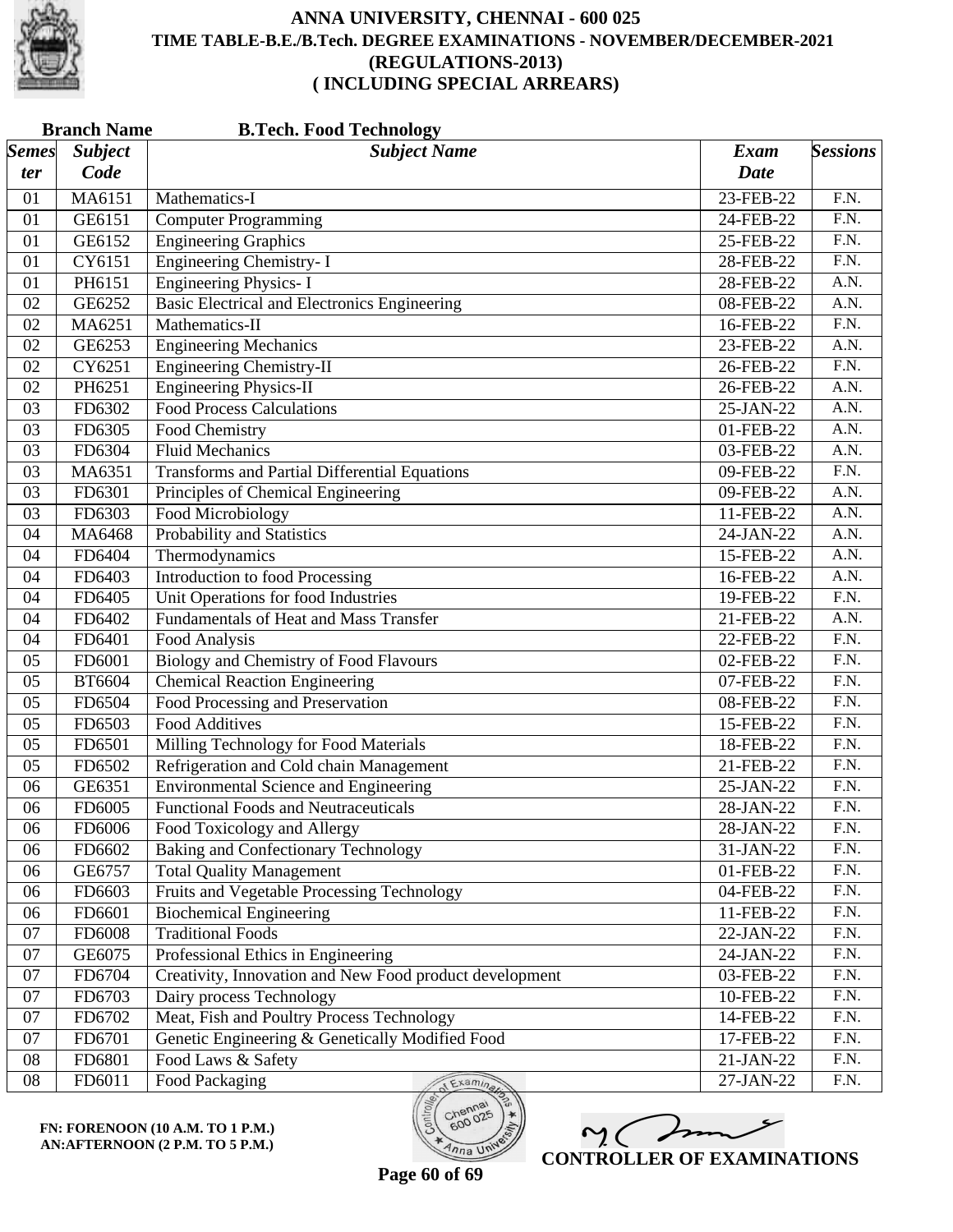

| <b>Subject Name</b><br><b>Subject</b><br><b>Exam</b><br>Code<br><b>Date</b><br>ter<br>MA6151<br>23-FEB-22<br>F.N.<br>01<br>Mathematics-I<br>GE6151<br><b>Computer Programming</b><br>F.N.<br>01<br>24-FEB-22<br><b>Engineering Graphics</b><br>$\overline{F.N.}$<br>GE6152<br>25-FEB-22<br>01<br>Engineering Chemistry- I<br>$\overline{F.N.}$<br>CY6151<br>01<br>28-FEB-22<br><b>Engineering Physics-I</b><br>A.N.<br>PH6151<br>28-FEB-22<br>01<br><b>Basic Electrical and Electronics Engineering</b><br>08-FEB-22<br>A.N.<br>02<br>GE6252<br>$\overline{F.N.}$<br>Mathematics-II<br>16-FEB-22<br>02<br>MA6251<br>23-FEB-22<br>A.N.<br>02<br>GE6253<br><b>Engineering Mechanics</b><br><b>Technical English-II</b><br>A.N.<br>02<br>HS6251<br>24-FEB-22<br><b>Engineering Chemistry-II</b><br>$\overline{F.N.}$<br>CY6251<br>26-FEB-22<br>02<br><b>Engineering Physics-II</b><br>$\overline{A.N.}$<br>02<br>PH6251<br>26-FEB-22<br>Process Engineering Calculations<br>$\overline{F.N.}$<br>PE6301<br>08-FEB-22<br>03<br><b>Transforms and Partial Differential Equations</b><br>F.N.<br>03<br>MA6351<br>09-FEB-22<br><b>Fluid Mechanics</b><br>$\overline{F.N.}$<br>03<br>PE6303<br>11-FEB-22<br>$\overline{F.N.}$<br>PE6302<br>Geophysics-I<br>15-FEB-22<br>03<br><b>Heat Transfer</b><br>CH6361<br>F.N.<br>03<br>19-FEB-22<br>PE6304<br><b>Engineering Thermodynamics</b><br>F.N.<br>03<br>22-FEB-22<br>Probability and Statistics<br>MA6468<br>A.N.<br>04<br>24-JAN-22<br><b>Mass Transfer</b><br>$\overline{A.N.}$<br>CH6454<br>09-FEB-22<br>04<br>PE6401<br><b>Reservoir Rocks and Fluid Properties</b><br>11-FEB-22<br>A.N.<br>04<br>Geophysics -II<br>A.N.<br>04<br>PE6403<br>16-FEB-22<br>Reservoir Engineering -1<br>PE6404<br>18-FEB-22<br>A.N.<br>04<br><b>Fundamentals of Petroleum Geology</b><br>$\overline{A.N.}$<br>PE6402<br>04<br>21-FEB-22<br><b>Environmental Science and Engineering</b><br>$\overline{F.N.}$<br>GE6351<br>25-JAN-22<br>05<br>Reservoir Engineering II<br>A.N.<br>05<br>PE6505<br>25-JAN-22<br><b>Drilling fluids and Cementing Techniques</b><br>PE6503<br>28-JAN-22<br>A.N.<br>05<br><b>Well Logging</b><br>$\overline{A.N.}$<br>PE6502<br>05<br>01-FEB-22<br><b>Well Drillling Equipments and Operation</b><br>PE6501<br>A.N.<br>05<br>04-FEB-22<br><b>Field Development Geology</b><br>A.N.<br>05<br>PE6504<br>07-FEB-22<br><b>Petroleum Production Engineering</b><br>F.N.<br>06<br>PE6602<br>31-JAN-22<br>PE6601<br>F.N.<br>06<br>03-FEB-22<br>Reservoir Characterization and Modeling<br>Process Control and Instrumentation<br>PE6604<br>F.N.<br>06<br>14-FEB-22<br>F.N.<br>PE6603<br>Well Completion Testing and Work over<br>17-FEB-22<br>06<br>Petroleum Refining and Petrochemicals<br>F.N.<br>PE6605<br>18-FEB-22<br>06<br>F.N.<br>Natural Gas Engineering<br>06<br>PE6606<br>21-FEB-22<br><b>Petroleum Corrosion Technology</b><br>PE6005<br>F.N.<br>07<br>22-JAN-22<br>F.N.<br>07<br>PE6004<br>Major Hazards Management<br>22-JAN-22<br>Onshore and Offshore Engineering and Technology<br>PE6701<br>F.N.<br>07<br>28-JAN-22<br>F.N.<br>07<br>PE6702<br>Integrated Oil/Gas Field Evaluation<br>02-FEB-22<br>F.N.<br>07<br>PE6703<br>Petroleum Equipment Design<br>04-FEB-22<br>Water flooding and enhanced oil recovery<br>F.N.<br>07<br>PE6705<br>07-FEB-22<br><b>Numerical Reservoir Simulation</b><br>F.N.<br>07<br>PE6704<br>10-FEB-22 |              | <b>Branch Name</b><br><b>B.Tech. Petroleum Engineering</b> |                                        |           |                 |  |
|---------------------------------------------------------------------------------------------------------------------------------------------------------------------------------------------------------------------------------------------------------------------------------------------------------------------------------------------------------------------------------------------------------------------------------------------------------------------------------------------------------------------------------------------------------------------------------------------------------------------------------------------------------------------------------------------------------------------------------------------------------------------------------------------------------------------------------------------------------------------------------------------------------------------------------------------------------------------------------------------------------------------------------------------------------------------------------------------------------------------------------------------------------------------------------------------------------------------------------------------------------------------------------------------------------------------------------------------------------------------------------------------------------------------------------------------------------------------------------------------------------------------------------------------------------------------------------------------------------------------------------------------------------------------------------------------------------------------------------------------------------------------------------------------------------------------------------------------------------------------------------------------------------------------------------------------------------------------------------------------------------------------------------------------------------------------------------------------------------------------------------------------------------------------------------------------------------------------------------------------------------------------------------------------------------------------------------------------------------------------------------------------------------------------------------------------------------------------------------------------------------------------------------------------------------------------------------------------------------------------------------------------------------------------------------------------------------------------------------------------------------------------------------------------------------------------------------------------------------------------------------------------------------------------------------------------------------------------------------------------------------------------------------------------------------------------------------------------------------------------------------------------------------------------------------------------------------------------------------------------------------------------------------------------------------------------------------------------------------------------------------------------------|--------------|------------------------------------------------------------|----------------------------------------|-----------|-----------------|--|
|                                                                                                                                                                                                                                                                                                                                                                                                                                                                                                                                                                                                                                                                                                                                                                                                                                                                                                                                                                                                                                                                                                                                                                                                                                                                                                                                                                                                                                                                                                                                                                                                                                                                                                                                                                                                                                                                                                                                                                                                                                                                                                                                                                                                                                                                                                                                                                                                                                                                                                                                                                                                                                                                                                                                                                                                                                                                                                                                                                                                                                                                                                                                                                                                                                                                                                                                                                                                   | <b>Semes</b> |                                                            |                                        |           | <b>Sessions</b> |  |
|                                                                                                                                                                                                                                                                                                                                                                                                                                                                                                                                                                                                                                                                                                                                                                                                                                                                                                                                                                                                                                                                                                                                                                                                                                                                                                                                                                                                                                                                                                                                                                                                                                                                                                                                                                                                                                                                                                                                                                                                                                                                                                                                                                                                                                                                                                                                                                                                                                                                                                                                                                                                                                                                                                                                                                                                                                                                                                                                                                                                                                                                                                                                                                                                                                                                                                                                                                                                   |              |                                                            |                                        |           |                 |  |
|                                                                                                                                                                                                                                                                                                                                                                                                                                                                                                                                                                                                                                                                                                                                                                                                                                                                                                                                                                                                                                                                                                                                                                                                                                                                                                                                                                                                                                                                                                                                                                                                                                                                                                                                                                                                                                                                                                                                                                                                                                                                                                                                                                                                                                                                                                                                                                                                                                                                                                                                                                                                                                                                                                                                                                                                                                                                                                                                                                                                                                                                                                                                                                                                                                                                                                                                                                                                   |              |                                                            |                                        |           |                 |  |
|                                                                                                                                                                                                                                                                                                                                                                                                                                                                                                                                                                                                                                                                                                                                                                                                                                                                                                                                                                                                                                                                                                                                                                                                                                                                                                                                                                                                                                                                                                                                                                                                                                                                                                                                                                                                                                                                                                                                                                                                                                                                                                                                                                                                                                                                                                                                                                                                                                                                                                                                                                                                                                                                                                                                                                                                                                                                                                                                                                                                                                                                                                                                                                                                                                                                                                                                                                                                   |              |                                                            |                                        |           |                 |  |
|                                                                                                                                                                                                                                                                                                                                                                                                                                                                                                                                                                                                                                                                                                                                                                                                                                                                                                                                                                                                                                                                                                                                                                                                                                                                                                                                                                                                                                                                                                                                                                                                                                                                                                                                                                                                                                                                                                                                                                                                                                                                                                                                                                                                                                                                                                                                                                                                                                                                                                                                                                                                                                                                                                                                                                                                                                                                                                                                                                                                                                                                                                                                                                                                                                                                                                                                                                                                   |              |                                                            |                                        |           |                 |  |
|                                                                                                                                                                                                                                                                                                                                                                                                                                                                                                                                                                                                                                                                                                                                                                                                                                                                                                                                                                                                                                                                                                                                                                                                                                                                                                                                                                                                                                                                                                                                                                                                                                                                                                                                                                                                                                                                                                                                                                                                                                                                                                                                                                                                                                                                                                                                                                                                                                                                                                                                                                                                                                                                                                                                                                                                                                                                                                                                                                                                                                                                                                                                                                                                                                                                                                                                                                                                   |              |                                                            |                                        |           |                 |  |
|                                                                                                                                                                                                                                                                                                                                                                                                                                                                                                                                                                                                                                                                                                                                                                                                                                                                                                                                                                                                                                                                                                                                                                                                                                                                                                                                                                                                                                                                                                                                                                                                                                                                                                                                                                                                                                                                                                                                                                                                                                                                                                                                                                                                                                                                                                                                                                                                                                                                                                                                                                                                                                                                                                                                                                                                                                                                                                                                                                                                                                                                                                                                                                                                                                                                                                                                                                                                   |              |                                                            |                                        |           |                 |  |
|                                                                                                                                                                                                                                                                                                                                                                                                                                                                                                                                                                                                                                                                                                                                                                                                                                                                                                                                                                                                                                                                                                                                                                                                                                                                                                                                                                                                                                                                                                                                                                                                                                                                                                                                                                                                                                                                                                                                                                                                                                                                                                                                                                                                                                                                                                                                                                                                                                                                                                                                                                                                                                                                                                                                                                                                                                                                                                                                                                                                                                                                                                                                                                                                                                                                                                                                                                                                   |              |                                                            |                                        |           |                 |  |
|                                                                                                                                                                                                                                                                                                                                                                                                                                                                                                                                                                                                                                                                                                                                                                                                                                                                                                                                                                                                                                                                                                                                                                                                                                                                                                                                                                                                                                                                                                                                                                                                                                                                                                                                                                                                                                                                                                                                                                                                                                                                                                                                                                                                                                                                                                                                                                                                                                                                                                                                                                                                                                                                                                                                                                                                                                                                                                                                                                                                                                                                                                                                                                                                                                                                                                                                                                                                   |              |                                                            |                                        |           |                 |  |
|                                                                                                                                                                                                                                                                                                                                                                                                                                                                                                                                                                                                                                                                                                                                                                                                                                                                                                                                                                                                                                                                                                                                                                                                                                                                                                                                                                                                                                                                                                                                                                                                                                                                                                                                                                                                                                                                                                                                                                                                                                                                                                                                                                                                                                                                                                                                                                                                                                                                                                                                                                                                                                                                                                                                                                                                                                                                                                                                                                                                                                                                                                                                                                                                                                                                                                                                                                                                   |              |                                                            |                                        |           |                 |  |
|                                                                                                                                                                                                                                                                                                                                                                                                                                                                                                                                                                                                                                                                                                                                                                                                                                                                                                                                                                                                                                                                                                                                                                                                                                                                                                                                                                                                                                                                                                                                                                                                                                                                                                                                                                                                                                                                                                                                                                                                                                                                                                                                                                                                                                                                                                                                                                                                                                                                                                                                                                                                                                                                                                                                                                                                                                                                                                                                                                                                                                                                                                                                                                                                                                                                                                                                                                                                   |              |                                                            |                                        |           |                 |  |
|                                                                                                                                                                                                                                                                                                                                                                                                                                                                                                                                                                                                                                                                                                                                                                                                                                                                                                                                                                                                                                                                                                                                                                                                                                                                                                                                                                                                                                                                                                                                                                                                                                                                                                                                                                                                                                                                                                                                                                                                                                                                                                                                                                                                                                                                                                                                                                                                                                                                                                                                                                                                                                                                                                                                                                                                                                                                                                                                                                                                                                                                                                                                                                                                                                                                                                                                                                                                   |              |                                                            |                                        |           |                 |  |
|                                                                                                                                                                                                                                                                                                                                                                                                                                                                                                                                                                                                                                                                                                                                                                                                                                                                                                                                                                                                                                                                                                                                                                                                                                                                                                                                                                                                                                                                                                                                                                                                                                                                                                                                                                                                                                                                                                                                                                                                                                                                                                                                                                                                                                                                                                                                                                                                                                                                                                                                                                                                                                                                                                                                                                                                                                                                                                                                                                                                                                                                                                                                                                                                                                                                                                                                                                                                   |              |                                                            |                                        |           |                 |  |
|                                                                                                                                                                                                                                                                                                                                                                                                                                                                                                                                                                                                                                                                                                                                                                                                                                                                                                                                                                                                                                                                                                                                                                                                                                                                                                                                                                                                                                                                                                                                                                                                                                                                                                                                                                                                                                                                                                                                                                                                                                                                                                                                                                                                                                                                                                                                                                                                                                                                                                                                                                                                                                                                                                                                                                                                                                                                                                                                                                                                                                                                                                                                                                                                                                                                                                                                                                                                   |              |                                                            |                                        |           |                 |  |
|                                                                                                                                                                                                                                                                                                                                                                                                                                                                                                                                                                                                                                                                                                                                                                                                                                                                                                                                                                                                                                                                                                                                                                                                                                                                                                                                                                                                                                                                                                                                                                                                                                                                                                                                                                                                                                                                                                                                                                                                                                                                                                                                                                                                                                                                                                                                                                                                                                                                                                                                                                                                                                                                                                                                                                                                                                                                                                                                                                                                                                                                                                                                                                                                                                                                                                                                                                                                   |              |                                                            |                                        |           |                 |  |
|                                                                                                                                                                                                                                                                                                                                                                                                                                                                                                                                                                                                                                                                                                                                                                                                                                                                                                                                                                                                                                                                                                                                                                                                                                                                                                                                                                                                                                                                                                                                                                                                                                                                                                                                                                                                                                                                                                                                                                                                                                                                                                                                                                                                                                                                                                                                                                                                                                                                                                                                                                                                                                                                                                                                                                                                                                                                                                                                                                                                                                                                                                                                                                                                                                                                                                                                                                                                   |              |                                                            |                                        |           |                 |  |
|                                                                                                                                                                                                                                                                                                                                                                                                                                                                                                                                                                                                                                                                                                                                                                                                                                                                                                                                                                                                                                                                                                                                                                                                                                                                                                                                                                                                                                                                                                                                                                                                                                                                                                                                                                                                                                                                                                                                                                                                                                                                                                                                                                                                                                                                                                                                                                                                                                                                                                                                                                                                                                                                                                                                                                                                                                                                                                                                                                                                                                                                                                                                                                                                                                                                                                                                                                                                   |              |                                                            |                                        |           |                 |  |
|                                                                                                                                                                                                                                                                                                                                                                                                                                                                                                                                                                                                                                                                                                                                                                                                                                                                                                                                                                                                                                                                                                                                                                                                                                                                                                                                                                                                                                                                                                                                                                                                                                                                                                                                                                                                                                                                                                                                                                                                                                                                                                                                                                                                                                                                                                                                                                                                                                                                                                                                                                                                                                                                                                                                                                                                                                                                                                                                                                                                                                                                                                                                                                                                                                                                                                                                                                                                   |              |                                                            |                                        |           |                 |  |
|                                                                                                                                                                                                                                                                                                                                                                                                                                                                                                                                                                                                                                                                                                                                                                                                                                                                                                                                                                                                                                                                                                                                                                                                                                                                                                                                                                                                                                                                                                                                                                                                                                                                                                                                                                                                                                                                                                                                                                                                                                                                                                                                                                                                                                                                                                                                                                                                                                                                                                                                                                                                                                                                                                                                                                                                                                                                                                                                                                                                                                                                                                                                                                                                                                                                                                                                                                                                   |              |                                                            |                                        |           |                 |  |
|                                                                                                                                                                                                                                                                                                                                                                                                                                                                                                                                                                                                                                                                                                                                                                                                                                                                                                                                                                                                                                                                                                                                                                                                                                                                                                                                                                                                                                                                                                                                                                                                                                                                                                                                                                                                                                                                                                                                                                                                                                                                                                                                                                                                                                                                                                                                                                                                                                                                                                                                                                                                                                                                                                                                                                                                                                                                                                                                                                                                                                                                                                                                                                                                                                                                                                                                                                                                   |              |                                                            |                                        |           |                 |  |
|                                                                                                                                                                                                                                                                                                                                                                                                                                                                                                                                                                                                                                                                                                                                                                                                                                                                                                                                                                                                                                                                                                                                                                                                                                                                                                                                                                                                                                                                                                                                                                                                                                                                                                                                                                                                                                                                                                                                                                                                                                                                                                                                                                                                                                                                                                                                                                                                                                                                                                                                                                                                                                                                                                                                                                                                                                                                                                                                                                                                                                                                                                                                                                                                                                                                                                                                                                                                   |              |                                                            |                                        |           |                 |  |
|                                                                                                                                                                                                                                                                                                                                                                                                                                                                                                                                                                                                                                                                                                                                                                                                                                                                                                                                                                                                                                                                                                                                                                                                                                                                                                                                                                                                                                                                                                                                                                                                                                                                                                                                                                                                                                                                                                                                                                                                                                                                                                                                                                                                                                                                                                                                                                                                                                                                                                                                                                                                                                                                                                                                                                                                                                                                                                                                                                                                                                                                                                                                                                                                                                                                                                                                                                                                   |              |                                                            |                                        |           |                 |  |
|                                                                                                                                                                                                                                                                                                                                                                                                                                                                                                                                                                                                                                                                                                                                                                                                                                                                                                                                                                                                                                                                                                                                                                                                                                                                                                                                                                                                                                                                                                                                                                                                                                                                                                                                                                                                                                                                                                                                                                                                                                                                                                                                                                                                                                                                                                                                                                                                                                                                                                                                                                                                                                                                                                                                                                                                                                                                                                                                                                                                                                                                                                                                                                                                                                                                                                                                                                                                   |              |                                                            |                                        |           |                 |  |
|                                                                                                                                                                                                                                                                                                                                                                                                                                                                                                                                                                                                                                                                                                                                                                                                                                                                                                                                                                                                                                                                                                                                                                                                                                                                                                                                                                                                                                                                                                                                                                                                                                                                                                                                                                                                                                                                                                                                                                                                                                                                                                                                                                                                                                                                                                                                                                                                                                                                                                                                                                                                                                                                                                                                                                                                                                                                                                                                                                                                                                                                                                                                                                                                                                                                                                                                                                                                   |              |                                                            |                                        |           |                 |  |
|                                                                                                                                                                                                                                                                                                                                                                                                                                                                                                                                                                                                                                                                                                                                                                                                                                                                                                                                                                                                                                                                                                                                                                                                                                                                                                                                                                                                                                                                                                                                                                                                                                                                                                                                                                                                                                                                                                                                                                                                                                                                                                                                                                                                                                                                                                                                                                                                                                                                                                                                                                                                                                                                                                                                                                                                                                                                                                                                                                                                                                                                                                                                                                                                                                                                                                                                                                                                   |              |                                                            |                                        |           |                 |  |
|                                                                                                                                                                                                                                                                                                                                                                                                                                                                                                                                                                                                                                                                                                                                                                                                                                                                                                                                                                                                                                                                                                                                                                                                                                                                                                                                                                                                                                                                                                                                                                                                                                                                                                                                                                                                                                                                                                                                                                                                                                                                                                                                                                                                                                                                                                                                                                                                                                                                                                                                                                                                                                                                                                                                                                                                                                                                                                                                                                                                                                                                                                                                                                                                                                                                                                                                                                                                   |              |                                                            |                                        |           |                 |  |
|                                                                                                                                                                                                                                                                                                                                                                                                                                                                                                                                                                                                                                                                                                                                                                                                                                                                                                                                                                                                                                                                                                                                                                                                                                                                                                                                                                                                                                                                                                                                                                                                                                                                                                                                                                                                                                                                                                                                                                                                                                                                                                                                                                                                                                                                                                                                                                                                                                                                                                                                                                                                                                                                                                                                                                                                                                                                                                                                                                                                                                                                                                                                                                                                                                                                                                                                                                                                   |              |                                                            |                                        |           |                 |  |
|                                                                                                                                                                                                                                                                                                                                                                                                                                                                                                                                                                                                                                                                                                                                                                                                                                                                                                                                                                                                                                                                                                                                                                                                                                                                                                                                                                                                                                                                                                                                                                                                                                                                                                                                                                                                                                                                                                                                                                                                                                                                                                                                                                                                                                                                                                                                                                                                                                                                                                                                                                                                                                                                                                                                                                                                                                                                                                                                                                                                                                                                                                                                                                                                                                                                                                                                                                                                   |              |                                                            |                                        |           |                 |  |
|                                                                                                                                                                                                                                                                                                                                                                                                                                                                                                                                                                                                                                                                                                                                                                                                                                                                                                                                                                                                                                                                                                                                                                                                                                                                                                                                                                                                                                                                                                                                                                                                                                                                                                                                                                                                                                                                                                                                                                                                                                                                                                                                                                                                                                                                                                                                                                                                                                                                                                                                                                                                                                                                                                                                                                                                                                                                                                                                                                                                                                                                                                                                                                                                                                                                                                                                                                                                   |              |                                                            |                                        |           |                 |  |
|                                                                                                                                                                                                                                                                                                                                                                                                                                                                                                                                                                                                                                                                                                                                                                                                                                                                                                                                                                                                                                                                                                                                                                                                                                                                                                                                                                                                                                                                                                                                                                                                                                                                                                                                                                                                                                                                                                                                                                                                                                                                                                                                                                                                                                                                                                                                                                                                                                                                                                                                                                                                                                                                                                                                                                                                                                                                                                                                                                                                                                                                                                                                                                                                                                                                                                                                                                                                   |              |                                                            |                                        |           |                 |  |
|                                                                                                                                                                                                                                                                                                                                                                                                                                                                                                                                                                                                                                                                                                                                                                                                                                                                                                                                                                                                                                                                                                                                                                                                                                                                                                                                                                                                                                                                                                                                                                                                                                                                                                                                                                                                                                                                                                                                                                                                                                                                                                                                                                                                                                                                                                                                                                                                                                                                                                                                                                                                                                                                                                                                                                                                                                                                                                                                                                                                                                                                                                                                                                                                                                                                                                                                                                                                   |              |                                                            |                                        |           |                 |  |
|                                                                                                                                                                                                                                                                                                                                                                                                                                                                                                                                                                                                                                                                                                                                                                                                                                                                                                                                                                                                                                                                                                                                                                                                                                                                                                                                                                                                                                                                                                                                                                                                                                                                                                                                                                                                                                                                                                                                                                                                                                                                                                                                                                                                                                                                                                                                                                                                                                                                                                                                                                                                                                                                                                                                                                                                                                                                                                                                                                                                                                                                                                                                                                                                                                                                                                                                                                                                   |              |                                                            |                                        |           |                 |  |
|                                                                                                                                                                                                                                                                                                                                                                                                                                                                                                                                                                                                                                                                                                                                                                                                                                                                                                                                                                                                                                                                                                                                                                                                                                                                                                                                                                                                                                                                                                                                                                                                                                                                                                                                                                                                                                                                                                                                                                                                                                                                                                                                                                                                                                                                                                                                                                                                                                                                                                                                                                                                                                                                                                                                                                                                                                                                                                                                                                                                                                                                                                                                                                                                                                                                                                                                                                                                   |              |                                                            |                                        |           |                 |  |
|                                                                                                                                                                                                                                                                                                                                                                                                                                                                                                                                                                                                                                                                                                                                                                                                                                                                                                                                                                                                                                                                                                                                                                                                                                                                                                                                                                                                                                                                                                                                                                                                                                                                                                                                                                                                                                                                                                                                                                                                                                                                                                                                                                                                                                                                                                                                                                                                                                                                                                                                                                                                                                                                                                                                                                                                                                                                                                                                                                                                                                                                                                                                                                                                                                                                                                                                                                                                   |              |                                                            |                                        |           |                 |  |
|                                                                                                                                                                                                                                                                                                                                                                                                                                                                                                                                                                                                                                                                                                                                                                                                                                                                                                                                                                                                                                                                                                                                                                                                                                                                                                                                                                                                                                                                                                                                                                                                                                                                                                                                                                                                                                                                                                                                                                                                                                                                                                                                                                                                                                                                                                                                                                                                                                                                                                                                                                                                                                                                                                                                                                                                                                                                                                                                                                                                                                                                                                                                                                                                                                                                                                                                                                                                   |              |                                                            |                                        |           |                 |  |
|                                                                                                                                                                                                                                                                                                                                                                                                                                                                                                                                                                                                                                                                                                                                                                                                                                                                                                                                                                                                                                                                                                                                                                                                                                                                                                                                                                                                                                                                                                                                                                                                                                                                                                                                                                                                                                                                                                                                                                                                                                                                                                                                                                                                                                                                                                                                                                                                                                                                                                                                                                                                                                                                                                                                                                                                                                                                                                                                                                                                                                                                                                                                                                                                                                                                                                                                                                                                   |              |                                                            |                                        |           |                 |  |
|                                                                                                                                                                                                                                                                                                                                                                                                                                                                                                                                                                                                                                                                                                                                                                                                                                                                                                                                                                                                                                                                                                                                                                                                                                                                                                                                                                                                                                                                                                                                                                                                                                                                                                                                                                                                                                                                                                                                                                                                                                                                                                                                                                                                                                                                                                                                                                                                                                                                                                                                                                                                                                                                                                                                                                                                                                                                                                                                                                                                                                                                                                                                                                                                                                                                                                                                                                                                   |              |                                                            |                                        |           |                 |  |
|                                                                                                                                                                                                                                                                                                                                                                                                                                                                                                                                                                                                                                                                                                                                                                                                                                                                                                                                                                                                                                                                                                                                                                                                                                                                                                                                                                                                                                                                                                                                                                                                                                                                                                                                                                                                                                                                                                                                                                                                                                                                                                                                                                                                                                                                                                                                                                                                                                                                                                                                                                                                                                                                                                                                                                                                                                                                                                                                                                                                                                                                                                                                                                                                                                                                                                                                                                                                   |              |                                                            |                                        |           |                 |  |
|                                                                                                                                                                                                                                                                                                                                                                                                                                                                                                                                                                                                                                                                                                                                                                                                                                                                                                                                                                                                                                                                                                                                                                                                                                                                                                                                                                                                                                                                                                                                                                                                                                                                                                                                                                                                                                                                                                                                                                                                                                                                                                                                                                                                                                                                                                                                                                                                                                                                                                                                                                                                                                                                                                                                                                                                                                                                                                                                                                                                                                                                                                                                                                                                                                                                                                                                                                                                   |              |                                                            |                                        |           |                 |  |
|                                                                                                                                                                                                                                                                                                                                                                                                                                                                                                                                                                                                                                                                                                                                                                                                                                                                                                                                                                                                                                                                                                                                                                                                                                                                                                                                                                                                                                                                                                                                                                                                                                                                                                                                                                                                                                                                                                                                                                                                                                                                                                                                                                                                                                                                                                                                                                                                                                                                                                                                                                                                                                                                                                                                                                                                                                                                                                                                                                                                                                                                                                                                                                                                                                                                                                                                                                                                   |              |                                                            |                                        |           |                 |  |
|                                                                                                                                                                                                                                                                                                                                                                                                                                                                                                                                                                                                                                                                                                                                                                                                                                                                                                                                                                                                                                                                                                                                                                                                                                                                                                                                                                                                                                                                                                                                                                                                                                                                                                                                                                                                                                                                                                                                                                                                                                                                                                                                                                                                                                                                                                                                                                                                                                                                                                                                                                                                                                                                                                                                                                                                                                                                                                                                                                                                                                                                                                                                                                                                                                                                                                                                                                                                   |              |                                                            |                                        |           |                 |  |
|                                                                                                                                                                                                                                                                                                                                                                                                                                                                                                                                                                                                                                                                                                                                                                                                                                                                                                                                                                                                                                                                                                                                                                                                                                                                                                                                                                                                                                                                                                                                                                                                                                                                                                                                                                                                                                                                                                                                                                                                                                                                                                                                                                                                                                                                                                                                                                                                                                                                                                                                                                                                                                                                                                                                                                                                                                                                                                                                                                                                                                                                                                                                                                                                                                                                                                                                                                                                   |              |                                                            |                                        |           |                 |  |
|                                                                                                                                                                                                                                                                                                                                                                                                                                                                                                                                                                                                                                                                                                                                                                                                                                                                                                                                                                                                                                                                                                                                                                                                                                                                                                                                                                                                                                                                                                                                                                                                                                                                                                                                                                                                                                                                                                                                                                                                                                                                                                                                                                                                                                                                                                                                                                                                                                                                                                                                                                                                                                                                                                                                                                                                                                                                                                                                                                                                                                                                                                                                                                                                                                                                                                                                                                                                   |              |                                                            |                                        |           |                 |  |
|                                                                                                                                                                                                                                                                                                                                                                                                                                                                                                                                                                                                                                                                                                                                                                                                                                                                                                                                                                                                                                                                                                                                                                                                                                                                                                                                                                                                                                                                                                                                                                                                                                                                                                                                                                                                                                                                                                                                                                                                                                                                                                                                                                                                                                                                                                                                                                                                                                                                                                                                                                                                                                                                                                                                                                                                                                                                                                                                                                                                                                                                                                                                                                                                                                                                                                                                                                                                   |              |                                                            |                                        |           |                 |  |
|                                                                                                                                                                                                                                                                                                                                                                                                                                                                                                                                                                                                                                                                                                                                                                                                                                                                                                                                                                                                                                                                                                                                                                                                                                                                                                                                                                                                                                                                                                                                                                                                                                                                                                                                                                                                                                                                                                                                                                                                                                                                                                                                                                                                                                                                                                                                                                                                                                                                                                                                                                                                                                                                                                                                                                                                                                                                                                                                                                                                                                                                                                                                                                                                                                                                                                                                                                                                   | ${\bf 08}$   | PE6801                                                     | Risk Assessment and Safety Engineering | 21-JAN-22 | F.N.            |  |



 $m< 1$ **CONTROLLER OF EXAMINATIONS**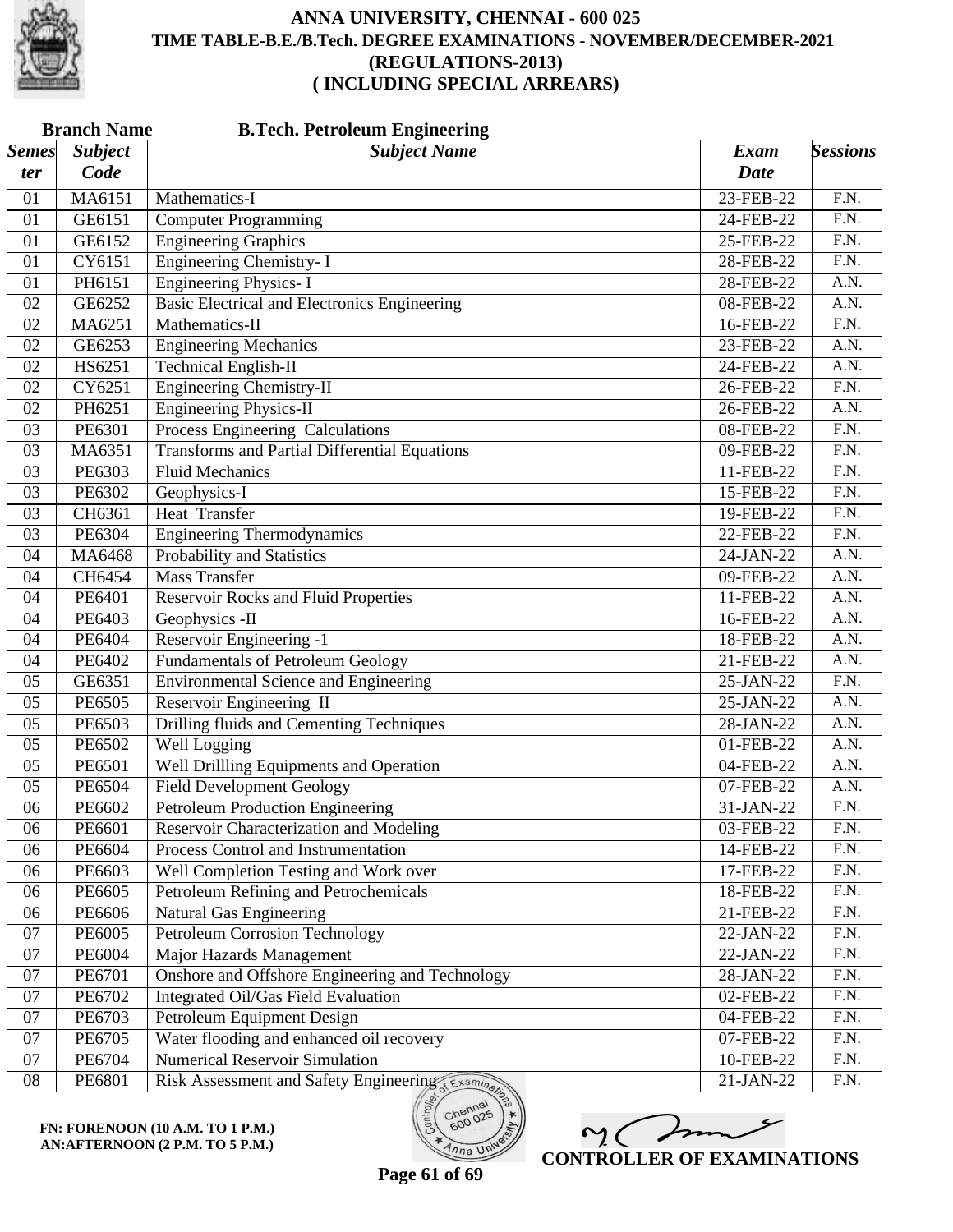

|              | <b>Branch Name</b> | <b>B.Tech. Petroleum Engineering</b>                    |              |                 |
|--------------|--------------------|---------------------------------------------------------|--------------|-----------------|
| <b>Semes</b> | <b>Subject</b>     | <b>Subject Name</b>                                     | Exam         | <b>Sessions</b> |
| ter          | Code               |                                                         | Date         |                 |
| 08           | GE6075             | Professional Ethics in Engineering                      | 24-JAN-22    | F.N.            |
| 08           | PE6014             | Principles of Geochemistry                              | 24-JAN-22    | F.N.            |
| 08           | PE6012             | <b>Biochemical Engineering</b>                          | $24$ -JAN-22 | F.N.            |
| 08           | PE6010             | Well Completion and simulation                          | 27-JAN-22    | F.N.            |
| 08           | PE6009             | <b>Advanced Drilling Engineering</b>                    | $27-JAN-22$  | F.N.            |
| 08           | PE6007             | Storage and Transportation of Crude Oil and Natural Gas | $27-JAN-22$  | F.N.            |
| 08           | PE6006             | <b>Advanced Topics in Geophysics</b>                    | 27-JAN-22    | F.N.            |
| 08           | GE6757             | <b>Total Quality Management</b>                         | 01-FEB-22    | F.N.            |



 $\overline{\phantom{a}}$  $\mathsf{M}(\mathbb{C})$ **CONTROLLER OF EXAMINATIONS**

**Page 62 of 69**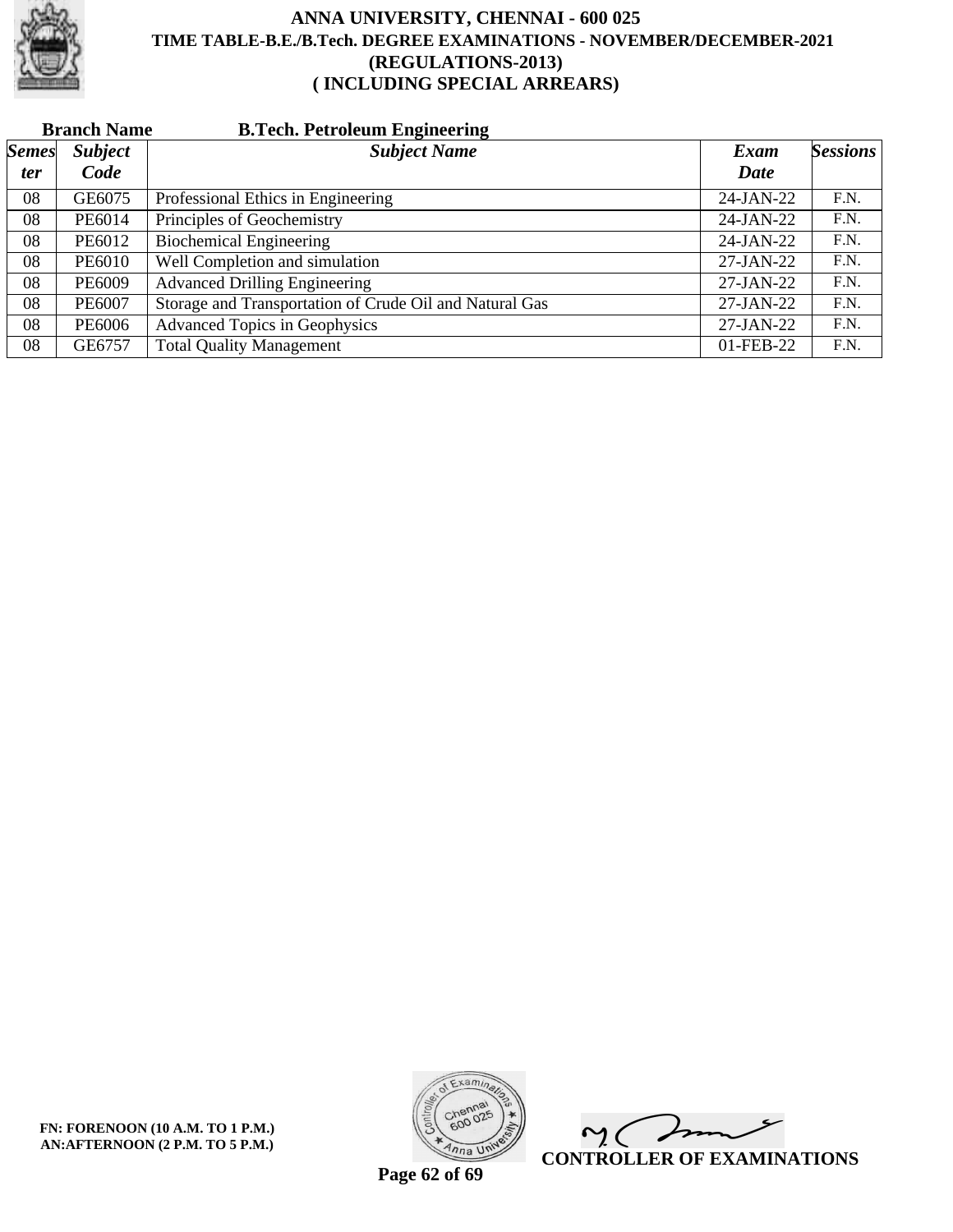

|                     | <b>Branch Name</b><br><b>B.Tech. Plastic Technology</b> |                                                      |                            |                   |  |
|---------------------|---------------------------------------------------------|------------------------------------------------------|----------------------------|-------------------|--|
| <i>Semes</i><br>ter | <b>Subject</b><br>Code                                  | <b>Subject Name</b>                                  | <b>Exam</b><br><b>Date</b> | <b>Sessions</b>   |  |
| 01                  | MA6151                                                  | Mathematics-I                                        | 23-FEB-22                  | F.N.              |  |
| 01                  | GE6151                                                  | <b>Computer Programming</b>                          | 24-FEB-22                  | F.N.              |  |
| 01                  | GE6152                                                  | <b>Engineering Graphics</b>                          | 25-FEB-22                  | F.N.              |  |
| 02                  | GE6252                                                  | Basic Electrical and Electronics Engineering         | 08-FEB-22                  | $\overline{A.N.}$ |  |
| 02                  | MA6251                                                  | Mathematics-II                                       | 16-FEB-22                  | F.N.              |  |
| 02                  | GE6253                                                  | <b>Engineering Mechanics</b>                         | 23-FEB-22                  | A.N.              |  |
| 02                  | CY6251                                                  | <b>Engineering Chemistry-II</b>                      | 26-FEB-22                  | $\overline{F.N.}$ |  |
| 03                  | GE6351                                                  | <b>Environmental Science and Engineering</b>         | 25-JAN-22                  | $\overline{F.N.}$ |  |
| 03                  | PT6302                                                  | <b>Organic Chemistry and Technology</b>              | 27-JAN-22                  | A.N.              |  |
| 03                  | CE6402                                                  |                                                      | 28-JAN-22                  | $\overline{F.N.}$ |  |
| 03                  | PT6301                                                  | <b>Strength of Materials</b>                         |                            | A.N.              |  |
|                     |                                                         | <b>Materials Engineering</b>                         | 31-JAN-22                  | $\overline{A.N.}$ |  |
| 03                  | PT6303                                                  | <b>Polymer Chemistry</b>                             | 01-FEB-22                  |                   |  |
| 03                  | MA6351                                                  | <b>Transforms and Partial Differential Equations</b> | 09-FEB-22                  | F.N.              |  |
| 04                  | MA6468                                                  | Probability and Statistics                           | 24-JAN-22                  | A.N.              |  |
| 04                  | PT6402                                                  | Polymer Structure and Property Relationship          | 03-FEB-22                  | $\overline{A.N.}$ |  |
| 04                  | PT6404                                                  | <b>Physical Chemistry of Polymers</b>                | 07-FEB-22                  | A.N.              |  |
| 04                  | PT6403                                                  | Principles of Chemical Engineering                   | 09-FEB-22                  | A.N.              |  |
| 04                  | PT6401                                                  | Mould Manufacturing Engineering                      | 15-FEB-22                  | A.N.              |  |
| 04                  | PL6401                                                  | Plastics Materials and Applications - I              | 18-FEB-22                  | $\overline{A.N.}$ |  |
| 05                  | PL6503                                                  | <b>CAD/CAM/CAE</b> for Plastics Engineering          | 03-FEB-22                  | $\overline{F.N.}$ |  |
| 05                  | MA6459                                                  | <b>Numerical Methods</b>                             | 07-FEB-22                  | F.N.              |  |
| 05                  | PL6502                                                  | Polymerization Engineering                           | 08-FEB-22                  | F.N.              |  |
| 05                  | PL6501                                                  | Polymer Rheology                                     | 16-FEB-22                  | $\overline{A.N.}$ |  |
| 05                  | PL6505                                                  | Plastics Processing Technology I                     | 18-FEB-22                  | $\overline{F.N.}$ |  |
| 05                  | PL6504                                                  | Plastics Materials & Applications II                 | 21-FEB-22                  | F.N.              |  |
| 06                  | PL6603                                                  | Process Control & Instrumentation                    | 10-FEB-22                  | A.N.              |  |
| 06                  | PL6606                                                  | Rubber Technology                                    | 11-FEB-22                  | $\overline{F.N.}$ |  |
| 06                  | PL6602                                                  | Plastics Testing Techniques - I                      | 15-FEB-22                  | $\overline{F.N.}$ |  |
| 06                  | PL6604                                                  | <b>Additives and Compounding</b>                     | 17-FEB-22                  | F.N.              |  |
| 06                  | PL6605                                                  | <b>Plastics Processing Technology - II</b>           | 19-FEB-22                  | F.N.              |  |
| 06                  | PL6601                                                  | Fundamentals of Plastics Mould and Die Design        | 22-FEB-22                  | F.N.              |  |
| 07                  | PL6004                                                  | <b>Specialty Polymers</b>                            | 21-JAN-22                  | F.N.              |  |
| 07                  | PL6003                                                  | <b>Biodegradable Polymers</b>                        | 21-JAN-22                  | F.N.              |  |
| 07                  | PT6003                                                  | <b>Plastics Packaging Technology</b>                 | 22-JAN-22                  | F.N.              |  |
| 07                  | PL6001                                                  | Plastic Waste Management and Recycling Techniques    | $\overline{3}$ 1-JAN-22    | F.N.              |  |
| 07                  | PL6701                                                  | <b>Polymer Composites Technology</b>                 | 02-FEB-22                  | F.N.              |  |
| 07                  | PL6704                                                  | <b>Plastics Product Design</b>                       | 04-FEB-22                  | F.N.              |  |
| 07                  | PL6703                                                  | Industrial Management & Costing                      | 10-FEB-22                  | F.N.              |  |
| 07                  | PL6702                                                  | Plastics Testing Techniques - II                     | 14-FEB-22                  | F.N.              |  |
| 08                  | GE6075                                                  | Professional Ethics in Engineering                   | 24-JAN-22                  | F.N.              |  |
| 08                  | PL6008                                                  | <b>Biomedical Plastics</b>                           | 27-JAN-22                  | F.N.              |  |
| 08                  | PT6007                                                  |                                                      |                            | F.N.              |  |
|                     |                                                         | Adhesives and Surface Coatings                       | 27-JAN-22                  |                   |  |
| 08                  | GE6757                                                  | <b>Total Quality Management</b><br>Examina           | 01-FEB-22                  | F.N.              |  |

**FN: FORENOON (10 A.M. TO 1 P.M.) AN:AFTERNOON (2 P.M. TO 5 P.M.)**



**Page 63 of 69**

 $n_{\text{na}}$  UN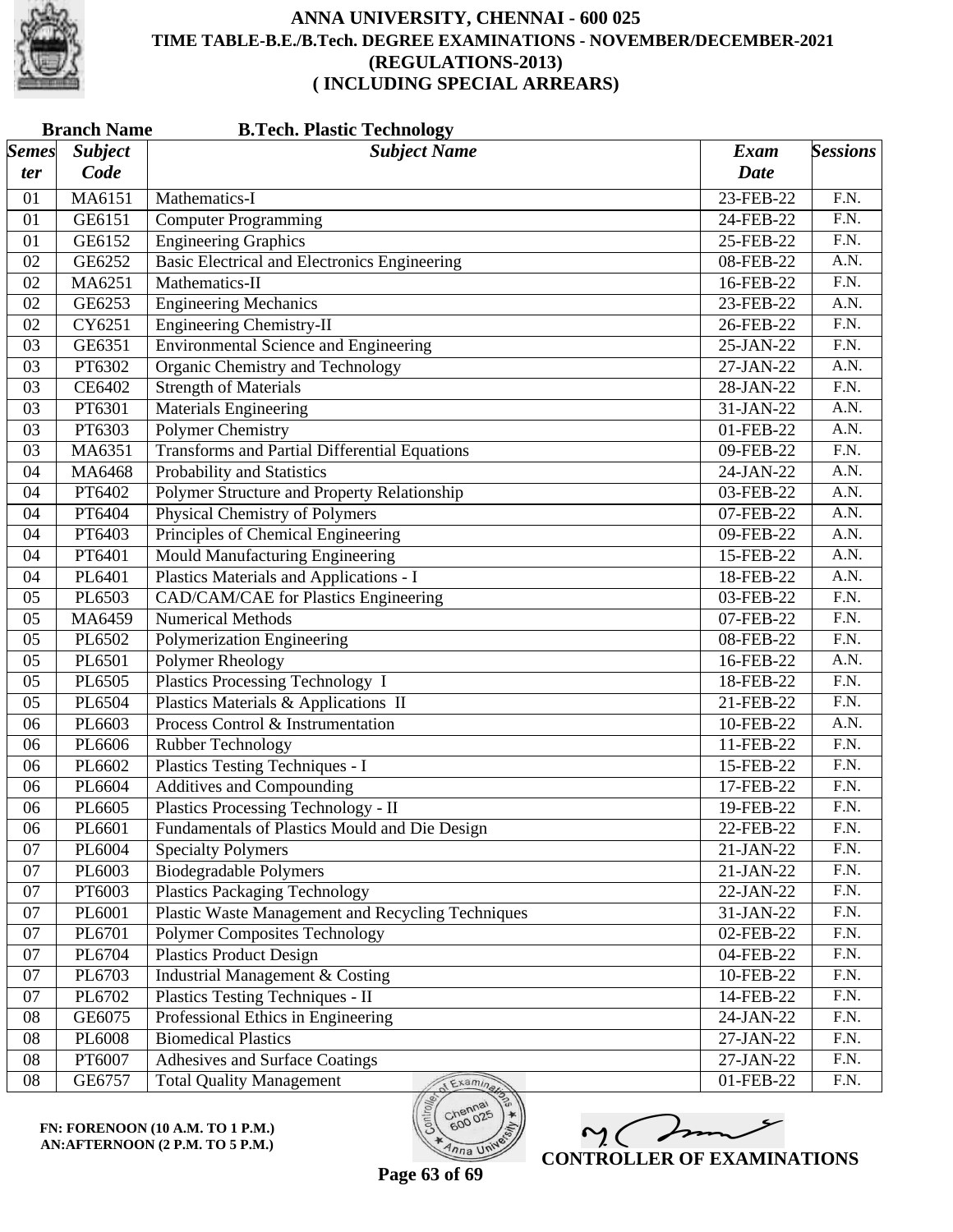

|                 | <b>B.Tech. Chemical and Electrochemical Engineering</b><br><b>Branch Name</b> |                                                           |             |                   |  |  |
|-----------------|-------------------------------------------------------------------------------|-----------------------------------------------------------|-------------|-------------------|--|--|
| <b>Semes</b>    | <b>Subject</b>                                                                | <b>Subject Name</b>                                       | <b>Exam</b> | <b>Sessions</b>   |  |  |
| ter             | Code                                                                          |                                                           | <b>Date</b> |                   |  |  |
| 01              | MA6151                                                                        | Mathematics-I                                             | 23-FEB-22   | $\overline{F.N.}$ |  |  |
| 01              | GE6151                                                                        | <b>Computer Programming</b>                               | 24-FEB-22   | $\overline{F.N.}$ |  |  |
| 01              | GE6152                                                                        | <b>Engineering Graphics</b>                               | 25-FEB-22   | F.N.              |  |  |
| 01              | PH6151                                                                        | <b>Engineering Physics-I</b>                              | 28-FEB-22   | $\overline{A.N.}$ |  |  |
| $\overline{02}$ | GE6252                                                                        | <b>Basic Electrical and Electronics Engineering</b>       | 08-FEB-22   | $\overline{A.N.}$ |  |  |
| 02              | MA6251                                                                        | Mathematics-II                                            | 16-FEB-22   | $\overline{F.N.}$ |  |  |
| $\overline{02}$ | GE6253                                                                        | <b>Engineering Mechanics</b>                              | 23-FEB-22   | A.N.              |  |  |
| 02              | CY6251                                                                        | <b>Engineering Chemistry-II</b>                           | 26-FEB-22   | $\overline{F.N.}$ |  |  |
| 02              | PH6251                                                                        | <b>Engineering Physics-II</b>                             | 26-FEB-22   | A.N.              |  |  |
| 03              | MA6351                                                                        | <b>Transforms and Partial Differential Equations</b>      | 09-FEB-22   | $\overline{F.N.}$ |  |  |
| 03              | CH6359                                                                        | Inorganic Chemistry                                       | 09-FEB-22   | A.N.              |  |  |
| 03              | EL6404                                                                        | <b>Fluid Mechanics</b>                                    | 11-FEB-22   | A.N.              |  |  |
| 03              | EL6303                                                                        | <b>Chemical Process Calculations</b>                      | 16-FEB-22   | A.N.              |  |  |
| 04              | CH6455                                                                        | <b>Chemical Engineering Thermodynamics</b>                | 22-JAN-22   | A.N.              |  |  |
| 04              | EL6401                                                                        | <b>Chemical Reaction Engineering</b>                      | 01-FEB-22   | A.N.              |  |  |
| $\overline{04}$ | EL6402                                                                        | Heat Transfer and its Applications                        | 03-FEB-22   | A.N.              |  |  |
| $\overline{04}$ | MA6459                                                                        | <b>Numerical Methods</b>                                  | 07-FEB-22   | F.N.              |  |  |
| $\overline{04}$ | EL6403                                                                        | Principles of Electrochemistry                            | 07-FEB-22   | A.N.              |  |  |
| 04              | CH6460                                                                        | <b>Materials Technology</b>                               | 14-FEB-22   | A.N.              |  |  |
| $\overline{05}$ | EL6503                                                                        | <b>Electrodics and Electrocatalysis</b>                   | 08-FEB-22   | $\overline{F.N.}$ |  |  |
| 05              | EL6504                                                                        | <b>Electrochemical Reaction Engineering</b>               | 14-FEB-22   | F.N.              |  |  |
| $\overline{05}$ | CH6557                                                                        | Mass Transfer I                                           | 18-FEB-22   | $\overline{F.N.}$ |  |  |
| 06              | EL6602                                                                        | <b>Industrial Metal Finishing</b>                         | 02-FEB-22   | $\overline{F.N.}$ |  |  |
| 06              | EL6603                                                                        | Instrumentation                                           | 04-FEB-22   | $\overline{F.N.}$ |  |  |
| 06              | EL6604                                                                        | <b>Electrochemical Process Technology</b>                 | 10-FEB-22   | $\overline{F.N.}$ |  |  |
| 06              | CH6653                                                                        | <b>Mass Transfer II</b>                                   | 17-FEB-22   | $\overline{F.N.}$ |  |  |
| 06              | EL6605                                                                        | Process Dynamics and Control                              | 21-FEB-22   | $\overline{F.N.}$ |  |  |
| 07              | EL6003                                                                        | <b>Total Quality Management and Engineering Economics</b> | 22-JAN-22   | $\overline{F.N.}$ |  |  |
| 07              | GE6351                                                                        | <b>Environmental Science and Engineering</b>              | 25-JAN-22   | F.N.              |  |  |
| 07              | EL6701                                                                        | Process Synthesis and Design                              | 28-JAN-22   | $\overline{F.N.}$ |  |  |
| 07              | CH6751                                                                        | Process Modeling and Simulation                           | 31-JAN-22   | F.N.              |  |  |
| 07              | EL6702                                                                        | <b>Electrometallurgy and Thermics</b>                     | 01-FEB-22   | $\overline{F.N.}$ |  |  |
| 07              | EL6703                                                                        | <b>Transport Phenomena</b>                                | 03-FEB-22   | F.N.              |  |  |



 $\overline{\phantom{a}}$  $\sim$  ( **CONTROLLER OF EXAMINATIONS**

**Page 64 of 69**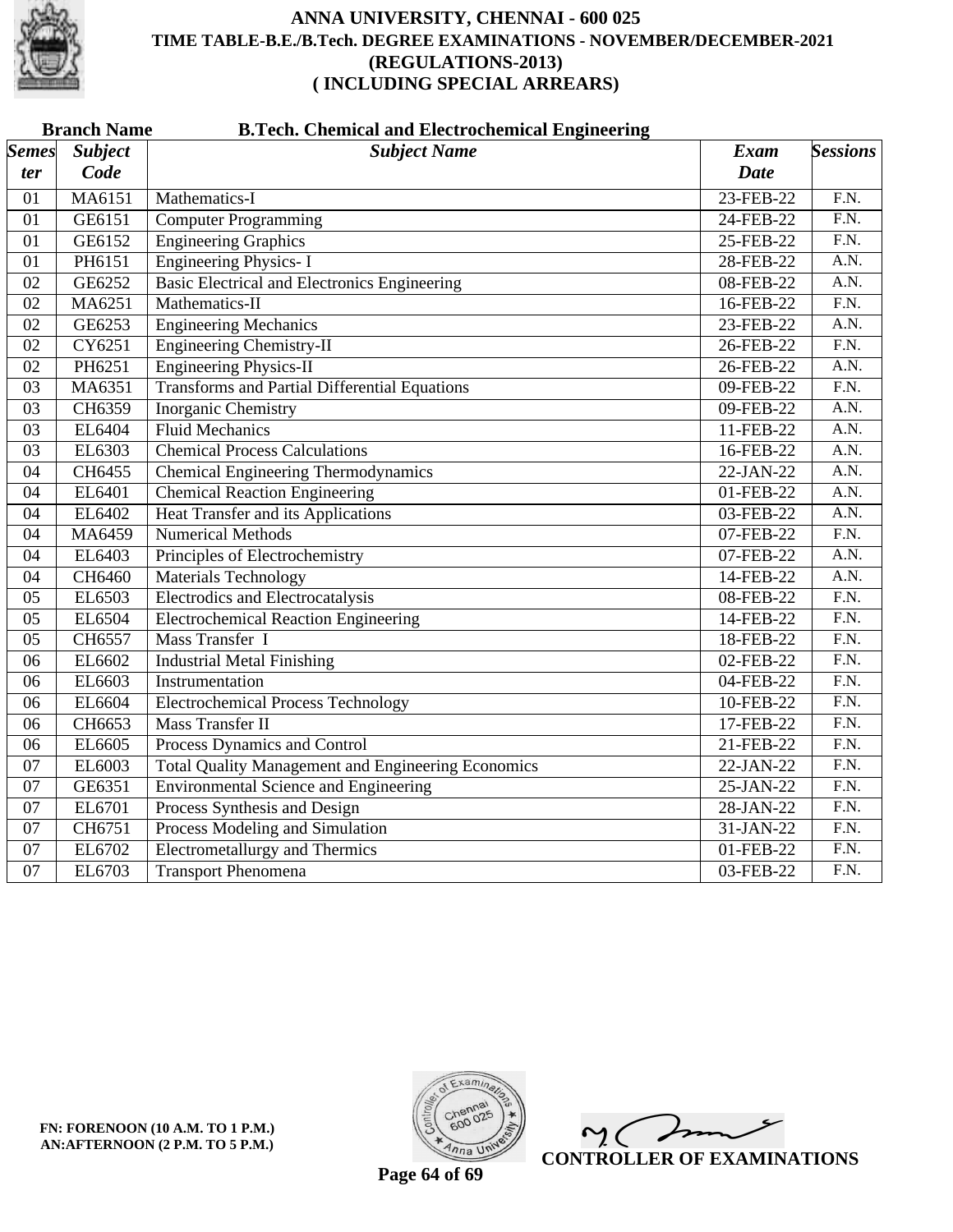

|                            | <b>Branch Name</b><br><b>B.Tech. Pharmaceutical Technology</b> |                                                |                     |                   |  |  |
|----------------------------|----------------------------------------------------------------|------------------------------------------------|---------------------|-------------------|--|--|
| <b>Semes</b><br><i>ter</i> | <b>Subject</b><br>Code                                         | <b>Subject Name</b>                            | Exam<br><b>Date</b> | <b>Sessions</b>   |  |  |
| 01                         | MA6151                                                         | Mathematics-I                                  | 23-FEB-22           | F.N.              |  |  |
| 01                         | CY6151                                                         | Engineering Chemistry- I                       | 28-FEB-22           | F.N.              |  |  |
| 01                         | PH6151                                                         | <b>Engineering Physics-I</b>                   | 28-FEB-22           | A.N.              |  |  |
| 02                         | <b>BT6201</b>                                                  | Biochemistry                                   | 08-FEB-22           | A.N.              |  |  |
| 02                         | MA6251                                                         | Mathematics-II                                 | 16-FEB-22           | $\overline{F.N.}$ |  |  |
| 02                         | GE6253                                                         | <b>Engineering Mechanics</b>                   | 23-FEB-22           | A.N.              |  |  |
| 02                         | PH6252                                                         | Physics of Materials                           | 26-FEB-22           | A.N.              |  |  |
| 03                         | MA6468                                                         | Probability and Statistics                     | 24-JAN-22           | A.N.              |  |  |
| 03                         | PY6303                                                         | <b>Fluid Flow Operations</b>                   | 31-JAN-22           | A.N.              |  |  |
| 04                         | PY6405                                                         | <b>Engineering Thermodynamics</b>              | 15-FEB-22           | $\overline{F.N.}$ |  |  |
| 04                         | PY6403                                                         | <b>Cell and Molecular Biology</b>              | 19-FEB-22           | F.N.              |  |  |
| 05                         | PY6504                                                         | <b>Medicinal Chemistry</b>                     | 28-JAN-22           | $\overline{F.N.}$ |  |  |
| 05                         | PY6501                                                         | <b>Biochemical Engineering</b>                 | 04-FEB-22           | F.N.              |  |  |
| 05                         | PY6003                                                         | <b>Validation in Pharmaceutical Industries</b> | 09-FEB-22           | F.N.              |  |  |
| 05                         | PY6502                                                         | Analytical Methods of Pharmaceuticals          | 10-FEB-22           | F.N.              |  |  |
| 05                         | PY6001                                                         | <b>Pharmaceutical Production Management</b>    | 14-FEB-22           | $\overline{F.N.}$ |  |  |
| 06                         | PY6007                                                         | <b>Pharmaceutical Packaging Technology</b>     | 22-JAN-22           | $\overline{A.N.}$ |  |  |
| 06                         | GE6757                                                         | <b>Total Quality Management</b>                | 01-FEB-22           | F.N.              |  |  |
| 07                         | PY6014                                                         | Herbal Technology                              | 21-JAN-22           | A.N.              |  |  |
| 07                         | PY6701                                                         | <b>Advanced Drug Delivery System</b>           | 27-JAN-22           | F.N.              |  |  |
| 07                         | PY6013                                                         | Technology of Fine Chemicals and Bulk Drugs    | 27-JAN-22           | A.N.              |  |  |
| 07                         | <b>BT6604</b>                                                  | <b>Chemical Reaction Engineering</b>           | 07-FEB-22           | $\overline{F.N.}$ |  |  |
| 07                         | GE6081                                                         | <b>Fundamentals of Nanoscience</b>             | 09-FEB-22           | A.N.              |  |  |



 $\overline{\phantom{a}}$  $\sim$  ( **CONTROLLER OF EXAMINATIONS**

**Page 65 of 69**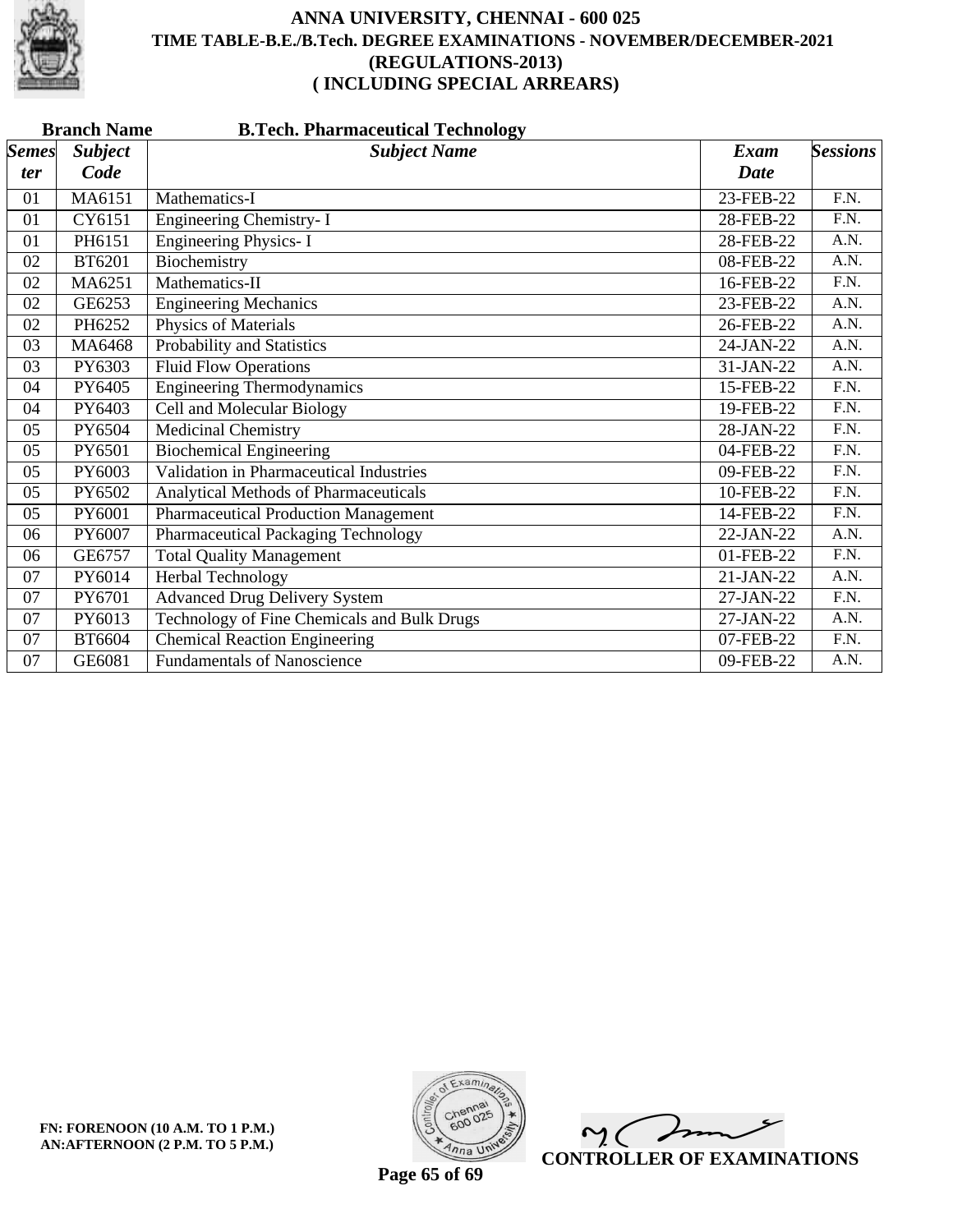

|              | <b>Branch Name</b><br><b>B.Tech. Petrochemical Technology</b> |                                                      |             |                   |  |
|--------------|---------------------------------------------------------------|------------------------------------------------------|-------------|-------------------|--|
| <b>Semes</b> | <b>Subject</b>                                                | <b>Subject Name</b>                                  | Exam        | <b>Sessions</b>   |  |
| ter          | Code                                                          |                                                      | <b>Date</b> |                   |  |
| 01           | MA6151                                                        | Mathematics-I                                        | 23-FEB-22   | F.N.              |  |
| 01           | GE6151                                                        | Computer Programming                                 | 24-FEB-22   | F.N.              |  |
| 01           | GE6152                                                        | <b>Engineering Graphics</b>                          | 25-FEB-22   | $\overline{F.N.}$ |  |
| 01           | HS6151                                                        | <b>Technical English-I</b>                           | 25-FEB-22   | A.N.              |  |
| 01           | CY6151                                                        | <b>Engineering Chemistry-I</b>                       | 28-FEB-22   | F.N.              |  |
| 01           | PH6151                                                        | <b>Engineering Physics-I</b>                         | 28-FEB-22   | A.N.              |  |
| 02           | GE6252                                                        | <b>Basic Electrical and Electronics Engineering</b>  | 08-FEB-22   | $\overline{A.N.}$ |  |
| 02           | MA6251                                                        | Mathematics-II                                       | 16-FEB-22   | $\overline{F.N.}$ |  |
| 02           | GE6253                                                        | <b>Engineering Mechanics</b>                         | 23-FEB-22   | A.N.              |  |
| 02           | HS6251                                                        | <b>Technical English-II</b>                          | 24-FEB-22   | A.N.              |  |
| 02           | CY6251                                                        | <b>Engineering Chemistry-II</b>                      | 26-FEB-22   | $\overline{F.N.}$ |  |
| 02           | PH6251                                                        | <b>Engineering Physics-II</b>                        | 26-FEB-22   | A.N.              |  |
| 03           | GE6351                                                        | <b>Environmental Science and Engineering</b>         | 25-JAN-22   | F.N.              |  |
| 03           | PC6301                                                        | <b>Industrial Chemical Technology</b>                | 04-FEB-22   | A.N.              |  |
| 03           | MA6351                                                        | <b>Transforms and Partial Differential Equations</b> | 09-FEB-22   | $\overline{F.N.}$ |  |
| 03           | CH6303                                                        | <b>Physical Chemistry</b>                            | 16-FEB-22   | A.N.              |  |
| 03           | CS6365                                                        | Data Structures                                      | 19-FEB-22   | A.N.              |  |
| 03           | EE6351                                                        | <b>Electrical Drives and Controls</b>                | 22-FEB-22   | A.N.              |  |
| 04           | CH6404                                                        | <b>Mechanical Operations</b>                         | 21-JAN-22   | $\overline{A.N.}$ |  |
| 04           | MA6468                                                        | Probability and Statistics                           | 24-JAN-22   | A.N.              |  |
| 04           | PC6403                                                        | <b>Fluid Flow Operation</b>                          | 27-JAN-22   | A.N.              |  |
| 04           | PC6401                                                        | <b>Materials Technology</b>                          | 14-FEB-22   | $\overline{F.N.}$ |  |
| 04           | PC6404                                                        | <b>Process Calculations</b>                          | 14-FEB-22   | $\overline{A.N.}$ |  |
| 04           | CH6301                                                        | Organic Chemistry                                    | 18-FEB-22   | $\overline{F.N.}$ |  |
| 05           | CH6455                                                        | <b>Chemical Engineering Thermodynamics</b>           | 22-JAN-22   | A.N.              |  |
| 05           | MA6459                                                        | <b>Numerical Methods</b>                             | 07-FEB-22   | $\overline{F.N.}$ |  |
| 05           | PC6501                                                        | <b>Heat Transfer</b>                                 | 10-FEB-22   | $\overline{F.N.}$ |  |
| 05           | PC6503                                                        | Petroleum Exploration and Exploitation Techniques    | 10-FEB-22   | A.N.              |  |
| 05           | PC6505                                                        | Natural Gas Engineering                              | 17-FEB-22   | F.N.              |  |
| 05           | PC6502                                                        | <b>Mass Transfer Fundamentals</b>                    | 21-FEB-22   | F.N.              |  |
| 06           | PC6602                                                        | <b>Mass Transfer Operations</b>                      | 31-JAN-22   | F.N.              |  |
| 06           | PC6601                                                        | Process Instrumentation Dynamics and Control         | 01-FEB-22   | A.N.              |  |
| 06           | PC6603                                                        | Chemical Reaction Engineering - I                    | 02-FEB-22   | F.N.              |  |
| 06           | PC6605                                                        | <b>Petrochemical Unit Processes</b>                  | 04-FEB-22   | F.N.              |  |
| 06           | PC6604                                                        | Process Equipment Design and Drawing I               | 11-FEB-22   | F.N.              |  |
| 06           | PC6606                                                        | Petroleum Crude Processing Technology                | 22-FEB-22   | F.N.              |  |
| 07           | PC6702                                                        | Chemical Reaction Engineering - II                   | 21-JAN-22   | F.N.              |  |
| 07           | PC6704                                                        | Petroleum Secondary Processing Technology            | 28-JAN-22   | F.N.              |  |
| 07           | PC6701                                                        | Process Equipment Design and Drawing - II            | 03-FEB-22   | F.N.              |  |
| 07           | CH6702                                                        | <b>Transport Phenomena</b>                           | 08-FEB-22   | F.N.              |  |
| 07           | PC6703                                                        | Petrochemical Derivatives                            | 15-FEB-22   | F.N.              |  |
| 07           | PM6603                                                        | Water Treatment and Management                       | 18-FEB-22   | A.N.              |  |
| 07           | MG6091                                                        | <b>Industrial Management</b><br>Examina              | 19-FEB-22   | F.N.              |  |

**FN: FORENOON (10 A.M. TO 1 P.M.) AN:AFTERNOON (2 P.M. TO 5 P.M.)**

M mm **CONTROLLER OF EXAMINATIONS**

600

 $\eta_{n}$  UN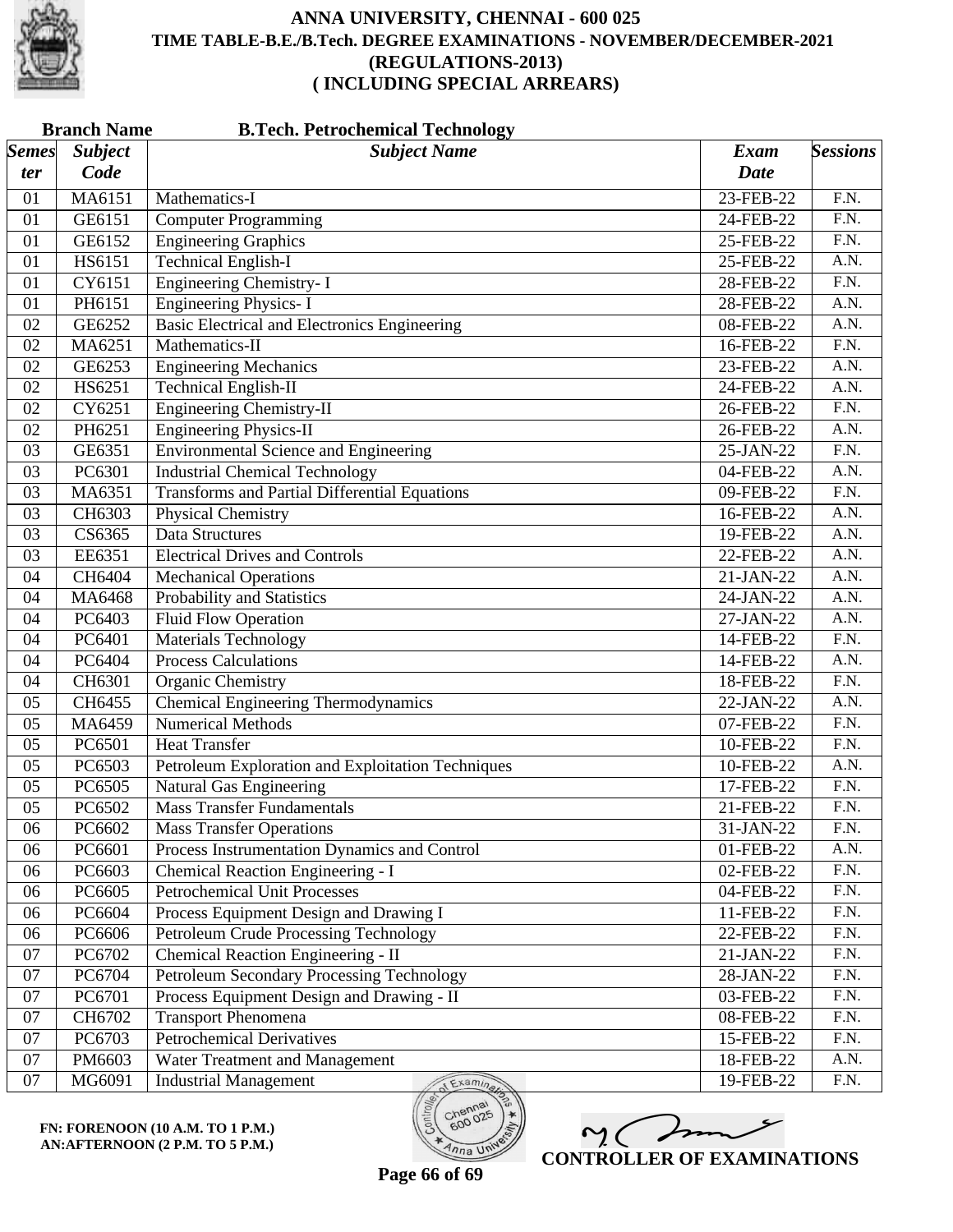

| <b>Branch Name</b>         |                        | <b>B.Tech. Petrochemical Technology</b>         |              |                 |
|----------------------------|------------------------|-------------------------------------------------|--------------|-----------------|
| <b>Semes</b><br><i>ter</i> | <b>Subject</b><br>Code | <b>Subject Name</b>                             | Exam<br>Date | <b>Sessions</b> |
| 08                         | CH6009                 | <b>Fertilizer Technology</b>                    | $22$ -JAN-22 | F.N.            |
| 08                         | PC6801                 | Safety and Risk Management in Industries        | $24$ -JAN-22 | F.N.            |
| 08                         | PC6005                 | <b>Energy Management in Chemical Industries</b> | $27$ -JAN-22 | F.N.            |

**FN: FORENOON (10 A.M. TO 1 P.M.) AN:AFTERNOON (2 P.M. TO 5 P.M.)**



 $\sqrt{2}$  $\sim$  ( **CONTROLLER OF EXAMINATIONS**

**Page 67 of 69**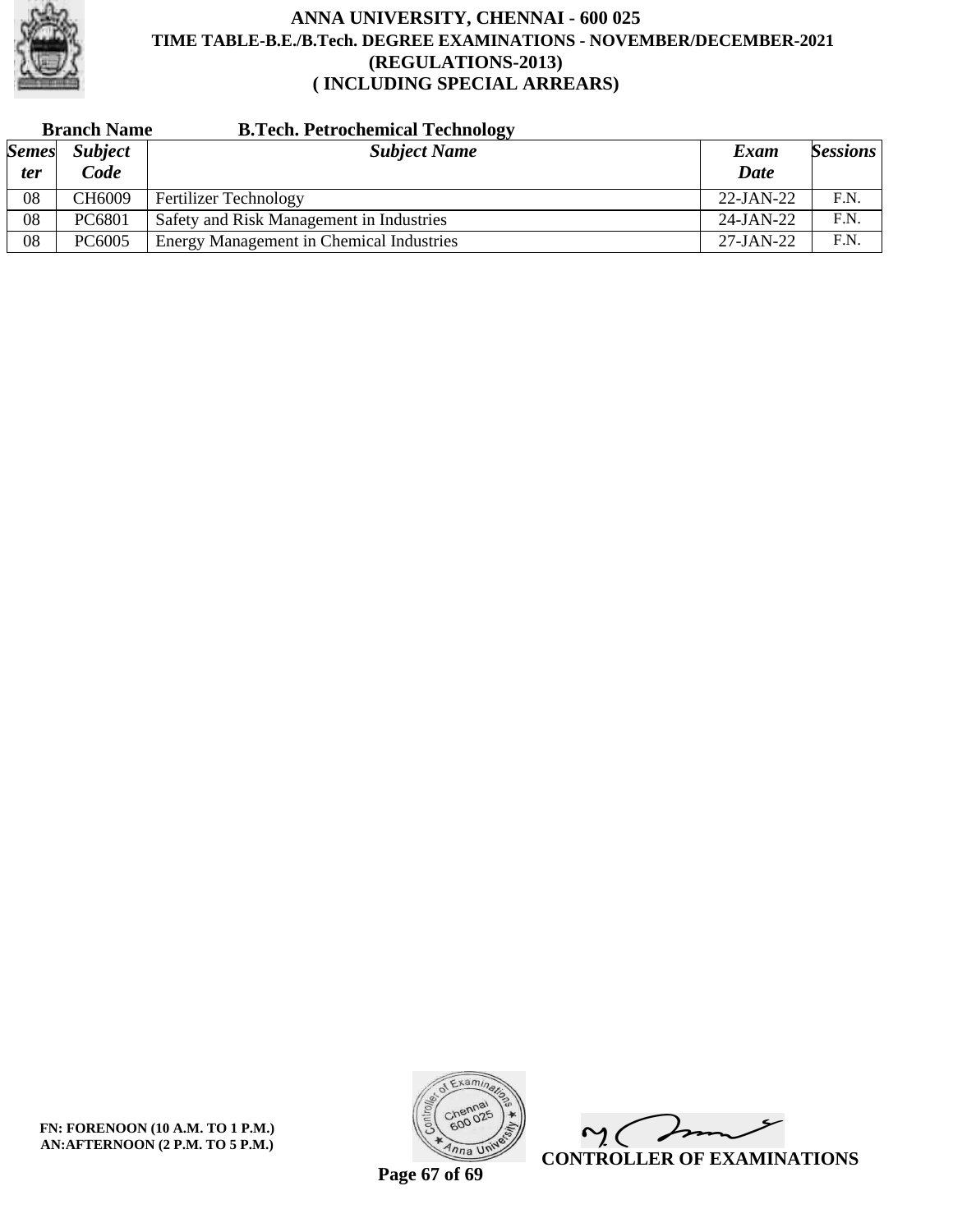

| <b>Branch Name</b><br><b>B.Arch</b> |                        |                                           |                            |                   |
|-------------------------------------|------------------------|-------------------------------------------|----------------------------|-------------------|
| <b>Semes</b><br>ter                 | <b>Subject</b><br>Code | <b>Subject Name</b>                       | <b>Exam</b><br><b>Date</b> | <b>Sessions</b>   |
| 01                                  | MA6153                 | Mathematics                               | 23-FEB-22                  | F.N.              |
| 01                                  | AR6103                 | <b>Building Materials-I</b>               | 24-FEB-22                  | F.N.              |
| 01                                  | AR6101                 | History of Architecture and Culture-I     | 26-FEB-22                  | F.N.              |
| 01                                  | AR6102                 | Theory of Architecture-I                  | 28-FEB-22                  | $\overline{F.N.}$ |
| 02                                  | AR6203                 | Theory of Architecture-II                 | 24-FEB-22                  | A.N.              |
| 02                                  | AR6201                 | Mechanics of Structures-I                 | 25-FEB-22                  | $\overline{F.N.}$ |
| 02                                  | AR6202                 | History of Architecture and Culture-II    | 26-FEB-22                  | $\overline{A.N.}$ |
| 02                                  | AR6204                 | <b>Building Materials-II</b>              | 28-FEB-22                  | A.N.              |
| 03                                  | AR6302                 | History of Architecture and Culture - III | 08-FEB-22                  | $\overline{F.N.}$ |
| 03                                  | AR6304                 | <b>Building Materials - III</b>           | 11-FEB-22                  | F.N.              |
| 03                                  | AR6301                 | Mechanics of Structures - II              | 16-FEB-22                  | F.N.              |
| 03                                  | AR6303                 | <b>Climate and Built Environment</b>      | 19-FEB-22                  | A.N.              |
| 04                                  | AR6402                 | History of Architecture and Culture - IV  | 22-JAN-22                  | A.N.              |
| 04                                  | AR6401                 | Design of Structures - I                  | 27-JAN-22                  | A.N.              |
| 04                                  | AR6411                 | <b>Building Services - I</b>              | 08-FEB-22                  | $\overline{A.N.}$ |
| 04                                  | AR6404                 | <b>Building Materials - IV</b>            | 10-FEB-22                  | F.N.              |
| 04                                  | AR6403                 | <b>Environmental Science</b>              | 15-FEB-22                  | A.N.              |
| 05                                  | AR6511                 | <b>Building Services - II</b>             | 24-JAN-22                  | A.N.              |
| 05                                  | AR6003                 | Theory of Design                          | 28-JAN-22                  | $\overline{A.N.}$ |
| 05                                  | AR6001                 | Art Appreciation                          | 01-FEB-22                  | $\overline{F.N.}$ |
| 05                                  | AR6501                 | Design of Structures - II                 | 11-FEB-22                  | A.N.              |
| 05                                  | AR6502                 | History of Architecture and Culture - V   | 15-FEB-22                  | $\overline{F.N.}$ |
| 05                                  | AR6512                 | Site Analysis and Planning                | 16-FEB-22                  | $\overline{A.N.}$ |
| 05                                  | AR6002                 | <b>Energy Efficient Architecture</b>      | 25-FEB-22                  | $\overline{A.N.}$ |
| 06                                  | GE6083                 | Disaster Management                       | 21-JAN-22                  | F.N.              |
| 06                                  | AR6006                 | <b>Structure and Architecture</b>         | 21-JAN-22                  | A.N.              |
| 06                                  | AR6005                 | <b>Interior Design</b>                    | 25-JAN-22                  | A.N.              |
| 06                                  | AR6004                 | <b>Evolution of Human Settlements</b>     | 31-JAN-22                  | A.N.              |
| 06                                  | AR6008                 | Earthquake Resistant Architecture         | 10-FEB-22                  | A.N.              |
| 06                                  | AR6007                 | Vernacular Architecture                   | 14-FEB-22                  | A.N.              |
| 06                                  | AR6611                 | <b>Building Services -III</b>             | 18-FEB-22                  | F.N.              |
| 06                                  | AR6602                 | History of Architecture and Culture - VI  | 19-FEB-22                  | F.N.              |
| 06                                  | AR6601                 | Design of Structures - III                | 22-FEB-22                  | F.N.              |
| 06                                  | AR6009                 | Landscape and Ecology                     | 23-FEB-22                  | A.N.              |
| 09                                  | AR6901                 | Specifications and Estimation             | 24-JAN-22                  | $\overline{F.N.}$ |
| 09                                  | AR6911                 | <b>Urban Design</b>                       | 27-JAN-22                  | F.N.              |
| 09                                  | AR6903                 | Professional Practice and Ethics          | 31-JAN-22                  | F.N.              |
| 09                                  | GE6084                 | Human Rights                              | 01-FEB-22                  | A.N.              |
| 09                                  | AR6012                 | Construction and Project Management       | 04-FEB-22                  | $\overline{F.N.}$ |
| 09                                  | AR6014                 | Contemporary Processes in Architecture    | 07-FEB-22                  | F.N.              |
| 09                                  | AR6011                 | Architectural Journalism and Photography  | 09-FEB-22                  | F.N.              |
| 09                                  | AR6013                 | <b>Construction Technology</b>            | 09-FEB-22                  | A.N.              |
| 09                                  | AR6010                 | <b>Advanced Structures</b><br>Examina     | 14-FEB-22                  | F.N.              |

M mm **CONTROLLER OF EXAMINATIONS**

600

 $4nna$  UN